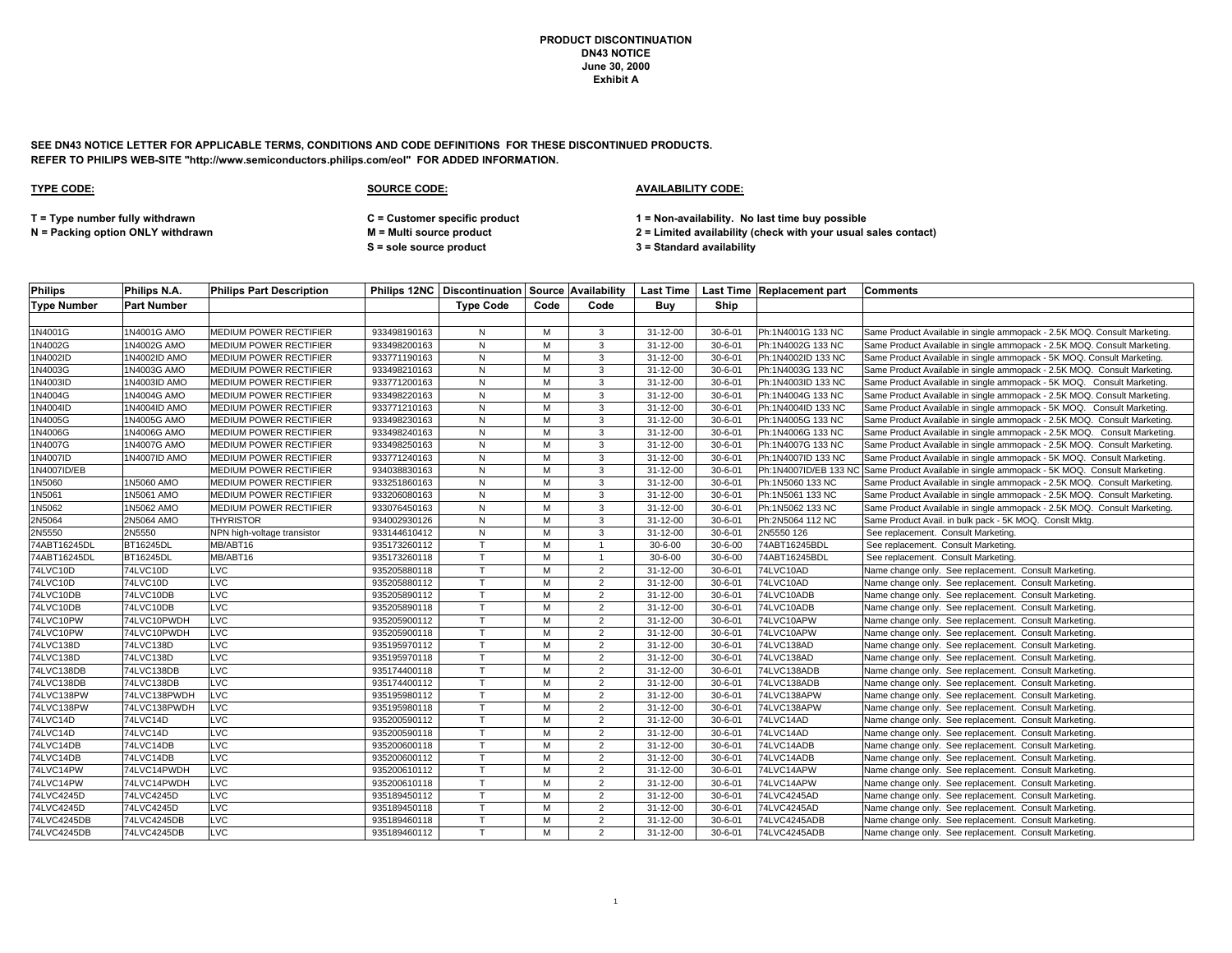**SEE DN43 NOTICE LETTER FOR APPLICABLE TERMS, CONDITIONS AND CODE DEFINITIONS FOR THESE DISCONTINUED PRODUCTS. REFER TO PHILIPS WEB-SITE "http://www.semiconductors.philips.com/eol" FOR ADDED INFORMATION.**

| <b>Philips</b>     | Philips N.A.       | <b>Philips Part Description</b> |              |                  |      |                |                |               | <b>Philips 12NC   Discontinuation   Source   Availability   Last Time   Last Time   Replacement part</b> | <b>Comments</b>                                                        |
|--------------------|--------------------|---------------------------------|--------------|------------------|------|----------------|----------------|---------------|----------------------------------------------------------------------------------------------------------|------------------------------------------------------------------------|
| <b>Type Number</b> | <b>Part Number</b> |                                 |              | <b>Type Code</b> | Code | Code           | Buy            | Ship          |                                                                                                          |                                                                        |
|                    |                    |                                 |              |                  |      |                |                |               |                                                                                                          |                                                                        |
| 74LVC4245PW        | 7LVC4245PWDH       | LVC                             | 935189470118 |                  | M    | $\overline{2}$ | 31-12-00       | $30 - 6 - 01$ | 74LVC4245APW                                                                                             | Name change only. See replacement. Consult Marketing.                  |
| 74LVC4245PW        | 7LVC4245PWDH       | LVC                             | 935189470112 | $\mathsf{T}$     | М    | $\overline{2}$ | 31-12-00       | $30 - 6 - 01$ | 74LVC4245APW                                                                                             | Name change only. See replacement. Consult Marketing.                  |
| 74LVCU04D          | 74LVCU04D          | LVC                             | 935210360112 | T.               | M    | $\overline{2}$ | 31-12-00       | $30 - 6 - 01$ | 74LVCU04AD                                                                                               | Name change only. See replacement. Consult Marketing.                  |
| 74LVCU04D          | 74LVCU04D          | LVC                             | 935210360118 | T.               | м    | $\overline{2}$ | 31-12-00       | $30 - 6 - 01$ | 74LVCU04AD                                                                                               | Name change only. See replacement. Consult Marketing.                  |
| 74LVCU04DB         | 74LVCU04DB         | LVC                             | 935210370112 |                  | M    | $\overline{2}$ | 31-12-00       | $30 - 6 - 01$ | 74LVCU04ADB                                                                                              | Name change only. See replacement. Consult Marketing.                  |
| 74LVCU04DB         | 74LVCU04DB         | LVC                             | 935210370118 | T                | M    | $\overline{2}$ | 31-12-00       | $30 - 6 - 01$ | 74LVCU04ADB                                                                                              | Name change only. See replacement. Consult Marketing.                  |
| 74LVCU04PW         | 74LVCU04PWDH       | <b>LVC</b>                      | 935210380118 |                  | M    | $\overline{2}$ | 31-12-00       | $30 - 6 - 01$ | 74LVCU04APW                                                                                              | Name change only. See replacement. Consult Marketing.                  |
| 74LVCU04PW         | 74LVCU04PWDH       | LVC                             | 935210380112 |                  | M    | $\overline{2}$ | 31-12-00       | $30 - 6 - 01$ | 74LVCU04APW                                                                                              | Name change only. See replacement. Consult Marketing.                  |
| 80C51A44           | 80C51A44           | 51 FAMILY CMOS ROM - 80C51      | 935149580118 | T                | M    | $\overline{1}$ | $30 - 6 - 00$  | $30 - 6 - 00$ | P87C51SBAA                                                                                               | No Manufacturing Capability. See Replacement.                          |
| AU5780D            | AU5780D            | AUTO CUSTOM ASIC                | 935260150118 | т                | S    | 3              | $31 - 3 - 01$  | $30 - 6 - 01$ | AU5780AD                                                                                                 | New Version. See Replacement.                                          |
| AU5780D            | AU5780D            | <b>AUTO CUSTOM ASIC</b>         | 935260150112 | T.               | S    | 3              | $31 - 3 - 01$  | $30 - 6 - 01$ | AU5780AD                                                                                                 | New Version. See Replacement.                                          |
| <b>BAQ800</b>      | BAQ800 AMO         | MEDIUM POWER RECTIFIER          | 934050600163 | ${\sf N}$        | M    | 3              | 31-12-00       | $30 - 6 - 01$ | Ph:BAQ800 133 NC                                                                                         | Same Product Available in single ammopack - 5K MOQ. Consult Marketing. |
| BC327-40           |                    | PNP general purpose transistor  | 933179540699 | N                | M    | 3              | $31 - 12 - 00$ | $30 - 6 - 01$ | BC327-40 112 / 116                                                                                       | Standard Discontinuation. Consult Marketing. See Replacement.          |
| BC337-16           |                    | NPN general purpose transistor  | 933179580116 | N                | M    | 3              | 31-12-00       | $30 - 6 - 01$ | BC337-16 112 / 126                                                                                       | Standard Discontinuation. Consult Marketing. See Replacement.          |
| <b>BC368</b>       | <b>BC368 T/R</b>   | NPN medium power transistor     | 933259240116 | N                | M    | 3              | 31-12-00       | $30 - 6 - 01$ | BC368 112 / 126 / 412                                                                                    | Standard Discontinuation. Consult Marketing. See Replacement.          |
| <b>BC369</b>       | <b>BC369 T/R</b>   | PNP medium power transistor     | 933259250116 | N                | M    | 3              | $31 - 12 - 00$ | $30 - 6 - 01$ | BC369 112 / 126 / 412                                                                                    | Standard Discontinuation. Consult Marketing. See Replacement.          |
| <b>BC516</b>       |                    | PNP Darlington transistor       | 933567120116 | N                | M    | 3              | 31-12-00       | $30 - 6 - 01$ | BC516 112 / 126                                                                                          | Standard Discontinuation. Consult Marketing. See Replacement.          |
| <b>BC517</b>       |                    | NPN Darlington transistor       | 933567130412 | N                | M    | 3              | 31-12-00       | $30 - 6 - 01$ | BC517 112 / 116 / 126                                                                                    | Standard Discontinuation. Consult Marketing. See Replacement.          |
| <b>BC546A</b>      |                    | NPN general purpose transistor  | 933237770116 | N                | M    | $\mathbf{3}$   | 31-12-00       | $30 - 6 - 01$ | BC546A 112 / 126                                                                                         | Standard Discontinuation. Consult Marketing. See Replacement.          |
| <b>BC559C</b>      | <b>BC559C</b>      | PNP general purpose transistor  | 933554910112 | N                | M    | 3              | 31-12-00       | $30 - 6 - 01$ | BC559C 112 / 126                                                                                         | Standard Discontinuation. Consult Marketing. See Replacement.          |
| <b>BC636</b>       | <b>BC636</b>       | PNP medium power transistor     | 933221950112 | ${\sf N}$        | M    | 3              | 31-12-00       | $30 - 6 - 01$ | BC636 116 / 126                                                                                          | Standard Discontinuation. Consult Marketing. See Replacement.          |
| BC636-16           |                    | PNP medium power transistor     | 933620720112 | $\mathsf{T}$     | M    | $\mathbf{3}$   | 31-12-00       | $30 - 6 - 01$ | None-noted                                                                                               | Standard Discontinuation.                                              |
| BC636-16           |                    | PNP medium power transistor     | 933620720126 | T.               | м    | 3              | 31-12-00       | 30-6-01       | None-noted                                                                                               | Standard Discontinuation.                                              |
| <b>BC637</b>       | <b>BC637</b>       | NPN medium power transistor     | 933221930112 | N                | M    | $\mathbf{3}$   | 31-12-00       | $30 - 6 - 01$ | BC637 116 / 126                                                                                          | Standard Discontinuation. Consult Marketing. See Replacement.          |
| BC637-16           | BC637-16           | NPN medium power transistor     | 933659670112 | ${\sf N}$        | M    | 3              | 31-12-00       | $30 - 6 - 01$ | BC637-16 126                                                                                             | Standard Discontinuation. Consult Marketing. See Replacement.          |
| BC639-10           | BC639-10           | NPN medium power transistor     | 933659650112 | N                | M    | $\mathbf{3}$   | 31-12-00       | $30 - 6 - 01$ | BC639-10 126                                                                                             | Standard Discontinuation. Consult Marketing. See Replacement.          |
| <b>BC640</b>       |                    | PNP medium power transistor     | 933221970412 | N                | м    | 3              | 31-12-00       | $30 - 6 - 01$ | BC640 112 / 116 / 126                                                                                    | Standard Discontinuation. Consult Marketing. See Replacement.          |
| BC807-16/SG        |                    | PNP general purpose transistor  | 934054813215 | $\mathsf{T}$     | S    | 3              | $31 - 3 - 01$  | $30 - 6 - 01$ | BC807-16                                                                                                 | Standard Discontinuation. Consult Marketing. See Replacement.          |
| BC869-25           |                    | PNP medium power transistor     | 933975320135 | N                | M    | $\mathbf{3}$   | 31-12-00       | $30 - 6 - 01$ | BC869-25 115                                                                                             | Standard Discontinuation. Consult Marketing. See Replacement.          |
| <b>BC875</b>       |                    | NPN Darlington transistor       | 933467610112 | ${\sf N}$        | M    | 3              | 31-12-00       | $30 - 6 - 01$ | BC875 126                                                                                                | Standard Discontinuation. Consult Marketing. See Replacement.          |
| <b>BC878</b>       |                    | PNP Darlington transistor       | 933488360112 | $\mathsf{T}$     | M    | $\mathbf{3}$   | 31-12-00       | $30 - 6 - 01$ | <b>BC879</b>                                                                                             | Standard Discontinuation. Consult Marketing. See Replacement.          |
| <b>BC879</b>       |                    | NPN Darlington transistor       | 933467630126 | N                | M    | $\mathbf{3}$   | 31-12-00       | $30 - 6 - 01$ | BC879 112                                                                                                | Standard Discontinuation. Consult Marketing. See Replacement.          |
| BCV27              |                    | NPN Darlington transistor       | 933806220235 | N                | M    | 3              | 31-12-00       | $30 - 6 - 01$ | <b>BCV27 215</b>                                                                                         | Standard Discontinuation. Consult Marketing. See Replacement.          |
| BCW61D             |                    | PNP general purpose transistor  | 933324150235 | ${\sf N}$        | M    | 3              | $31 - 12 - 00$ | $30 - 6 - 01$ | <b>BCW61D 215</b>                                                                                        | Standard Discontinuation. Consult Marketing. See Replacement.          |
| BCX53              |                    | PNP medium power transistor     | 933272300135 | ${\sf N}$        | M    | 3              | 31-12-00       | $30 - 6 - 01$ | BCX53 115                                                                                                | Standard Discontinuation. Consult Marketing. See Replacement.          |
| BCX55              |                    | NPN medium power transistor     | 933272320135 | N                | M    | 3              | 31-12-00       | $30 - 6 - 01$ | <b>BCX55 115</b>                                                                                         | Standard Discontinuation. Consult Marketing. See Replacement.          |
| BCX71G             | BCX71G T/R         | PNP general purpose transistor  | 933480360215 | T                | м    | $\mathbf{3}$   | 31-12-00       | $30 - 6 - 01$ | BCX71H                                                                                                   | Standard Discontinuation. Consult Marketing. See Replacement.          |
| <b>BF240</b>       | <b>BF240 T/R</b>   | NPN medium frequency transistor | 933164250116 | N                | M    | 3              | 31-12-00       | $30 - 6 - 01$ | BF240 112                                                                                                | Standard Discontinuation. Consult Marketing. See Replacement.          |
| <b>BF324</b>       |                    | PNP medium frequency transistor | 933167730112 | N                | м    | $\mathbf{3}$   | $31 - 12 - 00$ | $30 - 6 - 01$ | BF324 126                                                                                                | Standard Discontinuation. Consult Marketing. See Replacement.          |
| <b>BF324</b>       |                    | PNP medium frequency transistor | 933167730116 | N                | M    | $\mathbf{3}$   | $31 - 12 - 00$ | $30 - 6 - 01$ | BF324 126                                                                                                | Standard Discontinuation. Consult Marketing. See Replacement.          |
| <b>BF370</b>       |                    | NPN medium frequency transistor | 933544720116 | N                | M    | $\mathbf{3}$   | 31-12-00       | $30 - 6 - 01$ | BF370 126 / 112                                                                                          | Standard Discontinuation. Consult Marketing. See Replacement.          |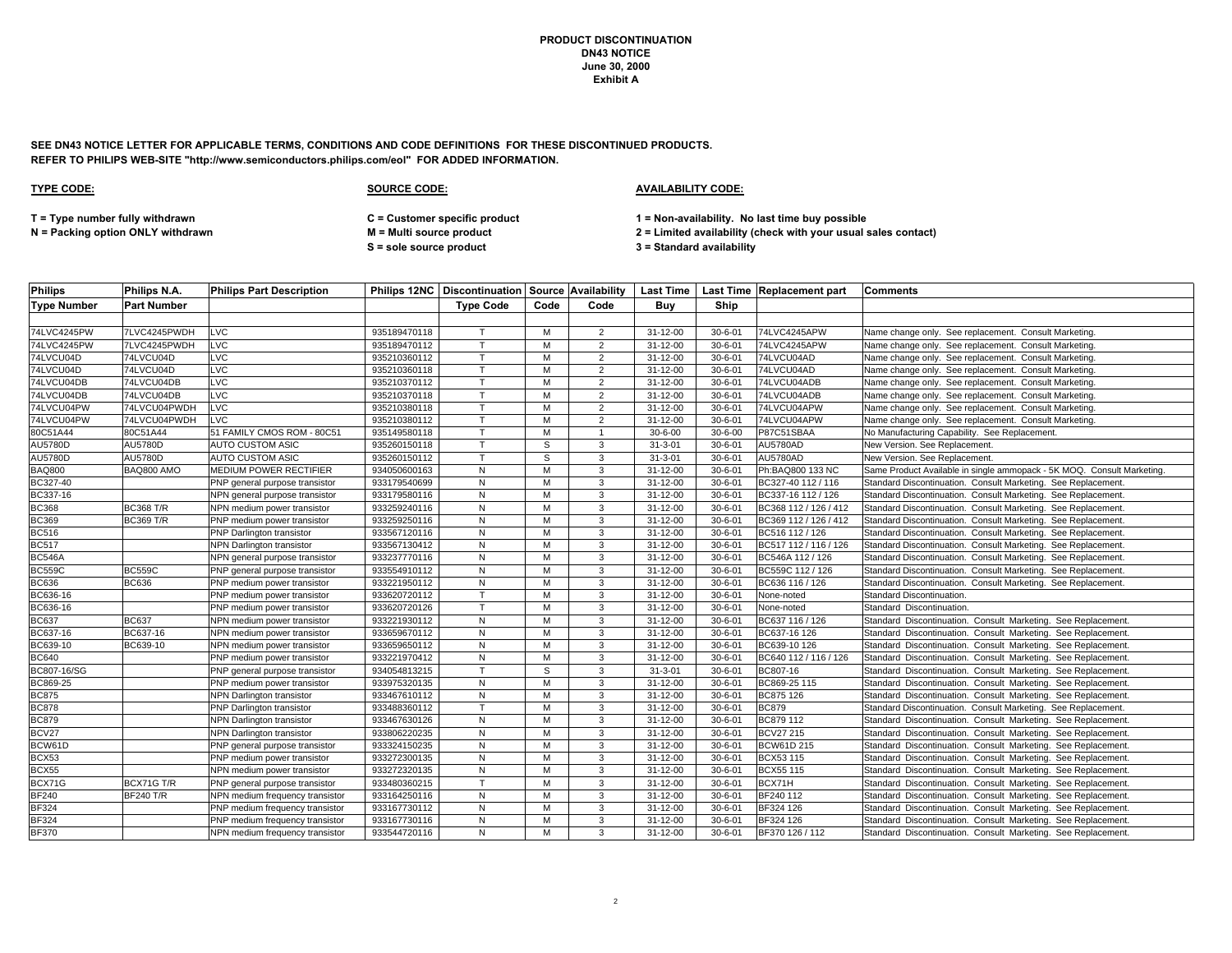**SEE DN43 NOTICE LETTER FOR APPLICABLE TERMS, CONDITIONS AND CODE DEFINITIONS FOR THESE DISCONTINUED PRODUCTS. REFER TO PHILIPS WEB-SITE "http://www.semiconductors.philips.com/eol" FOR ADDED INFORMATION.**

### **TYPE CODE: SOURCE CODE: AVAILABILITY CODE:**

**T = Type number fully withdrawn C = Customer specific product 1 = Non-availability. No last time buy possible**

**S = sole source product 3 = Standard availability**

| <b>Philips</b>     | Philips N.A.       | <b>Philips Part Description</b>    |              |                  |      |                |                |               | Philips 12NC   Discontinuation   Source   Availability   Last Time   Last Time   Replacement part | <b>Comments</b>                                               |
|--------------------|--------------------|------------------------------------|--------------|------------------|------|----------------|----------------|---------------|---------------------------------------------------------------------------------------------------|---------------------------------------------------------------|
| <b>Type Number</b> | <b>Part Number</b> |                                    |              | <b>Type Code</b> | Code | Code           | Buv            | Ship          |                                                                                                   |                                                               |
|                    |                    |                                    |              |                  |      |                |                |               |                                                                                                   |                                                               |
| <b>BF485</b>       |                    | NPN high-voltage transistor        | 933696520116 | N                | M    | 3              | 31-12-00       | $30 - 6 - 01$ | BF485 126                                                                                         | Standard Discontinuation. Consult Marketing. See Replacement. |
| <b>BFQ162</b>      | <b>BFQ162</b>      | NPN 1 GHz video transistor         | 933942660127 | $\mathsf{T}$     | S    | $\overline{2}$ | 31-12-00       | $31 - 3 - 01$ |                                                                                                   | Limited Manufacturing Capability. Consult Marketing.          |
| <b>BFQ166</b>      | BFQ166 T/R         | NPN 1 GHz video transistor         | 934018550115 | T                | S    | $\overline{2}$ | 31-12-00       | $31 - 3 - 01$ |                                                                                                   | Limited Manufacturing Capability. Consult Marketing.          |
| <b>BFQ222</b>      |                    | NPN 1 GHz video transistor         | 934040860127 |                  | S    | 2              | 31-12-00       | $31 - 3 - 01$ |                                                                                                   | Limited Manufacturing Capability. Consult Marketing.          |
| <b>BFQ225</b>      |                    | NPN 1 GHz video transistor         | 934040880127 |                  | S    | 3              | $31 - 3 - 01$  | $30 - 6 - 01$ |                                                                                                   | Standard Discontinuation. Consult Marketing.                  |
| <b>BFQ226</b>      |                    | NPN 1 GHz video transistor         | 934041230115 | $\mathsf{T}$     | S    | 2              | $31 - 12 - 00$ | $31 - 3 - 01$ |                                                                                                   | Limited Manufacturing Capability. Consult Marketing.          |
| <b>BFQ232</b>      | <b>BFQ232</b>      | NPN 1 GHz video transistor         | 933942710127 |                  | S    | 2              | $31 - 12 - 00$ | $31 - 3 - 01$ |                                                                                                   | Limited Manufacturing Capability. Consult Marketing.          |
| BFQ232A            | BFQ232A            | NPN 1 GHz video transistor         | 934002240127 |                  | S    | $\overline{2}$ | 31-12-00       | $31 - 3 - 01$ |                                                                                                   | Limited Manufacturing Capability. Consult Marketing.          |
| BFQ235A            | BFQ235A            | NPN 1 GHz video transistor         | 934005120127 |                  | S    | 3              | $31 - 3 - 01$  | $30 - 6 - 01$ |                                                                                                   | Standard Discontinuation. Consult Marketing.                  |
| <b>BFQ242</b>      |                    | PNP 1 GHz video transistor         | 934040870127 |                  | S    | 2              | 31-12-00       | $31 - 3 - 01$ |                                                                                                   | Limited Manufacturing Capability. Consult Marketing.          |
| <b>BFQ245</b>      |                    | PNP 1 GHz video transistor         | 934040890127 | $\mathsf{T}$     | S    | 3              | $31 - 3 - 01$  | $30 - 6 - 01$ |                                                                                                   | Standard Discontinuation. Consult Marketing.                  |
| <b>BFQ246</b>      |                    | PNP 1 GHz video transistor         | 934041240115 |                  | S    | $\overline{2}$ | 31-12-00       | $31 - 3 - 01$ |                                                                                                   | Limited Manufacturing Capability. Consult Marketing.          |
| <b>BFQ252</b>      | <b>BFQ252</b>      | PNP 1 GHz video transistor         | 933942740127 | T                | S    | $\overline{2}$ | 31-12-00       | $31 - 3 - 01$ |                                                                                                   | Limited Manufacturing Capability. Consult Marketing.          |
| BFQ252A            | BFQ252A            | PNP 1 GHz video transistor         | 934003530127 | $\mathsf{T}$     | s    | $\overline{2}$ | 31-12-00       | $31 - 3 - 01$ |                                                                                                   | Limited Manufacturing Capability. Consult Marketing.          |
| <b>BFQ255</b>      | <b>BFQ255</b>      | PNP 1 GHz video transistor         | 933996080127 |                  | S    | 3              | $31 - 3 - 01$  | $30 - 6 - 01$ |                                                                                                   | Standard Discontinuation. Consult Marketing.                  |
| BFQ255A            |                    | PNP 1 GHz video transistor         | 934005130127 |                  | S    | 3              | $31 - 3 - 01$  | $30 - 6 - 01$ |                                                                                                   | Standard Discontinuation. Consult Marketing.                  |
| <b>BFQ262</b>      | <b>BFQ262</b>      | NPN 1 GHz video transistor         | 933942680127 | $\mathsf{T}$     | S    | 2              | 31-12-00       | $31 - 3 - 01$ |                                                                                                   | Limited Manufacturing Capability. Consult Marketing.          |
| BFQ262A            | BFQ262A            | NPN 1 GHz video transistor         | 934003540127 |                  | S    | 2              | 31-12-00       | $31 - 3 - 01$ |                                                                                                   | Limited Manufacturing Capability. Consult Marketing.          |
| BGE887BO/FC        | BGE887BO/FC        | CATV optical receiver module       | 934055062112 | T                | S    | 3              | $31 - 3 - 01$  | $30 - 6 - 01$ | BGE847BO/FC0                                                                                      | Standard Discontinuation. Consult Marketing. See Replacement. |
| <b>BGY1816</b>     |                    | UHF amplifier module               | 934040090127 | $\mathsf{T}$     | S    | 3              | $31 - 3 - 01$  | $30 - 6 - 01$ | <b>BGY2016</b>                                                                                    | Standard Discontinuation. Consult Marketing. See Replacement. |
| <b>BGY1916</b>     |                    | UHF amplifier module               | 934043700127 |                  | S    | 3              | $31 - 3 - 01$  | $30 - 6 - 01$ | BGY2016                                                                                           | Standard Discontinuation. Consult Marketing. See Replacement. |
| <b>BGY212A</b>     |                    | UHF AMPLIFIER MODULE               | 934055507135 | $\mathsf{T}$     | S    | 3              | $31 - 3 - 01$  | $30 - 6 - 01$ |                                                                                                   | Standard Discontinuation.                                     |
| <b>BGY241</b>      |                    | UHF amplifier module               | 934055234135 |                  | S    | 3              | $30 - 6 - 01$  | $30 - 9 - 01$ |                                                                                                   | Standard Discontinuation.                                     |
| BGY685AL           | BGY685AL           | Hybrid CATV amplifier module       | 934015710112 | $\mathsf{T}$     | S    | 3              | $31 - 3 - 01$  | $30 - 6 - 01$ | BGY785AD                                                                                          | Standard Discontinuation. See Replacement.                    |
| <b>BGY85</b>       |                    | CATV amplifier module              | 934055393112 | $\mathsf{T}$     | S    | 3              | $31 - 3 - 01$  | $30 - 6 - 01$ | BGY85A                                                                                            | Standard Discontinuation. See replacement.                    |
| <b>BLF2047S</b>    |                    | RF POWER TRANSISTORS               | 934055632112 | $\mathsf{T}$     | S    | 3              | $31 - 3 - 01$  | $30 - 6 - 01$ |                                                                                                   | Standard Discontinuation.                                     |
| <b>BLF245C</b>     |                    | VHF push-pull power MOS transistor | 934018100112 |                  | S    | 3              | $31 - 3 - 01$  | $30 - 6 - 01$ |                                                                                                   | Standard Discontinuation.                                     |
| <b>BLF246</b>      | <b>BLF246</b>      | VHF power MOS transistor           | 933929990112 |                  | S    | 3              | $31 - 3 - 01$  | $30 - 6 - 01$ |                                                                                                   | Standard Discontinuation.                                     |
| BLF278WL           |                    | <b>GENERAL PURPOSE</b>             | 934041220112 |                  | S    | 3              | $31 - 3 - 01$  | $30 - 6 - 01$ |                                                                                                   | Standard Discontinuation.                                     |
| <b>BLF348</b>      | <b>BLF348</b>      | VHF lin.push-pull power MOS trans. | 934006650112 | $\mathsf{T}$     | S    | 3              | $31 - 3 - 01$  | $30 - 6 - 01$ |                                                                                                   | Standard Discontinuation.                                     |
| <b>BLF368</b>      |                    | VHF push-pull power MOS transistor | 933978490114 | ${\sf N}$        | S    | 3              | $31 - 3 - 01$  | $30 - 6 - 01$ | <b>BLF368</b>                                                                                     | Standard Discontinuation. See Replacement.                    |
| <b>BLF378</b>      | <b>BLF378</b>      | VHF push-pull power MOS transistor | 933978510112 | $\mathsf{T}$     | S    | 3              | $31 - 3 - 01$  | $30 - 6 - 01$ |                                                                                                   | Standard Discontinuation.                                     |
| <b>BLF404</b>      |                    | MEDIUM POWER SUBSCR.TTORS          | 934045520114 |                  | S    | 3              | $31 - 3 - 01$  | $30 - 6 - 01$ |                                                                                                   | Standard Discontinuation.                                     |
| <b>BLF404</b>      | <b>BLF404 T/R</b>  | MEDIUM POWER SUBSCR.TTORS          | 934045520115 |                  | S    | 3              | $31 - 3 - 01$  | $30 - 6 - 01$ |                                                                                                   | Standard Discontinuation.                                     |
| <b>BLF521</b>      | <b>BLF521</b>      | UHF power MOS transistor           | 933978500112 | $\mathsf{T}$     | S    | 3              | $31 - 3 - 01$  | $30 - 6 - 01$ |                                                                                                   | Standard Discontinuation.                                     |
| <b>BLF545</b>      | <b>BLF545</b>      | UHF push-pull power MOS transistor | 933997330112 |                  | S    | 3              | $31 - 3 - 01$  | $30 - 6 - 01$ |                                                                                                   | Standard Discontinuation.                                     |
| <b>BLF547</b>      | <b>BLF547</b>      | UHF push-pull power MOS transistor | 934015080112 |                  | S    | 3              | $31 - 3 - 01$  | $30 - 6 - 01$ |                                                                                                   | Standard Discontinuation.                                     |
| BLT52/P            |                    | UHF power transistor               | 934040180114 | $\mathsf{T}$     | S    | 3              | $31 - 3 - 01$  | $30 - 6 - 01$ |                                                                                                   | Standard Discontinuation.                                     |
| <b>BLT53</b>       | <b>BLT53</b>       | UHF power transistor               | 934010640112 |                  | S    | 3              | $31 - 3 - 01$  | $30 - 6 - 01$ |                                                                                                   | Standard Discontinuation.                                     |
| BLT71              | BLT71 T/R          | SHF 900 MHz bipolar transistor     | 934032220115 |                  | S    | 3              | $31 - 3 - 01$  | $30 - 6 - 01$ |                                                                                                   | Standard Discontinuation.                                     |
| <b>BLU30/12</b>    | BLU30/12           | PMR                                | 933743400112 | $\mathsf{T}$     | s    | 3              | $31 - 3 - 01$  | $30 - 6 - 01$ |                                                                                                   | Standard Discontinuation                                      |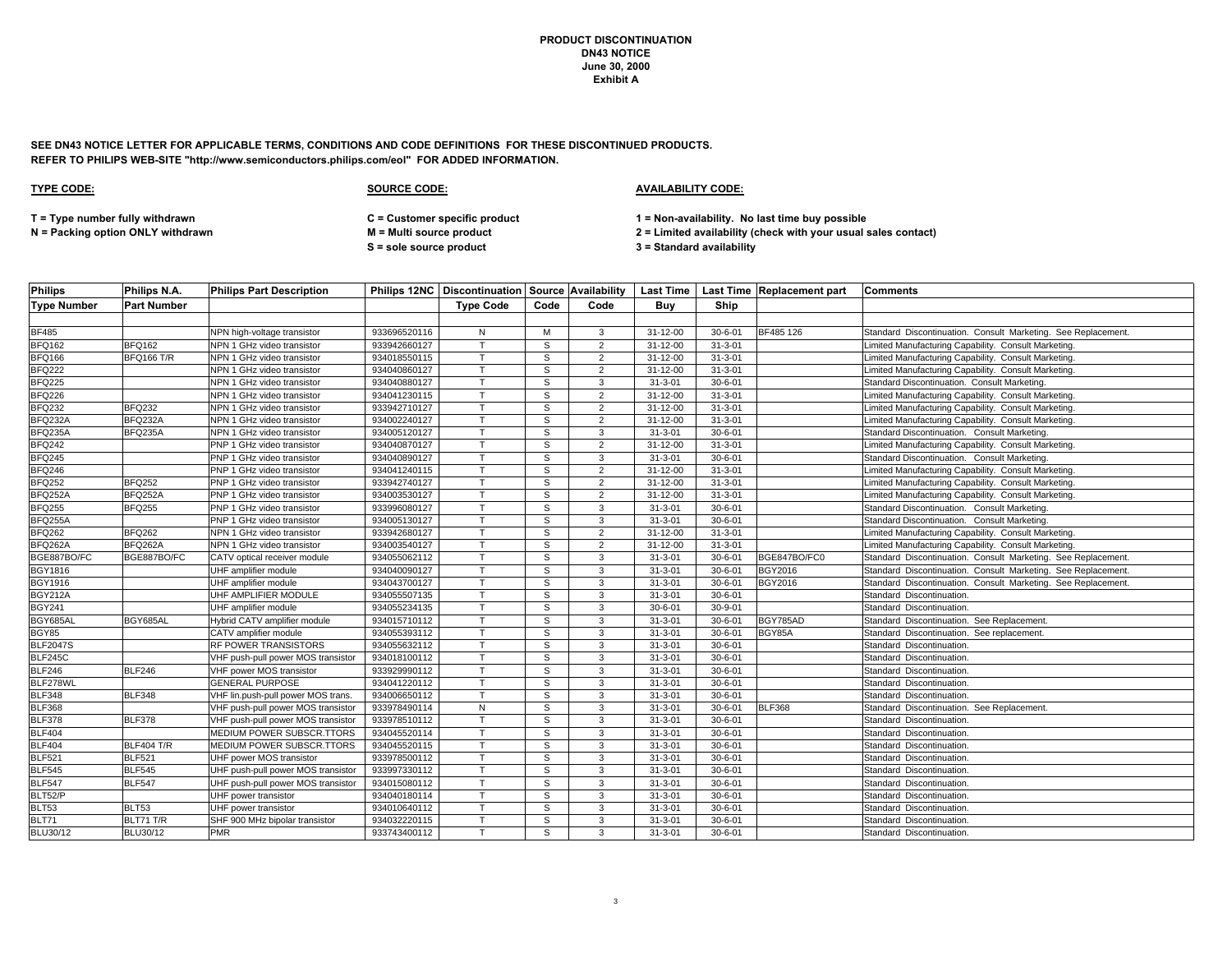**SEE DN43 NOTICE LETTER FOR APPLICABLE TERMS, CONDITIONS AND CODE DEFINITIONS FOR THESE DISCONTINUED PRODUCTS. REFER TO PHILIPS WEB-SITE "http://www.semiconductors.philips.com/eol" FOR ADDED INFORMATION.**

### **TYPE CODE: SOURCE CODE: AVAILABILITY CODE:**

**T = Type number fully withdrawn C = Customer specific product 1 = Non-availability. No last time buy possible**

**S = sole source product 3 = Standard availability**

| <b>Philips</b>     | Philips N.A.       | <b>Philips Part Description</b>    |              |                  |      |                |               |                | Philips 12NC   Discontinuation   Source   Availability   Last Time   Last Time   Replacement part | <b>Comments</b>                                                         |
|--------------------|--------------------|------------------------------------|--------------|------------------|------|----------------|---------------|----------------|---------------------------------------------------------------------------------------------------|-------------------------------------------------------------------------|
| <b>Type Number</b> | <b>Part Number</b> |                                    |              | <b>Type Code</b> | Code | Code           | Buy           | Ship           |                                                                                                   |                                                                         |
|                    |                    |                                    |              |                  |      |                |               |                |                                                                                                   |                                                                         |
| BLU99/SL           | BLU99/SL           | UHF power transistor               | 933767810112 |                  | S    | 3              | $31 - 3 - 01$ | $30 - 6 - 01$  |                                                                                                   | Standard Discontinuation.                                               |
| BLV10              | BLV10              | VHF power transistor               | 933461140112 | $\mathsf{T}$     | s    | 3              | $31 - 3 - 01$ | $30 - 6 - 01$  |                                                                                                   | Standard Discontinuation.                                               |
| <b>BLV103</b>      | <b>BLV103</b>      | UHF power transistor               | 934015090112 |                  | S    | 3              | $31 - 3 - 01$ | $30 - 6 - 01$  |                                                                                                   | Standard Discontinuation.                                               |
| BLV11              | BLV11              | VHF power transistor               | 933461150112 | $\mathsf{T}$     | s    | 3              | $31 - 3 - 01$ | $30 - 6 - 01$  |                                                                                                   | Standard Discontinuation.                                               |
| <b>BLV193</b>      | <b>BLV193</b>      | UHF power transistor               | 934016890112 |                  | S    | 3              | $31 - 3 - 01$ | $30 - 6 - 01$  |                                                                                                   | Standard Discontinuation.                                               |
| <b>BLV194</b>      | <b>BLV194</b>      | UHF power transistor               | 934018500112 | T                | S    | 3              | $31 - 3 - 01$ | $30 - 6 - 01$  |                                                                                                   | Standard Discontinuation.                                               |
| BLV20              | <b>BLV20</b>       | VHF power transistor               | 933461160112 |                  | S    | 3              | $31 - 3 - 01$ | $30 - 6 - 01$  |                                                                                                   | Standard Discontinuation.                                               |
| <b>BLV2044</b>     | <b>BLV2044</b>     | UHF 1800-2000 MHz power transistor | 934040100112 | $\mathsf{T}$     | S    | 3              | $31 - 3 - 01$ | $30 - 6 - 01$  |                                                                                                   | Standard Discontinuation.                                               |
| <b>BLV2046</b>     | <b>BLV2046</b>     | UHF 1800-2000 MHz power transistor | 934043690112 |                  | s    | 3              | $31 - 3 - 01$ | $30 - 6 - 01$  |                                                                                                   | Standard Discontinuation.                                               |
| BLV21              | BLV21              | VHF power transistor               | 933461170112 | $\mathsf{T}$     | S    | 3              | $31 - 3 - 01$ | $30 - 6 - 01$  |                                                                                                   | Standard Discontinuation.                                               |
| BLV25              | BLV25              | VHF power transistor               | 933630570112 |                  | s    | 3              | $31 - 3 - 01$ | $30 - 6 - 01$  |                                                                                                   | Standard Discontinuation.                                               |
| BLV33              |                    | VHF linear power transistor        | 933484190112 |                  | S    | 3              | $31 - 3 - 01$ | $30 - 6 - 01$  |                                                                                                   | Standard Discontinuation.                                               |
| BLV33F             | BLV33F             | VHF linear power transistor        | 933516510112 | T                | S    | 3              | $31 - 3 - 01$ | $30 - 6 - 01$  |                                                                                                   | Standard Discontinuation.                                               |
| <b>BLV59</b>       | <b>BLV59</b>       | UHF power transistor               | 933761890112 |                  | s    | 3              | $31 - 3 - 01$ | $30 - 6 - 01$  |                                                                                                   | Standard Discontinuation.                                               |
| <b>BLV897</b>      |                    | UHF power transistor               | 934054799112 |                  | S    | 3              | $31 - 3 - 01$ | $30 - 6 - 01$  |                                                                                                   | Standard Discontinuation.                                               |
| <b>BLV904</b>      |                    | UHF 820-960 MHz power transistor   | 934040130115 | $\mathsf{T}$     | S    | 3              | $31 - 3 - 01$ | $30 - 6 - 01$  |                                                                                                   | Standard Discontinuation.                                               |
| <b>BLV909</b>      | <b>BLV909 T/R</b>  | UHF 820-960 MHz power transistor   | 934040140115 |                  | S    | 3              | $31 - 3 - 01$ | $30 - 6 - 01$  |                                                                                                   | Standard Discontinuation.                                               |
| <b>BLV909</b>      |                    | UHF 820-960 MHz power transistor   | 934040140114 | $\mathsf{T}$     | S    | 3              | $31 - 3 - 01$ | $30 - 6 - 01$  |                                                                                                   | Standard Discontinuation.                                               |
| BLV99/SL           | BLV99/SL           | UHF power transistor               | 934009520112 | $\mathbf \tau$   | S    | 3              | $31 - 3 - 01$ | $30 - 6 - 01$  |                                                                                                   | Standard Discontinuation.                                               |
| <b>BLW32</b>       | <b>BLW32</b>       | UHF linear power transistor        | 933448530112 | $\mathsf{T}$     | s    | 3              | $31 - 3 - 01$ | $30 - 6 - 01$  |                                                                                                   | Standard Discontinuation.                                               |
| BLW76              | BLW76              | HF/VHF power transistor            | 933366800112 |                  | S    | 3              | $31 - 3 - 01$ | $30 - 6 - 01$  |                                                                                                   | Standard Discontinuation.                                               |
| BLW77              | BLW77              | HF/VHF power transistor            | 933366810112 | T                | s    | 3              | $31 - 3 - 01$ | $30 - 6 - 01$  |                                                                                                   | Standard Discontinuation.                                               |
| BLW83              | <b>BLW83</b>       | HF/VHF power transistor            | 933366870112 | T                | S    | 3              | $31 - 3 - 01$ | $30 - 6 - 01$  |                                                                                                   | Standard Discontinuation.                                               |
| <b>BLW85</b>       | <b>BLW85</b>       | HF/VHF power transistor            | 933366890112 | $\mathsf{T}$     | S    | 3              | $31 - 3 - 01$ | $30 - 6 - 01$  |                                                                                                   | Standard Discontinuation.                                               |
| BLW86              | <b>BLW86</b>       | HF/VHF power transistor            | 933366900112 |                  | s    | 3              | $31 - 3 - 01$ | $30 - 6 - 01$  |                                                                                                   | Standard Discontinuation.                                               |
| BLW87              |                    | VHF power transistor               | 933366910112 | $\mathsf{T}$     | S    | 3              | $31 - 3 - 01$ | $30 - 6 - 01$  |                                                                                                   | Standard Discontinuation.                                               |
| <b>BLW898</b>      | <b>BLW898</b>      | UHF linear power transistor        | 934040070112 |                  | s    | 3              | $31 - 3 - 01$ | $30 - 6 - 01$  |                                                                                                   | Standard Discontinuation.                                               |
| BLW96              |                    | HF/VHF power transistor            | 933484260112 |                  | S    | 3              | $31 - 3 - 01$ | $30 - 6 - 01$  |                                                                                                   | Standard Discontinuation.                                               |
| BLW97              | BLW97              | HF power transistor                | 933484270112 |                  | S    | 3              | $31 - 3 - 01$ | $30 - 6 - 01$  |                                                                                                   | Standard Discontinuation.                                               |
| <b>BLW98/01</b>    |                    | UHF linear power transistor        | 934032080114 |                  | S    | 3              | $31 - 3 - 01$ | $30 - 6 - 01$  |                                                                                                   | Standard Discontinuation.                                               |
| BLY87C             | BLY87C             | VHF power transistor               | 933326290112 | т                | s    | 3              | $31 - 3 - 01$ | $30 - 6 - 01$  |                                                                                                   | Standard Discontinuation.                                               |
| BR100/03           |                    | <b>DIAC</b>                        | 933390460116 | ${\sf N}$        | M    | 3              | 31-12-00      | $30 - 6 - 01$  | Ph:BR100/03 113 NC                                                                                | Same Product Avail. in tape & reel - 10K MOQ. Standard DN. Conslt Mrktg |
| <b>BSH101</b>      | <b>BSH101/T3</b>   | <b>VD MOS</b>                      | 934054711235 | $\mathsf{T}$     | M    | $\overline{2}$ | $30 - 9 - 00$ | 31-12-00       | None-noted                                                                                        | Limited manufacturing capability. Consult Marketing.                    |
| <b>BSH101</b>      | <b>BSH101 T/R</b>  | <b>VD MOS</b>                      | 934054711215 |                  | м    | 2              | $30 - 9 - 00$ | 31-12-00       | None-noted                                                                                        | Limited manufacturing capability.<br>Consult Marketing.                 |
| <b>BSH102</b>      | <b>BSH102 T/R</b>  | <b>VD MOS</b>                      | 934054712215 | $\mathbf \tau$   | м    | $\overline{2}$ | $30 - 9 - 00$ | $31 - 12 - 00$ | None-noted                                                                                        | Limited manufacturing capability.<br>Consult Marketing.                 |
| <b>BSH102</b>      | <b>BSH102/T3</b>   | VD MOS                             | 934054712235 | $\mathsf{T}$     | M    | 2              | $30 - 9 - 00$ | 31-12-00       | None-noted                                                                                        | Limited manufacturing capability. Consult Marketing.                    |
| <b>BSH105</b>      | <b>BSH105/T3</b>   | <b>VD MOS</b>                      | 934054715235 | T                | M    | 2              | $30 - 9 - 00$ | 31-12-00       | None-noted                                                                                        | Limited manufacturing capability.<br>Consult Marketing.                 |
| <b>BSH105</b>      | <b>BSH105 T/R</b>  | <b>VD MOS</b>                      | 934054715215 |                  | M    | $\overline{2}$ | $30 - 9 - 00$ | 31-12-00       | None-noted                                                                                        | Limited manufacturing capability.<br>Consult Marketing.                 |
| <b>BSH107</b>      | <b>BSH107/T3</b>   | <b>VD MOS</b>                      | 934055226135 |                  | м    | 2              | $30 - 9 - 00$ | 31-12-00       | None-noted                                                                                        | Limited manufacturing capability.<br>Consult Marketing.                 |
| <b>BSP090</b>      |                    | VD MOS                             | 934043660135 | $\mathsf{T}$     | м    | 2              | $30 - 9 - 00$ | $31 - 12 - 00$ | None-noted                                                                                        | Limited manufacturing capability.<br>Consult Marketing.                 |
| <b>BSP121</b>      | <b>BSP121 T/R</b>  | <b>VD MOS</b>                      | 934000550115 |                  | M    | $\overline{2}$ | $30 - 9 - 00$ | 31-12-00       | None-noted                                                                                        | Limited manufacturing capability. Consult Marketing.                    |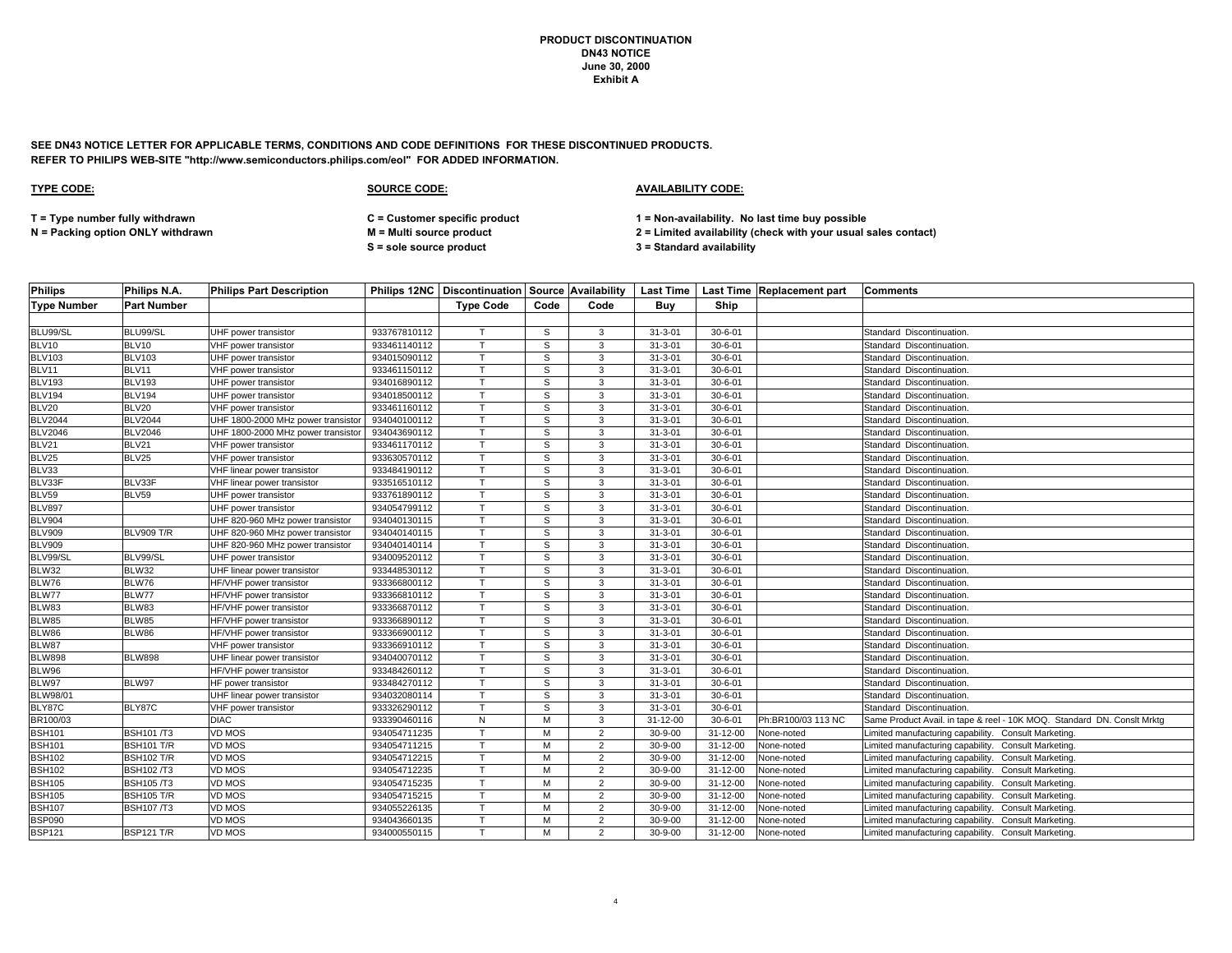**SEE DN43 NOTICE LETTER FOR APPLICABLE TERMS, CONDITIONS AND CODE DEFINITIONS FOR THESE DISCONTINUED PRODUCTS. REFER TO PHILIPS WEB-SITE "http://www.semiconductors.philips.com/eol" FOR ADDED INFORMATION.**

| <b>Philips</b>     | Philips N.A.       | <b>Philips Part Description</b>  |              |                  |              |                |                |                | Philips 12NC   Discontinuation   Source   Availability   Last Time   Last Time   Replacement part | <b>Comments</b>                                                               |
|--------------------|--------------------|----------------------------------|--------------|------------------|--------------|----------------|----------------|----------------|---------------------------------------------------------------------------------------------------|-------------------------------------------------------------------------------|
| <b>Type Number</b> | <b>Part Number</b> |                                  |              | <b>Type Code</b> | Code         | Code           | Buv            | Ship           |                                                                                                   |                                                                               |
|                    |                    |                                  |              |                  |              |                |                |                |                                                                                                   |                                                                               |
| <b>BSP122</b>      | <b>BSP122 T/R</b>  | VD MOS                           | 934019820115 | $\mathsf{T}$     | M            | $\overline{2}$ | $30 - 9 - 00$  | $31 - 12 - 00$ | None-noted                                                                                        | Limited manufacturing capability. Consult Marketing.                          |
| <b>BSP52</b>       |                    | <b>NPN Darlington transistor</b> | 933969470135 | ${\sf N}$        | M            | 3              | 31-12-00       | $30 - 6 - 01$  | BSP52 115                                                                                         | Standard Discontinuation. See Replacement.                                    |
| <b>BSP89</b>       | BSP89 T/R          | VD MOS                           | 934018750115 | $\mathsf{T}$     | M            | $\overline{2}$ | $30 - 9 - 00$  | 31-12-00       | None-noted                                                                                        | Limited manufacturing capability. Consult Marketing.                          |
| BSR17A             |                    | NPN switching transistor         | 933661540235 | ${\sf N}$        | M            | 3              | 31-12-00       | $30 - 6 - 01$  | <b>BSR17A215</b>                                                                                  | Standard Discontinuation.                                                     |
| <b>BSR41</b>       |                    | NPN medium power transistor      | 933418080135 | ${\sf N}$        | м            | 3              | 31-12-00       | $30 - 6 - 01$  | <b>BSR41115</b>                                                                                   | Standard Discontinuation.                                                     |
| <b>BST84</b>       | BST84 T/R          | VD MOS                           | 933733120115 | T                | M            | $\overline{2}$ | $30 - 9 - 00$  | 31-12-00       | None-noted                                                                                        | Limited manufacturing capability. Consult Marketing.                          |
| BT131-600          | BT131-600 T/R      | <b>4 QUADRANT TRIAC</b>          | 934055156116 | N                | M            | 3              | 31-12-00       | $30 - 6 - 01$  | Ph:BT131-600 412 NC                                                                               | Same Product Available in bulk pack - 5K MOQ. Consult Marketing.              |
| BT132-600D         | BT132-600D T/R     | 4 QUADRANT TRIAC                 | 934054893116 | $\mathsf{N}$     | M            | 3              | 31-12-00       | $30 - 6 - 01$  | Ph:BT132-600D 412 NC                                                                              | Same Product Available in bulk pack - 5K MOQ. Consult Marketing.              |
| BT134-600D/02      |                    | 4 QUADRANT TRIAC                 | 934019060127 | T                | C            | 3              | $31 - 3 - 01$  | $30 - 6 - 01$  | Ph:BT134-600D                                                                                     | Same Product Available without leadbend. Consult Marketing.                   |
| BT136-600/L01      |                    | <b>4 QUADRANT TRIAC</b>          | 934027210127 | $\mathsf{T}$     | $\mathbf{C}$ | 3              | $31 - 3 - 01$  | $30 - 6 - 01$  | Ph:BT136-600                                                                                      | Same Product Available without leadbend. Consult Marketing.                   |
| BT136-800          | BT136-800          | 4 QUADRANT TRIAC                 | 933545490127 | T.               | M            | 3              | $31 - 12 - 00$ | $30 - 6 - 01$  | Ph:BT136-600                                                                                      | Same Product Available at 600V. Consult Marketing.                            |
| BT136B-800         | BT136B-800 T/R     | 4 QUADRANT TRIAC                 | 934047710118 | $\mathsf{T}$     | M            | 3              | 31-12-00       | $30 - 6 - 01$  | Ph:BT136B-600                                                                                     | Same Product Available at 600V. Consult Marketing.                            |
| BT136F-600         |                    | <b>4 QUADRANT TRIAC</b>          | 933784990127 | $\mathsf{T}$     | M            | 3              | $31 - 12 - 00$ | $30 - 6 - 01$  | Ph:BT136X-600                                                                                     | Same Product Available in SOT186A (isolated package). Consult Marketing       |
| BT136F-600D        |                    | 4 QUADRANT TRIAC                 | 934003430127 |                  | м            | 3              | $31 - 12 - 00$ | $30 - 6 - 01$  | Ph:BT136X-600D                                                                                    | Same Product Available in SOT186A (isolated package). Consult Marketing.      |
| BT136F-600E        |                    | 4 QUADRANT TRIAC                 | 933969970127 |                  | M            | 3              | 31-12-00       | $30 - 6 - 01$  | Ph:BT136X-600E                                                                                    | Same Product Available in SOT186A (isolated package). Consult Marketing.      |
| BT136F-800         |                    | 4 QUADRANT TRIAC                 | 933785000127 | $\mathsf{T}$     | M            | 3              | $31 - 12 - 00$ | $30 - 6 - 01$  | Ph:BT136X-800                                                                                     | Same Product Available in SOT186A (isolated package). Consult Marketing       |
| BT136F-800E        |                    | 4 QUADRANT TRIAC                 | 934028220127 |                  | M            | 3              | 31-12-00       | $30 - 6 - 01$  | Ph:BT136X-800E                                                                                    | Same Product Available in SOT186A (isolated package). Consult Marketing.      |
| BT137-600G/L01     |                    | 4 QUADRANT TRIAC                 | 934034690127 | $\mathsf{T}$     | M            | 3              | 31-12-00       | $30 - 6 - 01$  | Ph:BT137-600G                                                                                     | Same Product Available without leadbend. Consult Marketing.                   |
| BT137-800F         | BT137-800F         | <b>4 QUADRANT TRIAC</b>          | 933599130127 | T                | M            | 3              | 31-12-00       | $30 - 6 - 01$  | Ph:BT137-800E                                                                                     | Same Product Available with higher gate sensitivity. Consult Marketing.       |
| BT137-800G         |                    | 4 QUADRANT TRIAC                 | 933599120127 | $\mathsf{T}$     | M            | 3              | 31-12-00       | $30 - 6 - 01$  | Ph:BT137-800                                                                                      | Same Product Available with higher gate sensitivity. Consult Marketing.       |
| BT137-800G/L01     |                    | 4 QUADRANT TRIAC                 | 934034700127 |                  | C            | 3              | $31 - 3 - 01$  | $30 - 6 - 01$  | Ph:BTA208-800B/L01                                                                                | Alternative is leadformed 3 quadrant triac. Consult Marketing.                |
| BT137F-600         | BT137F-600         | 4 QUADRANT TRIAC                 | 933785020127 | T                | M            | 3              | 31-12-00       | $30 - 6 - 01$  | Ph:BT137X-600                                                                                     | Same Product Available in SOT186A (isolated package). Consult Marketing.      |
| BT137F-600E        |                    | 4 QUADRANT TRIAC                 | 933969980127 | $\mathsf{T}$     | M            | 3              | 31-12-00       | $30 - 6 - 01$  | Ph:BT137X-600E                                                                                    | Same Product Available in SOT186A (isolated package). Consult Marketing       |
| BT137F-600F        |                    | 4 QUADRANT TRIAC                 | 934008390127 | T                | M            | 3              | 31-12-00       | $30 - 6 - 01$  | Ph:BT137X-600F                                                                                    | Same Product Available in SOT186A (isolated package). Consult Marketing       |
| BT137F-800         | BT137F-800         | 4 QUADRANT TRIAC                 | 933785030127 |                  | м            | 3              | 31-12-00       | $30 - 6 - 01$  | Ph:BT137X-800                                                                                     | Same Product Available in SOT186A (isolated package). Consult Marketing       |
| BT138-800/L01      |                    | <b>4 QUADRANT TRIAC</b>          | 934034710127 | T                | C            | 3              | $31 - 3 - 01$  | $30 - 6 - 01$  | Ph:BT138-800                                                                                      | Same Product Available without leadbend. Consult Marketing.                   |
| BT138-800G/L01     |                    | 4 QUADRANT TRIAC                 | 934034730127 |                  | C            | 3              | $31 - 3 - 01$  | $30 - 6 - 01$  | Ph:BT138-800G                                                                                     | Same Product Available without leadbend. Consult Marketing.                   |
| BT138B-800         | BT138B-800 /T3     | 4 QUADRANT TRIAC                 | 934047970118 | $\mathsf{T}$     | M            | 3              | 31-12-00       | $30 - 6 - 01$  | Ph:BT138B-600                                                                                     | Same Product Available at 600V. Consult Marketing.                            |
| BT138B-800F        | BT138B-800F /T3    | 4 QUADRANT TRIAC                 | 934047910118 | T                | M            | 3              | 31-12-00       | $30 - 6 - 01$  | Ph:BT138B-600F                                                                                    | Same Product Available at 600V. Consult Marketing.                            |
| BT138B-800G        | BT138B-800G /T3    | 4 QUADRANT TRIAC                 | 934047940118 |                  | M            | 3              | 31-12-00       | $30 - 6 - 01$  | Ph:BT138B-600G                                                                                    | Same Product Available at 600V. Consult Marketing.                            |
| BT138F-600F        |                    | 4 QUADRANT TRIAC                 | 934008400127 | $\mathsf{T}$     | M            | 3              | 31-12-00       | $30 - 6 - 01$  | Ph:BT138X-600F                                                                                    | Same Product Available in SOT186A (isolated package). Consult Marketing       |
| BT138F-800         |                    | 4 QUADRANT TRIAC                 | 933785050127 | T                | м            | 3              | $31 - 12 - 00$ | $30 - 6 - 01$  | Ph:BT138X-800                                                                                     | Same Product Available in SOT186A (isolated package). Consult Marketing.      |
| BT138F-800E        |                    | 4 QUADRANT TRIAC                 | 934027120127 | $\mathsf{T}$     | M            | 3              | 31-12-00       | $30 - 6 - 01$  | Ph:BT138X-800E                                                                                    | Same Product Available in SOT186A (isolated package). Consult Marketing.      |
| BT138F-800G        |                    | 4 QUADRANT TRIAC                 | 934022780127 | $\mathsf{T}$     | м            | 3              | $31 - 12 - 00$ | $30 - 6 - 01$  | Ph:BT138X800G                                                                                     | Same Product Available in SOT186A (isolated package). Consult Marketing.      |
| BT139-600H         | BT139-600H         | 4 QUADRANT TRIAC                 | 934015820127 |                  | M            | 3              | 31-12-00       | $30 - 6 - 01$  | Ph:BTA216-600B                                                                                    | Alternative is 3 quadrant triac. Consult Marketing.                           |
| BT139-800H         | BT139-800H         | 4 QUADRANT TRIAC                 | 934015830127 | T                | M            | 3              | 31-12-00       | $30 - 6 - 01$  | Ph:BTA216-800B                                                                                    | Alternative is 3 quadrant triac. Consult Marketing.                           |
| BT139B-600H        | BT139B-600H /T3    | <b>4 QUADRANT TRIAC</b>          | 934048080118 | T                | M            | 3              | 31-12-00       | $30 - 6 - 01$  | Ph:BTA216B-600B                                                                                   | Alternative is 3 quadrant triac. Consult Marketing.                           |
| BT139B-800H        | BT139B-800H /T3    | 4 QUADRANT TRIAC                 | 934048090118 | $\mathsf{T}$     | М            | 3              | $31 - 12 - 00$ | $30 - 6 - 01$  | Ph:BTA216B-800B                                                                                   | Alternative is 3 quadrant triac. Consult Marketing.                           |
| BT139F-600F/02     |                    | 4 QUADRANT TRIAC                 | 934019110127 | T                | C            | 3              | $31 - 3 - 01$  | $30 - 6 - 01$  | Ph:BT139X-600F                                                                                    | Same Product Available in SOT186A without leadform. Consult Marketing.        |
| BT139F-800E        |                    | 4 QUADRANT TRIAC                 | 934016010127 | $\mathsf{T}$     | M            | 3              | 31-12-00       | $30 - 6 - 01$  | Ph:BT139X-600E                                                                                    | Same Product Avail. at 600V in SOT186A (isolated package). Consult Marketing. |
| BT139F-800F        |                    | 4 QUADRANT TRIAC                 | 934028390127 | T                | M            | $\mathbf{3}$   | 31-12-00       | $30 - 6 - 01$  | Ph:BT139X-800F                                                                                    | Same Product Available in SOT186A (isolated package). Consult Marketing.      |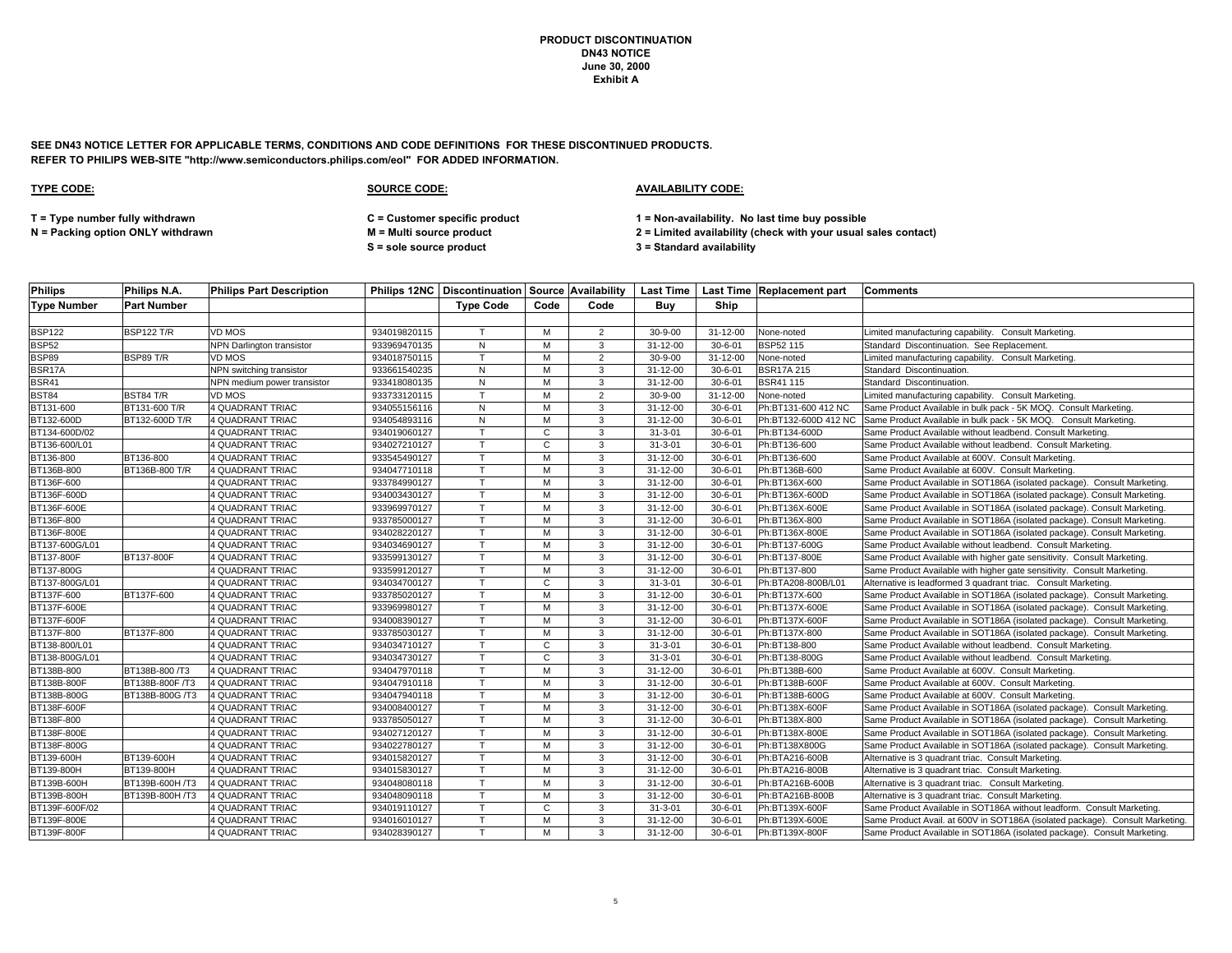**SEE DN43 NOTICE LETTER FOR APPLICABLE TERMS, CONDITIONS AND CODE DEFINITIONS FOR THESE DISCONTINUED PRODUCTS. REFER TO PHILIPS WEB-SITE "http://www.semiconductors.philips.com/eol" FOR ADDED INFORMATION.**

| <b>Philips</b>     | Philips N.A.       | <b>Philips Part Description</b> |              | <b>Philips 12NC Discontinuation Source Availability</b> |      |      |                |               | Last Time   Last Time   Replacement part | <b>Comments</b>                                                                 |
|--------------------|--------------------|---------------------------------|--------------|---------------------------------------------------------|------|------|----------------|---------------|------------------------------------------|---------------------------------------------------------------------------------|
| <b>Type Number</b> | <b>Part Number</b> |                                 |              | <b>Type Code</b>                                        | Code | Code | Buy            | Ship          |                                          |                                                                                 |
|                    |                    |                                 |              |                                                         |      |      |                |               |                                          |                                                                                 |
| BT139X-800E        |                    | <b>4 QUADRANT TRIAC</b>         | 934038210127 | $\mathbf \tau$                                          | M    | 3    | $31 - 12 - 00$ | $30 - 6 - 01$ | Ph:BT139X-600E                           | Same Product Available at 600V. Consult Marketing                               |
| BT145-500R         | BT145-500R         | <b>THYRISTOR</b>                | 933826820127 | $\mathsf{T}$                                            | M    | 3    | $31 - 12 - 00$ | $30 - 6 - 01$ | Ph:BT145-800R                            | Same Product Available at 800V. Consult Marketing.                              |
| BT145-600R         | BT145-600R         | <b>THYRISTOR</b>                | 933826830127 | $\mathsf{T}$                                            | м    | 3    | 31-12-00       | $30 - 6 - 01$ | Ph:BT145-800R                            | Same Product Available at 800V. Consult Marketing                               |
| BT148W-400R        | BT148W-400R T/R    | <b>THYRISTOR</b>                | 934000980115 | N                                                       | M    | 3    | $31 - 12 - 00$ | $30 - 6 - 01$ | Ph:BT148W-400R 135                       | Same Product Available in 4K reels - 4K MOQ. Consult Marketing.                 |
| BT148W-500R        | BT148W-500R T/R    | <b>THYRISTOR</b>                | 934000990115 | $\mathsf{T}$                                            | M    | 3    | 31-12-00       | $30 - 6 - 01$ | Ph:BT148W-600R                           | Same Product Available at 600V. Consult Marketing.                              |
| <b>BT149B</b>      |                    | <b>THYRISTOR</b>                | 933552420112 | N                                                       | м    | 3    | 31-12-00       | $30 - 6 - 01$ | Ph:BT149B 126 NC                         | Same Product Avail. in ammopack - 10K. Consult Marketing for Replacement.       |
| <b>BT149E</b>      |                    | <b>THYRISTOR</b>                | 933552440112 | $\mathsf{T}$                                            | M    | 3    | 31-12-00       | $30 - 6 - 01$ | Ph:BT149G                                | Same Product Available with different gate sensitivity. Consult Marketing.      |
| BT150-600R         | BT150-600R         | <b>THYRISTOR</b>                | 933834990127 | $\mathsf{T}$                                            | M    | 3    | 31-12-00       | $30 - 6 - 01$ | Ph:BT150-500R                            | Same Product Available at 500V. Consult Marketing.                              |
| BT150-800R         | BT150-800R         | <b>THYRISTOR</b>                | 933835000127 | $\mathsf{T}$                                            | M    | 3    | 31-12-00       | $30 - 6 - 01$ | Ph:BT150-500R                            | Same Product Available at 500V. Consult Marketing.                              |
| BT150S-800R        | BT150S-800R T/R    | <b>THYRISTOR</b>                | 934048910118 | T                                                       | м    | 3    | 31-12-00       | $30 - 6 - 01$ | Ph:BT150S-600R                           | Same Product Available at 600V. Consult Marketing.                              |
| BT151F-650R        |                    | <b>THYRISTOR</b>                | 933789440127 | T                                                       | M    | 3    | 31-12-00       | $30 - 6 - 01$ | Ph:BT151F-500R                           | Same Product Available at 500V. Consult Marketing                               |
| BT151F-800R        | BT151F-800R        | <b>THYRISTOR</b>                | 933789450127 | T                                                       | M    | 3    | 31-12-00       | $30 - 6 - 01$ | Ph:BT151F-500R                           | Same Product Available at 500V. Consult Marketing.                              |
| <b>BT168B</b>      |                    | <b>THYRISTOR</b>                | 934042460116 | T                                                       | м    | 3    | 31-12-00       | $30 - 6 - 01$ | Ph:BT168G 112 NC                         | Same Product Available with different gate sensitivity - 5K MOQ. Consult Mktg.  |
| BT168BW            |                    | <b>THYRISTOR</b>                | 934042560115 | T                                                       | M    | 3    | 31-12-00       | $30 - 6 - 01$ | Ph:BT168GW                               | Same Product Available with different gate sensitivity. Consult Marketing.      |
| BT168DW            |                    | <b>THYRISTOR</b>                | 934042570115 | $\mathsf{T}$                                            | M    | 3    | 31-12-00       | $30 - 6 - 01$ | Ph:BT168GW                               | Same Product Available with different gate sensitivity. Consult Marketing.      |
| <b>BT169B</b>      |                    | <b>THYRISTOR</b>                | 933826850112 | $\overline{N}$                                          | м    | 3    | 31-12-00       | $30 - 6 - 01$ | Ph:BT169B 126 NC                         | Same Product Available in ammopack - 10K MOQ. Consult Marketing.                |
| <b>BT169D</b>      |                    | <b>THYRISTOR</b>                | 933829190412 | N                                                       | M    | 3    | 31-12-00       | $30 - 6 - 01$ | Ph:BT169D                                | Same Product Available in various packing options. Consult Marketing.           |
| BT169DW            |                    | <b>THYRISTOR</b>                | 934027100115 | $\mathsf{T}$                                            | M    | 3    | 31-12-00       | $30 - 6 - 01$ | Ph:BT168GW                               | Standard Discontinuation. Consult Marketing.                                    |
| <b>BT169E</b>      |                    | <b>THYRISTOR</b>                | 933998430126 | T                                                       | M    | 3    | $31 - 12 - 00$ | $30 - 6 - 01$ | Ph:BT169D 126 NC                         | Same Product Available with different gate sensitivity - 10K MOQ. Consult Mktg. |
| <b>BT169E</b>      |                    | <b>THYRISTOR</b>                | 933998430412 | T                                                       | M    | 3    | 31-12-00       | $30 - 6 - 01$ | Ph:BT169D 126 NC                         | Same Product Available with different gate sensitivity - 10K MOQ. Consult Mktg. |
| <b>BT169G</b>      |                    | <b>THYRISTOR</b>                | 934002840116 | ${\sf N}$                                               | M    | 3    | 31-12-00       | $30 - 6 - 01$ | Ph:BT169G                                | Same Product Available in various packing options. Consult Mktg.                |
| BT258B-600R        | BT258B-600R /T3    | <b>THYRISTOR</b>                | 934048290118 | $\mathsf{T}$                                            | M    | 3    | $31 - 12 - 00$ | $30 - 6 - 01$ | Ph:BT258S-800R                           | Same Product Available at 800V in Dpak. Consult Marketing.                      |
| BT258B-800R        | BT258B-800R /T3    | <b>THYRISTOR</b>                | 934048300118 | $\mathsf{T}$                                            | M    | 3    | 31-12-00       | $30 - 6 - 01$ | Ph:BT258S-800R                           | Same Product Available in Dpak. Consult Marketing.                              |
| BT258S-500R        | BT258S-500R T/R    | <b>THYRISTOR</b>                | 934048770118 |                                                         | M    | 3    | $31 - 12 - 00$ | $30 - 6 - 01$ | Ph:BT258S-800R                           | Same Product Available at 800V. Consult Marketing.                              |
| BT258S-600R        | BT258S-600R T/R    | <b>THYRISTOR</b>                | 934048780118 | $\mathsf{T}$                                            | M    | 3    | 31-12-00       | $30 - 6 - 01$ | Ph:BT258S-800R                           | Same Product Available at 800V. Consult Marketing.                              |
| BT300B-500R        | BT300B-500R /T3    | <b>THYRISTOR</b>                | 934049800118 | T                                                       | M    | 3    | 31-12-00       | $30 - 6 - 01$ | Ph:BT300S-500R                           | Same Product Available in Dpak. Consult Marketing.                              |
| BT300B-600R        | BT300B-600R /T3    | <b>THYRISTOR</b>                | 934049810118 | T                                                       | M    | 3    | 31-12-00       | $30 - 6 - 01$ | Ph:BT300S-600R                           | Same Product Available in Dpak. Consult Marketing.                              |
| BT300B-800R        | BT300B-800R /T3    | <b>THYRISTOR</b>                | 934049820118 | T                                                       | M    | 3    | 31-12-00       | $30 - 6 - 01$ | Ph:BT300S-800R                           | Same Product Available in Dpak. Consult Marketing.                              |
| BT300X-500R        |                    | <b>THYRISTOR</b>                | 934044400127 | $\mathsf{T}$                                            | M    | 3    | 31-12-00       | $30 - 6 - 01$ | Ph:BT300-500R                            | Same Product Available in TO220. Consult Marketing.                             |
| BT300X-600R        | BT300X-600R        | <b>THYRISTOR</b>                | 934044410127 | $\mathsf{T}$                                            | м    | 3    | 31-12-00       | $30 - 6 - 01$ | Ph:BT300-600R                            | Same Product Available in TO220. Consult Marketing.                             |
| BT300X-800R        |                    | <b>THYRISTOR</b>                | 934044420127 | T                                                       | M    | 3    | 31-12-00       | $30 - 6 - 01$ | Ph:BT300-800R                            | Same Product Available in TO220. Consult Marketing.                             |
| BTA140B-600        | BTA140B-600 /T3    | 4 QUADRANT TRIAC                | 934048120118 | T                                                       | м    | 3    | 31-12-00       | $30 - 6 - 01$ | None-noted                               | Standard Discontinuation                                                        |
| BTA151-500R        | BTA151-500R        | <b>THYRISTOR</b>                | 933967150127 | $\mathsf{T}$                                            | M    | 3    | $31 - 12 - 00$ | $30 - 6 - 01$ | Ph:BTA151-650R                           | Same Product Available at 650V. Consult Marketing.                              |
| <b>BU1506DX</b>    | <b>BU1506DX</b>    | DEFLECTION TRANSISTOR           | 934041020127 | т                                                       | м    | 3    | 31-12-00       | $30 - 6 - 01$ | Ph:BU2506DX                              | Same Product Available in TOP3D. Consult Marketing.                             |
| <b>BU1507DX</b>    |                    | DEFLECTION TRANSISTOR           | 934049620127 | $\mathbf \tau$                                          | M    | 3    | 31-12-00       | $30 - 6 - 01$ | Ph:BU2507DX                              | Same Product Available in TOP3D. Consult Marketing.                             |
| <b>BU1706A</b>     | <b>BU1706A</b>     | DEFLECTION TRANSISTOR           | 934025350127 | T                                                       | M    | 3    | 31-12-00       | $30 - 6 - 01$ | Ph:BU1706AB                              | Same Product Available in D2PAK. Consult Marketing.                             |
| <b>BU1706AX</b>    | <b>BU1706AX</b>    | DEFLECTION TRANSISTOR           | 934032690127 | $\mathsf{T}$                                            | M    | 3    | 31-12-00       | $30 - 6 - 01$ | Ph:BU1706AB                              | Same Product Available in D2PAK. Consult Marketing                              |
| <b>BU2507AF</b>    |                    | DEFLECTION TRANSISTOR           | 934048500127 | $\mathsf{T}$                                            | M    | 3    | 31-12-00       | $30 - 6 - 01$ | Ph:BU1507AX                              | Same Product Available in SOT186A (isolated package). Consult Marketing         |
| <b>BU2507DF</b>    |                    | DEFLECTION TRANSISTOR           | 934049630127 | $\mathsf{T}$                                            | м    | 3    | 31-12-00       | $30 - 6 - 01$ | Ph:BU2507DX                              | Same Product Available in TOP3D. Consult Marketing.                             |
| BU2508AF/L06       |                    | DEFLECTION TRANSISTOR           | 934019010127 | $\mathsf{T}$                                            | C    | 3    | $31 - 3 - 01$  | $30 - 6 - 01$ | Ph:BU2508AF                              | Same Product Available without leadend. Consult Marketing                       |
| <b>BU2508AW</b>    | <b>BU2508AW</b>    | DEFLECTION TRANSISTOR           | 934053720127 | T                                                       | M    | 3    | 31-12-00       | $30 - 6 - 01$ | Ph:BU2508AX                              | Same Product Available in TOP3D. Consult Marketing.                             |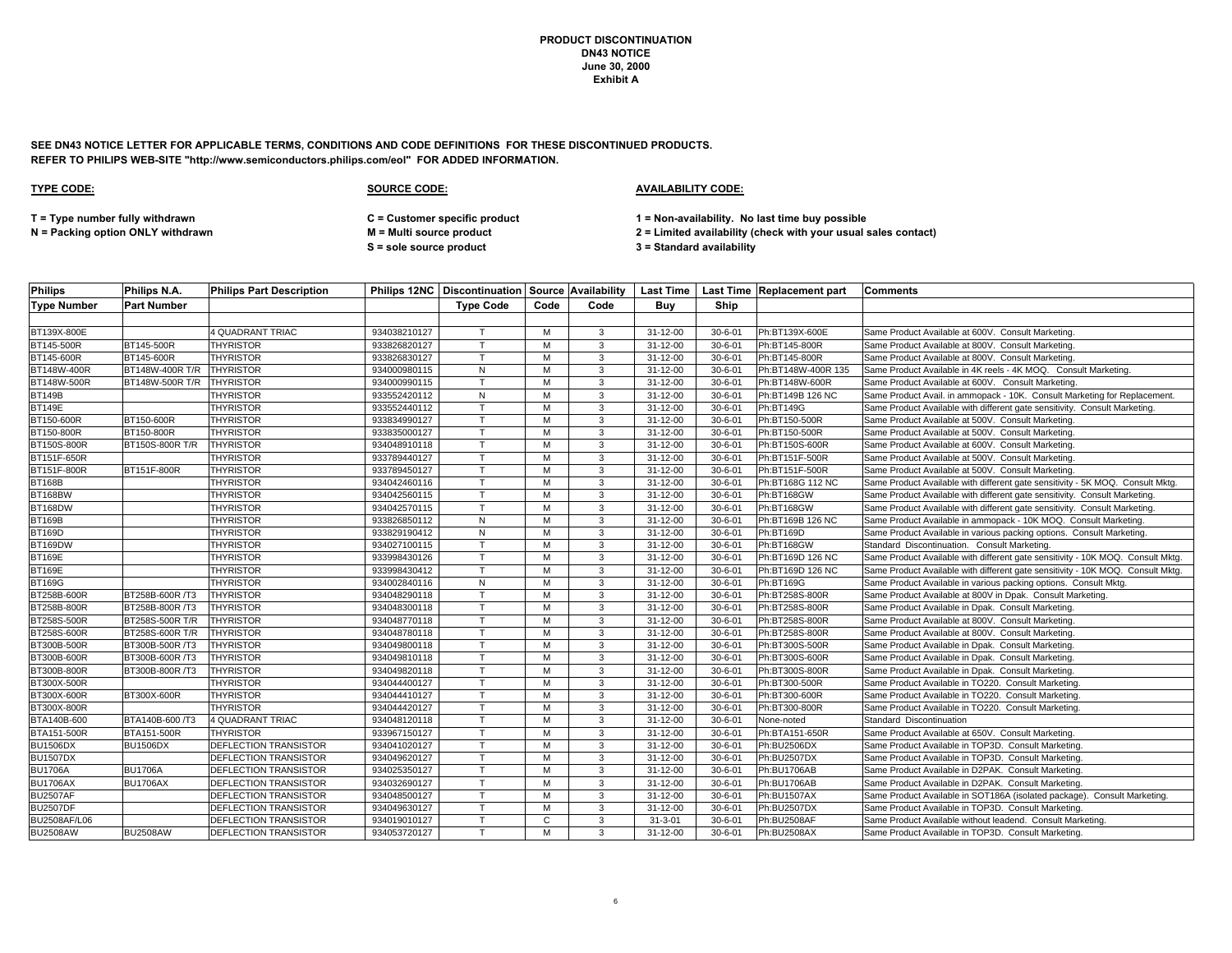**SEE DN43 NOTICE LETTER FOR APPLICABLE TERMS, CONDITIONS AND CODE DEFINITIONS FOR THESE DISCONTINUED PRODUCTS. REFER TO PHILIPS WEB-SITE "http://www.semiconductors.philips.com/eol" FOR ADDED INFORMATION.**

# **TYPE CODE: SOURCE CODE: AVAILABILITY CODE: T = Type number fully withdrawn C = Customer specific product 1 = Non-availability. No last time buy possible N = Packing option ONLY withdrawn M = Multi source product 2 = Limited availability (check with your usual sales contact)**

**S = sole source product 3 = Standard availability**

| <b>Philips</b>     | Philips N.A.       | <b>Philips Part Description</b> |              | Philips 12NC   Discontinuation   Source   Availability |      |      | <b>Last Time</b> |               | Last Time Replacement part | <b>Comments</b>                                               |
|--------------------|--------------------|---------------------------------|--------------|--------------------------------------------------------|------|------|------------------|---------------|----------------------------|---------------------------------------------------------------|
| <b>Type Number</b> | <b>Part Number</b> |                                 |              | <b>Type Code</b>                                       | Code | Code | Buv              | Ship          |                            |                                                               |
|                    |                    |                                 |              |                                                        |      |      |                  |               |                            |                                                               |
| <b>BU2508DW</b>    | <b>BU2508DW</b>    | DEFLECTION TRANSISTOR           | 934053730127 |                                                        | M    | 3    | 31-12-00         | $30 - 6 - 01$ | Ph:BU2508DX                | Same Product Available in TOP3D. Consult Marketing.           |
| <b>BU2515AF</b>    |                    | DEFLECTION TRANSISTOR           | 934044500127 | $\mathsf{T}$                                           | M    | 3    | 31-12-00         | $30 - 6 - 01$ | Ph:BU2515AX                | Same Product Available in TOP3D. Consult Marketing.           |
| <b>BU2515DF</b>    |                    | DEFLECTION TRANSISTOR           | 934044520127 | $\mathsf{T}$                                           | м    | 3    | 31-12-00         | $30 - 6 - 01$ | Ph:BU2515DX                | Same Product Available in TOP3D. Consult Marketing.           |
| <b>BU2520AW</b>    | <b>BU2520AW</b>    | DEFLECTION TRANSISTOR           | 934053740127 | $\mathsf{T}$                                           | M    | 3    | 31-12-00         | $30 - 6 - 01$ | Ph:BU2520AX                | Same Product Available in TOP3D. Consult Marketing.           |
| <b>BU2522AW</b>    | <b>BU2522AW</b>    | DEFLECTION TRANSISTOR           | 934053750127 | T                                                      | м    | 3    | $31 - 12 - 00$   | $30 - 6 - 01$ | Ph:BU2522AX                | Same Product Available in TOP3D. Consult Marketing.           |
| <b>BU2522DF</b>    |                    | DEFLECTION TRANSISTOR           | 934049650127 | $\mathsf{T}$                                           | M    | 3    | 31-12-00         | $30 - 6 - 01$ | Ph:BU2520DF                | Standard Discontinuation. See Replacement. Consult Marketing. |
| <b>BU2522DX</b>    | <b>BU2522DX</b>    | DEFLECTION TRANSISTOR           | 934049660127 | $\mathsf{T}$                                           | м    | 3    | 31-12-00         | $30 - 6 - 01$ | Ph:BU2520DX                | Standard Discontinuation. See Replacement. Consult Marketing. |
| <b>BU2523DF</b>    |                    | DEFLECTION TRANSISTOR           | 934044560127 | T                                                      | M    | 3    | 31-12-00         | $30 - 6 - 01$ | None-noted                 | Standard Discontinuation.                                     |
| <b>BU2523DX</b>    | <b>BU2523DX</b>    | <b>DEFLECTION TRANSISTOR</b>    | 934044570127 | $\mathsf{T}$                                           | м    | 3    | 31-12-00         | $30 - 6 - 01$ | None-noted                 | Standard Discontinuation                                      |
| <b>BU2525AW</b>    |                    | DEFLECTION TRANSISTOR           | 934053760127 | $\mathsf{T}$                                           | M    | 3    | 31-12-00         | $30 - 6 - 01$ | Ph:BU2525AX                | Same Product Available in TOP3D. Consult Marketing.           |
| <b>BU2525DF</b>    |                    | DEFLECTION TRANSISTOR           | 934042180127 | T                                                      | M    | 3    | 31-12-00         | $30 - 6 - 01$ | Ph:BU2527DX                | Same Product Available in TOP3D. Consult Marketing.           |
| <b>BU2525DW</b>    |                    | DEFLECTION TRANSISTOR           | 934053780127 |                                                        | м    | 3    | $31 - 12 - 00$   | $30 - 6 - 01$ | Ph:BU2527DX                | Same Product Available in TOP3D. Consult Marketing.           |
| <b>BU2525DX</b>    | <b>BU2525DX</b>    | DEFLECTION TRANSISTOR           | 934044490127 |                                                        | M    | 3    | 31-12-00         | $30 - 6 - 01$ | Ph:BU2527DX                | Standard Discontinuation. Consult Marketing.                  |
| <b>BU2527AW</b>    | <b>BU2527AW</b>    | <b>DEFLECTION TRANSISTOR</b>    | 934053770127 | T                                                      | м    | 3    | 31-12-00         | $30 - 6 - 01$ | None-noted                 | Standard Discontinuation                                      |
| <b>BU2527DF</b>    |                    | DEFLECTION TRANSISTOR           | 934049670127 |                                                        | M    | 3    | 31-12-00         | $30 - 6 - 01$ | Ph:BU2527DX                | Same Product Available in TOP3D. Consult Marketing.           |
| <b>BU2530AL</b>    |                    | <b>DEFLECTION TRANSISTOR</b>    | 934042400127 | T                                                      | м    | 3    | 31-12-00         | $30 - 6 - 01$ | Ph:BU2530AW                | Standard Discontinuation. Consult Marketing.                  |
| <b>BU2532AL</b>    |                    | DEFLECTION TRANSISTOR           | 934043150112 | T                                                      | M    | 3    | $31 - 12 - 00$   | $30 - 6 - 01$ | Ph:BU2532AW                | Standard Discontinuation. Consult Marketing.                  |
| <b>BU2532AL</b>    |                    | DEFLECTION TRANSISTOR           | 934043150127 | $\mathsf{T}$                                           | M    | 3    | 31-12-00         | $30 - 6 - 01$ | Ph:BU2532AW                | Standard Discontinuation. Consult Marketing.                  |
| <b>BU2708DF</b>    |                    | DEFLECTION TRANSISTOR           | 934037030127 | $\mathsf{T}$                                           | M    | 3    | 31-12-00         | $30 - 6 - 01$ | Ph:BU2708DX                | Same Product Available in TOP3D. Consult Marketing.           |
| <b>BU2720AF</b>    |                    | DEFLECTION TRANSISTOR           | 934037040127 | T                                                      | M    | 3    | 31-12-00         | $30 - 6 - 01$ | Ph:BU2720AX                | Same Product Available in TOP3D. Consult Marketing.           |
| <b>BU2720DF</b>    |                    | DEFLECTION TRANSISTOR           | 934037050127 | $\mathsf{T}$                                           | м    | 3    | 31-12-00         | $30 - 6 - 01$ | Ph:BU2720DX                | Same Product Available in TOP3D. Consult Marketing.           |
| <b>BU2722AF</b>    | <b>BU2722AF</b>    | DEFLECTION TRANSISTOR           | 934037060127 | $\mathsf{T}$                                           | M    | 3    | 31-12-00         | $30 - 6 - 01$ | Ph:BU2720AX                | Same Product Available in TOP3D. Consult Marketing.           |
| <b>BU2722AX</b>    |                    | DEFLECTION TRANSISTOR           | 934049730127 | $\mathsf{T}$                                           | м    | 3    | $31 - 12 - 00$   | $30 - 6 - 01$ | Ph:BU2720AX                | Standard Discontinuation. Consult Marketing.                  |
| <b>BU2725AF</b>    |                    | DEFLECTION TRANSISTOR           | 934037090127 | T                                                      | M    | 3    | 31-12-00         | $30 - 6 - 01$ | Ph:BU2725AX                | Same Product Available in TOP3D. Consult Marketing.           |
| <b>BU2725AW</b>    |                    | DEFLECTION TRANSISTOR           | 934053800127 |                                                        | м    | 3    | 31-12-00         | $30 - 6 - 01$ | Ph:BU2725AX                | Same Product Available in TOP3D. Consult Marketing.           |
| <b>BU2725DF</b>    |                    | DEFLECTION TRANSISTOR           | 934037110127 |                                                        | M    | 3    | 31-12-00         | $30 - 6 - 01$ | Ph:BU2725DX                | Same Product Available in TOP3D. Consult Marketing.           |
| <b>BU2725DW</b>    |                    | DEFLECTION TRANSISTOR           | 934053820127 |                                                        | M    | 3    | 31-12-00         | $30 - 6 - 01$ | Ph:BU2725DX                | Same Product Available in TOP3D. Consult Marketing.           |
| <b>BU2727AF</b>    | <b>BU2727AF</b>    | DEFLECTION TRANSISTOR           | 934037130127 | $\mathsf{T}$                                           | M    | 3    | 31-12-00         | $30 - 6 - 01$ | Ph:BU2725AX                | Same Product Available in TOP3D. Consult Marketing.           |
| <b>BU2727AW</b>    |                    | DEFLECTION TRANSISTOR           | 934053810127 |                                                        | M    | 3    | 31-12-00         | $30 - 6 - 01$ | Ph:BU2725AX                | Same Product Available in TOP3D. Consult Marketing.           |
| <b>BU2727AX</b>    | <b>BU2727AX</b>    | <b>DEFLECTION TRANSISTOR</b>    | 934049760127 | $\mathsf{T}$                                           | м    | 3    | $31 - 12 - 00$   | $30 - 6 - 01$ | Ph:BU2725AX                | Standard Discontinuation. Consult Marketing.                  |
| <b>BU505D</b>      |                    | DEFLECTION TRANSISTOR           | 933639600127 | $\mathsf{T}$                                           | M    | 3    | 31-12-00         | $30 - 6 - 01$ | None-noted                 | Standard Discontinuation                                      |
| <b>BU505DF</b>     |                    | DEFLECTION TRANSISTOR           | 933760580127 | $\mathsf{T}$                                           | м    | 3    | 31-12-00         | $30 - 6 - 01$ | None-noted                 | Standard Discontinuation                                      |
| <b>BU506</b>       | <b>BU506</b>       | DEFLECTION TRANSISTOR           | 933676710127 | T                                                      | M    | 3    | 31-12-00         | $30 - 6 - 01$ | None-noted                 | Standard Discontinuation                                      |
| <b>BU506D</b>      | <b>BU506D</b>      | DEFLECTION TRANSISTOR           | 933676720127 | $\mathsf{T}$                                           | м    | 3    | $31 - 12 - 00$   | $30 - 6 - 01$ | Ph:BU506DF                 | Same Product Available in SOT186. Consult Marketing.          |
| BU508AX            |                    | DEFLECTION TRANSISTOR           | 934053630127 | $\mathsf{T}$                                           | M    | 3    | 31-12-00         | $30 - 6 - 01$ | Ph:BU508AW                 | Same Product Available in TO247. Consult Marketing.           |
| <b>BU508DX</b>     |                    | DEFLECTION TRANSISTOR           | 934053650127 | T                                                      | M    | 3    | 31-12-00         | $30 - 6 - 01$ | Ph:BU508DW                 | Same Product Available in TO247. Consult Marketing.           |
| BUK436W-100A       | BUK436W-100A       | <b>100V MOS</b>                 | 934054783127 |                                                        | M    | 3    | 31-12-00         | $30 - 6 - 01$ | None-noted                 | Standard Discontinuation                                      |
| BUK436W-100B       | BUK436W-100B       | <b>100V MOS</b>                 | 934054784127 | $\mathsf{T}$                                           | M    | 3    | 31-12-00         | $30 - 6 - 01$ | None-noted                 | Standard Discontinuation                                      |
| <b>BUK481-100A</b> |                    | <b>100V MOS</b>                 | 934026520135 | $\mathsf{T}$                                           | м    | 3    | $31 - 12 - 00$   | $30 - 6 - 01$ | None-noted                 | Standard Discontinuation                                      |
| BUK555-100AP       |                    | 100V MOS                        | 934025800127 |                                                        | M    | 3    | 31-12-00         | $30 - 6 - 01$ | Ph:BUK9575-100A            | Standard Discontinuation. Consult Marketing.                  |
| <b>BUK563-48C</b>  |                    | <b>CLAMPED MOS</b>              | 934041090118 | T.                                                     | M    | 3    | 31-12-00         | $30 - 6 - 01$ | None-noted                 | Standard Discontinuation                                      |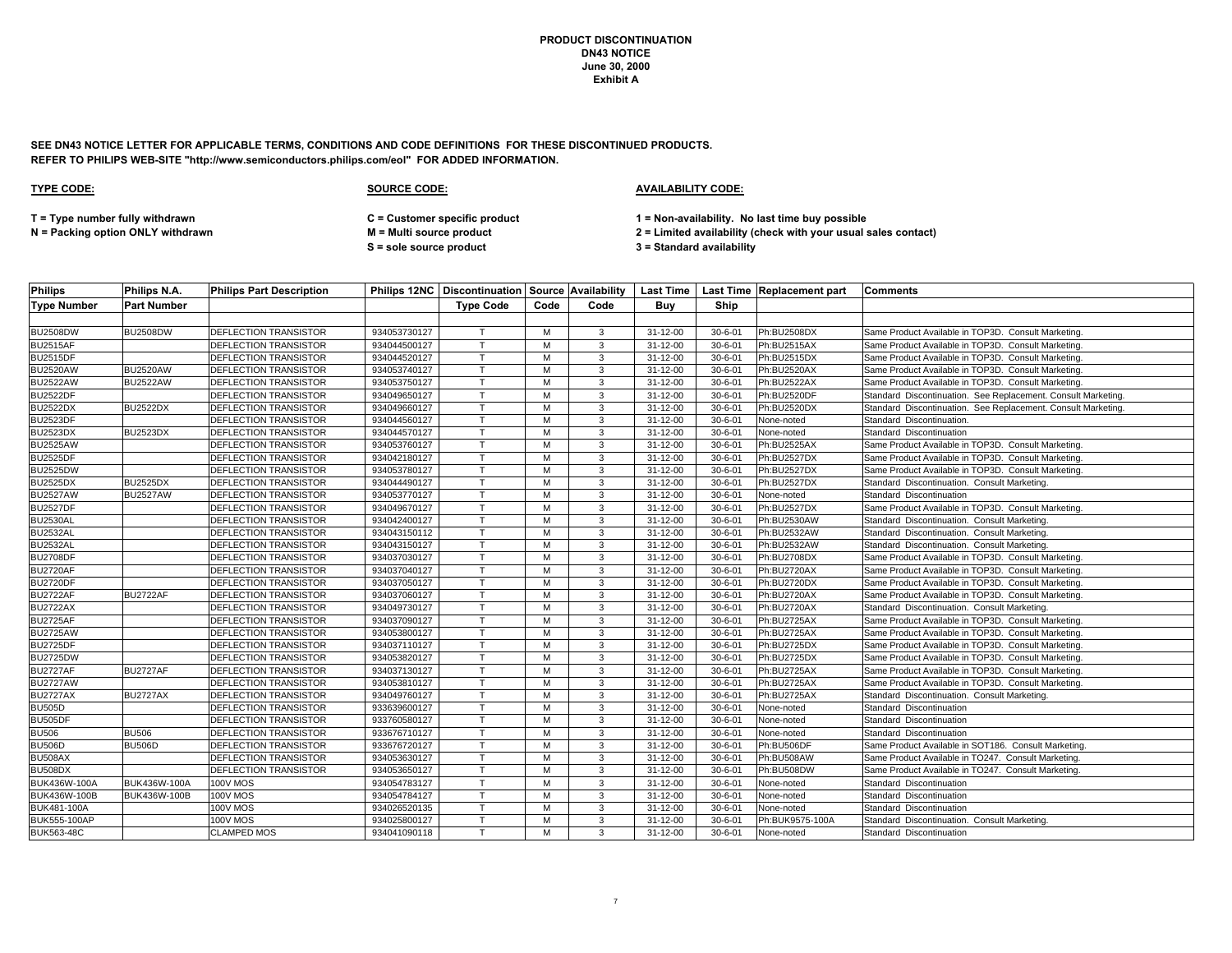**SEE DN43 NOTICE LETTER FOR APPLICABLE TERMS, CONDITIONS AND CODE DEFINITIONS FOR THESE DISCONTINUED PRODUCTS. REFER TO PHILIPS WEB-SITE "http://www.semiconductors.philips.com/eol" FOR ADDED INFORMATION.**

| <b>Philips</b>     | Philips N.A.        | <b>Philips Part Description</b> |              | Philips 12NC   Discontinuation   Source   Availability |      |      |                |               | Last Time   Last Time   Replacement part | <b>Comments</b>                                                                                 |
|--------------------|---------------------|---------------------------------|--------------|--------------------------------------------------------|------|------|----------------|---------------|------------------------------------------|-------------------------------------------------------------------------------------------------|
| <b>Type Number</b> | <b>Part Number</b>  |                                 |              | <b>Type Code</b>                                       | Code | Code | Buv            | Ship          |                                          |                                                                                                 |
|                    |                     |                                 |              |                                                        |      |      |                |               |                                          |                                                                                                 |
| <b>BUK573-48C</b>  | <b>BUK573-48C</b>   | <b>CLAMPED MOS</b>              | 934030600127 | $\mathsf{T}$                                           | M    | 3    | 31-12-00       | $30 - 6 - 01$ | None-noted                               | Standard Discontinuation                                                                        |
| BUK854-500IS       | <b>BUK854-500IS</b> | <b>IGBT</b>                     | 934016370127 | $\mathsf{T}$                                           | M    | 3    | 31-12-00       | $30 - 6 - 01$ | None-noted                               | Standard Discontinuation                                                                        |
| BUK856-400IZ       | BUK856-400IZ        | <b>IGBT</b>                     | 934020000127 | $\mathsf{T}$                                           | M    | 3    | 31-12-00       | $30 - 6 - 01$ | None-noted                               | Standard Discontinuation                                                                        |
| BUT11F             | BUT11F              | <b>LIGHTING TRANSISTOR</b>      | 933760550127 | $\mathsf{T}$                                           | M    | 3    | 31-12-00       | $30 - 6 - 01$ | Ph:BUT11AX                               | Same Product Available in SOT186A (isolated package). Consult Marketing                         |
| <b>BUT211</b>      |                     | <b>LIGHTING TRANSISTOR</b>      | 934019350127 |                                                        | м    | 3    | 31-12-00       | $30 - 6 - 01$ | None-noted                               | Standard Discontinuation                                                                        |
| BUW13F             |                     | <b>LIGHTING TRANSISTOR</b>      | 933832520127 | T                                                      | M    | 3    | 31-12-00       | $30 - 6 - 01$ | None-noted                               | Standard Discontinuation                                                                        |
| BUX85F             | BUX85F              | LIGHTING TRANSISTOR             | 933760540127 | $\mathsf{T}$                                           | м    | 3    | 31-12-00       | $30 - 6 - 01$ | Ph:BUX85                                 | Same Product Available in TO220. Consult Marketing                                              |
| BY229-200          | BY229-200           | DAMPER DIODE                    | 933463760127 | $\mathsf{T}$                                           | M    | 3    | 31-12-00       | $30 - 6 - 01$ | Ph:BY229-600                             | Same Product Available at 600V. Consult Marketing.                                              |
| BY229-400          | BY229-400           | DAMPER DIODE                    | 933463770127 |                                                        | M    | 3    | $31 - 12 - 00$ | $30 - 6 - 01$ | Ph:BY229-600                             | Same Product Available at 600V. Consult Marketing.                                              |
| BY229-800          | BY229-800           | <b>DAMPER DIODE</b>             | 933463790127 | T                                                      | M    | 3    | 31-12-00       | $30 - 6 - 01$ | Ph:BY229-600                             | Same Product Available at 600V. Consult Marketing                                               |
| BY229F-200         |                     | DAMPER DIODE                    | 933784420127 | $\mathsf{T}$                                           | M    | 3    | 31-12-00       | $30 - 6 - 01$ | Ph:BY229F-600                            | Same Product Available at 600V. Consult Marketing.                                              |
| BY229X-400         |                     | DAMPER DIODE                    | 934038010127 | T                                                      | M    | 3    | 31-12-00       | $30 - 6 - 01$ | Ph:BY229X-600                            | Same Product Available at 600V. Consult Marketing.                                              |
| BY249-300          | BY249-300           | GENERAL PURPOSE DIODE           | 933645280127 | T                                                      | M    | 3    | 31-12-00       | $30 - 6 - 01$ | None-noted                               | Standard Discontinuation                                                                        |
| BY249-600          | BY249-600           | <b>GENERAL PURPOSE DIODE</b>    | 933645290127 | $\top$                                                 | м    | 3    | 31-12-00       | $30 - 6 - 01$ | None-noted                               | Standard Discontinuation                                                                        |
| BY249-800          |                     | GENERAL PURPOSE DIODE           | 933701610127 | T.                                                     | M    | 3    | 31-12-00       | $30 - 6 - 01$ | None-noted                               | Standard Discontinuation                                                                        |
| BY329-1500         |                     | DAMPER DIODE                    | 934054894127 | $\mathsf{T}$                                           | M    | 3    | 31-12-00       | $30 - 6 - 01$ | Ph:BY328X-1500                           | Same Product Available in SOT186A (isolated package). Consult Marketing.                        |
| BY329-1700S        |                     | DAMPER DIODE                    | 934054898127 | $\mathsf{T}$                                           | M    | 3    | $31 - 12 - 00$ | $30 - 6 - 01$ | Ph:BY329-1500S                           | Same Product Available at 1500V. Consult Marketing.                                             |
| BY329-800          |                     | DAMPER DIODE                    | 933777430127 | T.                                                     | M    | 3    | 31-12-00       | $30 - 6 - 01$ | Ph:BY329-1000                            | Same Product Available at 1000V. Consult Marketing.                                             |
| BY329F-1200        |                     | DAMPER DIODE                    | 934044690127 |                                                        | M    | 3    | 31-12-00       | $30 - 6 - 01$ | Ph:BY329X-1200                           | Same Product Available in SOT186A (isolated package). Consult Marketing.                        |
| BY329X-1000        |                     | DAMPER DIODE                    | 934037670127 | $\mathsf{T}$                                           | M    | 3    | 31-12-00       | $30 - 6 - 01$ | Ph:BY329X-1200                           | Same Product Available at 1200V. Consult Marketing.                                             |
| BY329X-1700S       |                     | DAMPER DIODE                    | 934054899127 | $\mathsf{T}$                                           | м    | 3    | 31-12-00       | $30 - 6 - 01$ | Ph:BY329X-1500S                          | Same Product Available at 1500V. Consult Marketing.                                             |
| BY329X-800         |                     | DAMPER DIODE                    | 934038040127 | T                                                      | M    | 3    | 31-12-00       | $30 - 6 - 01$ | Ph:BY329X-1200                           | Same Product Available at 1200V. Consult Marketing.                                             |
| BY359-1500S        |                     | <b>DAMPER DIODE</b>             | 934052950127 |                                                        | M    | 3    | 31-12-00       | $30 - 6 - 01$ | None-noted                               | Standard Discontinuation                                                                        |
| BY359DX-1500       |                     | DAMPER DIODE                    | 934049960127 | $\mathsf{T}$                                           | м    | 3    | 31-12-00       | $30 - 6 - 01$ | None-noted                               | Standard Discontinuation                                                                        |
| BY359X-1500S       |                     | DAMPER DIODE                    | 934052960127 | т                                                      | M    | 3    | 31-12-00       | $30 - 6 - 01$ | None-noted                               | Standard Discontinuation                                                                        |
| <b>BY448</b>       | BY448 AMO           | <b>DAMPER DIODE</b>             | 933500120163 | N                                                      | M    | 3    | 31-12-00       | $30 - 6 - 01$ |                                          | Ph:BY448 133 NC ending Same Product Available in single ammopack - 2.5K MOQ. Consult Marketing. |
| BY459-1500S        |                     | DAMPER DIODE                    | 934052970127 | $\mathsf{T}$                                           | M    | 3    | 31-12-00       | $30 - 6 - 01$ | Ph:BY459X-1500S                          | Same Product Available in SOT186A (isolated package). Consult Marketing.                        |
| BY459DX-1500       |                     | DAMPER DIODE                    | 934049970127 | $\mathsf{T}$                                           | м    | 3    | $31 - 12 - 00$ | $30 - 6 - 01$ | None-noted                               | Standard Discontinuation                                                                        |
| BY479X-1700        | BY479X-1700         | <b>DAMPER DIODE</b>             | 934037870127 | $\mathsf{T}$                                           | M    | 3    | 31-12-00       | $30 - 6 - 01$ | Ph:BY459X-1500                           | Same Product Available at 1500V. Consult Marketing.                                             |
| <b>BY527</b>       | BY527 AMO           | MEDIUM POWER RECTIFIER          | 933581010163 | ${\sf N}$                                              | M    | 3    | 31-12-00       | $30 - 6 - 01$ |                                          | Ph:BY527 133 NC ending Same Product Available in single ammopack - 2.5K MOQ. Consult Marketing. |
| BY8208             |                     | HIGH VOLTAGE RECTIFIERS         | 934051680183 | $\mathsf{T}$                                           | м    | 3    | $31 - 12 - 00$ | $30 - 6 - 01$ | None-noted                               | Standard Discontinuation                                                                        |
| BY8210             |                     | HIGH VOLTAGE RECTIFIERS         | 934054950183 | $\mathsf{T}$                                           | M    | 3    | 31-12-00       | $30 - 6 - 01$ | None-noted                               | Standard Discontinuation                                                                        |
| BY8212             |                     | HIGH VOLTAGE RECTIFIERS         | 934054951183 | $\mathsf{T}$                                           | M    | 3    | 31-12-00       | $30 - 6 - 01$ | None-noted                               | Standard Discontinuation                                                                        |
| BY9206             |                     | HIGH VOLTAGE RECTIFIERS         | 934055067183 |                                                        | M    | 3    | 31-12-00       | $30 - 6 - 01$ | None-noted                               | Standard Discontinuation                                                                        |
| BY9208             |                     | HIGH VOLTAGE RECTIFIERS         | 934055068183 | T                                                      | M    | 3    | 31-12-00       | $30 - 6 - 01$ | None-noted                               | Standard Discontinuation                                                                        |
| BY9210             |                     | HIGH VOLTAGE RECTIFIERS         | 934055172183 | $\mathsf{T}$                                           | M    | 3    | 31-12-00       | $30 - 6 - 01$ | None-noted                               | Standard Discontinuation                                                                        |
| BY9212             |                     | HIGH VOLTAGE RECTIFIERS         | 934055173183 | $\mathsf{T}$                                           | M    | 3    | 31-12-00       | $30 - 6 - 01$ | None-noted                               | Standard Discontinuation                                                                        |
| BY9304             |                     | HIGH VOLTAGE RECTIFIERS         | 934055835183 | T                                                      | M    | 3    | $31 - 12 - 00$ | $30 - 6 - 01$ | Ph:BY8404                                | Similar available in SOD61. Consult Marketing.                                                  |
| <b>BY9306</b>      |                     | HIGH VOLTAGE RECTIFIERS         | 934055174183 | T.                                                     | M    | 3    | 31-12-00       | $30 - 6 - 01$ | Ph:BY8406                                | Similar available in SOD61. Consult Marketing.                                                  |
| BY9308             |                     | HIGH VOLTAGE RECTIFIERS         | 934055175183 | $\mathsf{T}$                                           | м    | 3    | 31-12-00       | $30 - 6 - 01$ | Ph:BY8408                                | Similar available in SOD61. Consult Marketing.                                                  |
| BY9310             |                     | HIGH VOLTAGE RECTIFIERS         | 934055176183 | T                                                      | м    | 3    | 31-12-00       | $30 - 6 - 01$ | Ph:BY8410                                | Similar available in SOD61. Consult Marketing.                                                  |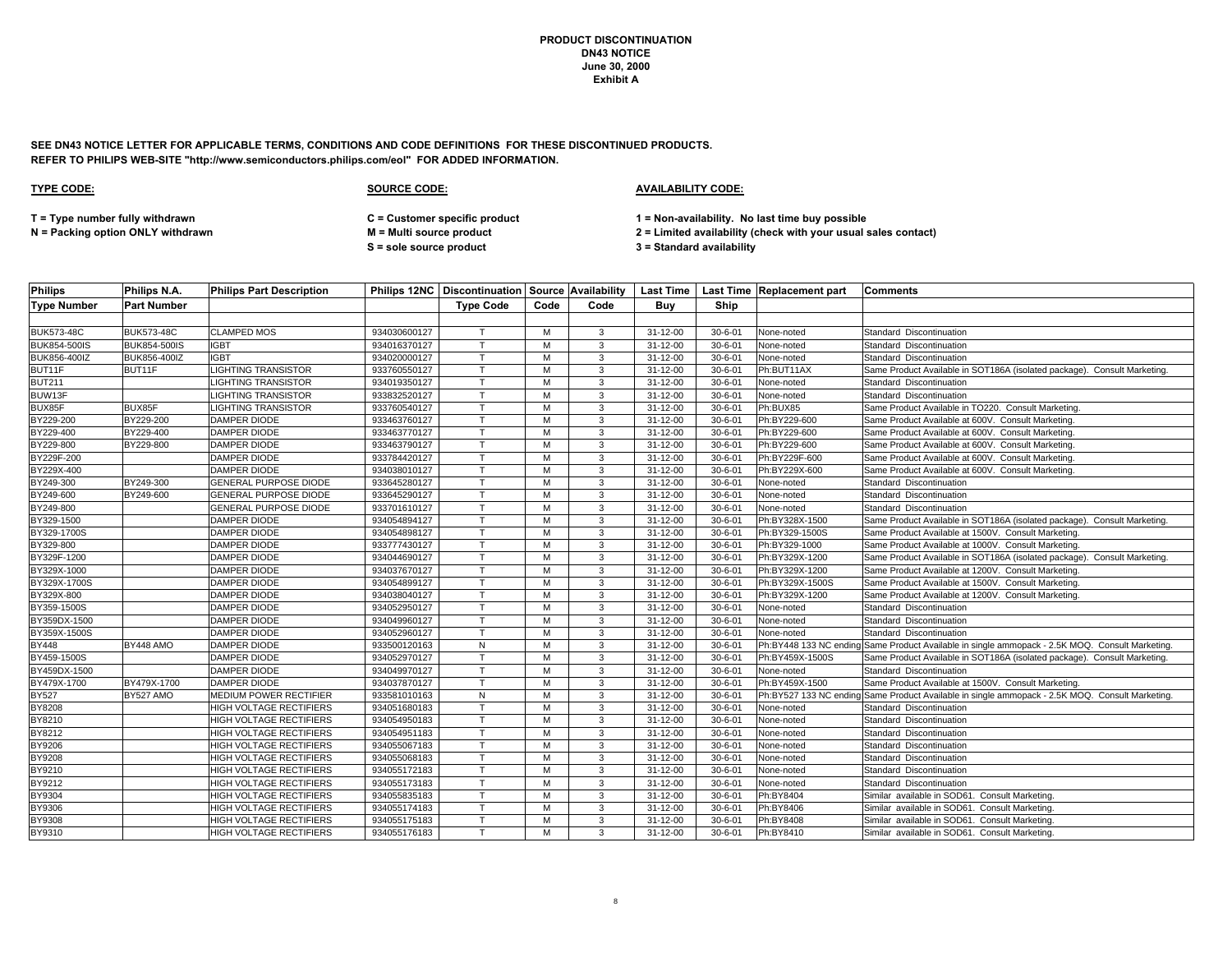**SEE DN43 NOTICE LETTER FOR APPLICABLE TERMS, CONDITIONS AND CODE DEFINITIONS FOR THESE DISCONTINUED PRODUCTS. REFER TO PHILIPS WEB-SITE "http://www.semiconductors.philips.com/eol" FOR ADDED INFORMATION.**

# **TYPE CODE: SOURCE CODE: AVAILABILITY CODE:**

**T = Type number fully withdrawn C = Customer specific product 1 = Non-availability. No last time buy possible**

**N = Packing option ONLY withdrawn M = Multi source product 2 = Limited availability (check with your usual sales contact)**

**S = sole source product 3 = Standard availability**

| <b>Philips</b>     | Philips N.A.       | <b>Philips Part Description</b> |              |                  |      |      |                |               | Philips 12NC Discontinuation Source Availability Last Time Last Time Replacement part | <b>Comments</b>                                                          |
|--------------------|--------------------|---------------------------------|--------------|------------------|------|------|----------------|---------------|---------------------------------------------------------------------------------------|--------------------------------------------------------------------------|
| <b>Type Number</b> | <b>Part Number</b> |                                 |              | <b>Type Code</b> | Code | Code | Buv            | <b>Ship</b>   |                                                                                       |                                                                          |
|                    |                    |                                 |              |                  |      |      |                |               |                                                                                       |                                                                          |
| BY9312             |                    | <b>HIGH VOLTAGE RECTIFIERS</b>  | 934055177183 |                  | M    | 3    | $31 - 12 - 00$ | $30 - 6 - 01$ | Ph:BY8412                                                                             | Similar available in SOD61. Consult Marketing                            |
| BY9314             |                    | HIGH VOLTAGE RECTIFIERS         | 934055178183 |                  | M    | 3    | 31-12-00       | $30 - 6 - 01$ | Ph:BY8414                                                                             | Similar available in SOD61. Consult Marketing                            |
| BY9316             |                    | HIGH VOLTAGE RECTIFIERS         | 934055179183 |                  | M    | 3    | $31 - 12 - 00$ | $30 - 6 - 01$ | Ph:BY8416                                                                             | Similar available in SOD61. Consult Marketing                            |
| BY9318             |                    | HIGH VOLTAGE RECTIFIERS         | 934055180183 |                  | M    | 3    | $31 - 12 - 00$ | $30 - 6 - 01$ | Ph:BY8418                                                                             | Similar available in SOD61. Consult Marketing                            |
| BY9410             |                    | HIGH VOLTAGE RECTIFIERS         | 934055181183 |                  | M    | 3    | 31-12-00       | $30 - 6 - 01$ | Ph:BY8410                                                                             | Similar available in SOD61. Consult Marketing                            |
| BY9412             |                    | HIGH VOLTAGE RECTIFIERS         | 934055183183 |                  | M    | 3    | 31-12-00       | $30 - 6 - 01$ | Ph:BY8412                                                                             | Similar available in SOD61. Consult Marketing                            |
| BY9414             |                    | <b>HIGH VOLTAGE RECTIFIERS</b>  | 934055184183 |                  | м    | 3    | $31 - 12 - 00$ | $30 - 6 - 01$ | Ph:BY8414                                                                             | Similar available in SOD61. Consult Marketing                            |
| BY9416             |                    | HIGH VOLTAGE RECTIFIERS         | 934055185183 | $\mathsf{T}$     | M    | 3    | 31-12-00       | $30 - 6 - 01$ | Ph:BY8416                                                                             | Similar available in SOD61. Consult Marketing                            |
| BYD13D             |                    | MEDIUM POWER RECTIFIER          | 933737730163 | N                | M    | 3    | $31 - 12 - 00$ | $30 - 6 - 01$ | Ph:BYD13D 133 NC                                                                      | Same Product Available in single ammopack - 5K MOQ. Conslt.Mktg.         |
| BYD <sub>13G</sub> |                    | MEDIUM POWER RECTIFIER          | 933737740163 | ${\sf N}$        | M    | 3    | 31-12-00       | $30 - 6 - 01$ | Ph:BYD13G 133 NC                                                                      | Same Product Available in single ammopack - 5K MOQ. Conslt.Mktg.         |
| BYD13G/EB          |                    | MEDIUM POWER RECTIFIER          | 934038810163 | N                | M    | 3    | 31-12-00       | $30 - 6 - 01$ | Ph:BYD13G/EB 113 NC                                                                   | Same Product Avail. in tape & reel - 5K MOQ. Consult Marketing.          |
| BYD13J             |                    | MEDIUM POWER RECTIFIER          | 933737750163 | $\mathsf{N}$     | M    | 3    | $31 - 12 - 00$ | $30 - 6 - 01$ | Ph:BYD13J 133 NC                                                                      | Same Product Avail. in tape & reel - 5K MOQ. Consult Marketing.          |
| BYD13K             |                    | MEDIUM POWER RECTIFIER          | 933737760163 | N                | M    | 3    | 31-12-00       | $30 - 6 - 01$ | Ph:BYD13K 133 NC                                                                      | Same Product Avail. in tape & reel - 5K MOQ. Consult Marketing.          |
| BYD13M             | BYD13M AMO         | <b>MEDIUM POWER RECTIFIER</b>   | 933737770163 | $\mathsf{N}$     | M    | 3    | $31 - 12 - 00$ | $30 - 6 - 01$ | Ph:BYD13M 133 NC                                                                      | Same Product Avail. in single ammopack - 5K MOQ. Consult Marketing.      |
| BYD13M/EB          |                    | MEDIUM POWER RECTIFIER          | 934038820163 | ${\sf N}$        | M    | 3    | 31-12-00       | $30 - 6 - 01$ | Ph:BYD13M/EB 113 NC                                                                   | Same Product Avail. in tape & reel - 5K MOQ. Consult Marketing.          |
| BYD33D             | BYD33D AMO         | FAST SOFT RECOVERY DIODE        | 933723400163 | $\overline{N}$   | M    | 3    | $31 - 12 - 00$ | $30 - 6 - 01$ | Ph:BYD33D 133 NC                                                                      | Same Product Avail. in single ammopack - 5K MOQ. Consult Marketing.      |
| BYD33J/EB          |                    | FAST SOFT RECOVERY DIODE        | 934038840163 | $\mathsf{N}$     | M    | 3    | 31-12-00       | $30 - 6 - 01$ | Ph:BYD33J/EB 113 NC                                                                   | Same Product Available in tape & reel - 5K MOQ. Consult Marketing.       |
| BYD33M/EB          |                    | FAST SOFT RECOVERY DIODE        | 934038850163 | ${\sf N}$        | M    | 3    | 31-12-00       | $30 - 6 - 01$ | Ph:BYD33M/EB 133 NC                                                                   | Same Product Avail. in single ammopack - 5K MOQ. Consult Marketing.      |
| BYD33V/EB          |                    | FAST SOFT RECOVERY DIODE        | 934038860163 | $\mathsf{N}$     | M    | 3    | 31-12-00       | $30 - 6 - 01$ | Ph:BYD33V/EB 133 NC                                                                   | Same Product Available in single ammopack - 5K. Consult Marketing.       |
| BYD43-20           |                    | <b>FAST SOFT RECOVERY DIODE</b> | 934015540163 | $\mathsf{N}$     | M    | 3    | 31-12-00       | $30 - 6 - 01$ | Ph:BYD43-20 133 NC                                                                    | Same Product Avail. in single ammopack - 5K MOQ. . Consult Marketing.    |
| BYD43V             | BYD43V AMO         | FAST SOFT RECOVERY DIODE        | 934031720163 | $\mathsf{N}$     | M    | 3    | $31 - 12 - 00$ | $30 - 6 - 01$ | Ph:BYD43V 133 NC                                                                      | Same Product Avail. in single ammopack - 5K MOQ. . Consult Marketing.    |
| BYD53V             |                    | FAST SOFT RECOVERY DIODE        | 934031740163 | ${\sf N}$        | M    | 3    | $31 - 12 - 00$ | $30 - 6 - 01$ | Ph:BYD53V 133 NC                                                                      | Same Product Avail. in single ammopack - 5K MOQ. . Consult Marketing.    |
| BYD73A             |                    | MEDIUM POWER RECTIFIER          | 933753740163 | N                | M    | 3    | $31 - 12 - 00$ | $30 - 6 - 01$ | Ph:BYD73A 133 NC                                                                      | Same Product Avail. in single ammopack - 5K MOQ. . Consult Marketing.    |
| BYD73B             |                    | MEDIUM POWER RECTIFIER          | 933753750163 | N                | м    | 3    | 31-12-00       | $30 - 6 - 01$ | Ph:BYD73B 133 NC                                                                      | Same Product Avail. in single ammopack - 5K MOQ Consult Marketing.       |
| BYD73C             |                    | MEDIUM POWER RECTIFIER          | 933753760163 | $\mathsf{N}$     | M    | 3    | 31-12-00       | $30 - 6 - 01$ | Ph:BYD73C 133 NC                                                                      | Same Product Avail. in single ammopack - 5K MOQ. Consult Marketing.      |
| BYD73D             |                    | MEDIUM POWER RECTIFIER          | 933753770163 | ${\sf N}$        | M    | 3    | 31-12-00       | $30 - 6 - 01$ | Ph:BYD73D 133 NC                                                                      | Same Product Available in single ammopack - 5K Consult Marketing.        |
| BYQ28E-150         | BYQ28E-150         | <b>EPI DIODE</b>                | 934014540127 | $\mathsf{T}$     | M    | 3    | $31 - 12 - 00$ | $30 - 6 - 01$ | Ph:BYQ28E-200                                                                         | Same Product Available at 200V. Consult Marketing.                       |
| BYQ28EB-150        | BYQ28EB-150 T/R    | EPI DIODE                       | 934042000118 |                  | M    | 3    | 31-12-00       | $30 - 6 - 01$ | Ph:BYQ28ED-150                                                                        | Same Product Available in Dpak. Consult Marketing.                       |
| BYQ28EB-200        | BYQ28EB-200 T/R    | EPI DIODE                       | 934042010118 | $\mathsf{T}$     | M    | 3    | $31 - 12 - 00$ | $30 - 6 - 01$ | Ph:BYQ28ED-200                                                                        | Same Product Available in Dpak. Consult Marketing.                       |
| BYQ28ED-100        |                    | EPI DIODE                       | 934054884118 | $\mathsf{T}$     | м    | 3    | 31-12-00       | $30 - 6 - 01$ | Ph:BYW28ED-150                                                                        | Same Product Available at 150V. Consult Marketing.                       |
| BYQ28EX-150        |                    | <b>EPI DIODE</b>                | 934039650127 | $\mathsf{T}$     | м    | 3    | 31-12-00       | $30 - 6 - 01$ | Ph:BYQ28EX-200                                                                        | Same Product Available at 200V. Consult Marketing.                       |
| BYQ30E-150         | BYQ30E-150         | <b>EPI DIODE</b>                | 934053860127 | $\mathsf{T}$     | M    | 3    | 31-12-00       | $30 - 6 - 01$ | Ph:BYQ30E-200                                                                         | Same Product Available at 200V. Consult Marketing.                       |
| BYQ30EB-150        |                    | <b>EPI DIODE</b>                | 934053890118 |                  | M    | 3    | 31-12-00       | $30 - 6 - 01$ | Ph:BYQ30EB-200                                                                        | Same Product Available at 200V. Consult Marketing.                       |
| BYQ30EX-150        |                    | EPI DIODE                       | 934053920127 |                  | м    | 3    | 31-12-00       | $30 - 6 - 01$ | Ph:BYQ30E-200                                                                         | Same Product Avail. at 200V in TO220 (non isolated pkg.) Consult. Mktg.  |
| BYQ30EX-200        |                    | <b>EPI DIODE</b>                | 934053930127 | $\mathbf \tau$   | M    | 3    | 31-12-00       | $30 - 6 - 01$ | Ph:BYQ30E-200                                                                         | Same Product Available in TO220 (non isolated package). Consult Mktg.    |
| BYT79-300          | BYT79-300          | <b>EPI DIODE</b>                | 933709030127 |                  | M    | 3    | 31-12-00       | $30 - 6 - 01$ | Ph:BYT79-500                                                                          | Same Product Available at 500V. Consult Marketing.                       |
| BYT79-400          | BYT79-400          | <b>EPI DIODE</b>                | 933709040127 | $\mathsf{T}$     | M    | 3    | 31-12-00       | $30 - 6 - 01$ | Ph:BYT79-500                                                                          | Same Product Available at 500V. Consult Marketing.                       |
| BYV116-20          | BYV116-20          | SCHOTTKY DIODE                  | 934049870127 | $\mathbf \tau$   | M    | 3    | 31-12-00       | $30 - 6 - 01$ | Ph:BYV116B-25                                                                         | Similar available at 25V in D2Pak (surface mount package). Consult Mktg. |
| BYV116-25          | BYV116-25          | <b>SCHOTTKY DIODE</b>           | 934049860127 |                  | M    | 3    | 31-12-00       | $30 - 6 - 01$ | Ph:BYV116B-25                                                                         | Same Product Available in D2Pak (surface mount package). Consult Mktg.   |
| BYV116B-20         |                    | <b>SCHOTTKY DIODE</b>           | 934051450118 | $\mathsf{T}$     | M    | 3    | 31-12-00       | $30 - 6 - 01$ | Ph:BYV116B-25                                                                         | Same Product Available at 25V. Consult Marketing.                        |
| BYV118-35          |                    | <b>SCHOTTKY DIODE</b>           | 933894230127 | T.               | м    | 3    | $31 - 12 - 00$ | $30 - 6 - 01$ | Ph:BYV118-40                                                                          | Same Product Available at 40V. Consult Marketing.                        |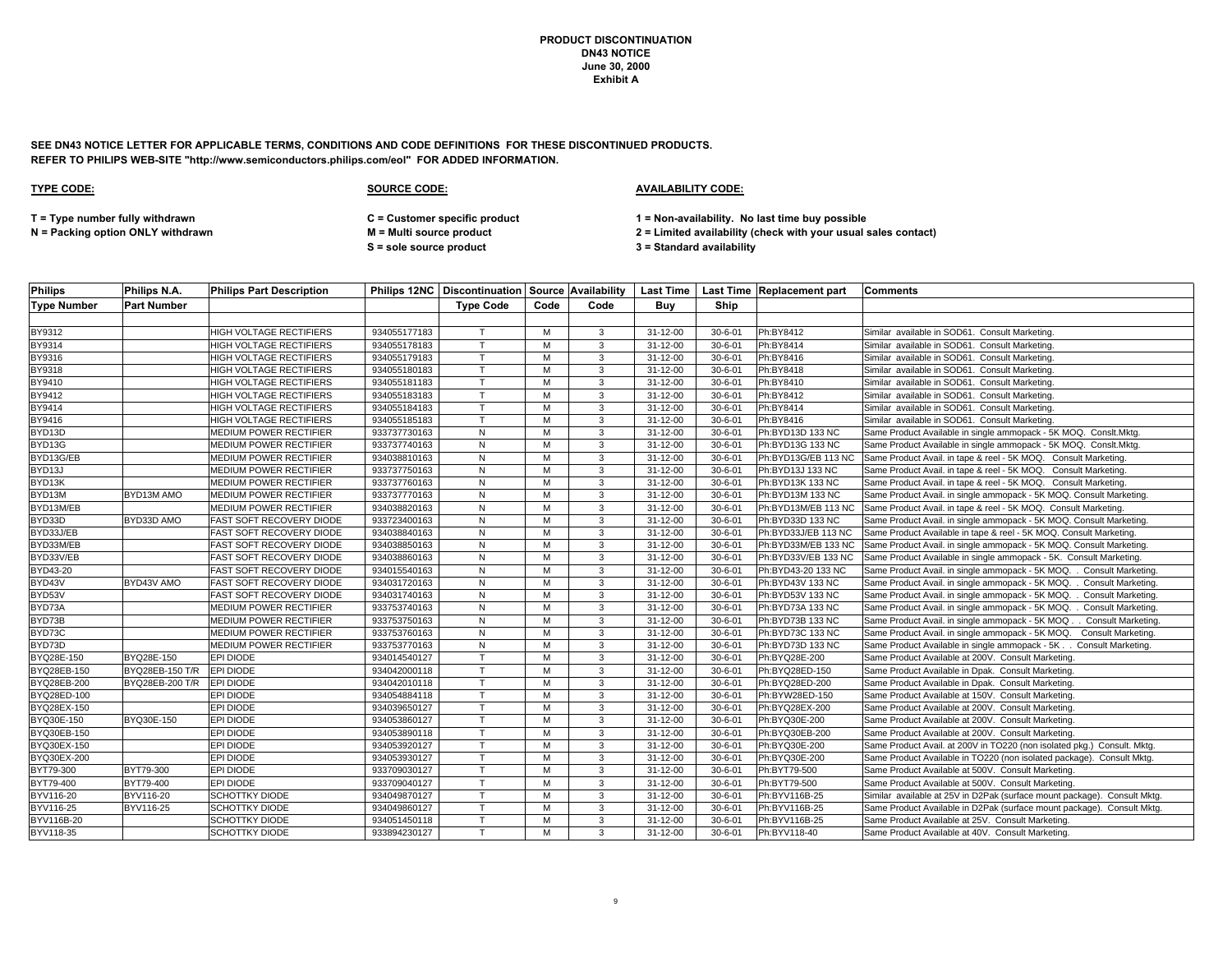**SEE DN43 NOTICE LETTER FOR APPLICABLE TERMS, CONDITIONS AND CODE DEFINITIONS FOR THESE DISCONTINUED PRODUCTS. REFER TO PHILIPS WEB-SITE "http://www.semiconductors.philips.com/eol" FOR ADDED INFORMATION.**

| <b>Philips</b>     | Philips N.A.       | lPhilips Part Description     |              |                  |      |              |                |               | <b>Philips 12NC   Discontinuation   Source   Availability   Last Time   Last Time   Replacement part</b> | <b>Comments</b>                                                                                  |
|--------------------|--------------------|-------------------------------|--------------|------------------|------|--------------|----------------|---------------|----------------------------------------------------------------------------------------------------------|--------------------------------------------------------------------------------------------------|
| <b>Type Number</b> | <b>Part Number</b> |                               |              | <b>Type Code</b> | Code | Code         | Buv            | Ship          |                                                                                                          |                                                                                                  |
|                    |                    |                               |              |                  |      |              |                |               |                                                                                                          |                                                                                                  |
| BYV118B-45         | BYV118B-45 T/R     | <b>SCHOTTKY DIODE</b>         | 934043350118 |                  | M    | 3            | 31-12-00       | $30 - 6 - 01$ | Ph:BYV118-40                                                                                             | Same Product Available at 40V in TO220 (through hole package). Consult Mktg.                     |
| BYV133F-45         | BYV133F-45         | <b>SCHOTTKY DIODE</b>         | 933921250127 | $\mathbf \tau$   | M    | 3            | 31-12-00       | $30 - 6 - 01$ | Ph:BYV133X-45                                                                                            | Same Product Available in SOT186A (isolated package). Consult Mktg                               |
| BYV143-40          |                    | <b>SCHOTTKY DIODE</b>         | 933894490127 | T.               | M    | 3            | 31-12-00       | $30 - 6 - 01$ | Ph:BYV143-45                                                                                             | Same Product Available at 45V. Consult Mktg.                                                     |
| BYV2100            |                    | MEDIUM POWER RECTIFIER        | 934041800163 | N                | М    | 3            | 31-12-00       | $30 - 6 - 01$ | Ph:BYV2100 133 NC                                                                                        | Same Product Avail. in single ammopack - 2.5K MOQ. Consult Marketing                             |
| BYV26G             |                    | MEDIUM POWER RECTIFIER        | 934030440163 | N                | M    | 3            | 31-12-00       | $30 - 6 - 01$ | Ph:BYV26G 133 NC                                                                                         | Same Product Avail. in single ammopack - 2.5K MOQ. Consult Marketing                             |
| BYV27-100          |                    | MEDIUM POWER RECTIFIER        | 933543500163 | N                | M    | 3            | 31-12-00       | $30 - 6 - 01$ | Ph:BYV27-100 133 NC                                                                                      | Same Product Avail. in single ammopack - 2.5K MOQ. Consult Marketing                             |
| BYV27-150          |                    | <b>MEDIUM POWER RECTIFIER</b> | 933543510163 | N                | M    | 3            | 31-12-00       | $30 - 6 - 01$ | Ph:BYV27-150 133 NC                                                                                      | Same Product Avail, in single ammopack - 2.5K MOQ. Consult Marketing                             |
| BYV27-400          |                    | <b>MEDIUM POWER RECTIFIER</b> | 934036690163 | N                | M    | 3            | 31-12-00       | $30 - 6 - 01$ | Ph:BYV27-400 133 NC                                                                                      | Same Product Avail. in single ammopack - 2.5K MOQ. Consult Marketing                             |
| BYV27-50           |                    | MEDIUM POWER RECTIFIER        | 933543490163 | N                | M    | 3            | 31-12-00       | $30 - 6 - 01$ | Ph:BYV27-50 133 NC                                                                                       | Same Product Avail. in single ammopack - 2.5K MOQ. Consult Marketing                             |
| BYV27-600          |                    | MEDIUM POWER RECTIFIER        | 934041870163 | N                | M    | 3            | 31-12-00       | $30 - 6 - 01$ | Ph:BYV27-600 133 NC                                                                                      | Same Product Avail. in single ammopack - 2.5K MOQ. Consult Marketing                             |
| BYV29-300          | BYV29-300          | <b>EPI DIODE</b>              | 933641010127 | $\mathsf{T}$     | M    | 3            | 31-12-00       | $30 - 6 - 01$ | Ph:BYV29-400                                                                                             | Same Product Available at 400V. Consult Marketing.                                               |
| BYV29F-300         | BYV29F-300         | <b>EPI DIODE</b>              | 933867290127 | T                | M    | 3            | 31-12-00       | $30 - 6 - 01$ |                                                                                                          | Ph:BYV29X-300 BYV29F-Same Product Avail. In SOT186A (isolated package) or at 400V. Consult Mktg. |
| BYV32EB-150        | BYV32EB-150 T/R    | <b>EPI DIODE</b>              | 934041000118 | $\mathsf{T}$     | M    | 3            | 31-12-00       | $30 - 6 - 01$ | Ph:BYV32EB-200                                                                                           | Same Product Available at 200V. Consult Marketing.                                               |
| BYV32EX-150        |                    | <b>EPI DIODE</b>              | 934043180127 | $\mathsf{T}$     | M    | 3            | 31-12-00       | $30 - 6 - 01$ | Ph:BYV32EX-200                                                                                           | Same Product Available at 200V. Consult Marketing.                                               |
| BYV34-300          | BYV34-300          | EPI DIODE                     | 933709000127 |                  | M    | $\mathbf{3}$ | 31-12-00       | $30 - 6 - 01$ | Ph:BYV34-400                                                                                             | Same Product Available at 400V. Consult Marketing.                                               |
| BYV36C             |                    | MEDIUM POWER RECTIFIER        | 933730980163 | N                | M    | 3            | 31-12-00       | $30 - 6 - 01$ | Ph:BYV36C 133 NC                                                                                         | Same Prod. Avail. in single ammopack - 2.5K MOQ. Consult. Mktg.                                  |
| BYV36G             |                    | MEDIUM POWER RECTIFIER        | 934030460163 | N                | M    | 3            | 31-12-00       | $30 - 6 - 01$ | Ph:BYV36G 133 NC                                                                                         | Same Prod. Avail. in single ammopack - 2.5K MOQ. Consult. Mktg.                                  |
| BYV40E-200         |                    | <b>EPI DIODE</b>              | 934043220115 | $\mathsf{T}$     | M    | 3            | 31-12-00       | $30 - 6 - 01$ | Ph:BYV40E-150                                                                                            | Same Product Available at 150V. Consult Marketing.                                               |
| BYV42EB-150        | BYV42EB-150 T/R    | EPI DIODE                     | 934041910118 | T                | M    | 3            | $31 - 12 - 00$ | $30 - 6 - 01$ | Ph:BYV42E-150                                                                                            | Same Product Available in TO220 (through hole package). Consult Marketing                        |
| BYV42EB-200        | BYV42EB-200 T/R    | <b>EPI DIODE</b>              | 934041920118 |                  | M    | 3            | 31-12-00       | $30 - 6 - 01$ | Ph:BYV42E-200                                                                                            | Same Product Available in TO220 (through hole package). Consult Marketing                        |
| BYV42EX-150        |                    | <b>EPI DIODE</b>              | 934043240127 |                  | м    | 3            | 31-12-00       | $30 - 6 - 01$ | Ph:BYV42E-150                                                                                            | Same Product Available in TO220 (through hole package). Consult Marketing.                       |
| <b>BYV42EX-200</b> |                    | <b>EPI DIODE</b>              | 934043250127 | $\mathsf{T}$     | M    | 3            | $31 - 12 - 00$ | $30 - 6 - 01$ | Ph:BYV42E-200                                                                                            | Same Product Available in TO220 (through hole package). Consult Marketing                        |
| BYV44-400          | BYV44-400          | <b>EPI DIODE</b>              | 933722300127 | $\mathsf{T}$     | M    | 3            | 31-12-00       | $30 - 6 - 01$ | Ph:BYV44-500                                                                                             | Same Product Available at 500V. Consult Marketing.                                               |
| BYV72EW-150        | BYV72EW-150        | <b>EPI DIODE</b>              | 934047070127 | T                | M    | 3            | 31-12-00       | $30 - 6 - 01$ | Ph:BYV72EW-200                                                                                           | Same Product Available at 200V. Consult Marketing.                                               |
| BYV74W-300         |                    | <b>EPI DIODE</b>              | 934047090127 |                  | M    | 3            | 31-12-00       | $30 - 6 - 01$ | Ph:BYV74W-400                                                                                            | Same Product Available at 400V. Consult Marketing.                                               |
| <b>BYV79EB-150</b> | BYV79EB-150 T/R    | <b>EPI DIODE</b>              | 934041940118 | $\mathsf{T}$     | M    | 3            | $31 - 12 - 00$ | $30 - 6 - 01$ | Ph:BYV79E-150                                                                                            | Same Product Available in TO220 (through hole package). Consult Marketing.                       |
| BYV79EB-200        | BYV79EB-200 T/R    | EPI DIODE                     | 934041950118 | $\mathsf{T}$     | M    | 3            | 31-12-00       | $30 - 6 - 01$ | Ph:BYV79E-200                                                                                            | Same Product Available in TO220 (through hole package). Consult Marketing                        |
| BYV95A             | BYV95A AMO         | <b>MEDIUM POWER RECTIFIER</b> | 933500090163 | N                | M    | 3            | 31-12-00       | $30 - 6 - 01$ | Ph:BYV95A 133 NC                                                                                         | Same Prod. Avail. in single ammopack - 2.5K MOQ. See RepL. Consult. Mktg.                        |
| BYV95C             | BYV95C AMO         | MEDIUM POWER RECTIFIER        | 933500180163 | N                | M    | 3            | 31-12-00       | $30 - 6 - 01$ | Ph:BYV95C 133 NC                                                                                         | Same Prod. Avail. in single ammopack - 2.5K MOQ. Consult Marketing.                              |
| BYV95C/EB          |                    | MEDIUM POWER RECTIFIER        | 934017960163 | N                | M    | 3            | 31-12-00       | $30 - 6 - 01$ | Ph:BYV95C/EB 133 NC                                                                                      | Same Prod. Avail. in single ammopack - 2.5K MOQ. Consult Marketing.                              |
| BYV96E             |                    | MEDIUM POWER RECTIFIER        | 933500190163 | N                | M    | $\mathbf{3}$ | $31 - 12 - 00$ | $30 - 6 - 01$ | Ph:BYV96E 133 NC                                                                                         | Same Prod. Avail. in single ammopack - 2.5K MOQ. Consult Marketing.                              |
| BYV97G             | BYV97G AMO         | <b>MEDIUM POWER RECTIFIER</b> | 933521480163 | N                | м    | 3            | 31-12-00       | $30 - 6 - 01$ | Ph:BYV97G 133 NC                                                                                         | Same Prod. Avail. in single ammopack - 2.5K MOQ. Consult Marketing.                              |
| BYV98              | BYV98 AMO          | <b>MEDIUM POWER RECTIFIER</b> | 934020290163 | N                | M    | 3            | 31-12-00       | $30 - 6 - 01$ | Ph:BYV98 133 NC                                                                                          | Same Prod. Avail. in single ammopack - 2.5K MOQ. Consult Marketing.                              |
| BYV99              | BYV99 AMO          | <b>MEDIUM POWER RECTIFIER</b> | 934021520163 | N                | M    | 3            | 31-12-00       | $30 - 6 - 01$ | Ph:BYV99 133 NC                                                                                          | Same Prod. Avail. in single ammopack - 2.5K MOQ. Consult Marketing.                              |
| BYW29EB-150        | BYW29EB-150 T/R    | <b>EPI DIODE</b>              | 934041970118 | $\mathsf{T}$     | M    | 3            | 31-12-00       | $30 - 6 - 01$ | Ph:BYW29ED-150                                                                                           | Same Product Available in Dpak. Consult Marketing.                                               |
| BYW29EB-200        | BYW29EB-200 T/R    | EPI DIODE                     | 934041980118 |                  | M    | $\mathbf{3}$ | 31-12-00       | $30 - 6 - 01$ | Ph:BYW29ED-200                                                                                           | Same Product Available in Dpak. Consult Marketing.                                               |
| BYW29ED-100        |                    | <b>EPI DIODE</b>              | 934054881118 | $\mathsf{T}$     | M    | 3            | 31-12-00       | $30 - 6 - 01$ | Ph:BYW29ED-150                                                                                           | Same Product Available at 150V. Consult Marketing                                                |
| BYW29EX-150        | BYW29EX-150        | <b>EPI DIODE</b>              | 934041290127 | $\mathsf{T}$     | M    | 3            | 31-12-00       | $30 - 6 - 01$ | Ph:BYW29EX-200                                                                                           | Same Product Available at 200V. Consult Marketing                                                |
| BYW54              | BYW54 AMO          | <b>MEDIUM POWER RECTIFIER</b> | 933363610163 | N                | M    | 3            | 31-12-00       | $30 - 6 - 01$ | Ph:BYW54 133 NC                                                                                          | Same Product Available in single ammopack - 2.5K MOQ.<br><b>Consult Marketing</b>                |
| <b>BYW55</b>       | BYW55 AMO          | <b>MEDIUM POWER RECTIFIER</b> | 933363620163 | N                | M    | 3            | 31-12-00       | $30 - 6 - 01$ | Ph:BYW55 133 NC                                                                                          | Same Product Available in single ammopack - 2.5K MOQ.<br>Consult Marketing.                      |
| BYX10G             | BYX10G AMO         | <b>MEDIUM POWER RECTIFIER</b> | 933785320163 | N                | M    | 3            | 31-12-00       | $30 - 6 - 01$ | Ph:BYX10G 133 NC                                                                                         | Same Product Available in single ammopack - 2.5K MOQ. Consult Marketing.                         |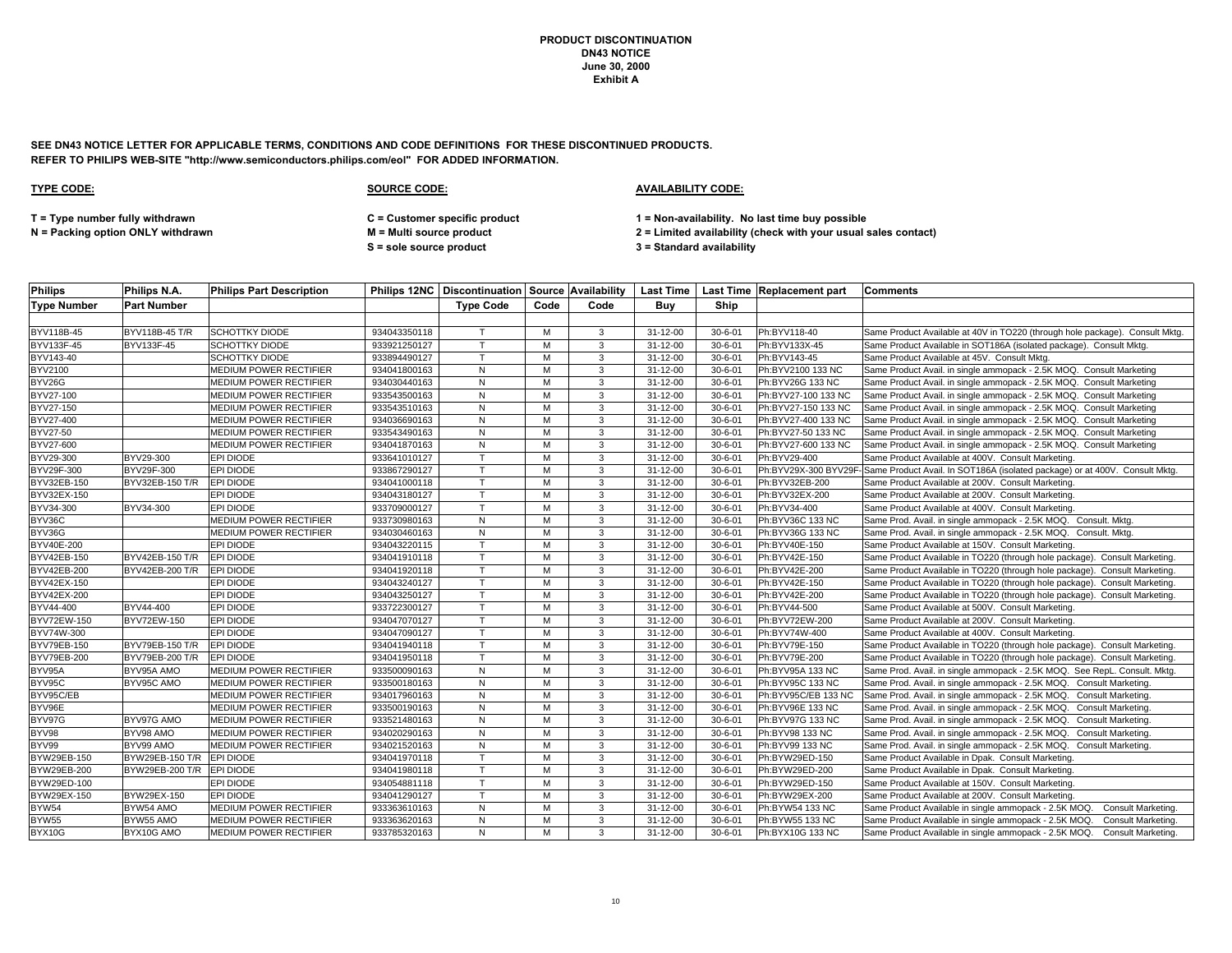**SEE DN43 NOTICE LETTER FOR APPLICABLE TERMS, CONDITIONS AND CODE DEFINITIONS FOR THESE DISCONTINUED PRODUCTS. REFER TO PHILIPS WEB-SITE "http://www.semiconductors.philips.com/eol" FOR ADDED INFORMATION.**

| <b>Philips</b>     | Philips N.A.       | <b>Philips Part Description</b> |              | <b>Philips 12NC   Discontinuation   Source   Availability</b> |      |      | Last Time      |               | Last Time Replacement part | <b>Comments</b>                                                                   |
|--------------------|--------------------|---------------------------------|--------------|---------------------------------------------------------------|------|------|----------------|---------------|----------------------------|-----------------------------------------------------------------------------------|
| <b>Type Number</b> | <b>Part Number</b> |                                 |              | <b>Type Code</b>                                              | Code | Code | Buv            | Ship          |                            |                                                                                   |
|                    |                    |                                 |              |                                                               |      |      |                |               |                            |                                                                                   |
| <b>BYX119G</b>     | BYX119G AMO        | MEDIUM POWER RECTIFIER          | 934049570163 | N                                                             | M    | 3    | 31-12-00       | $30 - 6 - 01$ | Ph:BYX119G 133 NC          | Same Product Available in single ammopack - 2.5K MOQ.<br>Consult Marketing.       |
| <b>BZT03-C10</b>   | BZT03-C10 AMO      | <b>VOLTAGE REGULATOR DIODE</b>  | 933601510163 | N                                                             | M    | 3    | 31-12-00       | $30 - 6 - 01$ | Ph:BZT03-C10 133 NC        | Same Product Available in single ammopack - 2.5K MOQ.<br>Consult Marketing.       |
| BZT03-C100         | BZT03-C100 AMO     | <b>VOLTAGE REGULATOR DIODE</b>  | 933601750163 | N                                                             | M    | 3    | 31-12-00       | $30 - 6 - 01$ | Ph:BZT03-C100 133 NC       | Same Product Available in single ammopack - 2.5K MOQ.<br>Consult Marketing.       |
| BZT03-C11          | BZT03-C11 AMO      | <b>VOLTAGE REGULATOR DIODE</b>  | 933601520163 | N                                                             | M    | 3    | 31-12-00       | $30 - 6 - 01$ | Ph:BZT03-C11 133 NC        | Same Product Available in single ammopack - 2.5K MOQ.<br>Consult Marketing.       |
| BZT03-C110         | BZT03-C110 AMO     | VOLTAGE REGULATOR DIODE         | 933601760163 | N                                                             | M    | 3    | 31-12-00       | $30 - 6 - 01$ | Ph:BZT03-C110 133 NC       | Same Product Available in single ammopack - 2.5K MOQ.<br>Consult Marketing.       |
| <b>BZT03-C12</b>   | BZT03-C12 AMO      | <b>VOLTAGE REGULATOR DIODE</b>  | 933601530163 | N                                                             | M    | 3    | 31-12-00       | $30 - 6 - 01$ | Ph:BZT03-C12 133 NC        | Same Product Available in single ammopack - 2.5K MOQ.<br><b>Consult Marketing</b> |
| BZT03-C120         | BZT03-C120 AMO     | <b>VOLTAGE REGULATOR DIODE</b>  | 933601770163 | N                                                             | M    | 3    | 31-12-00       | $30 - 6 - 01$ | Ph:BZT03-C120 133 NC       | Same Product Available in single ammopack - 2.5K MOQ.<br>Consult Marketing        |
| BZT03-C13          |                    | <b>VOLTAGE REGULATOR DIODE</b>  | 933601540163 | N                                                             | M    | 3    | $31 - 12 - 00$ | $30 - 6 - 01$ | Ph:BZT03-C13 133 NC        | Same Product Available in single ammopack - 2.5K MOQ.<br>Consult Marketing.       |
| BZT03-C130         | BZT03-C130 AMO     | <b>VOLTAGE REGULATOR DIODE</b>  | 933601780163 | N                                                             | M    | 3    | 31-12-00       | $30 - 6 - 01$ | Ph:BZT03-C130 133 NC       | Same Product Available in single ammopack - 2.5K MOQ.<br>Consult Marketing.       |
| BZT03-C15          | BZT03-C15 AMO      | <b>VOLTAGE REGULATOR DIODE</b>  | 933601550163 | N                                                             | M    | 3    | 31-12-00       | $30 - 6 - 01$ | Ph:BZT03-C15 133 NC        | Same Product Available in single ammopack - 2.5K MOQ.<br>Consult Marketing.       |
| BZT03-C150         | BZT03-C150 AMO     | <b>VOLTAGE REGULATOR DIODE</b>  | 933601790163 | N                                                             | M    | 3    | 31-12-00       | $30 - 6 - 01$ | Ph:BZT03-C150 133 NC       | Same Product Available in single ammopack - 2.5K MOQ.<br>Consult Marketing.       |
| <b>BZT03-C16</b>   | BZT03-C16 AMO      | <b>VOLTAGE REGULATOR DIODE</b>  | 933601560163 | N                                                             | M    | 3    | 31-12-00       | $30 - 6 - 01$ | Ph:BZT03-C16 133 NC        | Same Product Available in single ammopack - 2.5K MOQ.<br>Consult Marketing        |
| BZT03-C160         | BZT03-C160 AMO     | <b>VOLTAGE REGULATOR DIODE</b>  | 933601800163 | N                                                             | M    | 3    | 31-12-00       | $30 - 6 - 01$ | Ph:BZT03-C160 133 NC       | Same Product Available in single ammopack - 2.5K MOQ.<br><b>Consult Marketing</b> |
| BZT03-C18          | BZT03-C18 AMO      | <b>VOLTAGE REGULATOR DIODE</b>  | 933601570163 | N                                                             | M    | 3    | 31-12-00       | $30 - 6 - 01$ | Ph:BZT03-C18 133 NC        | Same Product Available in single ammopack - 2.5K MOQ.<br>Consult Marketing.       |
| <b>BZT03-C180</b>  | BZT03-C180 AMO     | <b>VOLTAGE REGULATOR DIODE</b>  | 933601810163 | N                                                             | M    | 3    | 31-12-00       | $30 - 6 - 01$ | Ph:BZT03-C180 133 NC       | Same Product Available in single ammopack - 2.5K MOQ.<br>Consult Marketing.       |
| <b>BZT03-C20</b>   | BZT03-C20 AMO      | <b>VOLTAGE REGULATOR DIODE</b>  | 933601580163 | N                                                             | M    | 3    | 31-12-00       | $30 - 6 - 01$ | Ph:BZT03-C20 133 NC        | Same Product Available in single ammopack - 2.5K MOQ.<br>Consult Marketing.       |
| BZT03-C200         | BZT03-C200 AMO     | <b>VOLTAGE REGULATOR DIODE</b>  | 933601820163 | N                                                             | M    | 3    | 31-12-00       | $30 - 6 - 01$ | Ph:BZT03-C200 133 NC       | Same Product Available in single ammopack - 2.5K MOQ.<br>Consult Marketing        |
| BZT03-C22          | BZT03-C22 AMO      | <b>VOLTAGE REGULATOR DIODE</b>  | 933601590163 | N                                                             | M    | 3    | 31-12-00       | $30 - 6 - 01$ | Ph:BZT03-C22 133 NC        | Same Product Available in single ammopack - 2.5K MOQ.<br>Consult Marketing.       |
| BZT03-C220         | BZT03-C220 AMO     | <b>VOLTAGE REGULATOR DIODE</b>  | 933601830163 | N                                                             | M    | 3    | 31-12-00       | $30 - 6 - 01$ | Ph:BZT03-C220 133 NC       | Same Product Available in single ammopack - 2.5K MOQ.<br>Consult Marketing        |
| <b>BZT03-C24</b>   | BZT03-C24 AMO      | <b>VOLTAGE REGULATOR DIODE</b>  | 933601600163 | N                                                             | M    | 3    | 31-12-00       | $30 - 6 - 01$ | Ph:BZT03-C24 133 NC        | Same Product Available in single ammopack - 2.5K MOQ.<br><b>Consult Marketing</b> |
| BZT03-C240         | BZT03-C240 AMO     | <b>VOLTAGE REGULATOR DIODE</b>  | 933601840163 | N                                                             | м    | 3    | 31-12-00       | $30 - 6 - 01$ | Ph:BZT03-C240 133 NC       | Same Product Available in single ammopack - 2.5K MOQ.<br>Consult Marketing.       |
| <b>BZT03-C27</b>   | BZT03-C27 AMO      | <b>VOLTAGE REGULATOR DIODE</b>  | 933601610163 | N                                                             | M    | 3    | $31 - 12 - 00$ | $30 - 6 - 01$ | Ph:BZT03-C27 133 NC        | Same Product Available in single ammopack - 2.5K MOQ.<br>Consult Marketing.       |
| <b>BZT03-C270</b>  | BZT03-C270 AMO     | <b>VOLTAGE REGULATOR DIODE</b>  | 933601850163 | N                                                             | M    | 3    | 31-12-00       | $30 - 6 - 01$ | Ph:BZT03-C270 133 NC       | Same Product Available in single ammopack - 2.5K MOQ.<br>Consult Marketing.       |
| BZT03-C30          | BZT03-C30 AMO      | <b>VOLTAGE REGULATOR DIODE</b>  | 933601620163 | N                                                             | M    | 3    | 31-12-00       | $30 - 6 - 01$ | Ph:BZT03-C30 133 NC        | Same Product Available in single ammopack - 2.5K MOQ.<br>Consult Marketing.       |
| BZT03-C300         | BZT03-C300 AMO     | <b>VOLTAGE REGULATOR DIODE</b>  | 933601860163 | N                                                             | м    | 3    | 31-12-00       | $30 - 6 - 01$ | Ph:BZT03-C300 133 NC       | Same Product Available in single ammopack - 2.5K MOQ.<br>Consult Marketing.       |
| BZT03-C33          | BZT03-C33 AMO      | <b>VOLTAGE REGULATOR DIODE</b>  | 933601630163 | N                                                             | M    | 3    | 31-12-00       | $30 - 6 - 01$ | Ph:BZT03-C33 133 NC        | Same Product Available in single ammopack - 2.5K MOQ.<br><b>Consult Marketing</b> |
| BZT03-C330         | YZT03-C330 AMO     | <b>VOLTAGE REGULATOR DIODE</b>  | 933601870163 | N                                                             | M    | 3    | 31-12-00       | $30 - 6 - 01$ | Ph:BZT03-C330 133 NC       | Same Product Available in single ammopack - 2.5K MOQ.<br><b>Consult Marketing</b> |
| BZT03-C36          |                    | VOLTAGE REGULATOR DIODE         | 933601640163 | N                                                             | M    | 3    | $31 - 12 - 00$ | $30 - 6 - 01$ | Ph:BZT03-C36 133 NC        | Same Product Available in single ammopack - 2.5K MOQ.<br>Consult Marketing.       |
| BZT03-C360         |                    | <b>VOLTAGE REGULATOR DIODE</b>  | 933601880163 | N                                                             | м    | 3    | 31-12-00       | $30 - 6 - 01$ | Ph:BZT03-C360 NC           | Same Product Available in single ammopack - 2.5K MOQ.<br><b>Consult Marketing</b> |
| <b>BZT03-C39</b>   |                    | <b>VOLTAGE REGULATOR DIODE</b>  | 933601650163 | N                                                             | M    | 3    | 31-12-00       | $30 - 6 - 01$ | Ph:BZT03-C39 133 NC        | Same Product Available in single ammopack - 2.5K MOQ.<br>Consult Marketing.       |
| BZT03-C390         |                    | <b>VOLTAGE REGULATOR DIODE</b>  | 933601890163 | N                                                             | M    | 3    | $31 - 12 - 00$ | $30 - 6 - 01$ | Ph:BZT03-C390 133 NC       | Same Product Available in single ammopack - 2.5K MOQ.<br>Consult Marketing.       |
| <b>BZT03-C43</b>   |                    | <b>VOLTAGE REGULATOR DIODE</b>  | 933601660163 | N                                                             | м    | 3    | 31-12-00       | $30 - 6 - 01$ | Ph:BZT03-C43 133 NC        | Same Product Available in single ammopack - 2.5K MOQ.<br><b>Consult Marketing</b> |
| BZT03-C430         |                    | VOLTAGE REGULATOR DIODE         | 933601900163 | N                                                             | M    | 3    | 31-12-00       | $30 - 6 - 01$ | Ph:BZT03-C430 133 NC       | Same Product Available in single ammopack - 2.5K MOQ.<br>Consult Marketing.       |
| <b>BZT03-C47</b>   |                    | VOLTAGE REGULATOR DIODE         | 933601670163 | N                                                             | M    | 3    | 31-12-00       | $30 - 6 - 01$ | Ph:BZT03-C47 133 NC        | Same Product Available in single ammopack - 2.5K MOQ.<br>Consult Marketing.       |
| BZT03-C470         |                    | VOLTAGE REGULATOR DIODE         | 933601910163 | N                                                             | M    | 3    | 31-12-00       | $30 - 6 - 01$ | Ph:BZT03-C470 133 NC       | Same Product Available in single ammopack - 2.5K MOQ.<br>Consult Marketing.       |
| <b>BZT03-C51</b>   |                    | VOLTAGE REGULATOR DIODE         | 933601680163 | N                                                             | M    | 3    | 31-12-00       | $30 - 6 - 01$ | Ph:BZT03-C51 133 NC        | Same Product Available in single ammopack - 2.5K MOQ.<br>Consult Marketing.       |
| BZT03-C510         |                    | VOLTAGE REGULATOR DIODE         | 933601920163 | N                                                             | M    | 3    | 31-12-00       | $30 - 6 - 01$ | Ph:BZT03-C510 133 NC       | Same Product Available in single ammopack - 2.5K MOQ.<br>Consult Marketing        |
| BZT03-C56          |                    | <b>/OLTAGE REGULATOR DIODE</b>  | 933601690163 | N                                                             | M    | 3    | 31-12-00       | $30 - 6 - 01$ | Ph:BZT03-C56 133 NC        | Same Product Available in single ammopack - 2.5K MOQ.<br>Consult Marketing.       |
| <b>BZT03-C62</b>   |                    | VOLTAGE REGULATOR DIODE         | 933601700163 | N                                                             | M    | 3    | 31-12-00       | $30 - 6 - 01$ | Ph:BZT03-C62 133 NC        | Same Product Available in single ammopack - 2.5K MOQ.<br><b>Consult Marketing</b> |
| <b>BZT03-C68</b>   |                    | VOLTAGE REGULATOR DIODE         | 933601710163 | N                                                             | M    | 3    | 31-12-00       | $30 - 6 - 01$ | Ph:BZT03-C68 133 NC        | Same Product Available in single ammopack - 2.5K MOQ.<br><b>Consult Marketing</b> |
| BZT03-C75          |                    | <b>VOLTAGE REGULATOR DIODE</b>  | 933601720163 | N                                                             | M    | 3    | $31 - 12 - 00$ | $30 - 6 - 01$ | Ph:BZT03-C75 133 NC        | Same Product Available in single ammopack - 2.5K MOQ. Consult Marketing.          |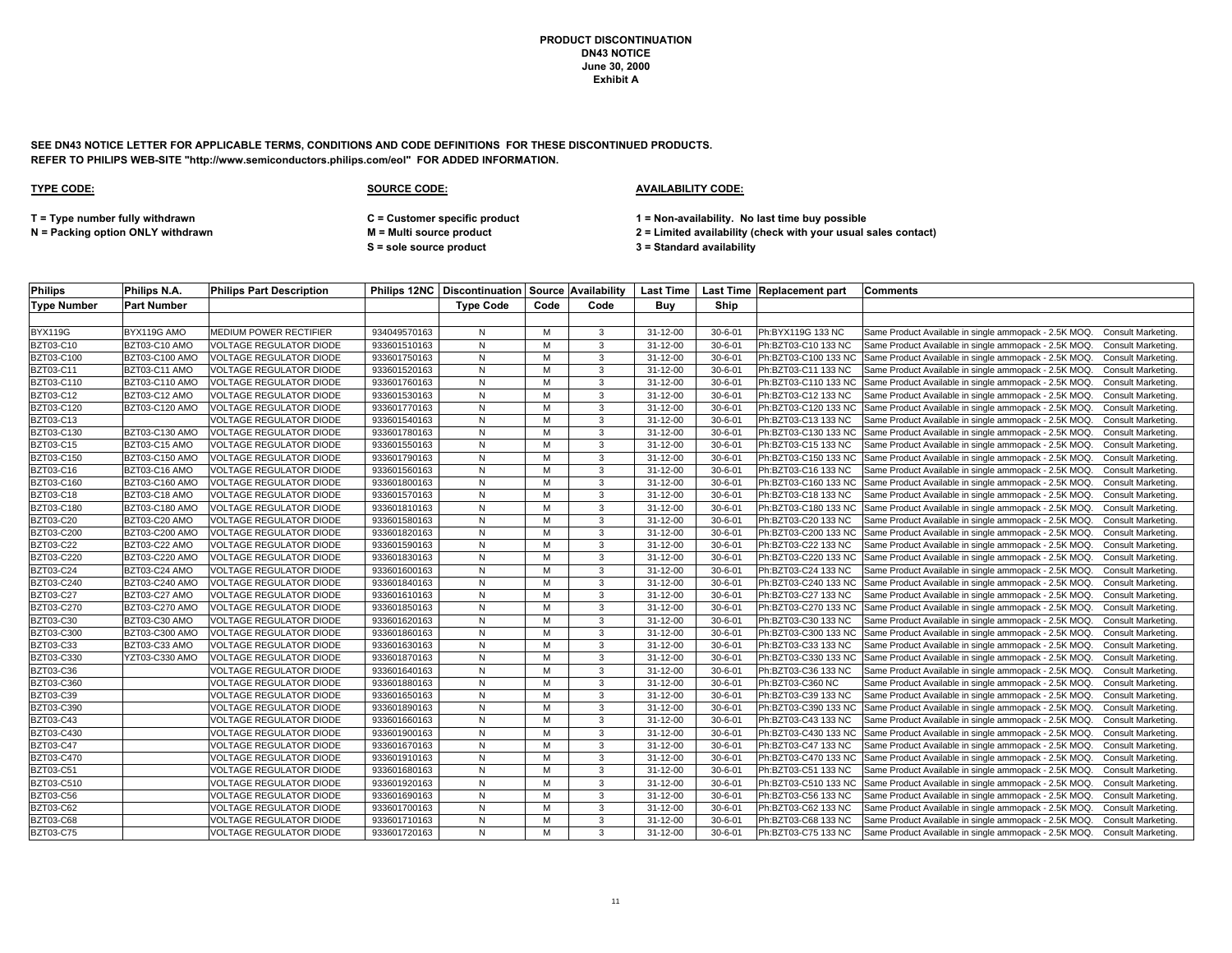**SEE DN43 NOTICE LETTER FOR APPLICABLE TERMS, CONDITIONS AND CODE DEFINITIONS FOR THESE DISCONTINUED PRODUCTS. REFER TO PHILIPS WEB-SITE "http://www.semiconductors.philips.com/eol" FOR ADDED INFORMATION.**

| <b>Philips</b>     | Philips N.A.       | <b>Philips Part Description</b>     |              |                  |              |                |                |               | Philips 12NC   Discontinuation   Source   Availability   Last Time   Last Time   Replacement part   Comments |                                                                                               |
|--------------------|--------------------|-------------------------------------|--------------|------------------|--------------|----------------|----------------|---------------|--------------------------------------------------------------------------------------------------------------|-----------------------------------------------------------------------------------------------|
| <b>Type Number</b> | <b>Part Number</b> |                                     |              | <b>Type Code</b> | Code         | Code           | Buv            | Ship          |                                                                                                              |                                                                                               |
|                    |                    |                                     |              |                  |              |                |                |               |                                                                                                              |                                                                                               |
| <b>BZT03-C7V5</b>  |                    | <b>VOLTAGE REGULATOR DIODE</b>      | 933654140163 | N                | M            | 3              | $31 - 12 - 00$ | $30 - 6 - 01$ |                                                                                                              | Ph:BZT03-C7V5 133 NC Same Product Available in single ammopack - 2.5K MOQ. Consult Marketing. |
| BZT03-C82          |                    | <b>VOLTAGE REGULATOR DIODE</b>      | 933601730163 | N                | M            | 3              | 31-12-00       | $30 - 6 - 01$ | Ph:BZT03-C82 133 NC                                                                                          | Same Product Available in single ammopack - 2.5K MOQ. Consult Marketing.                      |
| <b>BZT03-C8V2</b>  |                    | <b>VOLTAGE REGULATOR DIODE</b>      | 933654150163 | N                | M            | 3              | 31-12-00       | $30 - 6 - 01$ |                                                                                                              | Ph:BZT03-C8V2 133 NC Same Product Available in single ammopack - 2.5K MOQ. Consult Marketing. |
| <b>BZT03-C9V1</b>  |                    | <b>VOLTAGE REGULATOR DIODE</b>      | 933601500163 | N                | M            | 3              | 31-12-00       | $30 - 6 - 01$ |                                                                                                              | Ph:BZT03-C9V1 133 NC Same Product Available in single ammopack - 2.5K MOQ. Consult Marketing. |
| CD8395BE           | CD8395BE           | RF/WIRELESS: LOW VOLTAGE            | 935233450557 | T.               | $\mathbf{C}$ | 3              | $31 - 3 - 01$  | $30 - 6 - 01$ | SA1620BE                                                                                                     | Standard Discontinuation. Consult Marketing.                                                  |
| CD8395BE           | CD8395BE           | RF/WIRELESS: LOW VOLTAGE            | 935233450528 | T.               | $\mathbf{C}$ | 3              | $31 - 3 - 01$  | $30 - 6 - 01$ | SA1620BE                                                                                                     | Standard Discontinuation. Consult Marketing.                                                  |
| CD8395BE           |                    | RF/WIRELESS: LOW VOLTAGE            | 935233450518 | T.               | $\mathbf{C}$ | 3              | $31 - 3 - 01$  | $30 - 6 - 01$ | <b>SA1620BE</b>                                                                                              | Standard Discontinuation. Consult Marketing.                                                  |
| CD8402DK           | CD8402DK           | RF/WIRELESS: FRACTIONAL-N           | 935226310112 | $\mathsf{T}$     | $\mathbf{C}$ |                | $30 - 6 - 00$  | $30 - 6 - 00$ | <b>SA7016DH</b>                                                                                              | Non-manufacturable. See Replacement. Consult Marketing.                                       |
| <b>CD8402DK</b>    | <b>CD8402DK</b>    | RF/WIRELESS: FRACTIONAL-N           | 935226310118 | $\mathsf{T}$     | C            |                | $30 - 6 - 00$  | $30 - 6 - 00$ | <b>SA7016DH</b>                                                                                              | Non-manufacturable. See Replacement. Consult Marketing.                                       |
| <b>CE1488KA</b>    | <b>CE1488KA</b>    | 83C550 ROM CODE                     | 935117190111 | T.               | S.           |                | $30 - 6 - 00$  | $30 - 6 - 00$ |                                                                                                              | No Manufacturing Capability . Consult Marketing.                                              |
| <b>CE1540A</b>     | CE1540A            | AUTO CUSTOM ASIC                    | 935160230118 | T.               | $\mathbf{C}$ | 3              | 31-12-00       | $30 - 6 - 01$ | None                                                                                                         | <b>Standard Discontinuation</b>                                                               |
| CE1540A            | CE1540A            | <b>AUTO CUSTOM ASIC</b>             | 935160230112 | $\mathsf{T}$     | $\mathbf{C}$ | 3              | 31-12-00       | $30 - 6 - 01$ | None                                                                                                         | Standard Discontinuation.                                                                     |
| <b>CIBM5560N</b>   | <b>CIBM5560N</b>   | LINEAR INDUSTRIAL                   | 935121340112 | T.               | $\mathbf{C}$ | $\overline{1}$ | $30 - 6 - 00$  | $30 - 6 - 00$ | None                                                                                                         | Not Manufacturable. Consult Marketing.                                                        |
| <b>CIBM5568N</b>   | <b>CIBM5568N</b>   | <b>LINEAR INDUSTRIAL</b>            | 935121350112 | T.               | C            |                | $30 - 6 - 00$  | $30 - 6 - 00$ | None                                                                                                         | Not Manufacturable. Consult Marketing.                                                        |
| CP2088A44          | CP2088A44          | DATACOM CONTROLLERS                 | 935125090518 | $\mathsf{T}$     | $\mathbf{C}$ | 3              | $31 - 3 - 01$  | $30 - 6 - 01$ | SCN2681AC1A44                                                                                                | Standard Discontinuation. Consult Marketing.                                                  |
| CP3063A68          | CP3063A68          | 51 FAMILY OTP/EPROM - 87C451        | 935061790518 | T.               | S            | $\overline{1}$ | $30 - 6 - 00$  | $30 - 6 - 00$ | P87C552SBAA                                                                                                  | No Manufacturing Capability. Consult Marketing.                                               |
| CP3063A68          | CP3063A68          | 51 FAMILY OTP/EPROM - 87C451        | 935061790512 | $\mathsf{T}$     | s            |                | $30 - 6 - 00$  | $30 - 6 - 00$ | P87C552SBAA                                                                                                  | No Manufacturing Capability. Consult Marketing.                                               |
| CP3071A68          | CP3071A68          | 51 FAMILY OTP/EPROM - 87C552        | 935061530512 |                  | S            |                | $30 - 6 - 00$  | $30 - 6 - 00$ | P87C552SBAA                                                                                                  | No Manufacturing Capability. Consult Marketing.                                               |
| CP3071A68          | CP3071A68          | 51 FAMILY OTP/EPROM - 87C552        | 935061530518 | T.               | S            |                | $30 - 6 - 00$  | $30 - 6 - 00$ | P87C552SBAA                                                                                                  | No Manufacturing Capability. Consult Marketing.                                               |
| CP3072A68          | CP3072A68          | 51 FAMILY OTP/EPROM - 87C552        | 935061540518 | $\mathsf{T}$     | S            |                | $30 - 6 - 00$  | $30 - 6 - 00$ | P87C552SBAA                                                                                                  | No Manufacturing Capability. Consult Marketing.                                               |
| CP3072A68          | CP3072A68          | 51 FAMILY OTP/EPROM - 87C552        | 935061540512 | $\mathsf{T}$     | s            |                | $30 - 6 - 00$  | $30 - 6 - 00$ | P87C552SBAA                                                                                                  | No Manufacturing Capability. Consult Marketing.                                               |
| CP3146DB           | CP3146DB           | 87C754                              | 935233060512 | T.               | s            |                | $30 - 6 - 00$  | $30 - 6 - 00$ | CP3204DB                                                                                                     | No Manufacturing Capability. Consult Marketing.                                               |
| CP3148BD           | CP3148BD           | 51 FAMILY OTP/EPROM - 87C508        | 935241160557 | T.               | S.           |                | $30 - 6 - 00$  | $30 - 6 - 00$ |                                                                                                              | No Manufacturing Capability. Consult Marketing.                                               |
| CP3178A            | CP3178A            | 51 FAMILY CMOS ROML. - 80C32        | 935260861112 | T.               | M            | 3              | 31-12-00       | $30 - 6 - 01$ | P80C32SFAA                                                                                                   | Standard Discontinuation. Consult Marketing.                                                  |
| CP3194N            | CP3194N            | 51 FAMILY OTP/EPROM - 87C51FB       | 935262157112 |                  | М            | 3              | 31-12-00       | $30 - 6 - 01$ | P87C51FB-4N                                                                                                  | Standard Discontinuation. Consult Marketing.                                                  |
| CP3202D            | CP3202D            | 87LPC764 SO                         | 935264102512 | T.               | S            | $\overline{1}$ | $30 - 6 - 00$  | $30 - 6 - 00$ | P87LPC764BD                                                                                                  | Standard Discontinuation. Consult Marketing.                                                  |
| CP3202N            | CP3202N            | 87LPC764 DIP                        | 935264082112 | T.               | S            |                | $30 - 6 - 00$  | $30 - 6 - 00$ | P87LPC764BN                                                                                                  | Standard Discontinuation. Consult Marketing.                                                  |
| CP3205A            | CP3205A            | 80C550 PLCC                         | 935265773112 |                  | S.           |                | $30 - 6 - 00$  | $30 - 6 - 00$ |                                                                                                              | No Manufacturing Capability. Consult Marketing.                                               |
| CR1014A            | CR1014A            | XA FAMILY ROM - 51XAG33             | 935262806118 | N                | S            | 3              | $31 - 3 - 01$  | $30 - 6 - 01$ | See Comments                                                                                                 | Std Tubes Available. Consult Marketing for Replacement.                                       |
| <b>CR1015BC</b>    | CR1015BC           | CP3179BC                            | 935263053557 |                  | s            | 3              | $31 - 3 - 01$  | $30 - 6 - 01$ | PXAG37KBA                                                                                                    | Std. OTP Avail. See Replacement                                                               |
| CR1015BC           | CR1015BC           | CP3179BC                            | 935263053518 |                  | S.           | 3              | $31 - 3 - 01$  | $30 - 6 - 01$ | PXAG37KBA                                                                                                    | Std. OTP Avail. See Replacement                                                               |
| <b>CR1015BC</b>    | CR1015BC           | <b>CP3179BC</b>                     | 935263053551 | T.               | S            | 3              | $31 - 3 - 01$  | $30 - 6 - 01$ | PXAG37KBA                                                                                                    | Std. OTP Avail. See Replacement                                                               |
| CR2424S            | CR2424S            | Video driver hybrid amplifier       | 934035060112 | $\mathsf{T}$     | s            | 3              | $31 - 3 - 01$  | $30 - 6 - 01$ |                                                                                                              | Standard Discontinuation.                                                                     |
| CR3424             | CR3424             | Video driver hybrid amplifier       | 934021640112 |                  | S            | 3              | $31 - 3 - 01$  | $30 - 6 - 01$ |                                                                                                              | Standard Discontinuation.                                                                     |
| CR6927             | CR6927             | Triple video driver hybr. amplifier | 934040020127 | T.               | S            | 3              | $31 - 3 - 01$  | $30 - 6 - 01$ |                                                                                                              | Standard Discontinuation.                                                                     |
| CR6927A            |                    | Triple video driver hybr. amplifier | 934043340127 | T.               | S            | 3              | $31 - 3 - 01$  | $30 - 6 - 01$ |                                                                                                              | Standard Discontinuation.                                                                     |
| CR6927L            |                    | VIDEO MODULES                       | 934055151127 | T                | S.           | 3              | $31 - 3 - 01$  | $30 - 6 - 01$ |                                                                                                              | Standard Discontinuation.                                                                     |
| CR6928             |                    | <b>VIDEO MODULES</b>                | 934054976127 | $\mathsf{T}$     | S            | 3              | $31 - 3 - 01$  | $30 - 6 - 01$ |                                                                                                              | Standard Discontinuation.                                                                     |
| CR6928A            |                    | <b>VIDEO MODULES</b>                | 934054977127 | T.               | S.           | 3              | $31 - 3 - 01$  | $30 - 6 - 01$ |                                                                                                              | Standard Discontinuation.                                                                     |
| CR6928A/3          |                    | VIDEO MODULES                       | 934055333127 | T.               | S.           | 3              | $31 - 3 - 01$  | $30 - 6 - 01$ |                                                                                                              | Standard Discontinuation.                                                                     |
| CR6929             |                    | VIDEO MODULES                       | 934055152127 | T.               | S.           | 3              | $31 - 3 - 01$  | $30 - 6 - 01$ |                                                                                                              | Standard Discontinuation.                                                                     |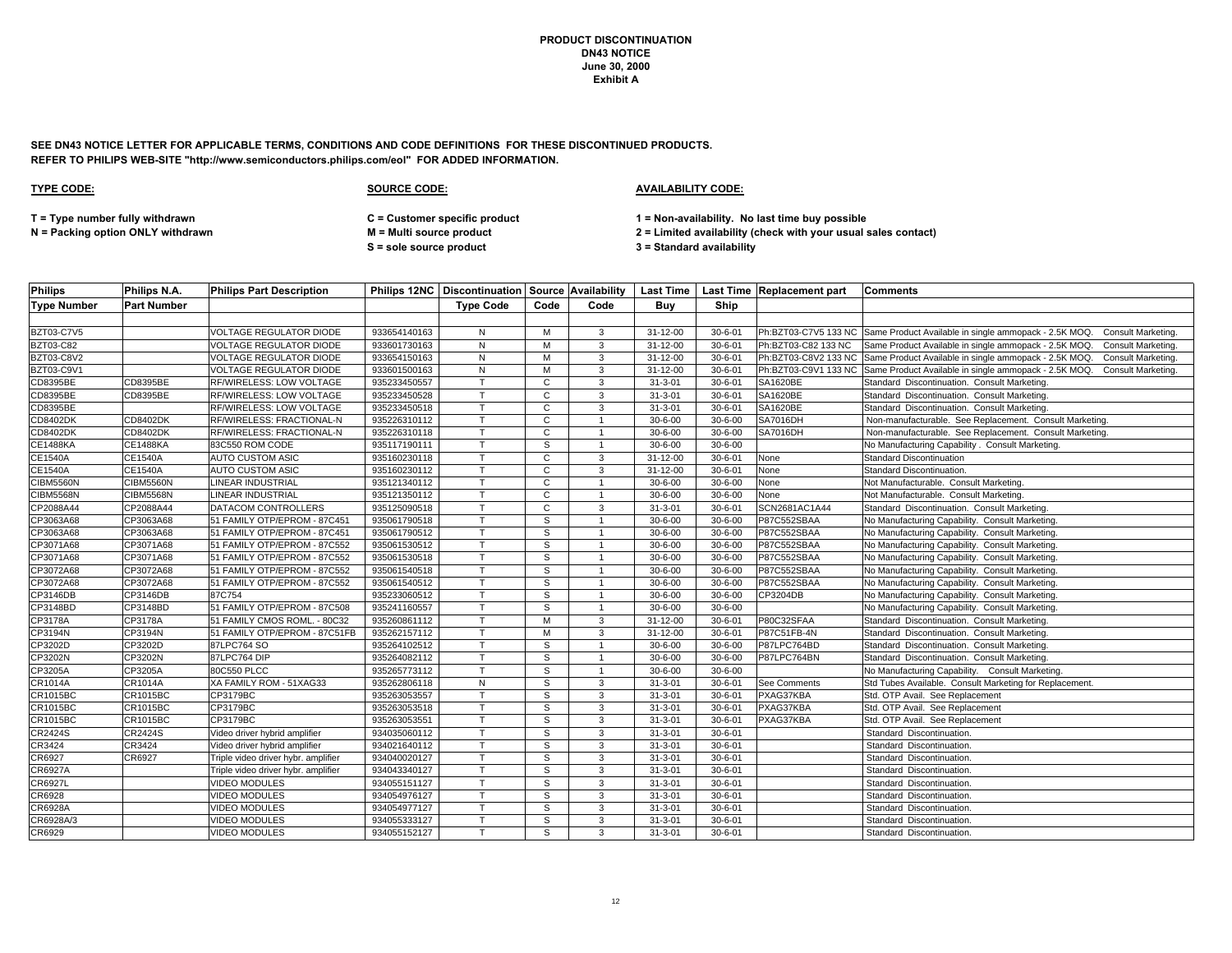**SEE DN43 NOTICE LETTER FOR APPLICABLE TERMS, CONDITIONS AND CODE DEFINITIONS FOR THESE DISCONTINUED PRODUCTS. REFER TO PHILIPS WEB-SITE "http://www.semiconductors.philips.com/eol" FOR ADDED INFORMATION.**

## **TYPE CODE: SOURCE CODE: AVAILABILITY CODE:**

**T = Type number fully withdrawn C = Customer specific product 1 = Non-availability. No last time buy possible**

**S = sole source product 3 = Standard availability**

| <b>Philips</b>     | Philips N.A.       | <b>Philips Part Description</b> |              |                  |      |      |                |               | Philips 12NC   Discontinuation   Source   Availability   Last Time   Last Time   Replacement part | <b>Comments</b>                                                   |
|--------------------|--------------------|---------------------------------|--------------|------------------|------|------|----------------|---------------|---------------------------------------------------------------------------------------------------|-------------------------------------------------------------------|
| <b>Type Number</b> | <b>Part Number</b> |                                 |              | <b>Type Code</b> | Code | Code | Buv            | Ship          |                                                                                                   |                                                                   |
|                    |                    |                                 |              |                  |      |      |                |               |                                                                                                   |                                                                   |
| CR6929A/2          |                    | <b>VIDEO MODULES</b>            | 934055334127 | т                | S    | 3    | $31 - 3 - 01$  | $30 - 6 - 01$ |                                                                                                   | Standard Discontinuation.                                         |
| CV2308A            | <b>CV2308A</b>     | 51 FAMILY OTP/EPROM - 87C576    | 935261982118 | $\mathsf{T}$     | S    | 3    | $31 - 3 - 01$  | $30 - 6 - 01$ | P87C576EFAA                                                                                       | Standard Discontinuation. See Replacement. Consult Marketing.     |
| <b>CV2312A</b>     | CV2312A            | 51 FAMILY OTP/EPROM - 87C576    | 935265383112 | N                | S    | 3    | $31 - 3 - 01$  | $30 - 6 - 01$ | See Comments.                                                                                     | Tape and Reel Available. Consult Marketing for Replacement.       |
| CV2953B44          | CV2953B44          | 51 FAMILY CMOS ROM - 80C51      | 935134920557 | $\mathsf{T}$     | M    |      | $30 - 6 - 00$  | $30 - 6 - 00$ | P87C51SFBB                                                                                        | No Manufacturing Capability . See Replacement. Consult Marketing. |
| CV3227A44          | CV3227A44          | 51 FAMILY CMOS ROM - 80C51      | 935136260112 | T.               | M    | 3    | 31-12-00       | $30 - 6 - 01$ | P87C51SBAA                                                                                        | Std. OTP Avail. See Replacement. Consult Marketing.               |
| CV3229N40          | CV3229N40          | 51 FAMILY CMOS ROM - 80C51      | 935136270112 | T                | M    | 3    | 31-12-00       | $30 - 6 - 01$ | P87C51SFPN                                                                                        | Std. OTP Avail. See Replacement. Consult Marketing.               |
| CV3250-1A44        | CV3250-1A44        | 51 FAMILY OTP/EPROM - 87C51     | 935240470112 | т                | M    | 3    | 31-12-00       | $30 - 6 - 01$ | P87C51SBAA                                                                                        | Std. OTP Avail. See Replacement. Consult Marketing.               |
| CV3768A            | <b>CV3768A</b>     | 51 FAMILY CMOS ROM - 83C51FB    | 935265297118 | $\mathsf{T}$     | M    | 3    | 31-12-00       | $30 - 6 - 01$ | P87C51FB-4A                                                                                       | Std. OTP Avail. See Replacement. Consult Marketing.               |
| <b>CV3779A</b>     | <b>CV3779A</b>     | 51 FAMILY CMOS ROM - 83C51FB    | 935262034118 | $\mathsf{T}$     | м    | 3    | 31-12-00       | $30 - 6 - 01$ | P87C51FB-4A                                                                                       | Std. OTP Avail. See Replacement. Consult Marketing.               |
| CV3782A            | <b>CV3782A</b>     | 51 FAMILY CMOS ROM - 83C51FB    | 935262074112 | T.               | M    | 3    | 31-12-00       | $30 - 6 - 01$ | P87C51FB-4A                                                                                       | Std. OTP Avail. See Replacement. Consult Marketing.               |
| <b>CV3786B</b>     | <b>CV3786B</b>     | 51 FAMILY CMOS ROM - 83C51FB    | 935262785557 | N                | M    | 3    | 31-12-00       | $30 - 6 - 01$ | <b>See Comments</b>                                                                               | Tape and Reel Available. Standard Discontinuation. Conslt Mktg.   |
| CV3791A            | CV3791A            | 51 FAMILY CMOS ROM - 83C51FB    | 935264045112 | N                | M    | 3    | 31-12-00       | $30 - 6 - 01$ | See Comments                                                                                      | Tape and Reel Available. Standard Discontinuation. Conslt Mktg.   |
| CV3792A            | CV3792A            | 51 FAMILY CMOS ROM - 83C51FB    | 935264233112 | ${\sf N}$        | M    | 3    | 31-12-00       | $30 - 6 - 01$ | <b>See Comments</b>                                                                               | Tape and Reel Available. Standard Discontinuation. Conslt Mktg.   |
| CV3874B            | CV3874B            | 51 FAMILY CMOS ROM - 83C575     | 935261619557 | T                | S    | 3    | $31 - 3 - 01$  | $30 - 6 - 01$ | P87C575EBBB                                                                                       | Standard Discontinuation. See Replacement. Consult Marketing.     |
| <b>CV3875B</b>     | CV3875B            | 51 FAMILY CMOS ROM - 83C575     | 935261703557 | $\mathsf{T}$     | S    | 3    | $31 - 3 - 01$  | $30 - 6 - 01$ | P87C575EBBB                                                                                       | Standard Discontinuation. See Replacement. Consult Marketing.     |
| <b>CV3886N</b>     | <b>CV3886N</b>     | CP3150N                         | 935263472112 | $\mathsf{T}$     | S    | 3    | $31 - 3 - 01$  | $30 - 6 - 01$ | P87C575EBPN                                                                                       | Standard Discontinuation. See Replacement. Consult Marketing.     |
| CV3890B            | <b>CV3890B</b>     | 51 FAMILY CMOS ROM - 83C575     | 935266682518 | N                | s    | 3    | $31 - 3 - 01$  | $30 - 6 - 01$ | See Comments.                                                                                     | Std. Trays Avail. Standard Discontinuation. Consult Mrkg.         |
| CV4196A28          | CV4196A28          | 51 FAMILY CMOS ROM - 83C751     | 935180230118 | ${\sf N}$        | S    | 3    | $31 - 3 - 01$  | $30 - 6 - 01$ | See Comments.                                                                                     | Std. Tubes Available. Consult Mrkg.                               |
| <b>CV4237A</b>     | <b>CV4237A</b>     | 51 FAMILY CMOS ROM - 83C748     | 935241880118 | T                | S    | 3    | $31 - 3 - 01$  | $30 - 6 - 01$ | P87C748EFAA                                                                                       | Std. OTP Avail. See Replacement. Consult Marketing.               |
| CV4262A28          | CV4262A28          | 51 FAMILY CMOS ROM - 83C751     | 935263136118 | N                | S    | 3    | $31 - 3 - 01$  | $30 - 6 - 01$ | See Comments.                                                                                     | Std. OTP Avail. Consult Marketing.                                |
| <b>CV4266DB</b>    | <b>CV4266DB</b>    | 51 FAMILY CMOS ROM - 83C748     | 935264198518 | ${\sf N}$        | s    | 3    | $31 - 3 - 01$  | $30 - 6 - 01$ | See Comments.                                                                                     | Std. OTP Avail. Consult Marketing.                                |
| <b>CV4267DB</b>    | <b>CV4267DB</b>    | 51 FAMILY CMOS ROM - 83C748     | 935264200518 | ${\sf N}$        | S    | 3    | $31 - 3 - 01$  | $30 - 6 - 01$ | See Comments.                                                                                     | Std. OTP Avail. Consult Marketing.                                |
| CV4519N28          | CV4519N28          | 51 FAMILY CMOS ROM - 83C752     | 935137380112 | $\mathsf{T}$     | S    | 3    | $31 - 3 - 01$  | $30 - 6 - 01$ | S87C752-4N28                                                                                      | Std. OTP Avail. Consult Marketing.                                |
| CV5062A44          | CV5062A44          | 51 FAMILY CMOS ROM - 80C51      | 935192390112 | ${\sf N}$        | M    | -1   | $30 - 6 - 00$  | $30 - 6 - 00$ | See Comments.                                                                                     | Tape and Reel Available. Consult Marketing.                       |
| CV5128N40          | CV5128N40          | 51 FAMILY CMOS ROM - 80C51      | 935260459112 | T                | M    | 3    | 31-12-00       | $30 - 6 - 01$ | P87C51SBPN                                                                                        | Std. OTP Avail. Consult Marketing.                                |
| CV5139N40          | CV5139N40          | 51 FAMILY CMOS ROM - 80C51      | 935260663112 | $\mathsf{T}$     | M    | 3    | $31 - 12 - 00$ | $30 - 6 - 01$ | P87C51SBPN                                                                                        | Std. OTP Avail. Consult Marketing.                                |
| <b>CV5145N</b>     | <b>CV5145N</b>     | 51 FAMILY CMOS ROM - 80C51      | 935261364112 | $\mathsf{T}$     | M    | 3    | 31-12-00       | $30 - 6 - 01$ | P87C51SBPN                                                                                        | Std. OTP Avail. Consult Marketing.                                |
| <b>CV5146A</b>     |                    | 51 FAMILY CMOS ROM - 80C51      | 935261389112 | N                | M    | 3    | 31-12-00       | $30 - 6 - 01$ | See Comments.                                                                                     | Tape and Reel Available, Consult Marketing.                       |
| <b>CV5155N</b>     | <b>CV5155N</b>     | 51 FAMILY CMOS ROM - 80C51      | 935262075112 | T                | M    | 3    | $31 - 12 - 00$ | $30 - 6 - 01$ | P87C51SBPN                                                                                        | Std. OTP Avail. Consult Marketing.                                |
| <b>CV5157A</b>     | <b>CV5157A</b>     | 51 FAMILY CMOS ROM - 80C51      | 935262293112 | ${\sf N}$        | M    | 3    | 31-12-00       | $30 - 6 - 01$ | See Comments.                                                                                     | Tape and Reel Available, Consult Marketing.                       |
| CV5163A            | CV5163A            | 51 FAMILY CMOS ROM - 80C51      | 935263256118 | ${\sf N}$        | M    | 3    | 31-12-00       | $30 - 6 - 01$ | See Comments.                                                                                     | Std. Tubes Available, Consult Marketing.                          |
| <b>CV5168A</b>     |                    | 51 FAMILY CMOS ROM - 80C51      | 935263337118 | $\overline{N}$   | M    | 3    | 31-12-00       | $30 - 6 - 01$ | <b>See Comments</b>                                                                               | Std. Tubes Available, Consult Marketing.                          |
| <b>CV5177N</b>     | <b>CV5177N</b>     | 51 FAMILY CMOS ROM - 80C51      | 935264235112 | $\mathsf{T}$     | M    | 3    | 31-12-00       | $30 - 6 - 01$ | P87C51SBPN                                                                                        | Std. OTP Avail. Consult Marketing.                                |
| <b>CV5178N</b>     | <b>CV5178N</b>     | 51 FAMILY CMOS ROM - 80C51      | 935264419112 | T                | M    | 3    | 31-12-00       | $30 - 6 - 01$ | P87C51SFPN                                                                                        | Std. OTP Avail. Consult Marketing.                                |
| <b>CV5180N</b>     | <b>CV5180N</b>     | 51 FAMILY CMOS ROM - 80C51      | 935264522112 | T                | M    | 3    | $31 - 12 - 00$ | $30 - 6 - 01$ | P87C51SFPN                                                                                        | Std. OTP Avail. Consult Marketing.                                |
| CV5181A            | <b>CV5181A</b>     | 51 FAMILY CMOS ROM - 80C51      | 935265528112 | N                | M    | 3    | $31 - 12 - 00$ | $30 - 6 - 01$ | See Comments.                                                                                     | Tape and Reel Available. Consult Marketing                        |
| <b>CV5458N</b>     | <b>CV5458N</b>     | 51 FAMILY CMOS ROM - 80C52      | 935179850112 | T.               | м    | 3    | 31-12-00       | $30 - 6 - 01$ | P87C52SBPN                                                                                        | Std. OTP Avail. See Replacement. Consult Marketing.               |
| <b>CV5461A</b>     | <b>CV5461A</b>     | 51 FAMILY CMOS ROM - 80C52      | 935181410118 |                  | M    | 3    | 31-12-00       | $30 - 6 - 01$ | P87C52SBPN                                                                                        | Std. OTP Avail. See Replacement. Consult Marketing.               |
| <b>CV5578B</b>     | <b>CV5578B</b>     | 51 FAMILY CMOS ROM - 80C52      | 935241700557 | T.               | м    | 3    | $31 - 12 - 00$ | $30 - 6 - 01$ | P87C52SBBB                                                                                        | Std. OTP Avail. See Replacement. Consult Marketing.               |
| <b>CV5586A</b>     | <b>CV5586A</b>     | 51 FAMILY CMOS ROM - 80C52      | 935237930112 | T.               | M    | 3    | 31-12-00       | $30 - 6 - 01$ | P87C52SBAA                                                                                        | Std. OTP Avail. See Replacement. Consult Marketing.               |
| <b>CV5587A</b>     | <b>CV5587A</b>     | 51 FAMILY CMOS ROM - 80C52      | 935240630118 | T.               | M    | 3    | 31-12-00       | $30 - 6 - 01$ | P87C52SBAA                                                                                        | Std. OTP Avail. See Replacement. Consult Marketing.               |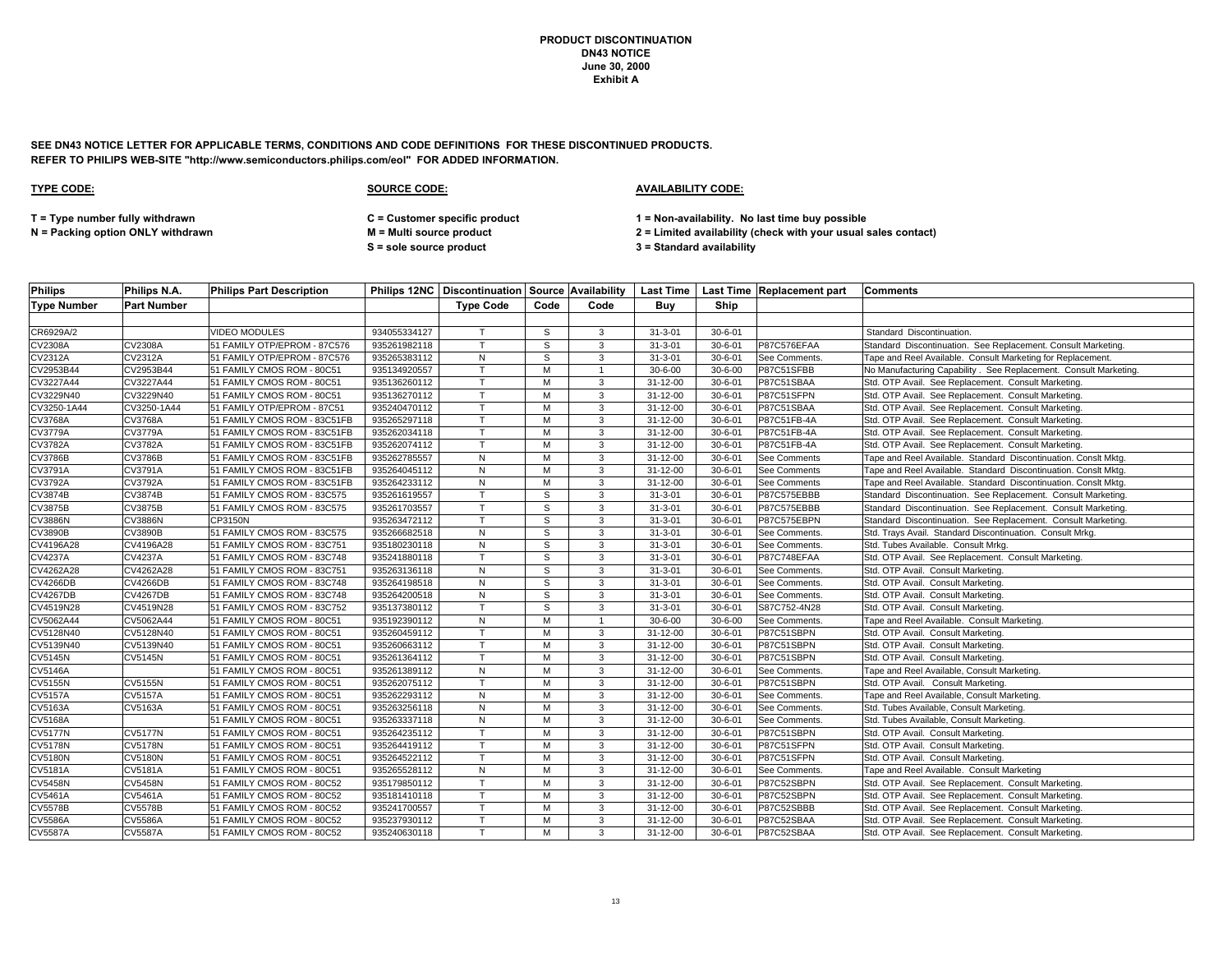**SEE DN43 NOTICE LETTER FOR APPLICABLE TERMS, CONDITIONS AND CODE DEFINITIONS FOR THESE DISCONTINUED PRODUCTS. REFER TO PHILIPS WEB-SITE "http://www.semiconductors.philips.com/eol" FOR ADDED INFORMATION.**

# **TYPE CODE: SOURCE CODE: AVAILABILITY CODE:**

**T = Type number fully withdrawn C = Customer specific product 1 = Non-availability. No last time buy possible**

**S = sole source product 3 = Standard availability**

| <b>Philips</b>     | Philips N.A.    | <b>Philips Part Description</b> |              |                  |      |                |                |               | Philips 12NC   Discontinuation   Source   Availability   Last Time   Last Time   Replacement part | <b>Comments</b>                                                  |
|--------------------|-----------------|---------------------------------|--------------|------------------|------|----------------|----------------|---------------|---------------------------------------------------------------------------------------------------|------------------------------------------------------------------|
| <b>Type Number</b> | Part Number     |                                 |              | <b>Type Code</b> | Code | Code           | Buv            | Ship          |                                                                                                   |                                                                  |
|                    |                 |                                 |              |                  |      |                |                |               |                                                                                                   |                                                                  |
| <b>CV5595A</b>     | <b>CV5595A</b>  | 51 FAMILY CMOS ROM - 80C52      | 935245830112 | N                | м    | 3              | $31 - 12 - 00$ | $30 - 6 - 01$ | See Comments.                                                                                     | Tape and Reel Available. Consult Marketing                       |
| <b>CV5620A</b>     | <b>CV5620A</b>  | 51 FAMILY CMOS ROM - 80C52      | 935255440118 | T                | м    | 3              | 31-12-00       | $30 - 6 - 01$ | P87C52SBAA                                                                                        | Std. OTP Avail. See Replacement. Consult Marketing.              |
| <b>CV5637A</b>     | <b>CV5637A</b>  | 51 FAMILY CMOS ROM - 80C52      | 935260726118 | $\mathsf{T}$     | M    | 3              | $31 - 12 - 00$ | $30 - 6 - 01$ | P87C52SBAA                                                                                        | Std. OTP Avail. See Replacement. Consult Marketing.              |
| <b>CV5653B</b>     | <b>CV5653B</b>  | 51 FAMILY CMOS ROM - 80C52      | 935260769557 | T                | M    | 3              | 31-12-00       | $30 - 6 - 01$ | P87C52SBBB                                                                                        | Std. OTP Avail. See Replacement. Consult Marketing.              |
| <b>CV5662A</b>     | CV5662A         | 51 FAMILY CMOS ROM - 80C52      | 935261149118 | $\mathsf{T}$     | м    | $\mathbf{3}$   | 31-12-00       | $30 - 6 - 01$ | P87C52SFAA                                                                                        | Std. OTP Avail. See Replacement. Consult Marketing.              |
| <b>CV5664B</b>     | <b>CV5664B</b>  | 51 FAMILY CMOS ROM - 80C52      | 935261197557 | $\mathsf{T}$     | M    | 3              | $31 - 12 - 00$ | $30 - 6 - 01$ | P87C52SBBB                                                                                        | Std. OTP Avail. See Replacement. Consult Marketing.              |
| <b>CV5678A</b>     | <b>CV5678A</b>  | 51 FAMILY CMOS ROM - 80C52      | 935261539118 | N                | M    | 3              | 31-12-00       | $30 - 6 - 01$ | See Comments.                                                                                     | Trays Available. Consult Marketing.                              |
| <b>CV5682A</b>     | <b>CV5682A</b>  | 51 FAMILY CMOS ROM - 80C52      | 935261640118 | $\mathsf{T}$     | M    | 3              | 31-12-00       | $30 - 6 - 01$ | P87C52SBAA                                                                                        | Std. OTP Avail. See Replacement. Consult Marketing.              |
| <b>CV5699N</b>     | <b>CV5699N</b>  | 51 FAMILY CMOS ROM - 80C52      | 935262431112 | $\mathsf{T}$     | м    | 3              | $31 - 12 - 00$ | $30 - 6 - 01$ | P87C52SBPN                                                                                        | Std. OTP Avail. See Replacement. Consult Marketing.              |
| CV5702A            | <b>CV5702A</b>  | 51 FAMILY CMOS ROM - 80C52      | 935262496112 | N                | M    | $\mathbf{3}$   | 31-12-00       | $30 - 6 - 01$ | See Comments.                                                                                     | Tape and Reel Available. Consult Marketing                       |
| <b>CV5720A</b>     | <b>CV5720A</b>  | 51 FAMILY CMOS ROM - 80C52      | 935263905118 | N                | M    | 3              | 31-12-00       | $30 - 6 - 01$ | See Comments.                                                                                     | Trays Available. Consult Marketing.                              |
| <b>CV5736A</b>     | <b>CV5736A</b>  | 51 FAMILY CMOS ROM - 80C52      | 935265444118 | N                | M    | 3              | $31 - 12 - 00$ | $30 - 6 - 01$ | See Comments.                                                                                     | Trays Available. Consult Marketing.                              |
| <b>CV6353N</b>     | <b>CV6353N</b>  | 51 FAMILY CMOS ROM - 80C54      | 935263249112 | $\mathsf{T}$     | M    | $\mathbf{3}$   | 31-12-00       | $30 - 6 - 01$ | P87C54SBPN                                                                                        | Std. OTP Avail. See Replacement. Consult Marketing.              |
| CV6505-1N40        | CV6505-1N40     | 51 FAMILY CMOS ROM - 83C51FA    | 935190650112 | T                | м    | 3              | 31-12-00       | $30 - 6 - 01$ | P87C51FA-5N                                                                                       | Std. OTP Avail. See Replacement. Consult Marketing.              |
| CV6513A44          | CV6513A44       | 51 FAMILY CMOS ROM - 83C51FA    | 935245430118 | $\mathsf{T}$     | м    | 3              | 31-12-00       | $30 - 6 - 01$ | P87C51FA-5A                                                                                       | Std. OTP Avail. See Replacement. Consult Marketing.              |
| CV6533A            | CV6533A         | 51 FAMILY CMOS ROM - 83C51FA    | 935261228112 | $\mathsf{T}$     | M    | 3              | 31-12-00       | $30 - 6 - 01$ | P87C51FA-5A                                                                                       | Std. OTP Avail. See Replacement. Consult Marketing.              |
| <b>CV6638N</b>     | <b>CV6638N</b>  | 51 FAMILY CMOS ROM - 83C750     | 935262775112 | $\mathsf{T}$     | S    |                | $30 - 6 - 00$  | $30 - 6 - 00$ | P87C750EBPN                                                                                       | No Manufacturing Capability. Consult Marketing. See Replacement. |
| <b>CV7004DB</b>    | <b>CV7004DB</b> | 51 FAMILY CMOS ROM - 83C749     | 935208110118 |                  | S    | 3              | $31 - 3 - 01$  | $30 - 6 - 01$ |                                                                                                   | Standard Discontinuation.                                        |
| <b>CV7005A</b>     | <b>CV7005A</b>  | 51 FAMILY CMOS ROM - 83C749     | 935215500118 | T                | S    | $\mathbf{3}$   | $31 - 3 - 01$  | $30 - 6 - 01$ |                                                                                                   | Standard Discontinuation.                                        |
| <b>CV8714DB</b>    | <b>CV8714DB</b> | TrackPoint                      | 935260310112 | T                | S    | 3              | $31 - 3 - 01$  | $30 - 6 - 01$ |                                                                                                   | Standard Discontinuation.                                        |
| <b>CV8714DB</b>    | <b>CV8714DB</b> | <b>TrackPoint</b>               | 935260310118 | $\mathsf{T}$     | S    | 3              | $31 - 3 - 01$  | $30 - 6 - 01$ |                                                                                                   | Standard Discontinuation.                                        |
| <b>CV8714DB</b>    | <b>CV8714DB</b> | TrackPoint                      | 935260310512 | T                | S    | 3              | $31 - 3 - 01$  | $30 - 6 - 01$ |                                                                                                   | Standard Discontinuation.                                        |
| <b>CV8714DB</b>    | <b>CV8714DB</b> | TrackPoint                      | 935260310518 | $\top$           | S    | 3              | $31 - 3 - 01$  | $30 - 6 - 01$ |                                                                                                   | Standard Discontinuation.                                        |
| <b>CV8715DB</b>    | <b>CV8715DB</b> | TrackPoint                      | 935260311112 | T.               | S    | 3              | $31 - 3 - 01$  | $30 - 6 - 01$ |                                                                                                   | Standard Discontinuation.                                        |
| <b>CV8715DB</b>    | <b>CV8715DB</b> | TrackPoint                      | 935260311118 | $\mathsf{T}$     | S    | 3              | $31 - 3 - 01$  | $30 - 6 - 01$ |                                                                                                   | Standard Discontinuation.                                        |
| <b>CV8722DB</b>    | <b>CV8722DB</b> | <b>TrackPoint</b>               | 935262559118 | N                | S    | 3              | $31 - 3 - 01$  | $30 - 6 - 01$ | See Comments.                                                                                     | Tape and Reel Available. Consult Marketing.                      |
| <b>CV8724DB</b>    | <b>CV8724DB</b> | TrackPoint                      | 935262549518 | $\mathsf{T}$     | S    | 3              | $31 - 3 - 01$  | $30 - 6 - 01$ |                                                                                                   | Standard Discontinuation.                                        |
| <b>CV8724DB</b>    | <b>CV8724DB</b> | TrackPoint                      | 935262549112 | T                | S    | 3              | $31 - 3 - 01$  | $30 - 6 - 01$ |                                                                                                   | Standard Discontinuation.                                        |
| <b>CV8724DB</b>    | <b>CV8724DB</b> | TrackPoint                      | 935262549118 | T                | S    | 3              | $31 - 3 - 01$  | $30 - 6 - 01$ |                                                                                                   | Standard Discontinuation.                                        |
| <b>CV8727DB</b>    | <b>CV8727DB</b> | <b>TrackPoint</b>               | 935263731118 |                  | s    | 3              | $31 - 3 - 01$  | $30 - 6 - 01$ |                                                                                                   | Standard Discontinuation.                                        |
| <b>CV8727DB</b>    | <b>CV8727DB</b> | <b>TrackPoint</b>               | 935263731112 | T.               | S    | $\mathbf{3}$   | $31 - 3 - 01$  | $30 - 6 - 01$ |                                                                                                   | Standard Discontinuation.                                        |
| <b>CV8729DB</b>    | <b>CV8729DB</b> | TrackPoint                      | 935263822118 | $\mathsf{T}$     | S    | $\overline{3}$ | $31 - 3 - 01$  | $30 - 6 - 01$ |                                                                                                   | Standard Discontinuation.                                        |
| <b>CV8729DB</b>    | <b>CV8729DB</b> | TrackPoint                      | 935263822112 | $\mathsf{T}$     | s    | 3              | $31 - 3 - 01$  | $30 - 6 - 01$ |                                                                                                   | Standard Discontinuation.                                        |
| CV8911N            | <b>CV8911N</b>  | 51 FAMILY CMOS ROM - 83C51RA+   | 935261686112 | $\mathsf{T}$     | S    | 3              | $31 - 3 - 01$  | $30 - 6 - 01$ | P87C51RA+4A                                                                                       | Std. OTP Avail. Consult Marketing. See Replacement.              |
| CV8914A            | CV8914A         | 51 FAMILY CMOS ROM - 83C51RA-   | 935266683112 | N                | M    | 3              | $31 - 12 - 00$ | $30 - 6 - 01$ | See Comments.                                                                                     | Tape and Reel Available. Consult Marketing.                      |
| <b>CV9205B</b>     | CV9205B         | 51 FAMILY CMOS ROM - 83C51RC+   | 935263431518 | $\mathsf{N}$     | M    | 3              | $31 - 12 - 00$ | $30 - 6 - 01$ | See Comments.                                                                                     | Trays Available. Consult Marketing.                              |
| <b>CV9207A</b>     | <b>CV9207A</b>  | 51 FAMILY CMOS ROM - 83C51RC+   | 935264424118 | N                | м    | 3              | 31-12-00       | $30 - 6 - 01$ | See Comments.                                                                                     | Tubes Available. Consult Marketing.                              |
| ED1502C            |                 | NPN general purpose transistor  | 933472150412 | N                | M    | 3              | 31-12-00       | $30 - 6 - 01$ | ED1502C 112 / 126                                                                                 | Standard Discontinuation. See Replacement. Consult Marketing.    |
| ED1602E            |                 | PNP general purpose transistor  | 933689720412 | N                | м    | 3              | $31 - 12 - 00$ | $30 - 6 - 01$ | ED1602E 126                                                                                       | Standard Discontinuation. See Replacement. Consult Marketing.    |
| ED1802P            |                 | PNP general purpose transistor  | 933689810412 | $\mathsf{T}$     | м    | 3              | $31 - 12 - 00$ | $30 - 6 - 01$ | ED1802N                                                                                           | Standard Discontinuation. See Replacement. Consult Marketing.    |
| ED1802P            |                 | PNP general purpose transistor  | 933689810112 |                  | М    | $\mathbf{3}$   | 31-12-00       | $30 - 6 - 01$ | ED1802N                                                                                           | Standard Discontinuation. See Replacement. Consult Marketing.    |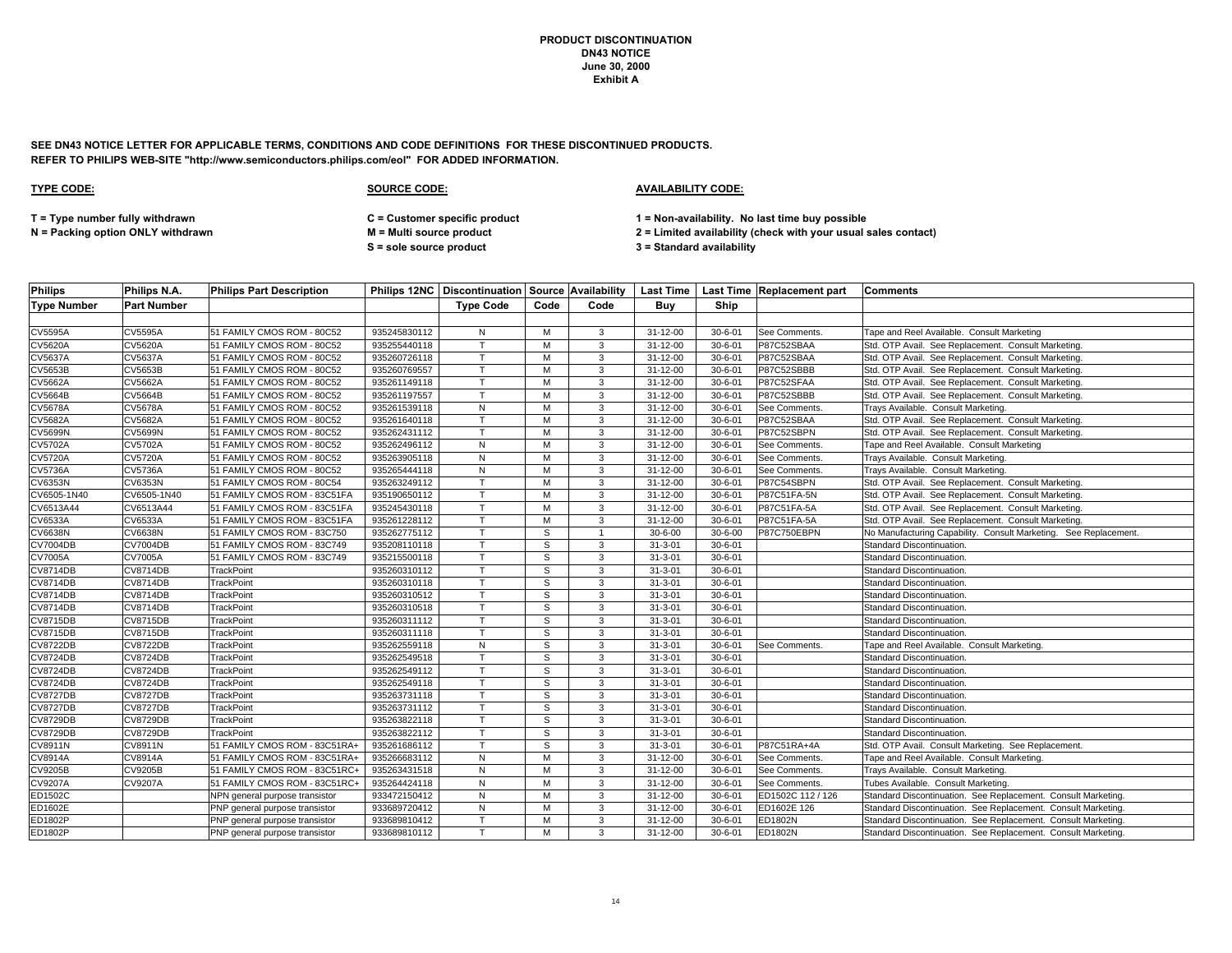**SEE DN43 NOTICE LETTER FOR APPLICABLE TERMS, CONDITIONS AND CODE DEFINITIONS FOR THESE DISCONTINUED PRODUCTS. REFER TO PHILIPS WEB-SITE "http://www.semiconductors.philips.com/eol" FOR ADDED INFORMATION.**

| <b>Philips</b>         | Philips N.A.       | <b>Philips Part Description</b> |              |                  |      |                         |                |               | Philips 12NC   Discontinuation   Source   Availability   Last Time   Last Time   Replacement part   Comments |                                                                                         |
|------------------------|--------------------|---------------------------------|--------------|------------------|------|-------------------------|----------------|---------------|--------------------------------------------------------------------------------------------------------------|-----------------------------------------------------------------------------------------|
| <b>Type Number</b>     | <b>Part Number</b> |                                 |              | <b>Type Code</b> | Code | Code                    | Buv            | Ship          |                                                                                                              |                                                                                         |
|                        |                    |                                 |              |                  |      |                         |                |               |                                                                                                              |                                                                                         |
| <b>FB2040BB</b>        |                    | FUTURE BUS +                    | 935082770528 |                  | м    | 2                       | $31 - 12 - 00$ | $30 - 6 - 01$ | None-noted                                                                                                   | Part was discontinued on DN40 but only pack method 518 was listed.                      |
| <b>HECAS00101A/02A</b> |                    | <b>NON-IDENT</b>                | 935239000112 |                  | M    | $\overline{2}$          | $31 - 12 - 00$ | $30 - 6 - 01$ | None-noted                                                                                                   | Limited Manufacturing Capability. Consult Marketing.                                    |
| <b>HECAS00201A/02A</b> |                    | <b>NON-IDENT</b>                | 935239010112 |                  | M    | $\overline{2}$          | 31-12-00       | $30 - 6 - 01$ | None-noted                                                                                                   | Limited Manufacturing Capability. Consult Marketing.                                    |
| HECAS00301A/02A        |                    | NON-IDENT                       | 935239020112 |                  | M    | $\overline{2}$          | 31-12-00       | $30 - 6 - 01$ | None-noted                                                                                                   | Limited Manufacturing Capability. Consult Marketing.                                    |
| HT1ICS3002U/F5A        |                    | HITAG                           | 935231310025 |                  | м    | $\overline{1}$          | $30 - 6 - 00$  | $30 - 6 - 00$ | None-noted                                                                                                   | Refer to ACPCN BLI 99-04 (5 to 6 "wafer diameter chge) Consit Mkg.                      |
| HT1ICS3002U/G5A        |                    | <b>HITAG</b>                    | 935233180025 |                  | M    | $\overline{1}$          | $30 - 6 - 00$  | $30 - 6 - 00$ | HT1ICS3002U/K5A                                                                                              | Refer to ACPCN BLI 99-04 (5 to 6 "wafer diameter chge) Consit Mkg.                      |
| HT1ICS3002U/H5A        |                    | HITAG                           | 935233190025 |                  | M    |                         | $30 - 6 - 00$  | $30 - 6 - 00$ | None-noted                                                                                                   | Refer to ACPCN BLI 99-04 (5 to 6 "wafer diameter chge) ConsIt Mkg.                      |
| HT1ICS3002W/F5A        | H1IC30WF5ACA       | <b>HITAG</b>                    | 935232310005 |                  | M    | $\overline{1}$          | $30 - 6 - 00$  | $30 - 6 - 00$ | None-noted                                                                                                   | Refer to ACPCN BLI 99-04 (5 to 6 "wafer diameter chge) ConsIt Mkg.                      |
| HT1ICS3002W/F5A/M      |                    | <b>HITAG</b>                    | 935260689005 |                  | M    | $\overline{1}$          | $30 - 6 - 00$  | $30 - 6 - 00$ | None-noted                                                                                                   | Refer to ACPCN BLI 99-04 (5 to 6 "wafer diameter chge) Consit Mkg.                      |
| HT1ICS3002W/G5A        |                    | <b>HITAG</b>                    | 935231300005 |                  | M    | -1                      | $30 - 6 - 00$  | $30 - 6 - 00$ | None-noted                                                                                                   | Refer to ACPCN BLI 99-04 (5 to 6 "wafer diameter chge) Consit Mkg.                      |
| HT2ICS2002U/F5A        |                    | <b>HITAG</b>                    | 935233200025 |                  | M    | $\overline{1}$          | $30 - 6 - 00$  | $30 - 6 - 00$ | HT2ICS2002U/N5A                                                                                              | Refer to ACPCN BLI 99-04 (5 to 6 "wafer diameter chge) Consit Mkg.                      |
| HT2ICS2002U/G5A        |                    | <b>HITAG</b>                    | 935233210025 |                  | M    |                         | $30 - 6 - 00$  | $30 - 6 - 00$ | HT2ICS2002U/K5A                                                                                              | Refer to ACPCN BLI 99-04 (5 to 6 "wafer diameter chge) Consit Mkg.                      |
| HT2ICS2002U/H5A        |                    | <b>HITAG</b>                    | 935233220025 |                  | M    | $\overline{1}$          | $30 - 6 - 00$  | $30 - 6 - 00$ | HT2ICS2002U/L5A                                                                                              | Refer to ACPCN BLI 99-04 (5 to 6 "wafer diameter chge) Consit Mkg.                      |
| HT2ICS2002W/F5A        | H2IC20WF5ACA       | HITAG                           | 935232320005 |                  | м    | $\overline{\mathbf{1}}$ | $30 - 6 - 00$  | $30 - 6 - 00$ | HT2ICS2002W/N5A                                                                                              | Refer to ACPCN BLI 99-04 (5 to 6 "wafer diameter chge) Consit Mkg.                      |
| HT2ICS2002W/F5A/M      |                    | <b>HITAG</b>                    | 935260688005 |                  | M    |                         | $30 - 6 - 00$  | $30 - 6 - 00$ | HT2ICS2002W/N5A                                                                                              | Refer to ACPCN BLI 99-04 (5 to 6 "wafer diameter chge) Consit Mkg.                      |
| HT2ICS2002W/G5A        |                    | <b>HITAG</b>                    | 935232390005 |                  | м    | $\overline{1}$          | $30 - 6 - 00$  | $30 - 6 - 00$ | HT2ICS2002W/K5A                                                                                              | Refer to ACPCN BLI 99-04 (5 to 6 "wafer diameter chge) Consit Mkg.                      |
| <b>IRF730</b>          | <b>IRF730</b>      | MV MOS                          | 933732460127 |                  | м    | 3                       | 31-12-00       | $30 - 6 - 01$ | None-noted                                                                                                   | Standard Discontinuation                                                                |
| <b>IRF830</b>          | <b>IRF830</b>      | <b>MV MOS</b>                   | 934055535127 |                  | M    | 3                       | 31-12-00       | $30 - 6 - 01$ | None-noted                                                                                                   | Standard Discontinuation                                                                |
| <b>IRF840</b>          | <b>IRF840</b>      | <b>MV MOS</b>                   | 934055536127 |                  | M    | $\mathbf{3}$            | 31-12-00       | $30 - 6 - 01$ | None-noted                                                                                                   | Standard Discontinuation                                                                |
| <b>JA101P</b>          | JA101P AMO         | PNP general purpose transistor  | 934016260126 |                  | M    | 3                       | $31 - 12 - 00$ | $30 - 6 - 01$ | <b>BC557A</b>                                                                                                | different pinning of replacement type package. Consult Marketing.                       |
| JA101Q                 | JA101Q AMO         | PNP general purpose transistor  | 934005450126 |                  | M    | 3                       | 31-12-00       | $30 - 6 - 01$ | <b>BC557B</b>                                                                                                | different pinning of replacement type package. Consult Marketing.                       |
| <b>JA101R</b>          |                    | PNP general purpose transistor  | 934004240126 |                  | м    | 3                       | $31 - 12 - 00$ | $30 - 6 - 01$ | <b>BC557C</b>                                                                                                | different pinning of replacement type package. Consult Marketing.                       |
| JC501P                 | JC501P AMO         | NPN general purpose transistor  | 934020090126 |                  | М    | 3                       | $31 - 12 - 00$ | $30 - 6 - 01$ | <b>BC547A</b>                                                                                                | different pinning of replacement type package. Consult Marketing.                       |
| JC501Q                 |                    | NPN general purpose transistor  | 933952090116 |                  | M    | 3                       | 31-12-00       | $30 - 6 - 01$ | <b>BC547B</b>                                                                                                | different pinning of replacement type package. Consult Marketing.                       |
| <b>JC501Q</b>          |                    | NPN general purpose transistor  | 933952090126 |                  | М    | 3                       | $31 - 12 - 00$ | $30 - 6 - 01$ | <b>BC547B</b>                                                                                                | different pinning of replacement type package. Consult Marketing.                       |
| <b>JC501R</b>          |                    | NPN general purpose transistor  | 934004210126 |                  | M    | 3                       | 31-12-00       | $30 - 6 - 01$ | <b>BC547C</b>                                                                                                | different pinning of replacement type package. Consult Marketing.                       |
| <b>JC547B</b>          |                    | NPN general purpose transistor  | 933945590126 |                  | M    | $\mathbf{3}$            | 31-12-00       | $30 - 6 - 01$ | <b>BC547B</b>                                                                                                | different pinning of replacement type package. See Replacement Part. Consult            |
| JC557B                 |                    | PNP general purpose transistor  | 933945600126 |                  | M    | 3                       | 31-12-00       | $30 - 6 - 01$ | <b>BC557B</b>                                                                                                | different pinning of replacement type package. See Replacement Part. Consult            |
| KACMIM25602U/F5A/      |                    | <b>CUSTOM</b>                   | 935260036025 |                  | S    | $\overline{1}$          | $30 - 6 - 00$  | $30 - 6 - 00$ | None-noted                                                                                                   | Refer to ACPCN BLI 99-04 (5 to 6 "wafer diameter chge). Consit Mkg.                     |
| KACMIM25602U/F5A/      |                    | <b>CUSTOM</b>                   | 935247650025 |                  | S.   | $\overline{\mathbf{1}}$ | $30 - 6 - 00$  | $30 - 6 - 00$ |                                                                                                              | KACMIM25602U/N5A/08 Refer to ACPCN BLI 99-04 (5 to 6 "wafer diameter chge). Conslt Mkg. |
| KACMIM25602U/F5A/      |                    | <b>CUSTOM</b>                   | 935254050025 |                  | S    |                         | $30 - 6 - 00$  | $30 - 6 - 00$ |                                                                                                              | KACMIM25602U/N5A/0A Refer to ACPCN BLI 99-04 (5 to 6 "wafer diameter chge). Consit Mkg. |
| KACMIM25602U/F5A/      |                    | <b>CUSTOM</b>                   | 935260035025 |                  | S    | $\overline{1}$          | $30 - 6 - 00$  | $30 - 6 - 00$ |                                                                                                              | Refer to ACPCN BLI 99-04 (5 to 6 "wafer diameter chge). Consit Mkg.                     |
| KACMIM25602U/F5A/      |                    | <b>CUSTOM</b>                   | 935260029025 |                  | S    |                         | $30 - 6 - 00$  | $30 - 6 - 00$ |                                                                                                              | Refer to ACPCN BLI 99-04 (5 to 6 "wafer diameter chge). Consit Mkg.                     |
| KACMIM25602U/F5A/      |                    | <b>CUSTOM</b>                   | 935254030025 |                  | S    | $\overline{\mathbf{1}}$ | $30 - 6 - 00$  | $30 - 6 - 00$ |                                                                                                              | Refer to ACPCN BLI 99-04 (5 to 6 "wafer diameter chge). Consit Mkg.                     |
| KACMIM25602U/F5A/      |                    | <b>CUSTOM</b>                   | 935260034025 |                  | S    | $\overline{1}$          | $30 - 6 - 00$  | $30 - 6 - 00$ |                                                                                                              | Refer to ACPCN BLI 99-04 (5 to 6 "wafer diameter chge). Consit Mkg.                     |
| KACMIM25602U/F5A/      |                    | <b>CUSTOM</b>                   | 935250960025 |                  | S    |                         | $30 - 6 - 00$  | $30 - 6 - 00$ |                                                                                                              | KACMIM25602U/N5A/16 Refer to ACPCN BLI 99-04 (5 to 6 "wafer diameter chge). Consit Mkg. |
| KACMIM25602U/F5A/      |                    | <b>CUSTOM</b>                   | 935260033025 |                  | S    | $\overline{1}$          | $30 - 6 - 00$  | $30 - 6 - 00$ |                                                                                                              | KACMIM25602U/N5A/1A Refer to ACPCN BLI 99-04 (5 to 6 "wafer diameter chge). Consit Mkg. |
| KACMIM25602U/F5A/      |                    | <b>CUSTOM</b>                   | 935254010025 |                  | S    | $\overline{1}$          | $30 - 6 - 00$  | $30 - 6 - 00$ |                                                                                                              | KACMIM25602U/N5A/1C Refer to ACPCN BLI 99-04 (5 to 6 "wafer diameter chge). Consit Mkg. |
| KACMIM25602U/F5A/      |                    | <b>CUSTOM</b>                   | 935254020025 |                  | S.   | $\overline{1}$          | $30 - 6 - 00$  | $30 - 6 - 00$ |                                                                                                              | KACMIM25602U/N5A/24 Refer to ACPCN BLI 99-04 (5 to 6 "wafer diameter chge). Consit Mkg. |
| KACMIM25602U/F5A/      |                    | <b>CUSTOM</b>                   | 935260031025 |                  | S    | -1                      | $30 - 6 - 00$  | $30 - 6 - 00$ |                                                                                                              | Refer to ACPCN BLI 99-04 (5 to 6 "wafer diameter chge). Consit Mkg.                     |
| KACMIM25602U/F5A/      |                    | <b>CUSTOM</b>                   | 935254060025 |                  | S.   |                         | $30 - 6 - 00$  | $30 - 6 - 00$ |                                                                                                              | KACMIM25602U/N5A/3D Refer to ACPCN BLI 99-04 (5 to 6 "wafer diameter chge). Consit Mkg. |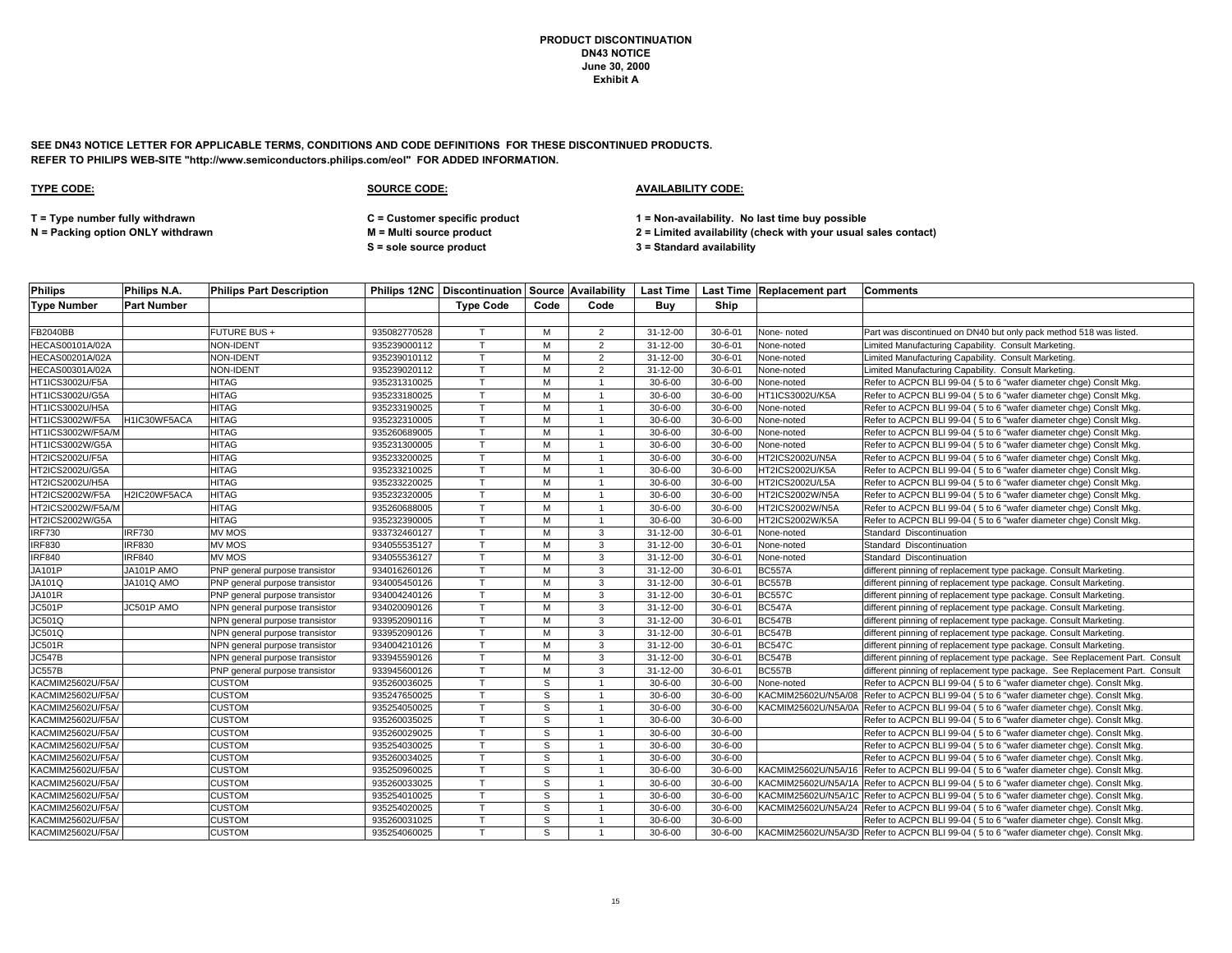**SEE DN43 NOTICE LETTER FOR APPLICABLE TERMS, CONDITIONS AND CODE DEFINITIONS FOR THESE DISCONTINUED PRODUCTS. REFER TO PHILIPS WEB-SITE "http://www.semiconductors.philips.com/eol" FOR ADDED INFORMATION.**

| <b>Philips</b>     | Philips N.A.       | Philips Part Description          |              |                  |      |                         |                |               | <b>Philips 12NC   Discontinuation   Source   Availability   Last Time   Last Time   Replacement part</b> | <b>Comments</b>                                                                         |
|--------------------|--------------------|-----------------------------------|--------------|------------------|------|-------------------------|----------------|---------------|----------------------------------------------------------------------------------------------------------|-----------------------------------------------------------------------------------------|
| <b>Type Number</b> | <b>Part Number</b> |                                   |              | <b>Type Code</b> | Code | Code                    | Buy            | Ship          |                                                                                                          |                                                                                         |
|                    |                    |                                   |              |                  |      |                         |                |               |                                                                                                          |                                                                                         |
| KACMIM25602U/F5A/  |                    | <b>CUSTOM</b>                     | 935254070025 |                  | S    |                         | $30 - 6 - 00$  | $30 - 6 - 00$ |                                                                                                          | KACMIM25602U/N5A/56 Refer to ACPCN BLI 99-04 (5 to 6 "wafer diameter chge). Conslt Mkg. |
| KACMIM25602U/F5A/  |                    | <b>CUSTOM</b>                     | 935250950025 | $\mathbf \tau$   | S    |                         | $30 - 6 - 00$  | $30 - 6 - 00$ |                                                                                                          | KACMIM25602U/N5A/5A Refer to ACPCN BLI 99-04 (5 to 6 "wafer diameter chge). Consit Mkg. |
| KACMIM25602U/F5A/  |                    | <b>CUSTOM</b>                     | 935250940025 | $\mathsf{T}$     | S    | -1                      | $30 - 6 - 00$  | $30 - 6 - 00$ |                                                                                                          | KACMIM25602U/N5A/5C Refer to ACPCN BLI 99-04 (5 to 6 "wafer diameter chge). Consit Mkg. |
| KACMIM25602U/F5A/  |                    | <b>CUSTOM</b>                     | 935261765025 |                  | S    | $\overline{1}$          | $30 - 6 - 00$  | $30 - 6 - 00$ |                                                                                                          | KACMIM25602U/N5A/64 Refer to ACPCN BLI 99-04 (5 to 6 "wafer diameter chge). Consit Mkg. |
| KACMIM25602U/F5A/  |                    | <b>CUSTOM</b>                     | 935260396025 |                  | S    |                         | $30 - 6 - 00$  | $30 - 6 - 00$ |                                                                                                          | KACMIM25602U/N5A/6C Refer to ACPCN BLI 99-04 (5 to 6 "wafer diameter chge). Consit Mkg. |
| KACMIM25602U/F5A/  |                    | <b>CUSTOM</b>                     | 935262748025 | T                | S    | $\overline{1}$          | $30 - 6 - 00$  | $30 - 6 - 00$ |                                                                                                          | KACMIM25602U/N5A/7A Refer to ACPCN BLI 99-04 (5 to 6 "wafer diameter chge). Consit Mkg. |
| KACMIM25602U/F5A/  |                    | CUSTOM                            | 935262747025 |                  | S    | $\overline{1}$          | $30 - 6 - 00$  | $30 - 6 - 00$ |                                                                                                          | KACMIM25602U/N5A/80 Refer to ACPCN BLI 99-04 (5 to 6 "wafer diameter chge). Consit Mkg. |
| KACMIM25602U/F5A/  |                    | <b>CUSTOM</b>                     | 935260028025 | $\mathsf{T}$     | S    | $\overline{\mathbf{1}}$ | $30 - 6 - 00$  | $30 - 6 - 00$ |                                                                                                          | KACMIM25602U/N5A/FF Refer to ACPCN BLI 99-04 (5 to 6 "wafer diameter chge). Consit Mkg. |
| KACMIM25602W/F5A   |                    | <b>CUSTOM</b>                     | 935260484005 | $\mathsf{T}$     | S    | $\overline{1}$          | $30 - 6 - 00$  | $30 - 6 - 00$ |                                                                                                          | KACMIM25602W/N5A/09 Refer to ACPCN BLI 99-04 (5 to 6 "wafer diameter chge). Conslt Mkg  |
| LBE2003S           | LBE2003S           | Microwave linear power transistor | 933624960112 |                  | S    | 3                       | $31 - 3 - 01$  | $30 - 6 - 01$ |                                                                                                          | Standard Discontinuation.                                                               |
| LBE2009S           | LBE2009S           | Microwave linear power transistor | 933615310112 |                  | S    | 3                       | $31 - 3 - 01$  | $30 - 6 - 01$ |                                                                                                          | Standard discontinuation.                                                               |
| LCP055SSDIPSD      | LCP055SDIPSD       | <b>DEVELOPMENT SYSTEMS</b>        | 935211380112 | $\mathbf \tau$   | S    | 3                       | $31 - 3 - 01$  | $30 - 6 - 01$ |                                                                                                          | Standard Discontinuation.                                                               |
| LCPX-054SD         | LCPX-054SD         | <b>DEVELOPMENT SYSTEMS</b>        | 935195780112 |                  | S    | 3                       | $31 - 3 - 01$  | $30 - 6 - 01$ |                                                                                                          | Standard Discontinuation.                                                               |
| LLE16350X          | LLE16350X TRAY     | NPN microwave power transistor    | 934020350114 |                  | S    | 3                       | $31 - 3 - 01$  | $30 - 6 - 01$ |                                                                                                          | Standard Discontinuation.                                                               |
| LLE18010X          |                    | NPN microwave power transistor    | 934022450114 | $\tau$           | S    | 3                       | $31 - 3 - 01$  | $30 - 6 - 01$ |                                                                                                          | Standard Discontinuation.                                                               |
| LT1ICC1001W/M5D    |                    | LTO-CM                            | 935262471005 |                  | M    | -1                      | $30 - 6 - 00$  | $30 - 6 - 00$ | LT1ICC1001W/N5D                                                                                          | Refer to ACPCN BLI 99-04 (5 to 6 "wafer diameter chge). Consit Mkg.                     |
| LTE21009R          | LTE21009R TRAY     | Microwave linear power transistor | 933783160114 | $\mathsf{T}$     | S    | 3                       | $31 - 3 - 01$  | $30 - 6 - 01$ |                                                                                                          | Standard Discontinuation.                                                               |
| LTE42005S          | LTE42005S TRAY     | Microwave linear power transistor | 933616470114 | $\mathbf \tau$   | S    | 3                       | $31 - 3 - 01$  | $30 - 6 - 01$ |                                                                                                          | Standard Discontinuation.                                                               |
| LTE42012R          | LTE42012R TRAY     | Microwave linear power transistor | 933647030114 | $\mathbf \tau$   | S    | 3                       | $31 - 3 - 01$  | $30 - 6 - 01$ |                                                                                                          | Standard Discontinuation.                                                               |
| LVE21050R          | LVE21050R          | Microwave linear power transistor | 933783200112 |                  | S    | 3                       | $31 - 3 - 01$  | $30 - 6 - 01$ |                                                                                                          | Standard Discontinuation.                                                               |
| MF1ICL1000U/F5D    | M1IC10UF5DCU       | MIFARE 1                          | 935260089025 |                  | м    |                         | $30 - 6 - 00$  | $30 - 6 - 00$ | None-noted                                                                                               | Refer to ACPCN BLI 99-04 (5 to 6 "wafer diameter chge). Consit Mkg.                     |
| MF1ICL1000U/H5D    |                    | MIFARE 1                          | 935260086025 | T                | M    | $\overline{1}$          | $30 - 6 - 00$  | $30 - 6 - 00$ | None-noted                                                                                               | Refer to ACPCN BLI 99-04 (5 to 6 "wafer diameter chge). Consit Mkg.                     |
| MF1ICL1000U/M5D    | M1IC10UM5DCU       | MIFARE 1                          | 935260087025 |                  | M    |                         | $30 - 6 - 00$  | $30 - 6 - 00$ | None-noted                                                                                               | Refer to ACPCN BLI 99-04 (5 to 6 "wafer diameter chge). ConsIt Mkg.                     |
| MF1ICL1000W/F5D    | M1ICL10WF5CA       | MIFARE 1                          | 935260088005 | $\mathsf{T}$     | M    |                         | $30 - 6 - 00$  | $30 - 6 - 00$ | None-noted                                                                                               | Refer to ACPCN BLI 99-04 (5 to 6 "wafer diameter chge). ConsIt Mkg.                     |
| MF1ICL1000W/M5D    |                    | MIFARE 1                          | 935261622005 | $\mathsf{T}$     | M    | $\overline{1}$          | $30 - 6 - 00$  | $30 - 6 - 00$ | MF1ICL1000W/N5D                                                                                          | Refer to ACPCN BLI 99-04 (5 to 6 "wafer diameter chge). Consit Mkg.                     |
| MFAN501/D0A/H      |                    | MIFARE READER SYSTEMS             | 935244780122 |                  | S    | 3                       | $31 - 3 - 01$  | $30 - 6 - 01$ |                                                                                                          | Standard Discontinuation.                                                               |
| MFAN501/D0A/S      |                    | MIFARE READER SYSTEMS             | 935243970122 | $\mathbf \tau$   | S    | 3                       | $31 - 3 - 01$  | $30 - 6 - 01$ |                                                                                                          | Standard Discontinuation.                                                               |
| MFRC15001W/E5F     |                    | MIFARE READER SYSTEMS             | 935236040005 | $\tau$           | S    | 3                       | $31 - 3 - 01$  | $30 - 6 - 01$ |                                                                                                          | Standard Discontinuation.                                                               |
| MFRD260/EAA        |                    | MSR-S CMOS (MIFARE READER         | 935234320122 | $\mathsf{T}$     | S    | 3                       | $31 - 3 - 01$  | $30 - 6 - 01$ |                                                                                                          | Standard Discontinuation.                                                               |
| MFRD560/EDA        |                    | MSR-P/CMOS (MIFARE READER         | 935234220122 | $\mathsf{T}$     | S    | 3                       | $31 - 3 - 01$  | $30 - 6 - 01$ |                                                                                                          | Standard Discontinuation.                                                               |
| MFRD561/BDA        |                    | MIFARE READER SYSTEMS             | 935234230122 |                  | S    | 3                       | $31 - 3 - 01$  | $30 - 6 - 01$ |                                                                                                          | Standard Discontinuation.                                                               |
| <b>MFTRANT</b>     |                    | <b>MIFARE Antenna Training</b>    | 935234640122 | $\mathbf \tau$   | м    | 3                       | $31 - 12 - 00$ | $30 - 6 - 01$ | None-noted                                                                                               | training still provided during last buy period. Standard DN.                            |
| <b>MFTRSYS</b>     |                    | <b>MIFARE System Training</b>     | 935234650122 | $\mathbf \tau$   | M    | 3                       | 31-12-00       | $30 - 6 - 01$ | None-noted                                                                                               | training still provided during last buy period. Standard DN.                            |
| MPS3904            | <b>MPS3904</b>     | NPN switching transistor          | 933952200412 | N                | M    | 3                       | 31-12-00       | $30 - 6 - 01$ | MPS3904 126                                                                                              | Standard Discontinuation. See Replacement. Consult Marketing.                           |
| MPS3904            | MPS3904 T/R        | NPN switching transistor          | 933952200116 | N                | M    | 3                       | 31-12-00       | $30 - 6 - 01$ | MPS3904 126                                                                                              | Standard Discontinuation. See Replacement. Consult Marketing.                           |
| MPSA14             |                    | <b>NPN Darlington transistor</b>  | 933288350126 | N                | M    | 3                       | 31-12-00       | $30 - 6 - 01$ | MPSA14 116                                                                                               | Standard Discontinuation. See Replacement. Consult Marketing.                           |
| MPSA26             |                    | NPN Darlington transistor         | 934051490412 | T                | M    | 3                       | 31-12-00       | $30 - 6 - 01$ | MPSA27                                                                                                   | Standard Discontinuation. See Replacement. Consult Marketing.                           |
| MPSA43             | MPSA43             | NPN high-voltage transistor       | 933535470412 | $\mathsf{N}$     | M    | 3                       | $31 - 12 - 00$ | $30 - 6 - 01$ | MPSA43 116 / 126                                                                                         | Standard Discontinuation. See Replacement. Consult Marketing.                           |
| MPSA56             | MPSA56 AMO         | PNP general purpose transistor    | 933277180126 | N                | M    | 3                       | 31-12-00       | $30 - 6 - 01$ | MPSA56 116 / 412                                                                                         | Standard Discontinuation. See Replacement. Consult Marketing.                           |
| <b>NE701D</b>      | <b>NE701D</b>      | RF/WIRELESS LOW POWER ECL         | 935063320602 | $\mathsf{T}$     | S    | 3                       | $31 - 3 - 01$  | $30 - 6 - 01$ | <b>SA701D</b>                                                                                            | Standard Discontinuation. See Replacement. Consult Marketing.                           |
| NECAS00101A/02A    |                    | <b>NON-IDENT</b>                  | 935237280112 | T                | м    | 2                       | $31 - 12 - 00$ | $30 - 6 - 01$ | None-noted                                                                                               | Limited Availability. Consult Marketing.                                                |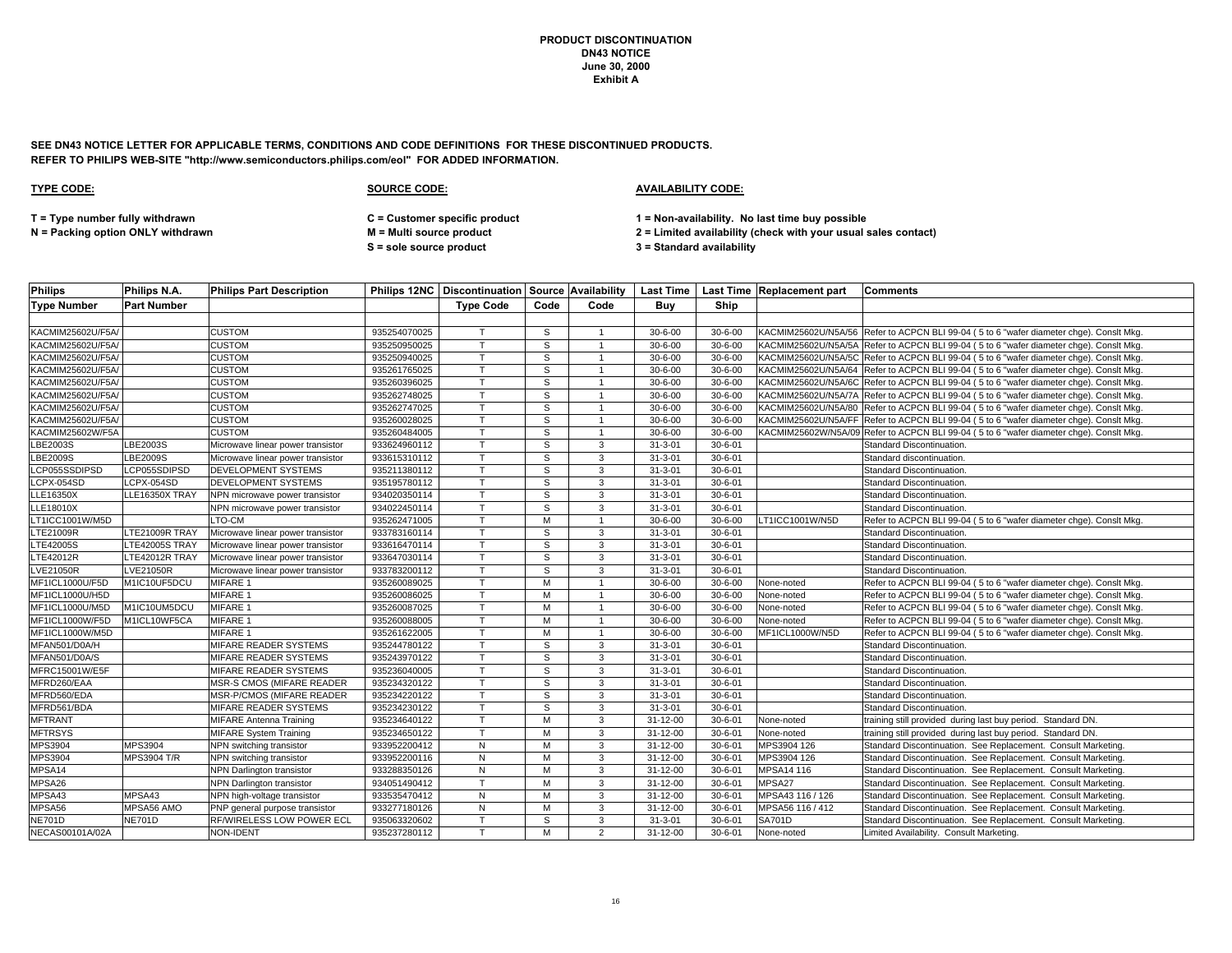**SEE DN43 NOTICE LETTER FOR APPLICABLE TERMS, CONDITIONS AND CODE DEFINITIONS FOR THESE DISCONTINUED PRODUCTS. REFER TO PHILIPS WEB-SITE "http://www.semiconductors.philips.com/eol" FOR ADDED INFORMATION.**

### **TYPE CODE: SOURCE CODE: AVAILABILITY CODE:**

**T = Type number fully withdrawn C = Customer specific product 1 = Non-availability. No last time buy possible**

**S = sole source product 3 = Standard availability**

| <b>Philips</b>     | Philips N.A.       | <b>Philips Part Description</b> |              |                  |              |                |               |               | Philips 12NC   Discontinuation   Source   Availability   Last Time   Last Time   Replacement part | <b>Comments</b>                                                      |
|--------------------|--------------------|---------------------------------|--------------|------------------|--------------|----------------|---------------|---------------|---------------------------------------------------------------------------------------------------|----------------------------------------------------------------------|
| <b>Type Number</b> | <b>Part Number</b> |                                 |              | <b>Type Code</b> | Code         | Code           | Buy           | Ship          |                                                                                                   |                                                                      |
|                    |                    |                                 |              |                  |              |                |               |               |                                                                                                   |                                                                      |
| OF4019             |                    | HIGH VOLTAGE RECTIFIERS         | 934004080113 |                  | $\mathbf{C}$ | 3              | $31 - 3 - 01$ | $30 - 6 - 01$ | None-noted                                                                                        | Standard Discontinuation.                                            |
| OF4024             |                    | HIGH VOLTAGE RECTIFIERS         | 934005990113 |                  | C            | 3              | $31 - 3 - 01$ | $30 - 6 - 01$ | None-noted                                                                                        | Standard Discontinuation.                                            |
| OF4337             | OF4337             | <b>DAMPER DIODE</b>             | 934039090127 |                  | C            | 3              | $31 - 3 - 01$ | $30 - 6 - 01$ | Ph:BY459X-1500                                                                                    | Standard Product Available. Consult Marketing.                       |
| OF4412             |                    | <b>HIGH VOLTAGE RECTIFIERS</b>  | 934054889113 | т                | $\mathbf{C}$ | 3              | $31 - 3 - 01$ | $30 - 6 - 01$ | None-noted                                                                                        | Standard Discontinuation.                                            |
| OF4413             |                    | HIGH VOLTAGE RECTIFIERS         | 934054890113 |                  | C            | 3              | $31 - 3 - 01$ | $30 - 6 - 01$ | None-noted                                                                                        | Standard Discontinuation.                                            |
| OF4419             |                    | HIGH VOLTAGE RECTIFIERS         | 934054949113 |                  | $\mathsf{C}$ | 3              | $31 - 3 - 01$ | $30 - 6 - 01$ | None-noted                                                                                        | Standard Discontinuation.                                            |
| OF4428             |                    | HIGH VOLTAGE RECTIFIERS         | 934055273113 |                  | C            | 3              | $31 - 3 - 01$ | $30 - 6 - 01$ | None-noted                                                                                        | Standard Discontinuation.                                            |
| OF4433             |                    | HIGH VOLTAGE RECTIFIER          | 934055502113 |                  | C            | 3              | $31 - 3 - 01$ | $30 - 6 - 01$ | None-noted                                                                                        | Standard Discontinuation.                                            |
| OF4434             |                    | HIGH VOLTAGE RECTIFIER          | 934055503113 |                  | C            | 3              | $31 - 3 - 01$ | $30 - 6 - 01$ | None-noted                                                                                        | Standard Discontinuation.                                            |
| OF4435             |                    | HIGH VOLTAGE RECTIFIER          | 934055504113 | $\mathsf{T}$     | $\mathsf{C}$ | 3              | $31 - 3 - 01$ | $30 - 6 - 01$ | None-noted                                                                                        | Standard Discontinuation.                                            |
| OF4457             |                    | SCHOTTKY DIODE                  | 934055378127 |                  | C            | 3              | $31 - 3 - 01$ | $30 - 6 - 01$ | Ph:PBYL1025B                                                                                      | <b>Standard Product Available</b>                                    |
| OF622              |                    | <b>DAMPER DIODE</b>             | 933662450127 |                  | $\mathbf{C}$ | 3              | $31 - 3 - 01$ | $30 - 6 - 01$ | Ph:BY329-1000                                                                                     | Standard Discontinuation. See Replacement.                           |
| OF757              |                    | <b>DAMPER DIODE</b>             | 933772470127 | $\mathsf{T}$     | C            | 3              | $31 - 3 - 01$ | $30 - 6 - 01$ | Ph:BY329-1000                                                                                     | Standard Discontinuation. See Replacement.                           |
| OF815              |                    | MEDIUM POWER RECTIFIER          | 933797500163 | ${\sf N}$        | C            | 3              | $31 - 3 - 01$ | $30 - 6 - 01$ | Ph:OF815 133 NC                                                                                   | Same Prod. Avail. in single ammopack - 5K MOQ. See Rep. Const. Mrkg. |
| OH152              |                    | <b>TEMPERATURE SENSORS</b>      | 934040680699 | $\mathsf{T}$     | S            | 3              | $31 - 3 - 01$ | $30 - 6 - 01$ | KTY81/210                                                                                         | plus resistor. Consult Marketing.                                    |
| OM4036U/5/F1       |                    | <b>WAFER SERVICE</b>            | 935206100005 | Ŧ                | s            | 3              | $31 - 3 - 01$ | $30 - 6 - 01$ |                                                                                                   | Standard Discontinuation.                                            |
| OM4041U/5/03       |                    | WAFER SERVICE                   | 935153480015 |                  | S            | 3              | $31 - 3 - 01$ | $30 - 6 - 01$ |                                                                                                   | Standard Discontinuation.                                            |
| OM4071U/5/F4       |                    | WAFER SERVICE                   | 935239300015 | $\mathsf{T}$     | s            | 3              | $31 - 3 - 01$ | $30 - 6 - 01$ |                                                                                                   | Standard Discontinuation.                                            |
| OM5153/C1          |                    | TEA1093/C2 WITH LSP S.E.        | 935190760112 |                  | C            | 3              | $31 - 3 - 01$ | $30 - 6 - 01$ | TEA1093/C2                                                                                        | Standard Discontinuation. See Replacement. Consult Marketing.        |
| OM5153T/C1         |                    | TEA1093/C2 WITH LSP S.E.        | 935190770118 |                  | $\mathsf C$  | 3              | $31 - 3 - 01$ | $30 - 6 - 01$ | TEA1093T/C2                                                                                       | Standard Discontinuation. See Replacement. Consult Marketing.        |
| OM5153T/C1         |                    | TEA1093/C2 WITH LSP S.E.        | 935190770112 |                  | C            | 3              | $31 - 3 - 01$ | $30 - 6 - 01$ | <b>TEA1093T/C2</b>                                                                                | Standard Discontinuation. See Replacement. Consult Marketing.        |
| OM5160/C2          |                    | SIMPLE LOW VOLT. TRANCEIVER     | 935084900112 |                  | C            | 3              | $31 - 3 - 01$ | $30 - 6 - 01$ | TEA1062A/C4,                                                                                      | Standard Discontinuation. See Replacement. Consult Marketing.        |
| OM5160T/C2         |                    | SIMPLE LOW VOLT. SPEECH         | 935084910112 |                  | C            | 3              | $31 - 3 - 01$ | $30 - 6 - 01$ | <b>TEA1062AT/C4</b>                                                                               | Standard Discontinuation. See Replacement. Consult Marketing.        |
| OM5160T/C2         |                    | SIMPLE LOW VOLT. SPEECH         | 935084910118 | $\mathsf{T}$     | C            | 3              | $31 - 3 - 01$ | $30 - 6 - 01$ | <b>TEA1062AT/C4</b>                                                                               | Standard Discontinuation. See Replacement. Consult Marketing.        |
| OM5170BG/C2        |                    | RF TRANCEIVER JDC               | 935256660551 |                  | C            | $\overline{2}$ | $31 - 3 - 01$ | $30 - 6 - 01$ | None-noted                                                                                        | Limited Mfg. Capability. Consult Marketing.                          |
| OM5170BG/C2        |                    | RF TRANCEIVER JDC               | 935256660518 | $\mathsf{T}$     | $\mathsf{C}$ | $\overline{2}$ | $31 - 3 - 01$ | $30 - 6 - 01$ | None-noted                                                                                        | Limited Mfg. Capability. Consult Marketing.                          |
| OM5170BG/C2        |                    | RF TRANCEIVER JDC               | 935256660118 |                  | C            | 2              | $31 - 3 - 01$ | $30 - 6 - 01$ | None-noted                                                                                        | Limited Mfg. Capability. Consult Marketing.                          |
| OM5176G/C1         |                    | SYNTHESIZER-RECEIVER GSM900     | 935205280118 |                  | C            | 3              | $31 - 3 - 01$ | $30 - 6 - 01$ | OM5176AG/C1                                                                                       | Obsolete Version. See Replacement. Consult Marketing.                |
| OM5176G/C1         |                    | SYNTHESIZER-RECEIVER GSM900     | 935205280518 | $\mathsf{T}$     | C            | 3              | $31 - 3 - 01$ | $30 - 6 - 01$ | OM5176AG/C1                                                                                       | Obsolete Version. See Replacement. Consult Marketing.                |
| OM5176G/C1         |                    | SYNTHESIZER-RECEIVER GSM900     | 935205280557 |                  | C            | 3              | $31 - 3 - 01$ | $30 - 6 - 01$ | OM5176AG/C1                                                                                       | Obsolete Version. See Replacement. Consult Marketing.                |
| OM5176G/C1         |                    | SYNTHESIZER-RECEIVER GSM900     | 935205280551 | $\mathsf{T}$     | $\mathbf{C}$ | 3              | $31 - 3 - 01$ | $30 - 6 - 01$ | OM5176AG/C1                                                                                       | Obsolete Version. See Replacement. Consult Marketing.                |
| OM5189M/C1         |                    | TERRESTR.TUNER M/O (CAEN)       | 935233390518 |                  | s            | 3              | $31 - 3 - 01$ | $30 - 6 - 01$ |                                                                                                   | Standard Discontinuation.                                            |
| OM5189M/C1         |                    | TERRESTR.TUNER M/O (CAEN)       | 935233390118 |                  | s            | 3              | $31 - 3 - 01$ | $30 - 6 - 01$ |                                                                                                   | Standard Discontinuation.                                            |
| OM5192V/C1         | OM5192VD           | HDD MOTOR CONTROL (CAEN)        | 935240530118 |                  | м            |                | $30 - 6 - 00$ | $30 - 6 - 00$ | None-noted                                                                                        | No Mfg. Capability. Consult Marketing.                               |
| OM5192V/C1         | <b>OM5192VD</b>    | HDD MOTOR CONTROL (CAEN)        | 935240530112 | T                | M            | $\overline{1}$ | $30 - 6 - 00$ | $30 - 6 - 00$ | None-noted                                                                                        | No Mfg. Capability. Consult Marketing.                               |
| OM5284EB/01        | OM5284EB01B        | 51 FAMILY CMOS ROM - 80C54      | 935230880557 |                  | s            | 3              | $31 - 3 - 01$ | $30 - 6 - 01$ |                                                                                                   | Standard Discontinuation.                                            |
| OM5284EB/01        | OM5284EB01B        | 51 FAMILY CMOS ROM - 80C54      | 935230880518 | $\mathsf{T}$     | S            | 3              | $31 - 3 - 01$ | $30 - 6 - 01$ |                                                                                                   | Standard Discontinuation.                                            |
| OM5284EB/02        | OM5284EB02B        | 51 FAMILY CMOS ROM - 80C54      | 935231340518 | $\mathsf{T}$     | $\mathsf{s}$ | 3              | $31 - 3 - 01$ | $30 - 6 - 01$ |                                                                                                   | Standard Discontinuation.                                            |
| OM5284EB/02        | OM5284EB02B        | 51 FAMILY CMOS ROM - 80C54      | 935231340557 |                  | S            | 3              | $31 - 3 - 01$ | $30 - 6 - 01$ |                                                                                                   | Standard Discontinuation.                                            |
| OM5284EB03B        | OM5284EB03B        | 51 FAMILY CMOS ROM - 80C54      | 935254570557 |                  | S            | 3              | $31 - 3 - 01$ | $30 - 6 - 01$ |                                                                                                   | Standard Discontinuation.                                            |
| OM5284EB03B        | OM5284EB03B        | 51 FAMILY CMOS ROM - 80C54      | 935254570518 | T.               | S            | 3              | $31 - 3 - 01$ | $30 - 6 - 01$ |                                                                                                   | Standard Discontinuation.                                            |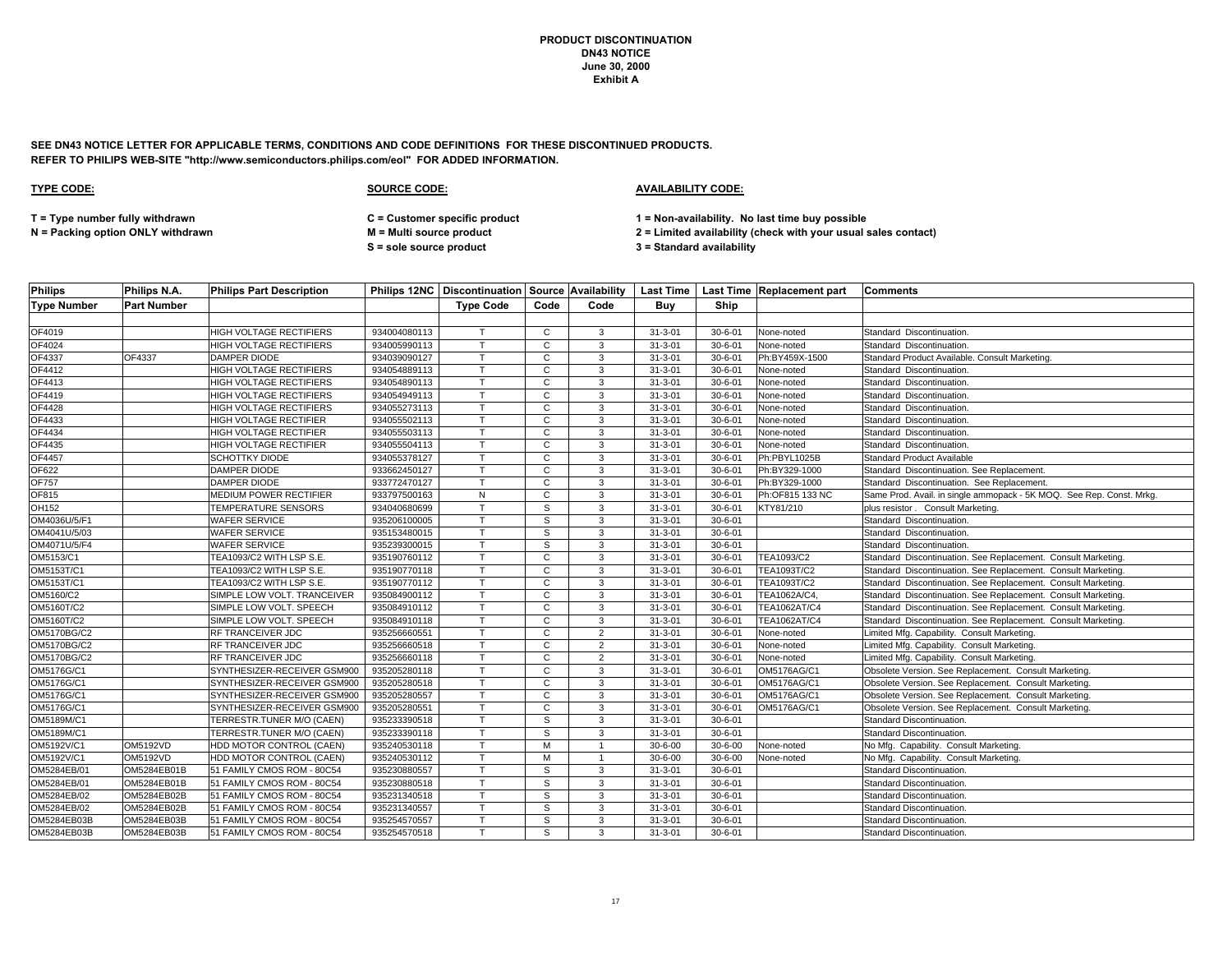**SEE DN43 NOTICE LETTER FOR APPLICABLE TERMS, CONDITIONS AND CODE DEFINITIONS FOR THESE DISCONTINUED PRODUCTS. REFER TO PHILIPS WEB-SITE "http://www.semiconductors.philips.com/eol" FOR ADDED INFORMATION.**

### **TYPE CODE: SOURCE CODE: AVAILABILITY CODE:**

**T = Type number fully withdrawn C = Customer specific product 1 = Non-availability. No last time buy possible**

**N = Packing option ONLY withdrawn M = Multi source product 2 = Limited availability (check with your usual sales contact)**

**S = sole source product 3 = Standard availability**

| <b>Philips</b>     | Philips N.A.       | <b>Philips Part Description</b> |              |                  |                |                |               |               | Philips 12NC   Discontinuation   Source   Availability   Last Time   Last Time   Replacement part | <b>Comments</b>                                                 |
|--------------------|--------------------|---------------------------------|--------------|------------------|----------------|----------------|---------------|---------------|---------------------------------------------------------------------------------------------------|-----------------------------------------------------------------|
| <b>Type Number</b> | <b>Part Number</b> |                                 |              | <b>Type Code</b> | Code           | Code           | Buy           | <b>Ship</b>   |                                                                                                   |                                                                 |
|                    |                    |                                 |              |                  |                |                |               |               |                                                                                                   |                                                                 |
| OM5284EB03BD       | OM5284EB03BD       | 51 FAMILY CMOS ROM - 80C54      | 935251950557 | $\mathsf{T}$     | S              | $\mathbf{3}$   | $31 - 3 - 01$ | $30 - 6 - 01$ |                                                                                                   | Standard Discontinuation.                                       |
| OM5284EB04N        | OM5284EB04N        | 51 FAMILY CMOS ROM - 80C54      | 935260579112 | Т                | S              | 3              | $31 - 3 - 01$ | $30 - 6 - 01$ |                                                                                                   | Standard Discontinuation.                                       |
| OM5284EB05B        | OM5284EB05B        | 80C54 QFP                       | 935262455557 | $\mathsf{T}$     | S              | 3              | $31 - 3 - 01$ | $30 - 6 - 01$ |                                                                                                   | Standard Discontinuation.                                       |
| OM5284EB05B        | OM5284EB05B        | 80C54 QFP                       | 935262455551 | $\mathsf{T}$     | S              | 3              | $31 - 3 - 01$ | $30 - 6 - 01$ |                                                                                                   | Standard Discontinuation.                                       |
| OM5284EB05B        | OM5284EB05B        | 80C54 QFP                       | 935262455518 |                  | S              | 3              | $31 - 3 - 01$ | $30 - 6 - 01$ |                                                                                                   | Standard Discontinuation.                                       |
| OM5284EB06B        | OM5284EB06B        | P80C54SBBB                      | 935263416557 | $\mathsf{T}$     | S              | 3              | $31 - 3 - 01$ | $30 - 6 - 01$ |                                                                                                   | Standard Discontinuation.                                       |
| OM5284EB06B        | OM5284EB06B        | P80C54SBBB                      | 935263416518 |                  | S              | 3              | $31 - 3 - 01$ | $30 - 6 - 01$ |                                                                                                   | Standard Discontinuation.                                       |
| OM5284EB07B        | OM5284EB07B        | P80C54SBBB                      | 935263493557 | $\mathsf{T}$     | S              | 3              | $31 - 3 - 01$ | $30 - 6 - 01$ |                                                                                                   | Standard Discontinuation.                                       |
| OM5284EB07B        | OM5284EB07B        | P80C54SBBB                      | 935263493518 |                  | S              | 3              | $31 - 3 - 01$ | $30 - 6 - 01$ |                                                                                                   | Standard Discontinuation.                                       |
| OM5610/V2          | <b>OM5610M</b>     | multimedia module               | 935263270112 | $\mathsf{T}$     | S.             |                | $30 - 6 - 00$ | $30 - 6 - 00$ |                                                                                                   | No Mfg. Capability. Consult Marketing.                          |
| OM5930TT/C1        |                    | MOPLL 2 BAND WITH INT AGC FOR   | 935262883118 | $\mathsf{T}$     | S              | $\overline{1}$ | $30 - 6 - 00$ | $30 - 6 - 00$ | TUN2000TT/C1                                                                                      | No Mfg. Capability. See Replacement. Consult Marketing.         |
| OM5942TS/C2        |                    | TERRESTR.TUNER M/O (CAEN)       | 935261571518 | T                | S              | 3              | $31 - 3 - 01$ | $30 - 6 - 01$ |                                                                                                   | Standard Discontinuation.                                       |
| OM5942TS/C2        |                    | TERRESTR.TUNER M/O (CAEN)       | 935261571512 | T                | S              | 3              | $31 - 3 - 01$ | $30 - 6 - 01$ |                                                                                                   | Standard Discontinuation.                                       |
| ON4060             |                    | NPN GP TRANSISTORS LOW          | 933717140126 |                  | S              | 3              | $31 - 3 - 01$ | $30 - 6 - 01$ | None                                                                                              | Standard Discontinuation.                                       |
| ON4062             |                    | PNP GP TRANSISTORS LOW          | 933717160126 | T                | S              | 3              | $31 - 3 - 01$ | $30 - 6 - 01$ | None                                                                                              | Standard Discontinuation.                                       |
| ON4254             |                    | JUNCTION FETS N-CHANNEL         | 933847520215 |                  | C              |                | $30 - 6 - 00$ | $30 - 6 - 00$ | BSR58                                                                                             | No Mfg. Capability. See Replacement. Consult Marketing.         |
| ON4292             |                    | VD MOS                          | 933866680116 | T                | $\mathbf{C}$   | $\overline{2}$ | $30 - 9 - 00$ | 31-12-00      | Ph:2N7000 116 or 126                                                                              | Limited mfg. capability. Consult Marketing for Replacement.     |
| ON4361             |                    | N-MOS FETS DUAL GATE (CONT.)    | 933901130215 | $\mathsf{T}$     | C              |                | $30 - 6 - 00$ | $30 - 6 - 00$ | <b>BF990A</b>                                                                                     | No Mfg. Capability. Consult Marketing.                          |
| ON4391             |                    | DEFLECTION TRANSISTOR           | 933933410127 |                  | C              | 3              | $31 - 3 - 01$ | $30 - 6 - 01$ | Ph:BU508DF                                                                                        | Standard Product Available. Consult Marketing.                  |
| <b>ON4408</b>      |                    | DEFLECTION TRANSISTOR           | 933953360127 | $\mathsf{T}$     | C              | $\mathbf{3}$   | $31 - 3 - 01$ | $30 - 6 - 01$ | Ph:BU508AF                                                                                        | Standard Product Available. Consult Marketing.                  |
| ON4486             |                    | 60V MOS                         | 934001950127 | т                | C              | 3              | $31 - 3 - 01$ | $30 - 6 - 01$ | None-noted                                                                                        | Standard Discontinuation                                        |
| ON4636             |                    | 80V MOS                         | 934013720127 | $\mathsf{T}$     | C              | 3              | $31 - 3 - 01$ | $30 - 6 - 01$ | None-noted                                                                                        | Standard Discontinuation                                        |
| <b>ON4708</b>      |                    | 60V MOS                         | 934017060127 |                  | C              | 3              | $31 - 3 - 01$ | $30 - 6 - 01$ | None-noted                                                                                        | Standard Discontinuation                                        |
| ON4785             |                    | DEFLECTION TRANSISTOR           | 934019910127 | $\mathsf{T}$     | C              | 3              | $31 - 3 - 01$ | $30 - 6 - 01$ | Ph:BU2508DF                                                                                       | Standard Product Available. See Replacement. Consult Marketing. |
| <b>ON4794</b>      |                    | <b>100V MOS</b>                 | 934020420127 |                  | $\overline{c}$ | 3              | $31 - 3 - 01$ | $30 - 6 - 01$ | None-noted                                                                                        | Standard Discontinuation.                                       |
| ON4802             |                    | <b>LIGHTING TRANSISTOR</b>      | 934021170127 | $\mathsf{T}$     | C              | $\mathbf{3}$   | $31 - 3 - 01$ | $30 - 6 - 01$ | Ph:BUT12AF                                                                                        | Standard Product Available. See Replacement                     |
| ON4820             |                    | DEFLECTION TRANSISTOR           | 934022370127 | T                | C              | 3              | $31 - 3 - 01$ | $30 - 6 - 01$ | Ph:BU2520DF                                                                                       | Standard Product Available. See Replacement.                    |
| <b>ON4827</b>      |                    | <b>LIGHTING TRANSISTOR</b>      | 934023210127 |                  | C              | 3              | $31 - 3 - 01$ | $30 - 6 - 01$ | Ph:BUT12AF                                                                                        | Standard Product Available. See Replacement                     |
| <b>ON4844</b>      |                    | <b>LIGHTING TRANSISTOR</b>      | 934024100127 | $\mathsf{T}$     | $\mathbf{C}$   | $\mathbf{3}$   | $31 - 3 - 01$ | $30 - 6 - 01$ | Ph:BUT12A                                                                                         | Standard Product Available. See Replacement                     |
| <b>ON4852</b>      |                    | DEFLECTION TRANSISTOR           | 934025920127 |                  | C              | 3              | $31 - 3 - 01$ | $30 - 6 - 01$ | Ph:BU2508DF                                                                                       | Standard Product Available. See Replacement                     |
| ON4853             |                    | DEFLECTION TRANSISTOR           | 934025940127 | $\mathsf{T}$     | C              | 3              | $31 - 3 - 01$ | $30 - 6 - 01$ | Ph:BU2506DF                                                                                       | Standard Product Available. See Replacement                     |
| ON4866             |                    | 80V MOS                         | 934026570127 | T                | C              | $\mathbf{3}$   | $31 - 3 - 01$ | $30 - 6 - 01$ | None-noted                                                                                        | Standard Discontinuation                                        |
| <b>ON4868</b>      |                    | 80V MOS                         | 934026760127 |                  | C              | 3              | $31 - 3 - 01$ | $30 - 6 - 01$ | None-noted                                                                                        | Standard Discontinuation                                        |
| <b>ON4871</b>      |                    | <b>DEFLECTION TRANSISTOR</b>    | 934027160127 |                  | $\mathbf{C}$   | 3              | $31 - 3 - 01$ | $30 - 6 - 01$ | Ph:BU2508DF                                                                                       | Standard Product Available. See Replacement. Consult Marketing. |
| <b>ON4897</b>      |                    | <b>GENERAL PURPOSE</b>          | 934031340112 | $\mathsf{T}$     | $\mathsf{C}$   | $\mathbf{3}$   | $31 - 3 - 01$ | $30 - 6 - 01$ | None-noted                                                                                        | <b>Standard Discontinuation</b>                                 |
| ON4898             |                    | <b>GENERAL PURPOSE</b>          | 934031350112 | Т                | C              | 3              | $31 - 3 - 01$ | $30 - 6 - 01$ | None-noted                                                                                        | <b>Standard Discontinuation</b>                                 |
| ON4913             |                    | <b>LIGHTING TRANSISTOR</b>      | 934033110127 | $\mathsf{T}$     | C              | 3              | $31 - 3 - 01$ | $30 - 6 - 01$ | Ph:BUT12AF                                                                                        | Standard Product Available. See Replacement. Consult Marketing. |
| ON4921             |                    | DEFLECTION TRANSISTOR           | 934034740127 | $\mathsf{T}$     | C              | $\mathbf{3}$   | $31 - 3 - 01$ | $30 - 6 - 01$ | Ph:BU2508AX                                                                                       | Standard Product Available. See Replacement. Consult Marketing. |
| ON4932             |                    | DEFLECTION TRANSISTOR           | 934035080127 |                  | C              | 3              | $31 - 3 - 01$ | $30 - 6 - 01$ | Ph:BU2506DX                                                                                       | Standard Product Available. See Replacement. Consult Marketing. |
| ON4937             |                    | 60V MOS                         | 934037440127 | T                | C              | 3              | $31 - 3 - 01$ | $30 - 6 - 01$ | None-noted                                                                                        | Standard Discontinuation                                        |
| ON4941             |                    | LIGHTING TRANSISTOR             | 934037650127 | T                | C              | 3              | $31 - 3 - 01$ | $30 - 6 - 01$ | Ph:BUX87P                                                                                         | Standard Product Available. See Replacement. Consult Marketing. |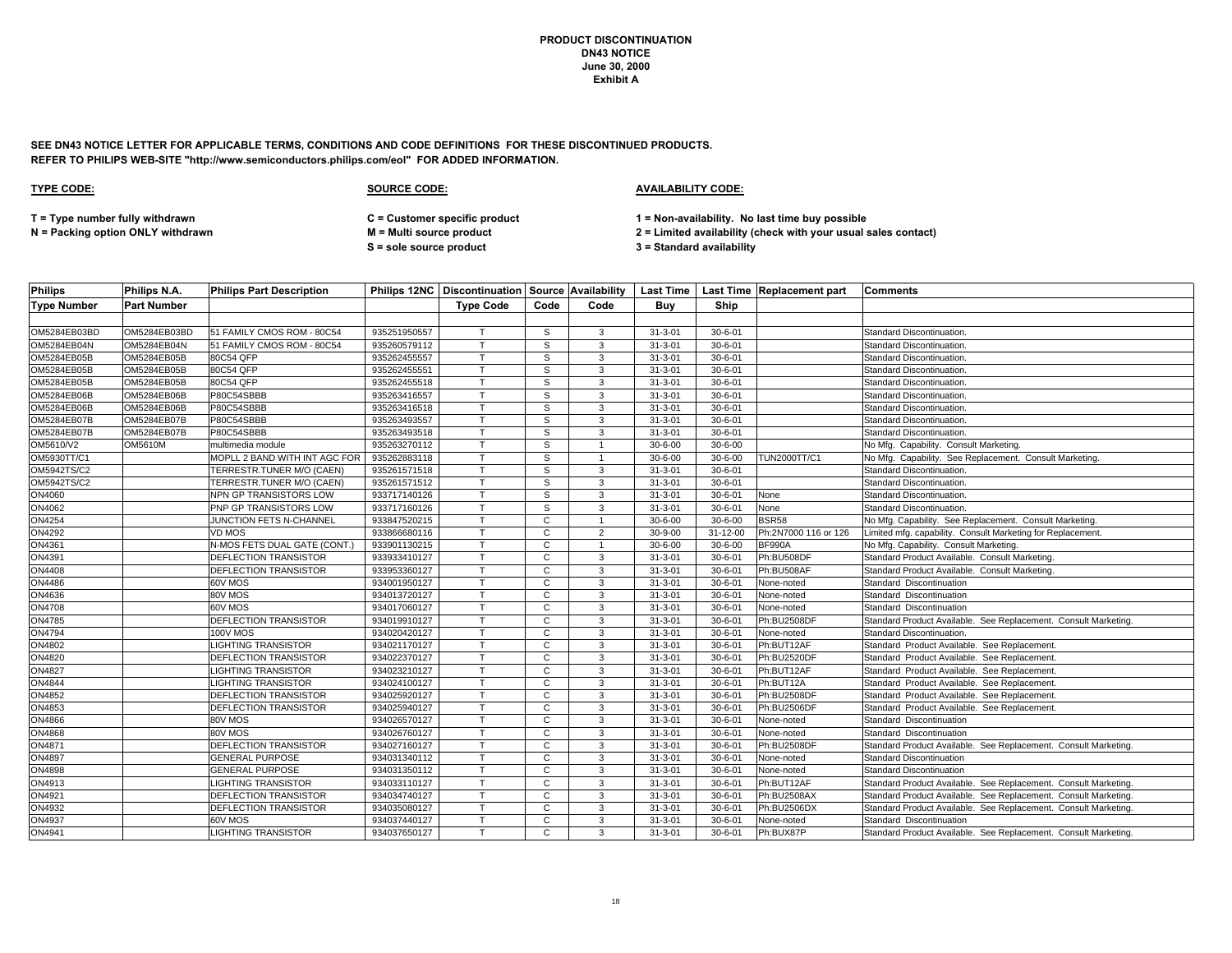**SEE DN43 NOTICE LETTER FOR APPLICABLE TERMS, CONDITIONS AND CODE DEFINITIONS FOR THESE DISCONTINUED PRODUCTS. REFER TO PHILIPS WEB-SITE "http://www.semiconductors.philips.com/eol" FOR ADDED INFORMATION.**

| <b>Philips</b>     | Philips N.A.       | <b>Philips Part Description</b> |              | Philips 12NC   Discontinuation   Source   Availability |              |                | <b>Last Time</b> |               | Last Time Replacement part | Comments                                                        |
|--------------------|--------------------|---------------------------------|--------------|--------------------------------------------------------|--------------|----------------|------------------|---------------|----------------------------|-----------------------------------------------------------------|
| <b>Type Number</b> | <b>Part Number</b> |                                 |              | <b>Type Code</b>                                       | Code         | Code           | Buy              | Ship          |                            |                                                                 |
|                    |                    |                                 |              |                                                        |              |                |                  |               |                            |                                                                 |
| ON4953             |                    | <b>PMR</b>                      | 934040700112 | $\top$                                                 | C            | 3              | $31 - 3 - 01$    | $30 - 6 - 01$ | None-noted                 | <b>Standard Discontinuation</b>                                 |
| ON4966             |                    | HV MOS                          | 934042710127 | T                                                      | C            | $\mathbf{3}$   | $31 - 3 - 01$    | $30 - 6 - 01$ | None-noted                 | Standard Discontinuation                                        |
| ON4984             |                    | 60V MOS                         | 934044590127 | $\mathsf{T}$                                           | $\mathbf{C}$ | 3              | $31 - 3 - 01$    | $30 - 6 - 01$ | None-noted                 | Standard Discontinuation                                        |
| ON4989             |                    | DEFLECTION TRANSISTOR           | 934045560127 | Т                                                      | C            | 3              | $31 - 3 - 01$    | $30 - 6 - 01$ | Ph:BU2520AF                | Standard Product Available. See Replacement. Consult Marketing. |
| ON4999             |                    | PNP GP TRANSISTORS LOW          | 934046910215 |                                                        | S            | 3              | $31 - 3 - 01$    | $30 - 6 - 01$ | Nonee                      | <b>Standard Discontinuation</b>                                 |
| <b>ON5003</b>      |                    | LOWSIDE TOPFET 1                | 934046970127 | $\mathsf{T}$                                           | C            | $\mathbf{3}$   | $31 - 3 - 01$    | $30 - 6 - 01$ | Ph:BUK100-50DL             | Standard Product Available. See Replacement. Consult Marketing  |
| <b>ON5004</b>      |                    | 60V MOS                         | 934046980127 | $\mathsf{T}$                                           | C            | 3              | $31 - 3 - 01$    | $30 - 6 - 01$ | None-noted                 | Standard Discontinuation                                        |
| ON5005             |                    | 60V MOS                         | 934046990127 | $\mathsf{T}$                                           | C            | 3              | $31 - 3 - 01$    | $30 - 6 - 01$ | None-noted                 | Standard Discontinuation                                        |
| ON5010             |                    | <b>MV MOS</b>                   | 934047320127 | $\mathsf{T}$                                           | $\mathbf{C}$ | 3              | $31 - 3 - 01$    | $30 - 6 - 01$ | None-noted                 | Standard Discontinuation                                        |
| ON5011             |                    | DEFLECTION TRANSISTOR           | 934047330127 | $\mathsf{T}$                                           | C            | 3              | $31 - 3 - 01$    | $30 - 6 - 01$ | Ph:BU2508DX                | Standard Product Available. See Replacement. Consult Marketing  |
| ON5015             |                    | 60V MOS                         | 934048620127 | $\mathsf{T}$                                           | C            | 3              | $31 - 3 - 01$    | $30 - 6 - 01$ | Ph:PHP125N06T              | Standard Product Available. See Replacement. Consult Marketing. |
| ON5018             |                    | PNP GP TRANSISTORS              | 934048660115 | T                                                      | S.           | $\mathbf{3}$   | $31 - 3 - 01$    | $30 - 6 - 01$ | Nonee                      | Standard Discontinuation                                        |
| ON5019             |                    | NPN GP TRANSISTORS              | 934048670115 | $\mathsf{T}$                                           | S.           | 3              | $31 - 3 - 01$    | $30 - 6 - 01$ | Nonee                      | Standard Discontinuation                                        |
| <b>ON5020</b>      |                    | DEFLECTION TRANSISTOR           | 934049830127 | $\mathsf{T}$                                           | C            | 3              | $31 - 3 - 01$    | $30 - 6 - 01$ | Ph:BU2525AX                | Standard Product Available. See Replacement. Consult Marketing. |
| ON5027             |                    | <b>MV MOS</b>                   | 934050630127 | $\mathsf{T}$                                           | C            | 3              | $31 - 3 - 01$    | $30 - 6 - 01$ | None-noted                 | Standard Discontinuation                                        |
| ON5029             |                    | 60V MOS                         | 934050810127 | T                                                      | C            | 3              | $31 - 3 - 01$    | $30 - 6 - 01$ | Ph:IRFZ44N                 | Standard Product Available. See Replacement. Consult Marketing  |
| <b>ON5033</b>      |                    | DEFLECTION TRANSISTOR           | 934051440127 |                                                        | $\mathsf{C}$ | 3              | $31 - 3 - 01$    | $30 - 6 - 01$ | Ph:BU2507DX                | Standard Product Available. See Replacement. Consult Marketing. |
| ON5034             |                    | DEFLECTION TRANSISTOR           | 934051480699 | $\mathsf{T}$                                           | C            | 3              | $31 - 3 - 01$    | $30 - 6 - 01$ | Ph:BU2530AW                | Standard Product Available. See Replacement. Consult Marketing  |
| <b>ON5037</b>      |                    | DEFLECTION TRANSISTOR           | 934051690127 | $\mathsf{T}$                                           | C            | 3              | $31 - 3 - 01$    | $30 - 6 - 01$ | Ph:BU2506DX                | Standard Product Available. See Replacement. Consult Marketing  |
| ON5043             |                    | <b>PMR</b>                      | 934054968112 | $\mathsf{T}$                                           | S            | 3              | $31 - 3 - 01$    | $30 - 6 - 01$ |                            | <b>Standard Discontinuation</b>                                 |
| ON5100             |                    | 30V MOS                         | 934053440127 | $\mathsf{T}$                                           | $\mathbf{C}$ | 3              | $31 - 3 - 01$    | $30 - 6 - 01$ | Ph:PHP45N03LT              | Standard Product Available. See Replacement. Consult Marketing  |
| ON5102             |                    | 30V MOS                         | 934053470127 | $\mathsf{T}$                                           | C            | 3              | $31 - 3 - 01$    | $30 - 6 - 01$ | Ph:PHB45N03LT              | Standard Product Available. See Replacement. Consult Marketing  |
| ON5103             |                    | HIGHSIDE TOPFET 2               | 934054250127 |                                                        | C            | 3              | $31 - 3 - 01$    | $30 - 6 - 01$ | Ph:BUK203-50Y              | Standard Product Available. See Replacement. Consult Marketing. |
| <b>ON5104</b>      |                    | HIGHSIDE TOPFET 2               | 934054944127 | $\mathsf{T}$                                           | $\mathbf{C}$ | $\mathbf{3}$   | $31 - 3 - 01$    | $30 - 6 - 01$ | Ph:ON5204                  | Standard Discontinuation                                        |
| <b>ON5108</b>      |                    | DEFLECTION TRANSISTOR           | 934054736127 | $\mathsf{T}$                                           | C            | 3              | $31 - 3 - 01$    | $30 - 6 - 01$ | Ph:BU2508AX                | Standard Product Available. See Replacement. Consult Marketing  |
| ON5109             |                    | DEFLECTION TRANSISTOR           | 934054737127 | $\mathsf{T}$                                           | C            | 3              | $31 - 3 - 01$    | $30 - 6 - 01$ | Ph:BU2508DX                | Standard Product Available. See Replacement. Consult Marketing. |
| ON5110             |                    | DEFLECTION TRANSISTOR           | 934054738127 | $\mathsf{T}$                                           | C            | 3              | $31 - 3 - 01$    | $30 - 6 - 01$ | Ph:BU2708AX                | Standard Product Available. See Replacement. Consult Marketing  |
| ON5114             |                    | 60V MOS                         | 934054796127 | $\mathsf{T}$                                           | C            | 3              | $31 - 3 - 01$    | $30 - 6 - 01$ | None-noted                 | Standard Discontinuation                                        |
| ON5117             |                    | DEFLECTION TRANSISTOR           | 934054845127 |                                                        | $\mathsf{C}$ | 3              | $31 - 3 - 01$    | $30 - 6 - 01$ | Ph:BU2520DX                | Standard Product Available. See Replacement. Consult Marketing. |
| ON5126             |                    | DEFLECTION TRANSISTOR           | 934054936127 | $\mathsf{T}$                                           | C            | 3              | $31 - 3 - 01$    | $30 - 6 - 01$ | Ph:BU2520DX                | Standard Product Available. See Replacement. Consult Marketing  |
| ON5128             |                    | <b>DEFLECTION TRANSISTOR</b>    | 934055045127 | $\mathsf{T}$                                           | C            | 3              | $31 - 3 - 01$    | $30 - 6 - 01$ | Ph:BU2530AW                | Standard Product Available. See Replacement. Consult Marketing  |
| ON5130             |                    | DEFLECTION TRANSISTOR           | 934055046127 | $\mathsf{T}$                                           | C            | 3              | $31 - 3 - 01$    | $30 - 6 - 01$ | Ph:BU505                   | Standard Product Available. See Replacement. Consult Marketing. |
| ON5131             |                    | VD MOS                          | 934055048215 | T.                                                     | C            | 2              | $30 - 9 - 00$    | 31-12-00      | Ph:BSS84                   | Limited manufacturing capability. Replacement is standard part. |
| ON5139/1           |                    | <b>LIGHTING TRANSISTOR</b>      | 934055138118 | т                                                      | C            | $\overline{2}$ | $31 - 3 - 01$    | $30 - 6 - 01$ | Ph:BU1706AB                | Standard Product Available. See Replacement. Consult Marketing  |
| ON5141             |                    | <b>MV MOS</b>                   | 934055165127 | $\mathsf{T}$                                           | C            | 3              | $31 - 3 - 01$    | $30 - 6 - 01$ | None-noted                 | Standard Discontinuation                                        |
| ON5142             |                    | <b>MV MOS</b>                   | 934055166127 | $\mathsf{T}$                                           | $\mathbf{C}$ | $\mathbf{3}$   | $31 - 3 - 01$    | $30 - 6 - 01$ | None-noted                 | Standard Discontinuation                                        |
| ON5143             |                    | <b>MV MOS</b>                   | 934055167127 | $\mathsf{T}$                                           | $\mathbf{C}$ | 3              | $31 - 3 - 01$    | $30 - 6 - 01$ | None-noted                 | Standard Discontinuation                                        |
| ON5145             |                    | <b>LIGHTING TRANSISTOR</b>      | 934055206127 | $\mathsf{T}$                                           | C            | 3              | $31 - 3 - 01$    | $30 - 6 - 01$ | Ph:BUT11AX                 | Standard Product Available. See Replacement. Consult Marketing. |
| <b>ON5146</b>      |                    | 60V MOS                         | 934055259118 | $\mathsf{T}$                                           | м            | 3              | $31 - 12 - 00$   | $30 - 6 - 01$ | Ph:BUK9230-55              | Standard Product Available. See Replacement. Consult Marketing  |
| <b>ON5147</b>      |                    | 60V MOS                         | 934055260118 | $\mathsf{T}$                                           | M            | 3              | $31 - 12 - 00$   | $30 - 6 - 01$ | Ph:BUK7230-55              | Standard Product Available. See Replacement. Consult Marketing  |
| <b>ON5148</b>      |                    | 60V MOS                         | 934055261118 | T.                                                     | м            | 3              | 31-12-00         | $30 - 6 - 01$ | Ph:BUK9237-55              | Standard Product Available. See Replacement. Consult Marketing. |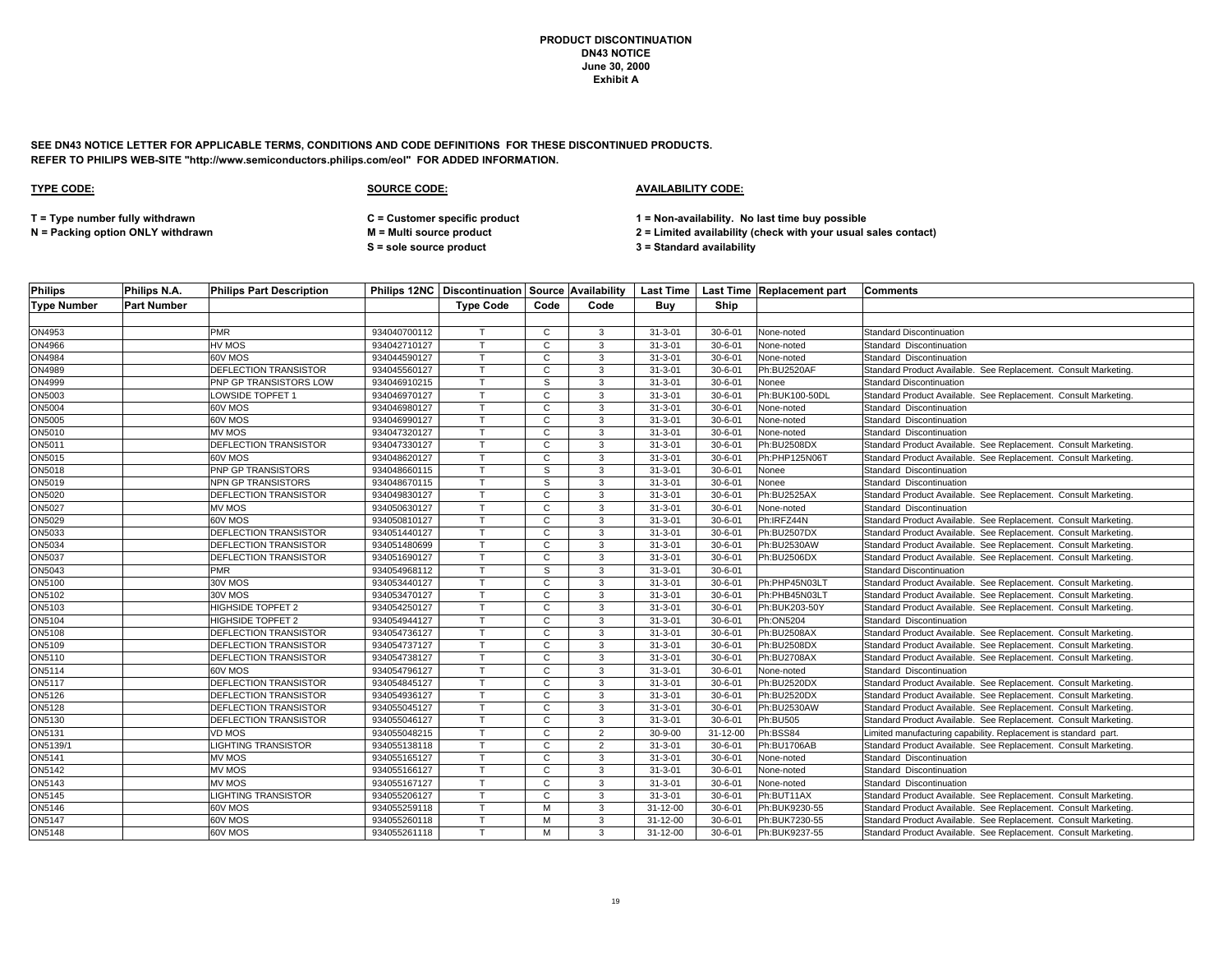**SEE DN43 NOTICE LETTER FOR APPLICABLE TERMS, CONDITIONS AND CODE DEFINITIONS FOR THESE DISCONTINUED PRODUCTS. REFER TO PHILIPS WEB-SITE "http://www.semiconductors.philips.com/eol" FOR ADDED INFORMATION.**

| <b>Philips</b>     | Philips N.A.       | <b>Philips Part Description</b> |              |                  |              |                |               |               | Philips 12NC   Discontinuation   Source   Availability   Last Time   Last Time   Replacement part   Comments |                                                                                                 |
|--------------------|--------------------|---------------------------------|--------------|------------------|--------------|----------------|---------------|---------------|--------------------------------------------------------------------------------------------------------------|-------------------------------------------------------------------------------------------------|
| <b>Type Number</b> | <b>Part Number</b> |                                 |              | <b>Type Code</b> | Code         | Code           | Buv           | Ship          |                                                                                                              |                                                                                                 |
|                    |                    |                                 |              |                  |              |                |               |               |                                                                                                              |                                                                                                 |
| ON5149             |                    | 60V MOS                         | 934055262118 | $\mathsf{T}$     | M            | 3              | 31-12-00      | $30 - 6 - 01$ | Ph:BUK7237-55                                                                                                | Standard Product Available. See Replacement. Consult Marketing.                                 |
| ON5150             |                    | 60V MOS                         | 934055263118 |                  | M            | 3              | 31-12-00      | $30 - 6 - 01$ | Ph:BUK9277-55                                                                                                | Standard Product Available. See Replacement. Consult Marketing.                                 |
| ON5151             |                    | 60V MOS                         | 934055264118 | T                | M            | 3              | 31-12-00      | $30 - 6 - 01$ | Ph:BUK7277-55                                                                                                | Standard Product Available. See Replacement. Consult Marketing.                                 |
| ON5152             |                    | 60V MOS                         | 934055265118 | $\mathsf{T}$     | M            | 3              | 31-12-00      | $30 - 6 - 01$ | Ph:BUK92150-55                                                                                               | Standard Product Available. See Replacement. Consult Marketing.                                 |
| ON5153             |                    | 60V MOS                         | 934055266118 | т                | M            | 3              | 31-12-00      | $30 - 6 - 01$ | Ph:BUK72150-55                                                                                               | Standard Product Available. See Replacement. Consult Marketing.                                 |
| ON5159             |                    | DEFLECTION TRANSISTOR           | 934055357127 | T                | C            | $\mathbf{3}$   | $31 - 3 - 01$ | $30 - 6 - 01$ | Ph:BU2725AX                                                                                                  | Same Product Available in TOP3D. Consult Marketing.                                             |
| ON5160             |                    | 30V MOS                         | 934055379127 |                  | C            | 3              | $31 - 3 - 01$ | $30 - 6 - 01$ | Ph:PHB55N03LT                                                                                                | Standard Product Available. See Replacement. Consult Marketing.                                 |
| ON5162             |                    | 30V MOS                         | 934055434118 | $\mathsf{T}$     | $\mathbf{C}$ | 3              | $31 - 3 - 01$ | $30 - 6 - 01$ | Ph:PHB125N06T                                                                                                | Standard Product Available. See Replacement. Consult Marketing.                                 |
| <b>ON5164</b>      |                    | DEFLECTION TRANSISTOR           | 934055515127 |                  | C            | 3              | $31 - 3 - 01$ | $30 - 6 - 01$ | Ph:BU2508DX                                                                                                  | Standard Product Available. Consult Marketing.                                                  |
| ON5167             |                    | VD MOS                          | 934055532126 |                  | C.           | 2              | $30 - 9 - 00$ | 31-12-00      | Ph:2N7002 215 or 235                                                                                         | Limited mfg. capability. Replacement is standard. Consult Mrktg.                                |
| ON5169             |                    | MV MOS                          | 934055581135 | т                | C            | 3              | $31 - 3 - 01$ | $30 - 6 - 01$ | None-noted                                                                                                   | Standard Discontinuation                                                                        |
| ON5195             |                    | VD MOS                          | 934055827235 |                  | C            | $\overline{2}$ | $30 - 9 - 00$ | 31-12-00      | Ph:2N7002 215 or 235                                                                                         | Limited mfg. capability. Replacement is standard. Consult Mrktg.                                |
| ON5198             |                    | VD MOS                          | 934055926215 | $\mathsf{T}$     | $\mathbf{C}$ | $\overline{2}$ | $30 - 9 - 00$ | 31-12-00      | Ph:2N7002 215 or 235                                                                                         | Limited mfg. capability. Replacement is standard. Consult Mrktg.                                |
| <b>OP322</b>       |                    | <b>THYRISTOR</b>                | 933897040005 |                  | C            | 3              | $31 - 3 - 01$ | $30 - 6 - 01$ | None-noted                                                                                                   | Standard Discontinuation                                                                        |
| OP532              |                    | 60V MOS                         | 934054947005 | $\mathsf{T}$     | C            | 3              | $31 - 3 - 01$ | $30 - 6 - 01$ | None-noted                                                                                                   | Standard Discontinuation                                                                        |
| OQ8898U/F/C4       |                    | <b>TELECOM TERMINALS</b>        | 935263682005 | N                | C            | $\overline{1}$ | $30 - 6 - 00$ | $30 - 6 - 00$ | OQ8898U/T/C4                                                                                                 | Not Manufacturable. Consult Marketing.                                                          |
| OQ9214T/N5         |                    | TRANSMISSION AND ASICS          | 935242600518 | N                | C            | 3              | $31 - 3 - 01$ | $30 - 6 - 01$ | OQ9214T/N5                                                                                                   | Standard Discontinuation.                                                                       |
| OQ9811T/S2/N4      |                    | TRANSMISSION AND ASICS          | 935264482518 |                  | C            | 3              | $31 - 3 - 01$ | $30 - 6 - 01$ | Non-noted                                                                                                    | Standard Discontinuation.                                                                       |
| OT279              |                    | <b>THYRISTOR</b>                | 934025110127 | T                | $\mathbf{C}$ | 3              | $31 - 3 - 01$ | $30 - 6 - 01$ | Ph:BT258                                                                                                     | "Standard BT258 available in TO220. See Repl. Consult Marketing.                                |
| OT281              |                    | <b>THYRISTOR</b>                | 934026130412 |                  | C            | 3              | $31 - 3 - 01$ | $30 - 6 - 01$ | Ph:BT169                                                                                                     | Stand. BT169 avail. in range of gate sensitivities. Conslt Marketing.                           |
| OT286              |                    | <b>THYRISTOR</b>                | 934027410127 |                  | C            | -1             | $30 - 6 - 00$ | $30 - 6 - 00$ | None-noted                                                                                                   | No manufacturing capability . Consult Marketing.                                                |
| OT306              |                    | <b>THYRISTOR</b>                | 934038970127 | T                | C            | 3              | $31 - 3 - 01$ | $30 - 6 - 01$ | Ph:BT258                                                                                                     | Standard BT258 in TO220. See Replacement. Consult Marketing.                                    |
| OT317              |                    | THYRISTOR                       | 934040900116 | T.               | C            | 3              | $31 - 3 - 01$ | $30 - 6 - 01$ | Ph:BT169                                                                                                     | Standard BT169 available in range of gate sensitivities. See Replacement.                       |
| OT318              |                    | <b>4 QUADRANT TRIACS</b>        | 934040910127 | T.               | C            | 3              | $31 - 3 - 01$ | $30 - 6 - 01$ | Ph:BT136X-600D                                                                                               | Standard Product Available. See Replacement. Consult Marketing.                                 |
| OT326              |                    | <b>THYRISTOR</b>                | 934046960127 |                  | C            | 3              | $31 - 3 - 01$ | $30 - 6 - 01$ | Ph:BT152                                                                                                     | Standard BT152 in TO220. See Replacement.                                                       |
| OT328              |                    | <b>4 QUADRANT TRIACS</b>        | 934049920127 | $\mathsf{T}$     | $\mathsf{C}$ | 3              | $31 - 3 - 01$ | $30 - 6 - 01$ | Ph:BT137                                                                                                     | Standard BT137 in TO220. See Replacement.                                                       |
| OT332              |                    | 4 QUADRANT TRIACS               | 934052610127 | $\mathsf{T}$     | C            | 3              | $31 - 3 - 01$ | $30 - 6 - 01$ | Ph:BT138X-800E                                                                                               | Standard Product Available. See Replacement. Consult Marketing.                                 |
| OT338              |                    | <b>3 QUADRANT TRIACS</b>        | 934054792127 | т                | $\mathbf{C}$ | 3              | $31 - 3 - 01$ | $30 - 6 - 01$ | Ph:BTA212-800B                                                                                               | Standard Product Available. See Replacement. Consult Marketing.                                 |
| OT342              |                    | <b>THYRISTOR</b>                | 934055071116 | T                | $\mathbf{C}$ | $\mathbf{3}$   | $31 - 3 - 01$ | $30 - 6 - 01$ | Ph:BT169                                                                                                     | Standard BT169 available in range of gate sensitivities. See Replacement.                       |
| OT343              |                    | <b>4 QUADRANT TRIACS</b>        | 934055110127 |                  | C            | 3              | $31 - 3 - 01$ | $30 - 6 - 01$ | Ph:BT137                                                                                                     | Standard BT137 in TO220. See Replacement. Consult Marketing.                                    |
| OT345              |                    | <b>4 QUADRANT TRIACS</b>        | 934055205412 | $\mathsf{T}$     | $\mathbf{C}$ | 3              | $31 - 3 - 01$ | $30 - 6 - 01$ |                                                                                                              | Ph:BT132-600D 412 NC Standard Product Available in bulk pack - 5K MOQ. See Replacement. Consult |
| OT346              |                    | <b>THYRISTOR</b>                | 934055288127 | $\mathbf \tau$   | C            | 3              | $31 - 3 - 01$ | $30 - 6 - 01$ | Ph:BT152                                                                                                     | Standard BT152 in TO220. See Replacement. Consult Marketing.                                    |
| OT347              |                    | <b>3 QUADRANT TRIACS</b>        | 934055289127 | $\mathsf{T}$     | $\mathsf{C}$ | 3              | $31 - 3 - 01$ | $30 - 6 - 01$ | Ph:BTA212X-800B                                                                                              | Standard Product Available. See Replacement. Consult Marketing.                                 |
| OT348              |                    | <b>4 QUADRANT TRIACS</b>        | 934055358127 | т                | C            | 3              | $31 - 3 - 01$ | $30 - 6 - 01$ | Ph:BT139                                                                                                     | Standard BT139 in SOT186A (isolated package). Consult Marketing.                                |
| OT349              |                    | <b>4 QUADRANT TRIACS</b>        | 934055368127 |                  | C            | 3              | $31 - 3 - 01$ | $30 - 6 - 01$ | Ph:BT134                                                                                                     | Standard BT134 in SOT82. See Replacement. Consult Marketing.                                    |
| OT350              |                    | <b>THYRISTOR</b>                | 934055369127 | $\mathsf{T}$     | $\mathbf{C}$ | 3              | $31 - 3 - 01$ | $30 - 6 - 01$ | Ph:BT148                                                                                                     | Standard BT148 in SOT82. See Replacement. Consult Marketing.                                    |
| OT352              |                    | <b>4 QUADRANT TRIACS</b>        | 934055531127 | $\mathsf{T}$     | $\mathbf{C}$ | 3              | $31 - 3 - 01$ | $30 - 6 - 01$ | Ph:BT139                                                                                                     | Standard BT139 in SOT186A (isolated package)                                                    |
| OT353              |                    | 4 QUADRANT TRIACS               | 934055589116 | $\mathsf{T}$     | $\mathbf{C}$ | 3              | $31 - 3 - 01$ | $30 - 6 - 01$ |                                                                                                              | Ph:BT132-600D 412 NC Standard Product Available in bulk pack - 5K MOQ. Consult Marketing.       |
| OT356              |                    | <b>4 QUADRANT TRIACS</b>        | 934055583127 | $\mathsf{T}$     | C            | 3              | $31 - 3 - 01$ | $30 - 6 - 01$ | Ph:BT137                                                                                                     | Standard BT137 in TO220. See Replacement. Consult Marketing.                                    |
| OT357              |                    | 4 QUADRANT TRIACS               | 934055610127 | T.               | C            | 3              | $31 - 3 - 01$ | $30 - 6 - 01$ | Ph:BT139                                                                                                     | Standard BT139 in SOT186A (isolated). Consult Marketing.                                        |
| OT358              |                    | <b>4 QUADRANT TRIACS</b>        | 934055612116 | $\mathsf{T}$     | $\mathbf{C}$ | 3              | $31 - 3 - 01$ | $30 - 6 - 01$ |                                                                                                              | Ph:BT132-600D 412 NC Standard Product Available in bulk pack - 5K. Consult Marketing.           |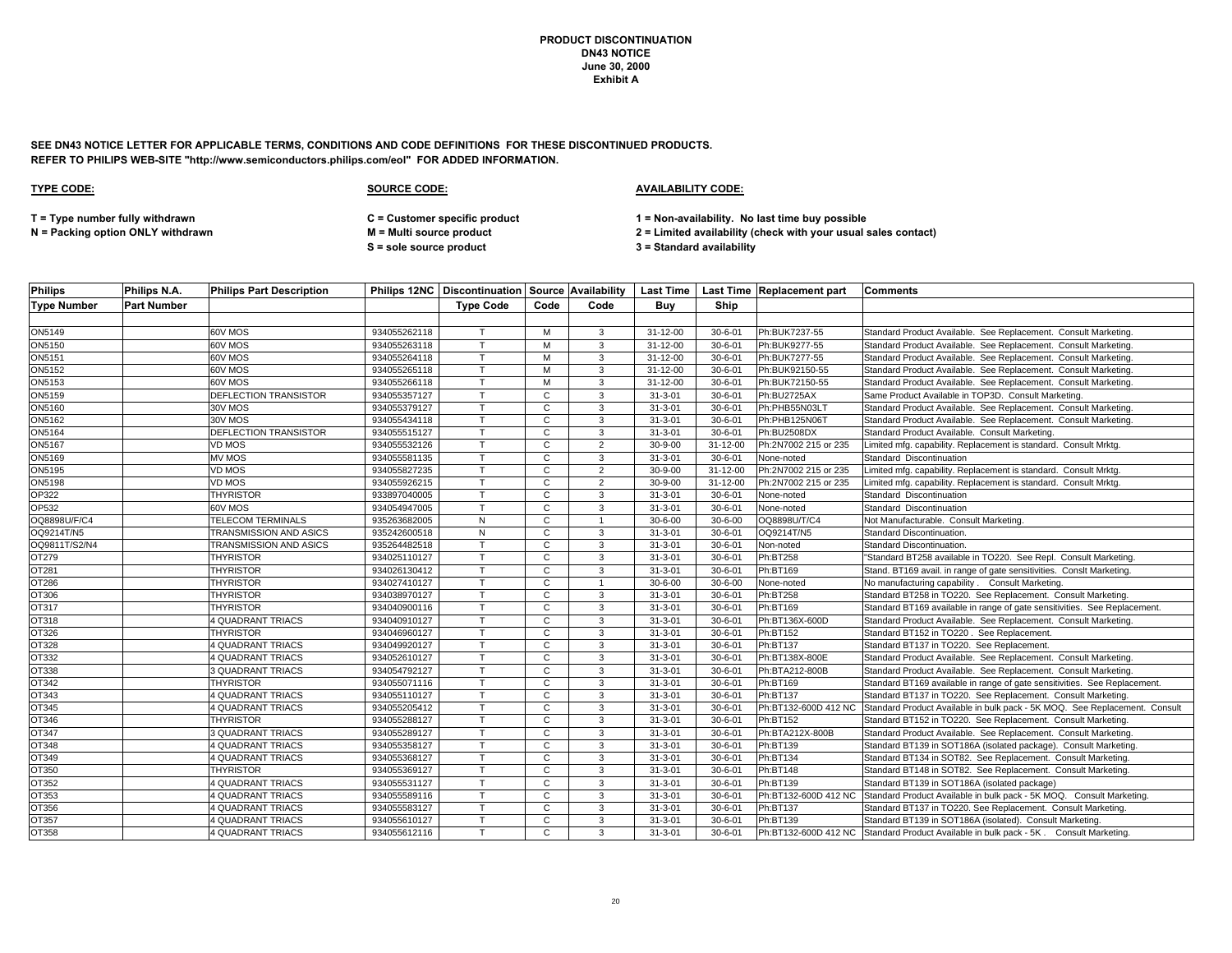**SEE DN43 NOTICE LETTER FOR APPLICABLE TERMS, CONDITIONS AND CODE DEFINITIONS FOR THESE DISCONTINUED PRODUCTS. REFER TO PHILIPS WEB-SITE "http://www.semiconductors.philips.com/eol" FOR ADDED INFORMATION.**

### **TYPE CODE: SOURCE CODE: AVAILABILITY CODE:**

**T = Type number fully withdrawn C = Customer specific product 1 = Non-availability. No last time buy possible**

**N = Packing option ONLY withdrawn M = Multi source product 2 = Limited availability (check with your usual sales contact)**

**S = sole source product 3 = Standard availability**

| <b>Philips</b>     | Philips N.A.       | <b>Philips Part Description</b> |              |                  |              |                |                |               | Philips 12NC   Discontinuation   Source   Availability   Last Time   Last Time   Replacement part | <b>Comments</b>                                                  |
|--------------------|--------------------|---------------------------------|--------------|------------------|--------------|----------------|----------------|---------------|---------------------------------------------------------------------------------------------------|------------------------------------------------------------------|
| <b>Type Number</b> | <b>Part Number</b> |                                 |              | <b>Type Code</b> | Code         | Code           | Buv            | Ship          |                                                                                                   |                                                                  |
|                    |                    |                                 |              |                  |              |                |                |               |                                                                                                   |                                                                  |
| P51XAG37JFA        | P51XAG37JFA        | <b>XA FAMILY PXAG37</b>         | 935253380512 |                  | S            | 3              | $31 - 3 - 01$  | $30 - 6 - 01$ | PXAG37KFA                                                                                         | Standard Discontinuation.                                        |
| P80C31SBAA         | P80C31SBAA         | 51 FAMILY CMOS ROML. - 80C31    | 935255550118 | N                | M            | 3              | 31-12-00       | $30 - 6 - 01$ | See Comments                                                                                      | Tubes Available. See Replacement. Consult Marketing.             |
| P80C51FA-IA        | P80C51FA-IA        | 51 FAMILY CMOS ROML. - 80C51FA  | 935260233112 | $\mathsf{T}$     | M            | 3              | 31-12-00       | $30 - 6 - 01$ | P80C51RA+IA                                                                                       | Standard Discontinuation.                                        |
| P80C51FA-IN        | P80C51FA-IN        | 51 FAMILY CMOS ROML. - 80C51FA  | 935260235112 |                  | M            | 3              | $31 - 12 - 00$ | $30 - 6 - 01$ | P80C51RA+IN                                                                                       | Standard Discontinuation.                                        |
| P83C280AER/037     |                    | MONITOR MICROCONTR., 80C51      | 935262151112 |                  | C            |                | $30 - 6 - 00$  | $30 - 6 - 00$ | None-noted                                                                                        | Not Manufacturable. Consult Marketing.                           |
| P83C280AER/054     |                    | MONITOR MICROCONTR., 80C51      | 935262954112 |                  | $\mathbf{C}$ |                | $30 - 6 - 00$  | $30 - 6 - 00$ | None-noted                                                                                        | Not Manufacturable. Consult Marketing.                           |
| P83C280AER/062     |                    | MONITOR MICROCONTR.,80C51       | 935263494112 |                  | C            |                | $30 - 6 - 00$  | $30 - 6 - 00$ | None-noted                                                                                        | Not Manufacturable. Consult Marketing.                           |
| P83C280AER/062S2   |                    | MONITOR MICROCONTR.,80C51       | 935266630112 |                  | C            |                | $30 - 6 - 00$  | $30 - 6 - 00$ | None-noted                                                                                        | Not Manufacturable. Consult Marketing.                           |
| P83C280AER/083     |                    | MONITOR MICROCONTR.,80C51       | 935264433112 |                  | C            |                | $30 - 6 - 00$  | $30 - 6 - 00$ | None-noted                                                                                        | Not Manufacturable. Consult Marketing.                           |
| P83C380AER/007M2   |                    | MONITOR MICROCONTR.,80C51       | 935261266112 |                  | $\mathbf{C}$ |                | $30 - 6 - 00$  | $30 - 6 - 00$ | None-noted                                                                                        | Not Manufacturable. Consult Marketing.                           |
| P83C380AER/065     |                    | MONITOR MICROCONTR.,80C51       | 935263953112 |                  | M            | 3              | 31-12-00       | $30 - 6 - 01$ | None-noted                                                                                        | Standard Discontinuation.                                        |
| P83C380AER/078     |                    | MONITOR MICROCONTR.,80C51       | 935264428112 |                  | C            |                | $30 - 6 - 00$  | $30 - 6 - 00$ | None-noted                                                                                        | Not Manufacturable. Consult Marketing.                           |
| P83C524EBA/184     |                    | MICROC. 80C51 DERIVATIVES II    | 935225740118 | $\mathsf{T}$     | S            | $\overline{2}$ | $31 - 3 - 01$  | $30 - 6 - 01$ |                                                                                                   | Limited Manufacturing Capability. Consult Marketing.             |
| P83C524EBA/185     |                    | MICROC. 80C51 DERIVATIVES II    | 935225750118 |                  | S            | $\overline{2}$ | $31 - 3 - 01$  | $30 - 6 - 01$ |                                                                                                   | Limited Manufacturing Capability. Consult Marketing.             |
| P83C524EBA/235     |                    | MICROC. 80C51 DERIVATIVES II    | 935254520112 |                  | S            | $\overline{2}$ | $31 - 3 - 01$  | $30 - 6 - 01$ | P83C524EBA/266                                                                                    | Limited Manufacturing Capability. Consult Marketing.             |
| P83C524EBB/211     |                    | MICROC. 80C51 DERIVATIVES II    | 935241260557 |                  | S            | $\overline{2}$ | $31 - 3 - 01$  | $30 - 6 - 01$ |                                                                                                   | Limited Manufacturing Capability.                                |
| P83C524EBB/270     |                    | MICROC. 80C51 DERIVATIVES II    | 935261762518 |                  | S            | 2              | $31 - 3 - 01$  | $30 - 6 - 01$ | See Comments                                                                                      | Type Replaced by Successor. Consult Marketing.                   |
| P83C524EBB/298     |                    | MICROC. 80C51 DERIVATIVES II    | 935265550518 |                  | S            | $\overline{2}$ | $31 - 3 - 01$  | $30 - 6 - 01$ | P83C524EBB/299                                                                                    | Limited Manufacturing Capability. Consult Marketing.             |
| P83C528EBA/247     |                    | MICROC. 80C51 DERIVATIVES II    | 935260675118 |                  | S            | 2              | $31 - 3 - 01$  | $30 - 6 - 01$ |                                                                                                   | Type Replaced by Successor. Consult Marketing.                   |
| P83C528EBA/252     |                    | MICROC. 80C51 DERIVATIVES II    | 935261035112 |                  | S            | $\overline{2}$ | $31 - 3 - 01$  | $30 - 6 - 01$ | P83C528EBA/278                                                                                    | Limited Manufacturing Capability. Consult Marketing.             |
| P83C552EBA/129     |                    | MICROCONTR. 80C51 DERIVATIVE    | 935263135512 |                  | S            | $\overline{2}$ | $31 - 3 - 01$  | $30 - 6 - 01$ | P83C552EBA/155                                                                                    | Limited Manufacturing Capability. Consult Marketing.             |
| P83C552EBA/132     |                    | MICROCONTR. 80C51 DERIVATIVE    | 935263424512 |                  | S            | $\overline{2}$ | $31 - 3 - 01$  | $30 - 6 - 01$ | P83C552EBA/151                                                                                    | Limited Manufacturing Capability. Consult Marketing.             |
| P83C652IFB/555     |                    | MICROCONTR. 80C51 DERIVATIVE    | 935243470557 |                  | S            | $\overline{2}$ | $31 - 3 - 01$  | $30 - 6 - 01$ | P83C652IFB/557                                                                                    | Limited Manufacturing Capability. Consult Marketing.             |
| P83C654EBA/560     |                    | MICROCONTR. 80C51 DERIVATIVE    | 935223130118 |                  | S            | $\overline{2}$ | $31 - 3 - 01$  | $30 - 6 - 01$ | See Comments                                                                                      | Type Replaced by Successor. Consult Marketing.                   |
| P83C654EBA/579     |                    | MICROCONTR. 80C51 DERIVATIVE    | 935261283112 |                  | S            | $\overline{2}$ | $31 - 3 - 01$  | $30 - 6 - 01$ | P83C654EBA/584                                                                                    | Limited Manufacturing Capability. Consult Marketing.             |
| P83C654EBB/588     |                    | MICROCONTR. 80C51 DERIVATIVE    | 935263865557 |                  | S            | $\overline{2}$ | $31 - 3 - 01$  | $30 - 6 - 01$ | P83C654EBB/589                                                                                    | Limited Manufacturing Capability. Consult Marketing.             |
| P83C654EBR/541     |                    | MICROCONTR. 80C51 DERIVATIVE    | 935220540112 |                  | S            | 3              | $31 - 3 - 01$  | $30 - 6 - 01$ |                                                                                                   | Standard Discontinuation.                                        |
| P83C654EFB/120     |                    | MICROCONTR. 80C51 DERIVATIVE    | 935260525518 |                  | S            | $\overline{2}$ | $31 - 3 - 01$  | $30 - 6 - 01$ |                                                                                                   | Type Replaced by Successor. Consult Marketing.                   |
| P83C654EFB/121     |                    | MICROCONTR. 80C51 DERIVATIVE    | 935260712518 |                  | S            | 2              | $31 - 3 - 01$  | $30 - 6 - 01$ | P83C654EFB/122                                                                                    | Limited Manufacturing Capability. Consult Marketing.             |
| P83C654EFB/570     |                    | MICROCONTR. 80C51 DERIVATIVES   | 935248080557 |                  | S            | $\overline{2}$ | $31 - 3 - 01$  | $30 - 6 - 01$ | P83C654EFB/577                                                                                    | Limited Manufacturing Capability. Consult Marketing.             |
| P83C855ABU/327K05  |                    | CRYPTO CONTROLLER UC            | 935261834025 |                  | S            | 3              | $31 - 3 - 01$  | $30 - 6 - 01$ | See Comments                                                                                      | Type Replaced by Successor. Consult Marketing.                   |
| P83C855ABU/328K05  |                    | CRYPTO CONTROLLER UC            | 935261835025 |                  | s            | 3              | $31 - 3 - 01$  | $30 - 6 - 01$ |                                                                                                   | P83C855ABU/329K06YG Standard Discontinuation. Consult Marketing. |
| P83C855ABU/330K06  |                    | CRYPTO CONTROLLER UC            | 935263336025 |                  | S            | 3              | $31 - 3 - 01$  | $30 - 6 - 01$ | See Comments                                                                                      | Type Replaced by Successor. Consult Marketing.                   |
| P83C855ABU/331K07  |                    | CRYPTO CONTROLLER UC            | 935265459025 |                  | S            | 3              | $31 - 3 - 01$  | $30 - 6 - 01$ | See Comments                                                                                      | Type Replaced by Successor. Consult Marketing.                   |
| P83C855ABV/325K05  |                    | CRYPTO CONTROLLER UC            | 935260912118 |                  | M            | 3              | $31 - 12 - 00$ | $30 - 6 - 01$ | None-noted                                                                                        | Standard Discontinuation.                                        |
| P83C855ABV/327K05  |                    | CRYPTO CONTROLLER UC            | 935261378118 |                  | M            | 3              | 31-12-00       | $30 - 6 - 01$ | None-noted                                                                                        | Standard Discontinuation.                                        |
| P83C855ABV/328K05  |                    | CRYPTO CONTROLLER UC            | 935261666118 |                  | м            | 3              | 31-12-00       | $30 - 6 - 01$ | None-noted                                                                                        | Standard Discontinuation.                                        |
| P83C855ABW/321K0   |                    | CRYPTO CONTROLLER UC            | 935249050005 |                  | M            | 3              | 31-12-00       | $30 - 6 - 01$ | None-noted                                                                                        | Standard Discontinuation.                                        |
| P83C855ABW/324K0   |                    | CRYPTO CONTROLLER UC            | 935260285005 |                  | м            | 3              | $31 - 12 - 00$ | $30 - 6 - 01$ | P83C855ABW/326K01C                                                                                | Standard Discontinuation. Consult Marketing.                     |
| P83C855ABW/324K0   |                    | <b>CRYPTO CONTROLLER UC</b>     | 935260342005 |                  | м            | 3              | 31-12-00       | $30 - 6 - 01$ | None-noted                                                                                        | Standard Discontinuation.                                        |
| P83C855ABW/330K0   |                    | CRYPTO CONTROLLER UC            | 935263528005 |                  | S            | 3              | $31 - 3 - 01$  | $30 - 6 - 01$ | See Comments                                                                                      | Type Replaced by Successor. Consult Marketing.                   |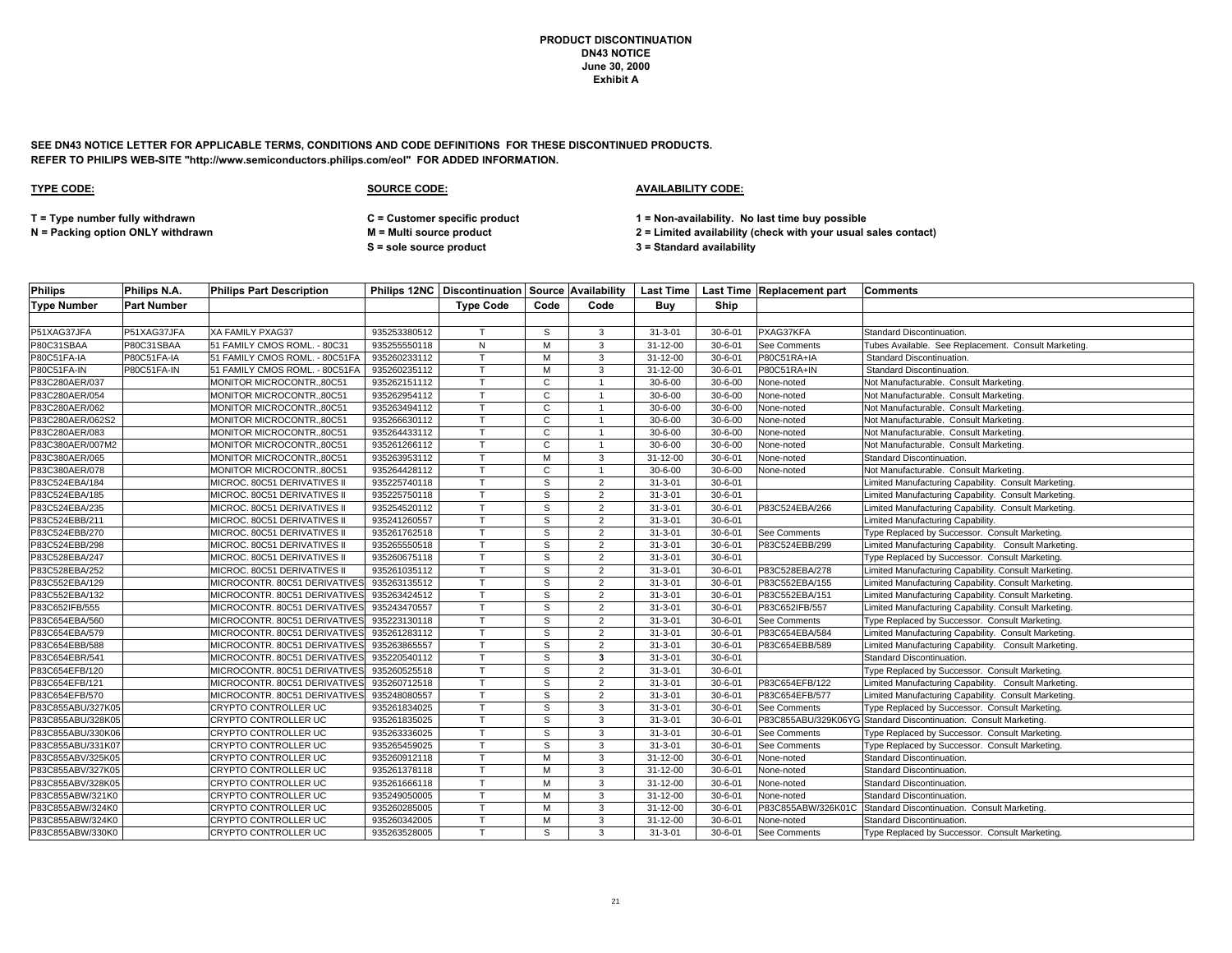**SEE DN43 NOTICE LETTER FOR APPLICABLE TERMS, CONDITIONS AND CODE DEFINITIONS FOR THESE DISCONTINUED PRODUCTS. REFER TO PHILIPS WEB-SITE "http://www.semiconductors.philips.com/eol" FOR ADDED INFORMATION.**

### **TYPE CODE: SOURCE CODE: AVAILABILITY CODE:**

**T = Type number fully withdrawn C = Customer specific product 1 = Non-availability. No last time buy possible**

**S = sole source product 3 = Standard availability**

| <b>Philips</b>                | Philips N.A.       | <b>Philips Part Description</b> |              |                  |              |                |                |               | Philips 12NC   Discontinuation   Source   Availability   Last Time   Last Time   Replacement part | <b>Comments</b>                                                      |
|-------------------------------|--------------------|---------------------------------|--------------|------------------|--------------|----------------|----------------|---------------|---------------------------------------------------------------------------------------------------|----------------------------------------------------------------------|
| <b>Type Number</b>            | <b>Part Number</b> |                                 |              | <b>Type Code</b> | Code         | Code           | Buy            | Ship          |                                                                                                   |                                                                      |
|                               |                    |                                 |              |                  |              |                |                |               |                                                                                                   |                                                                      |
| P83C855ABW/330K0              |                    | CRYPTO CONTROLLER UC            | 935263919005 |                  | S            | 3              | $31 - 3 - 01$  | $30 - 6 - 01$ | See Comments                                                                                      | Type Replaced by Successor. Consult Marketing.                       |
| P83C855ABW/331K0              |                    | CRYPTO CONTROLLER UC            | 935264498005 | $\mathsf{T}$     | S.           | 3              | $31 - 3 - 01$  | $30 - 6 - 01$ | See Comments                                                                                      | Type Replaced by Successor. Consult Marketing.                       |
| P83CE554EFB/087               |                    | RADIO/AUDIO/LCD/OTHER           | 935223050518 | T                | $\mathsf{C}$ | $\overline{1}$ | $30 - 6 - 00$  | $30 - 6 - 00$ | None-noted                                                                                        | Non-Manufacturable. Consult Marketing.                               |
| P83CE554EFB/090               |                    | RADIO/AUDIO/LCD/OTHER           | 935226770518 | $\mathsf{T}$     | C            |                | $30 - 6 - 00$  | $30 - 6 - 00$ | None-noted                                                                                        | Non-Manufacturable. Consult Marketing.                               |
| P83CE558EFB/148               |                    | RADIO/AUDIO/LCD/OTHER           | 935261300557 |                  | C            |                | $30 - 6 - 00$  | $30 - 6 - 00$ | None-noted                                                                                        | Non-Manufacturable. Consult Marketing.                               |
| P83CE559EFB/039               |                    | RADIO/AUDIO/LCD/OTHER           | 935260934557 | $\mathsf{T}$     | C            | $\overline{1}$ | $30 - 6 - 00$  | $30 - 6 - 00$ | None-noted                                                                                        | Non-Manufacturable. Consult Marketing.                               |
| P83CE559EFB/039S1             |                    | RADIO/AUDIO/LCD/OTHER           | 935263341557 |                  | C            |                | $30 - 6 - 00$  | $30 - 6 - 00$ | None-noted                                                                                        | Non-Manufacturable. Consult Marketing.                               |
| P83CE560EFB/006               |                    | RADIO/AUDIO/LCD/OTHER           | 935234030557 | $\mathsf{T}$     | C            |                | $30 - 6 - 00$  | $30 - 6 - 00$ | None-noted                                                                                        | Non-Manufacturable. Consult Marketing.                               |
| P83CE560EFB/031               |                    | RADIO/AUDIO/LCD/OTHER           | 935261649557 | $\mathsf{T}$     | $\mathbf{C}$ |                | $30 - 6 - 00$  | $30 - 6 - 00$ | None-noted                                                                                        | Non-Manufacturable. Consult Marketing.                               |
| P83CE560EFB/035               |                    | RADIO/AUDIO/LCD/OTHER           | 935261979557 |                  | C            |                | $30 - 6 - 00$  | $30 - 6 - 00$ | None-noted                                                                                        | Non-Manufacturable. Consult Marketing.                               |
| P83CE560EFB/036               |                    | RADIO/AUDIO/LCD/OTHER           | 935262167557 | $\mathsf{T}$     | $\mathbf{C}$ |                | $30 - 6 - 00$  | $30 - 6 - 00$ | None-noted                                                                                        | Non-Manufacturable. Consult Marketing.                               |
| P83CE560EFB/040               |                    | RADIO/AUDIO/LCD/OTHER           | 935263067557 | $\mathbf \tau$   | C            |                | $30 - 6 - 00$  | $30 - 6 - 00$ | None-noted                                                                                        | Non-Manufacturable. Consult Marketing.                               |
| P83CL410HFH/031/F C83CL41031B |                    | 80CLXXX FAMILY                  | 935175310557 | N                | $\mathbf{C}$ | 2              | $31 - 3 - 01$  | $30 - 6 - 01$ | None-noted                                                                                        | Limited Manufacturing Capability. Consult Marketing.                 |
| P83CL410HFP/030               |                    | 80CLXXX FAMILY                  | 935175300112 | $\mathsf{T}$     | C            | $\overline{2}$ | $31 - 3 - 01$  | $30 - 6 - 01$ | None-noted                                                                                        | Limited Manufacturing Capability. Consult Marketing.                 |
| P83CL781HFH/041/4/            |                    | 80CLXXX FAMILY                  | 935263964518 | $\tau$           | C            | 3              | $31 - 3 - 01$  | $30 - 6 - 01$ | None-noted                                                                                        | <b>Standard Discontinuation</b>                                      |
| P83W862AEW/007K0              |                    | SECURITY CONTROLLER UC          | 935264484005 |                  | M            | 3              | 31-12-00       | $30 - 6 - 01$ | None-noted                                                                                        | Standard Discontinuation                                             |
| P83W864AEV/002K0              |                    | SECURITY CONTROLLER UC-W        | 935261108118 | $\mathsf{T}$     | S.           | 3              | $31 - 3 - 01$  | $30 - 6 - 01$ | P83W864AEV/004K01N                                                                                | Standard Discontinuation. Consult Marketing                          |
| P87C51FA-IA                   | P87C51FA-IA        | 51 FAMILY OTP/EPROM - 87C51FA   | 935254780112 |                  | M            | 3              | 31-12-00       | $30 - 6 - 01$ | P87C51RA+IA                                                                                       | Standard Discontinuation. Consult Marketing.                         |
| P87C51FA-JA                   | P87C51FA-JA        | 51 FAMILY OTP/EPROM - 87C51FA   | 935254810112 | $\mathsf{T}$     | M            | 3              | 31-12-00       | $30 - 6 - 01$ | P87C51RA+JA                                                                                       | Standard Discontinuation. Consult Marketing.                         |
| P87C51FA-JN                   | P87C51FA-JN        | 51 FAMILY OTP/EPROM - 87C51FA   | 935254800112 |                  | M            | 3              | 31-12-00       | $30 - 6 - 01$ | P87C51RA+JN                                                                                       | Standard Discontinuation. Consult Marketing.                         |
| P87C51FB-IN                   | P87C51FB-IN        | XA FAMILY OTP/EPROM - 51XAG37   | 935258400112 |                  | M            | 3              | 31-12-00       | $30 - 6 - 01$ | P87C51RB+IN                                                                                       | Standard Discontinuation. Consult Marketing.                         |
| P87C51FB-JN                   | P87C51FB-JN        | XA FAMILY OTP/EPROM - 51XAG37   | 935258430112 | $\mathsf{T}$     | M            | 3              | 31-12-00       | $30 - 6 - 01$ | P87C51RB+JN                                                                                       | Standard Discontinuation. Consult Marketing.                         |
| P87C51RB+5B                   | P87C51RB+5B        | XA FAMILY OTP/EPROM - 51XAG37   | 935258300551 | N                | м            | 3              | 31-12-00       | $30 - 6 - 01$ | See Comments.                                                                                     | Trays Available. Consult Marketing. Dry Pack Discontinuation.        |
| P87C51RB+JB                   | P87C51RB+JB        | XA FAMILY OTP/EPROM - 51XAG37   | 935258240551 | $\mathsf{N}$     | M            | 3              | 31-12-00       | $30 - 6 - 01$ | See Comments.                                                                                     | Trays Available. See Replacement. Consult Marketing.                 |
| P87C51RC+IB                   | P87C51RC+IB        | 51 FAM.CMOS OTP EPROM 87C       | 935252100551 | $\mathsf{N}$     | M            | 3              | 31-12-00       | $30 - 6 - 01$ | See Comments.                                                                                     | Trays Available. See Replacement. Consult Marketing                  |
| P87C524EBAA                   | P87C524EBAA        | 51 FAMILY OTP/EPROM - 87C524    | 935060460512 |                  | S            | $\overline{2}$ | $31 - 3 - 01$  | $30 - 6 - 01$ |                                                                                                   | Limited Availability. Consult Marketing. Dry Pack Discontinuation.   |
| P87C524EBBB                   | P87C524EBBB        | 51 FAMILY OTP/EPROM - 87C524    | 935140800557 |                  | S.           | 3              | $31 - 3 - 01$  | $30 - 6 - 01$ | See Comments                                                                                      | Replacement type P89C660Hxx. Consult Marketing.                      |
| P87C524EFAA                   | P87C524EFAA        | 51 FAMILY OTP/EPROM - 87C524    | 935140810512 | $\mathsf{T}$     | <sub>S</sub> | 2              | $31 - 3 - 01$  | $30 - 6 - 01$ |                                                                                                   | Limited Availability. Consult Marketing. Dry Pack Discontinuation    |
| P87C524GBAA                   | P87C524GBAA        | 51 FAMILY OTP/EPROM - 87C524    | 935140850512 |                  | S            | $\overline{2}$ | $31 - 3 - 01$  | $30 - 6 - 01$ |                                                                                                   | Limited Availability. Consult Marketing. Dry Pack Discontinuation.   |
| P87C524GFAA                   | P87C524GFAA        | 51 FAMILY OTP/EPROM - 87C524    | 935140880512 |                  | S.           | $\overline{2}$ | $31 - 3 - 01$  | $30 - 6 - 01$ |                                                                                                   | Limited Availability. Consult Marketing. Dry Pack Discontinuation.   |
| P87C528EBAA                   | P87C528EBAA        | 51 FAMILY OTP/EPROM - 87C528    | 935048490512 |                  | S            | 2              | $31 - 3 - 01$  | $30 - 6 - 01$ | See Comments                                                                                      | Replacement type P89C662Hxx. Consult Marketing                       |
| P87C528EBBB                   | P87C528EBBB        | 51 FAMILY OTP/EPROM - 87C528    | 935080690551 |                  | S            | 3              | $31 - 3 - 01$  | $30 - 6 - 01$ | See Comments                                                                                      | Replacement type P89C662Hxx. Consult Marketing                       |
| P87C528EFAA                   | P87C528EFAA        | 51 FAMILY OTP/EPROM - 87C528    | 935054440512 |                  | S            | 2              | $31 - 3 - 01$  | $30 - 6 - 01$ |                                                                                                   | Limited Availability. Consult Marketing. Dry Pack Discontinuation.   |
| P87C52EBBB                    | P87C52EBBB         | 51 FAMILY OTP/EPROM - 87C52     | 935035520557 |                  | м            | 3              | 31-12-00       | $30 - 6 - 01$ | P87C52SBBB                                                                                        | Improved Elec. Specification.<br>See Replacement. Consult Marketing. |
| P87C52EBPN                    | P87C52EBPN         | 51 FAMILY OTP/EPROM - 87C52     | 935030940602 |                  | M            | 3              | 31-12-00       | $30 - 6 - 01$ | P87C52SBPN                                                                                        | Improved Elec. Specification.<br>See Replacement. Consult Marketing. |
| P87C52EFAA                    | P87C52EFAA         | 51 FAMILY OTP/EPROM - 87C52     | 935033780602 | $\mathsf{T}$     | M            | 3              | 31-12-00       | $30 - 6 - 01$ | P87C52SFAA                                                                                        | Improved Elec. Specification.<br>See Replacement. Consult Marketing. |
| P87C52EFBB                    | P87C52EFBB         | 51 FAMILY OTP/EPROM - 87C52     | 935035540557 |                  | M            | $\mathcal{R}$  | 31-12-00       | $30 - 6 - 01$ | P87C52SFBB                                                                                        | Improved Elec. Specification.<br>See Replacement. Consult Marketing. |
| P87C54EBAA                    | P87C54EBAA         | 51 FAMILY OTP/EPROM - 87C54     | 935171770112 |                  | M            | 3              | $31 - 12 - 00$ | $30 - 6 - 01$ | P87C54SBAA                                                                                        | Improved Elec. Specification.<br>See Replacement. Consult Marketing. |
| P87C54EBPN                    | P87C54EBPN         | 51 FAMILY OTP/EPROM - 87C54     | 935171760112 |                  | M            | 3              | 31-12-00       | $30 - 6 - 01$ | P87C54SBPN                                                                                        | Improved Elec. Specification.<br>See Replacement. Consult Marketing  |
| P87C54IBAA                    | P87C54IBAA         | 51 FAMILY OTP/EPROM - 87C54     | 935231120112 |                  | м            | 3              | 31-12-00       | $30 - 6 - 01$ | P87C54UBAA                                                                                        | Improved Elec. Specification.<br>See Replacement. Consult Marketing  |
| P87C576EBAA                   | P87C576EBAA        | 51 FAMILY OTP/EPROM - 87C576    | 935141150112 | $\mathsf{T}$     | S            | 3              | $31 - 3 - 01$  | $30 - 6 - 01$ |                                                                                                   | <b>Standard Discontinuation</b>                                      |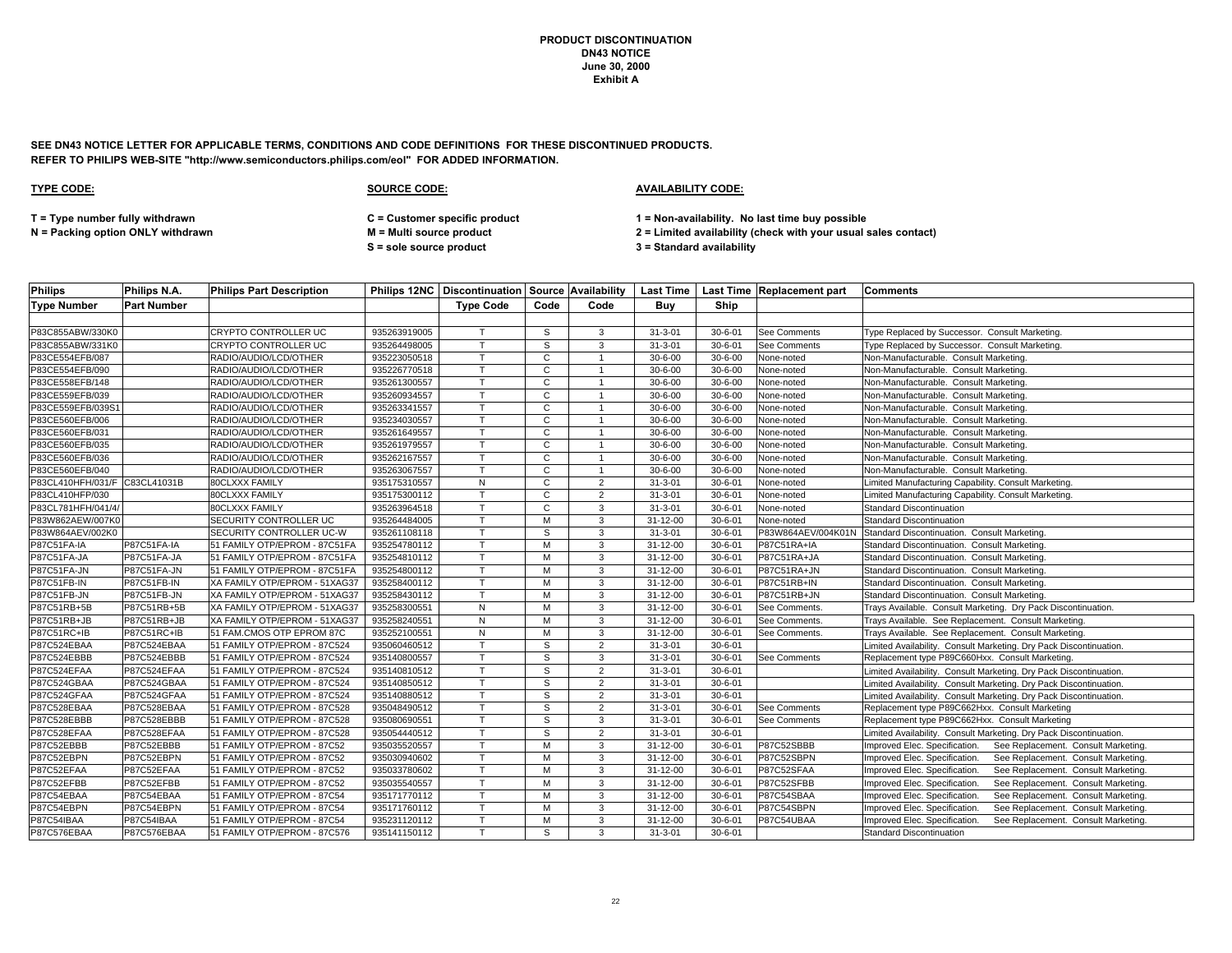**SEE DN43 NOTICE LETTER FOR APPLICABLE TERMS, CONDITIONS AND CODE DEFINITIONS FOR THESE DISCONTINUED PRODUCTS. REFER TO PHILIPS WEB-SITE "http://www.semiconductors.philips.com/eol" FOR ADDED INFORMATION.**

| <b>Philips</b>     | Philips N.A.       | <b>Philips Part Description</b> |              |                  |      |                |                |               | Philips 12NC   Discontinuation   Source   Availability   Last Time   Last Time   Replacement part | <b>Comments</b>                                                                            |
|--------------------|--------------------|---------------------------------|--------------|------------------|------|----------------|----------------|---------------|---------------------------------------------------------------------------------------------------|--------------------------------------------------------------------------------------------|
| <b>Type Number</b> | <b>Part Number</b> |                                 |              | <b>Type Code</b> | Code | Code           | Buv            | Ship          |                                                                                                   |                                                                                            |
|                    |                    |                                 |              |                  |      |                |                |               |                                                                                                   |                                                                                            |
| P87C576EFAA        | P87C576EFAA        | 51 FAMILY OTP/EPROM - 87C576    | 935141210112 |                  | S    | 3              | $31 - 3 - 01$  | $30 - 6 - 01$ |                                                                                                   | <b>Standard Discontinuation</b>                                                            |
| P87C749EFAA        | P87C749EFAA        | 51 FAMILY OTP/EPROM - 87C749    | 935176100112 | $\mathsf{T}$     | S    | 3              | $31 - 3 - 01$  | $30 - 6 - 01$ | S87C752-5A28                                                                                      | Improved Elec. Specification. See Replacement. Consult Marketing.                          |
| P87C749EFPN        | P87C749EFPN        | 51 FAMILY OTP/EPROM - 87C749    | 935176160112 | T.               | S    | 3              | $31 - 3 - 01$  | $30 - 6 - 01$ | S87C752-5N28                                                                                      | Improved Elec. Specification. See Replacement. Consult Marketing.                          |
| P87C750EFAA        | P87C750EFAA        | 51 FAMILY OTP/EPROM - 87C750    | 935080060112 | T.               | S.   | 3              | $31 - 3 - 01$  | $30 - 6 - 01$ | S87C751-5A28                                                                                      | Improved Elec. Specification. See Replacement. Consult Marketing.                          |
| P87C750EFPN        | P87C750EFPN        | 51 FAMILY OTP/EPROM - 87C750    | 935080050112 |                  | S    | 3              | $31 - 3 - 01$  | $30 - 6 - 01$ | S87C751-5N24                                                                                      | Improved Elec. Specification. See Replacement. Consult Marketing.                          |
| P89C51RC+IA        | P89C51RC+IA        | 89C51RC+                        | 935262478512 | $\mathsf{T}$     | S    | $\overline{2}$ | $31 - 3 - 01$  | $30 - 6 - 01$ |                                                                                                   | INDUSTRIAL:P89C51RC New Generation-limited production. See Replacement. Consult Marketing. |
| P89C51RC+IB        | P89C51RC+IB        | 89C51RC+                        | 935262479557 | T.               | S    | $\overline{2}$ | $31 - 3 - 01$  | $30 - 6 - 01$ |                                                                                                   | INDUSTRIAL:P89C51RC New Generation-limited production. See Replacement. Consult Marketing. |
| P89C51RC+IN        | P89C51RC+IB        | 89C51RC+                        | 935262480112 | $\mathsf{T}$     | S.   | $\overline{2}$ | $31 - 3 - 01$  | $30 - 6 - 01$ |                                                                                                   | INDUSTRIAL:P89C51RC New Generation-limited production. See Replacement. Consult Marketing. |
| P89C51RC+JA        | P89C51RC+JA        | 89C51RC+                        | 935262476512 | T                | s    | $\overline{2}$ | $31 - 3 - 01$  | $30 - 6 - 01$ |                                                                                                   | INDUSTRIAL:P89C51RC New Generation-limited production. See Replacement. Consult Marketing. |
| P89C51RC+JB        | P89C51RC+JB        | 89C51RC+                        | 935262477557 |                  | S    | $\overline{2}$ | $31 - 3 - 01$  | $30 - 6 - 01$ |                                                                                                   | INDUSTRIAL:P89C51RC New Generation-limited production. See Replacement. Consult Marketing. |
| P89C51RC+JN        | P89C51RC+JN        | 89C51RC+                        | 935262475112 |                  | S.   | $\overline{2}$ | $31 - 3 - 01$  | $30 - 6 - 01$ | P87C51RC+JN                                                                                       | New Generation-limited production. See Replacement. Consult Marketing.                     |
| P89C51RD+IA        | P89C51RD+IA        | 89C51RD+                        | 935262481512 | T                | S    | 2              | $31 - 3 - 01$  | $30 - 6 - 01$ |                                                                                                   | INDUSTRIAL:P89C51RD New Generation-limited production. See Replacement. Consult Marketing. |
| P89C51RD+IB        | P89C51RD+IB        | 89C51RD+                        | 935262482551 | T                | S    | $\overline{2}$ | $31 - 3 - 01$  | $30 - 6 - 01$ |                                                                                                   | INDUSTRIAL:P89C51RD New Generation-limited production. See Replacement. Consult Marketing. |
| P89C51RD+IB        | P89C51RD+IB        | 89C51RD+                        | 935262482557 | $\mathsf{T}$     | S    | $\overline{2}$ | $31 - 3 - 01$  | $30 - 6 - 01$ |                                                                                                   | INDUSTRIAL:P89C51RD New Generation-limited production. See Replacement. Consult Marketing. |
| P89C51RD+IN        | P89C51RD+IN        | 89C51RD+                        | 935262483112 | $\mathsf{T}$     | S    | 2              | $31 - 3 - 01$  | $30 - 6 - 01$ |                                                                                                   | INDUSTRIAL:P89C51RD New Generation-limited production. See Replacement. Consult Marketing. |
| P89C51RD+JA        | P89C51RD+JA        | 89C51RD+                        | 935262590512 |                  | S    | $\overline{2}$ | $31 - 3 - 01$  | $30 - 6 - 01$ |                                                                                                   | INDUSTRIAL:P89C664H New Generation-limited production. See Replacement. Consult Marketing. |
| P89C51RD+JB        | P89C51RD+JB        | 89C51RD+                        | 935262591557 | T                | S    | $\overline{2}$ | $31 - 3 - 01$  | $30 - 6 - 01$ |                                                                                                   | INDUSTRIAL:P89C664H New Generation-limited production. See Replacement. Consult Marketing. |
| P89C51RD+JN        | P89C51RD+JN        | 89C51RD+                        | 935262592112 | $\mathsf{T}$     | S    | 2              | $31 - 3 - 01$  | $30 - 6 - 01$ | P87C51RD+JN                                                                                       | New Generation-limited production. See Replacement. Consult Marketing.                     |
| P89C51UBBB         | P89C51UBBB         | 89C51 QFP COM                   | 935262603557 | $\mathsf{T}$     | M    | 3              | 31-12-00       | $30 - 6 - 01$ | P89C52UBBB                                                                                        | <b>Standard Discontinuation</b>                                                            |
| P89C51UFAA         | P89C51UFAA         | 89C51 PLCC IND                  | 935262512512 | T.               | М    | 3              | 31-12-00       | $30 - 6 - 01$ | P87C51UFAA                                                                                        | <b>Standard Discontinuation</b>                                                            |
| P89C51UFBB         | P89C51UFBB         | 89C51 QFP IND                   | 935262604557 |                  | M    | 3              | 31-12-00       | $30 - 6 - 01$ | P87C51UFBB                                                                                        | <b>Standard Discontinuation</b>                                                            |
| P89C52UFAA         | P89C52UFAA         | 89C52 PLCC IND                  | 935262567512 | $\mathsf{T}$     | M    | 3              | 31-12-00       | $30 - 6 - 01$ | P87C52UFAA                                                                                        | <b>Standard Discontinuation</b>                                                            |
| P89C52UFBB         | P89C52UFBB         | 89C52 QFP IND                   | 935262570551 |                  | M    | 3              | 31-12-00       | $30 - 6 - 01$ | P87C52UFBB                                                                                        | <b>Standard Discontinuation</b>                                                            |
| P89C52UFBB         | P89C52UFBB         | 89C52 QFP IND                   | 935262570557 | T.               | M    | 3              | $31 - 12 - 00$ | $30 - 6 - 01$ | P87C52UFBB                                                                                        | <b>Standard Discontinuation</b>                                                            |
| P89C52UFPN         | P89C52UFPN         | 89C52 DIP IND                   | 935262569112 | $\mathsf{T}$     | M    | 3              | 31-12-00       | $30 - 6 - 01$ | P87C52UFPN                                                                                        | <b>Standard Discontinuation</b>                                                            |
| P89C54UBBB         | P89C54UBBB         | 89C54 QFP COM                   | 935262610557 | $\mathsf{T}$     | M    | 3              | 31-12-00       | $30 - 6 - 01$ | P87C54UBBB                                                                                        | <b>Standard Discontinuation</b>                                                            |
| P89C58UBBB         | P89C58UBBB         | 89C58 QFP COM                   | 935262576557 | $\mathsf{T}$     | M    | 3              | 31-12-00       | $30 - 6 - 01$ | P87C51RC+JB                                                                                       | <b>Standard Discontinuation</b>                                                            |
| P8WE5016AEW/0220   |                    | <b>CRYPTO CONTROLLER</b>        | 935266848005 | $\mathsf{\tau}$  | s    | 3              | $31 - 3 - 01$  | $30 - 6 - 01$ | P8WE5016AEW/02404                                                                                 | <b>Standard Discontinuation</b>                                                            |
| P8WE5032AEW/0050   |                    | <b>CRYPTO CONTROLLER</b>        | 935263921005 | $\mathsf{\tau}$  | S.   | 3              | $31 - 3 - 01$  | $30 - 6 - 01$ | P8WE5032AEW/06708                                                                                 | <b>Standard Discontinuation</b>                                                            |
| P8WE5032AEW/0081   |                    | <b>CRYPTO CONTROLLER</b>        | 935264137005 | T.               | M    |                | $30 - 6 - 00$  | $30 - 6 - 00$ | P8WE5032AEW/01414                                                                                 | Non-Manufacturable. See Replacement. Consult Marketing                                     |
| P8WE5032AEW/0091   |                    | <b>CRYPTO CONTROLLER</b>        | 935267521005 | $\mathsf{T}$     | S    | 3              | $31 - 3 - 01$  | $30 - 6 - 01$ | P8WE5032AEW/01711                                                                                 | <b>Standard Discontinuation</b>                                                            |
| P8WE5032AEW/0120   |                    | <b>CRYPTO CONTROLLER</b>        | 935264496005 | $\mathsf{T}$     | S    | 3              | $31 - 3 - 01$  | $30 - 6 - 01$ |                                                                                                   | <b>Standard Discontinuation</b>                                                            |
| P8WE6016AEW/060A   |                    | <b>CRYPTO CONTROLLER</b>        | 935264485005 | T                | M    | 3              | 31-12-00       | $30 - 6 - 01$ | None-noted                                                                                        | <b>Standard Discontinuation</b>                                                            |
| P8WE6016AEW/061A   |                    | <b>CRYPTO CONTROLLER</b>        | 935266405005 |                  | S    | 3              | $31 - 3 - 01$  | $30 - 6 - 01$ | P8WE6017AEW/007A1                                                                                 | Standard Discontinuation. See Replacement. Consult Marketing.                              |
| P8WE6016AEW/160A   |                    | <b>CRYPTO CONTROLLER</b>        | 935264475005 | T                | M    | 3              | 31-12-00       | $30 - 6 - 01$ | None-noted                                                                                        | <b>Standard Discontinuation</b>                                                            |
| P8WE6017AEW/0080   |                    | <b>SECURITY CONTROLLER</b>      | 935267233005 | $\mathsf{T}$     | M    | 3              | 31-12-00       | $30 - 6 - 01$ | P8WE6017AEW/00905                                                                                 | Standard Discontinuation. See Replacement. Consult Marketing.                              |
| P8WE6032AEW/051A   |                    | <b>CRYPTO CONTROLLER</b>        | 935265571005 | $\mathsf{T}$     | s    | 3              | $31 - 3 - 01$  | $30 - 6 - 01$ | P8WE6032AEW/052B0                                                                                 | Standard Discontinuation. See Replacement. Consult Marketing.                              |
| PBYR10100B         | PBYR10100B T/R     | <b>SCHOTTKY DIODE</b>           | 934043440118 | T                | M    | 3              | 31-12-00       | $30 - 6 - 01$ | Ph:PBYR10100                                                                                      | Same Product Available in TO220 (through hole package). Standard DN.                       |
| <b>PBYR1025B</b>   | PBYR1025B T/R      | <b>SCHOTTKY DIODE</b>           | 934050850118 | T.               | M    | 3              | $31 - 12 - 00$ | $30 - 6 - 01$ | Ph:PBYL1625B                                                                                      | Drop in replacement . Consult Marketing.                                                   |
| PBYR1035           | PBYR1035           | <b>SCHOTTKY DIODE</b>           | 933982260127 | T                | М    | 3              | 31-12-00       | $30 - 6 - 01$ | Ph:PBYR1040                                                                                       | Same Product Aavailable at 40V. See Replacement. Consult Marketing.                        |
| <b>PBYR1040X</b>   | <b>PBYR1040X</b>   | <b>SCHOTTKY DIODE</b>           | 934044890127 |                  | M    | $\mathbf{3}$   | 31-12-00       | $30 - 6 - 01$ | Ph:PBYR1045X                                                                                      | Same Product available at 45V. See Replacement. Consult Marketing.                         |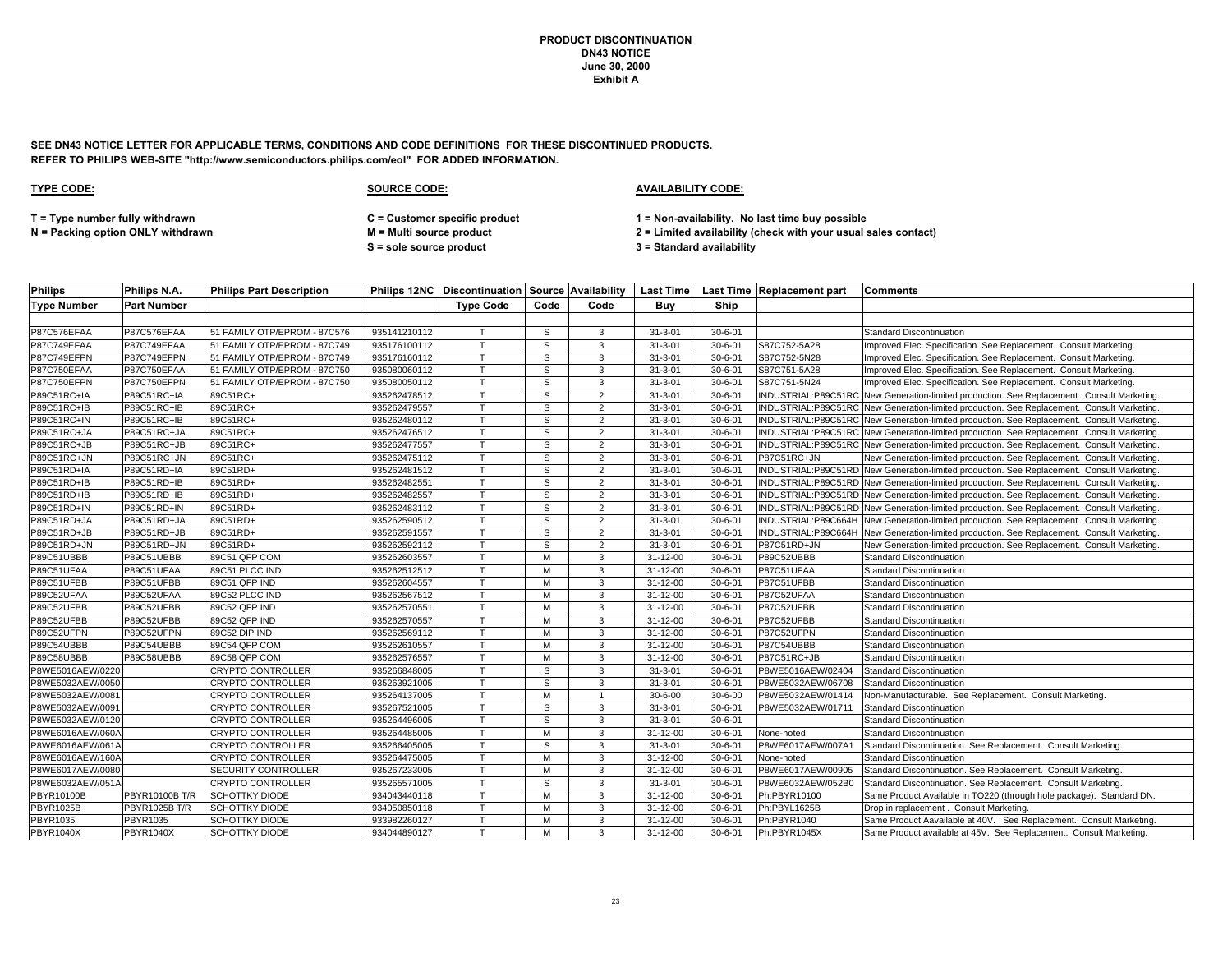**SEE DN43 NOTICE LETTER FOR APPLICABLE TERMS, CONDITIONS AND CODE DEFINITIONS FOR THESE DISCONTINUED PRODUCTS. REFER TO PHILIPS WEB-SITE "http://www.semiconductors.philips.com/eol" FOR ADDED INFORMATION.**

| <b>Philips</b>     | Philips N.A.                   | <b>Philips Part Description</b>  |              |                  |              |                |                |               | Philips 12NC   Discontinuation   Source   Availability   Last Time   Last Time   Replacement part | <b>Comments</b>                                                              |
|--------------------|--------------------------------|----------------------------------|--------------|------------------|--------------|----------------|----------------|---------------|---------------------------------------------------------------------------------------------------|------------------------------------------------------------------------------|
| <b>Type Number</b> | <b>Part Number</b>             |                                  |              | <b>Type Code</b> | Code         | Code           | Buv            | Ship          |                                                                                                   |                                                                              |
|                    |                                |                                  |              |                  |              |                |                |               |                                                                                                   |                                                                              |
| <b>PBYR1060B</b>   | <b>PBYR1060B T/R</b>           | <b>SCHOTTKY DIODE</b>            | 934043460118 | T                | M            | 3              | 31-12-00       | $30 - 6 - 01$ | Ph:PBYR1060                                                                                       | Same Product Available in TO220 (through hole package). See Replacement.     |
| PBYR1540CT         | PBYR1540CT                     | <b>SCHOTTKY DIODE</b>            | 933982330127 | $\mathsf{T}$     | M            | 3              | 31-12-00       | $30 - 6 - 01$ | Ph:PBYR1545CT                                                                                     | Same Product Available at 45V. See Replacement. Consult Marketing.           |
| PBYR1540CTB        | PBYR1540CTB T/R                | <b>SCHOTTKY DIODE</b>            | 934043390118 | T.               | M            | 3              | 31-12-00       | $30 - 6 - 01$ | Ph:PBYR1545CTB                                                                                    | Same Product Available at 45V. See Replacement. Consult Marketing.           |
| PBYR1545CTX        |                                | <b>SCHOTTKY DIODE</b>            | 934044870127 | T.               | M            | 3              | $31 - 12 - 00$ | $30 - 6 - 01$ | Ph:PBYR1540CTX                                                                                    | Same Product Available at 40V. See Replacement. Consult Marketing.           |
| PBYR1640           | PBYR1640                       | SCHOTTKY DIODE                   | 933982360127 | T.               | M            | 3              | 31-12-00       | $30 - 6 - 01$ | Ph:PBYR1645B                                                                                      | Same Product Available at 45V. See Replacement. Consult Marketing.           |
| PBYR1640B          | PBYR1640B T/R                  | <b>SCHOTTKY DIODE</b>            | 934040970118 | $\mathsf{T}$     | M            | 3              | 31-12-00       | $30 - 6 - 01$ | Ph:PBYR1645B                                                                                      | Same Product Available at 45V. See Replacement. Consult Marketing.           |
| <b>PBYR1640X</b>   |                                | <b>SCHOTTKY DIODE</b>            | 934044830127 |                  | M            | 3              | 31-12-00       | $30 - 6 - 01$ | Ph:PBYR1645F                                                                                      | Similar available at 45V in SOT186 (isolated package). See Replacement.      |
| <b>PBYR1645X</b>   |                                | SCHOTTKY DIODE                   | 934044840127 | T.               | M            | 3              | 31-12-00       | $30 - 6 - 01$ | Ph:PBYR1645F                                                                                      | Same Product Available in SOT186 (isolated package). See Replacement.        |
| PBYR2040CTX        |                                | <b>SCHOTTKY DIODE</b>            | 934044800127 | T.               | M            | 3              | 31-12-00       | $30 - 6 - 01$ | Ph:PBYR2040CT                                                                                     | Same Product Available in TO220 (non isolated package). See Replacement.     |
| PBYR2045CTB        | PBYR2045CTB T/R                | <b>SCHOTTKY DIODE</b>            | 934043410118 | T.               | M            | 3              | 31-12-00       | $30 - 6 - 01$ | Ph:PBYR2040CTB                                                                                    | Same Product Available at 40V. See Replacement. Consult Marketing.           |
| PBYR2045CTX        |                                | <b>SCHOTTKY DIODE</b>            | 934044810127 | T.               | M            | 3              | 31-12-00       | $30 - 6 - 01$ | Ph:PBYR2045CT                                                                                     | Same Product Available in TO220 (non isolated package). See Replacement.     |
| PBYR2060CT         | PBYR2060CT                     | <b>SCHOTTKY DIODE</b>            | 934020620127 |                  | M            | $\mathbf{3}$   | 31-12-00       | $30 - 6 - 01$ | Ph:PBYR20100CT                                                                                    | Same Product Available at 100V. See Replacement. Consult Marketing.          |
| PBYR2060CTB        | PBYR2060CTB T/R                | <b>SCHOTTKY DIODE</b>            | 934042080118 | T.               | M            | 3              | 31-12-00       | $30 - 6 - 01$ | Ph:PBYR20100CTB                                                                                   | Same Product Available at 100V. See Replacement. Consult Marketing.          |
| PBYR2100CT         | PBYR2100CT T/R                 | Double diode Schottky barrier    | 934027440115 | T.               | M            | 3              | $31 - 12 - 00$ | $30 - 6 - 01$ | None Noted                                                                                        | Standard Discontinuation.                                                    |
| PBYR2150CT         |                                | Rectifier diode Schottky barrier | 934044700115 | T.               | S.           | 3              | $31 - 3 - 01$  | $30 - 6 - 01$ |                                                                                                   | Standard Discontinuation.                                                    |
| PBYR220CT          | PBYR220CT T/R                  | <b>SCHOTTKY DIODE</b>            | 934049840115 | T.               | M            | 3              | $31 - 12 - 00$ | $30 - 6 - 01$ | Ph:PBYR620CTD                                                                                     | Same Product Available in Dpak. See Replacement. Consult Marketing.          |
| PBYR225CT          | PBYR225CT T/R                  | <b>SCHOTTKY DIODE</b>            | 934049850115 | $\mathsf{T}$     | M            | 3              | 31-12-00       | $30 - 6 - 01$ | Ph:PBYR625CTD                                                                                     | Same Product Available in Dpak. See Replacement. Consult Marketing.          |
| PBYR2540CT         | PBYR2540CT                     | SCHOTTKY DIODE                   | 933982420127 | T.               | M            | 3              | 31-12-00       | $30 - 6 - 01$ | Ph:PBYR2545                                                                                       | Same Product Available at 45V. See Replacement. Consult Marketing.           |
| PBYR2540CTB        | PBYR2540CTB T/R SCHOTTKY DIODE |                                  | 934042150118 | T.               | M            | $\mathbf{3}$   | 31-12-00       | $30 - 6 - 01$ | Ph:PBYR2545CTB                                                                                    | Same Product Available at 45V. See Replacement. Consult Marketing.           |
| PBYR2540CTX        |                                | <b>SCHOTTKY DIODE</b>            | 934044770127 | T.               | M            | 3              | 31-12-00       | $30 - 6 - 01$ | Ph:PBYR2545CTF                                                                                    | Same Product Available at 45V in SOT186 (isolated package). See Replacement. |
| PBYR2545CTX        |                                | SCHOTTKY DIODE                   | 934044780127 |                  | M            | 3              | 31-12-00       | $30 - 6 - 01$ | Ph:PBYR2545CTF                                                                                    | Same Product Available in SOT186 (isolated package). See Replacement.        |
| PBYR3060WT         | PBYR3060WT                     | <b>SCHOTTKY DIODE</b>            | 934047030127 | T.               | M            | 3              | 31-12-00       | $30 - 6 - 01$ | Ph:PBYR30100WT                                                                                    | Same Product Available at 100V. See Replacement. Consult Marketing.          |
| PBYR4020WT         | PBYR4020WT                     | <b>SCHOTTKY DIODE</b>            | 934050900127 | T.               | M            | 3              | $31 - 12 - 00$ | $30 - 6 - 01$ | Ph:PBYR4025WT                                                                                     | Same Product Available at 25V. See Replacement. Consult Marketing.           |
| PBYR740            | PBYR740                        | <b>SCHOTTKY DIODE</b>            | 933982240127 | T.               | M            | 3              | $31 - 12 - 00$ | $30 - 6 - 01$ | Ph:PBYR745                                                                                        | Same Product Available at 45V. See Replacement. Consult Marketing.           |
| PBYR740B           | PBYR740B T/R                   | <b>SCHOTTKY DIODE</b>            | 934042030118 | $\mathsf{T}$     | M            | 3              | 31-12-00       | $30 - 6 - 01$ | Ph:PBYR740D                                                                                       | Same Product Available in Dpak. See Replacement. Consult Marketing.          |
| PBYR740X           |                                | <b>SCHOTTKY DIODE</b>            | 934044920127 | $\mathsf{T}$     | M            | 3              | 31-12-00       | $30 - 6 - 01$ | Ph:PBYR745F                                                                                       | Similar available at 45V in SOT186 (isolated package). See Replacement.      |
| PBYR745B           | PBYR745B T/R                   | <b>SCHOTTKY DIODE</b>            | 934042040118 | $\mathsf{T}$     | M            | 3              | 31-12-00       | $30 - 6 - 01$ | Ph:PBYR745B                                                                                       | Same Product Available in Dpak. See Replacement. Consult Marketing.          |
| PBYR745X           |                                | <b>SCHOTTKY DIODE</b>            | 934044930127 | T.               | M            | 3              | $31 - 12 - 00$ | $30 - 6 - 01$ | Ph:PBYR745F                                                                                       | Same Product Available in SOT186 (isolated package). See Replacement.        |
| <b>PCA1461T</b>    |                                | <b>CLOCKS AND WATCHES</b>        | 933911090113 | N                | S.           | 3              | $31 - 3 - 01$  | $30 - 6 - 01$ | PCA1461U/10/F2                                                                                    | Standard Discontinuation. See Replacement. Consult Marketing.                |
| <b>PCA1607U/F2</b> |                                | CLOCKS AND WATCHES               | 935260455026 | N                | S            | 3              | $31 - 3 - 01$  | $30 - 6 - 01$ | PCA1607U/10/F2                                                                                    | Standard Discontinuation. See Replacement. Consult Marketing.                |
| PCA1673U/F2        |                                | <b>CLOCKS AND WATCHES</b>        | 935239860026 | N                | S.           | 3              | $31 - 3 - 01$  | $30 - 6 - 01$ | PCA1673U/10/F2                                                                                    | Available on FFC. See Replacement. Consult Marketing.                        |
| PCA82C250/N4/S421  |                                | High Speed CAN transceiver       | 935198980112 | T.               | $\mathbf{C}$ | 3              | $31 - 3 - 01$  | $30 - 6 - 01$ | PCA82C250/N4                                                                                      | Standard Discontinuation. See Replacement. Consult Marketing.                |
| PCA82C250T/N4/S42  |                                | High speed CAN transceiver       | 935202020112 | ${\sf N}$        | $\mathbf{C}$ | 3              | $31 - 3 - 01$  | $30 - 6 - 01$ | 935202020118                                                                                      | Standard Discontinuation. See Replacement. Consult Marketing.                |
| PCA82C250T/N4/S43  |                                | High Speed CAN transceiver       | 935224890118 | T.               | $\mathbf{C}$ | 3              | $31 - 3 - 01$  | $30 - 6 - 01$ | PCA82C250T/N4                                                                                     | Standard Discontinuation. See Replacement. Consult Marketing.                |
| PCA82C251U/N3      | PCA82C251UCA                   | High Speed CAN transceiver       | 935216220005 | ${\sf N}$        | M            | 3              | 31-12-00       | $30 - 6 - 01$ | None-noted                                                                                        | Standard Discontinuation.                                                    |
| PCA82C252T/N2      | PCA82C252TD-T                  | Fault-tolerant CAN transceiver   | 935212930118 | T.               | M            | $\overline{1}$ | $30 - 6 - 00$  | $30 - 6 - 00$ | PCA82C252T/N3                                                                                     | Non-Manufacturable. See Replacement. Consult Marketing.                      |
| PCA82C252T/N2      | PCA82C252TD                    | Fault-tolerant CAN transceiver   | 935212930112 | T.               | M            |                | $30 - 6 - 00$  | $30 - 6 - 00$ | PCA82C252T/N3                                                                                     | Non-Manufacturable. See Replacement. Consult Marketing.                      |
| PCA82C252T/N2/S43  |                                | Fault-tolerant CAN transceiver   | 935254750118 | T.               | $\mathsf{C}$ |                | $30 - 6 - 00$  | $30 - 6 - 00$ | PCA82C252T/N3                                                                                     | Non-Manufacturable. See Replacement. Consult Marketing.                      |
| PCA82C252T/N2/S43  |                                | Fault-tolerant CAN transceiver   | 935254750112 | T.               | $\mathbf{C}$ | $\overline{1}$ | $30 - 6 - 00$  | $30 - 6 - 00$ | PCA82C252T/N3/S430                                                                                | Non-Manufacturable. See Replacement. Consult Marketing.                      |
| PCA84C122AP/234    | C84C122234N                    | VIDEO MICROC.DERIV.80C48 CPU     | 935262016112 | T.               | S            | 3              | $31 - 3 - 01$  | $30 - 6 - 01$ | See Comments.                                                                                     | Can be replaced by 8521 Micro or PCA84C222/422/622. Consult Marketing.       |
| PCA84C122AP/240    | C84C122240N                    | VIDEO MICROC.DERIV.80C48 CPU     | 935263233112 | T.               | s,           | 3              | $31 - 3 - 01$  | $30 - 6 - 01$ | See Comments.                                                                                     | Can be replaced by the PCA84C222 Family of products                          |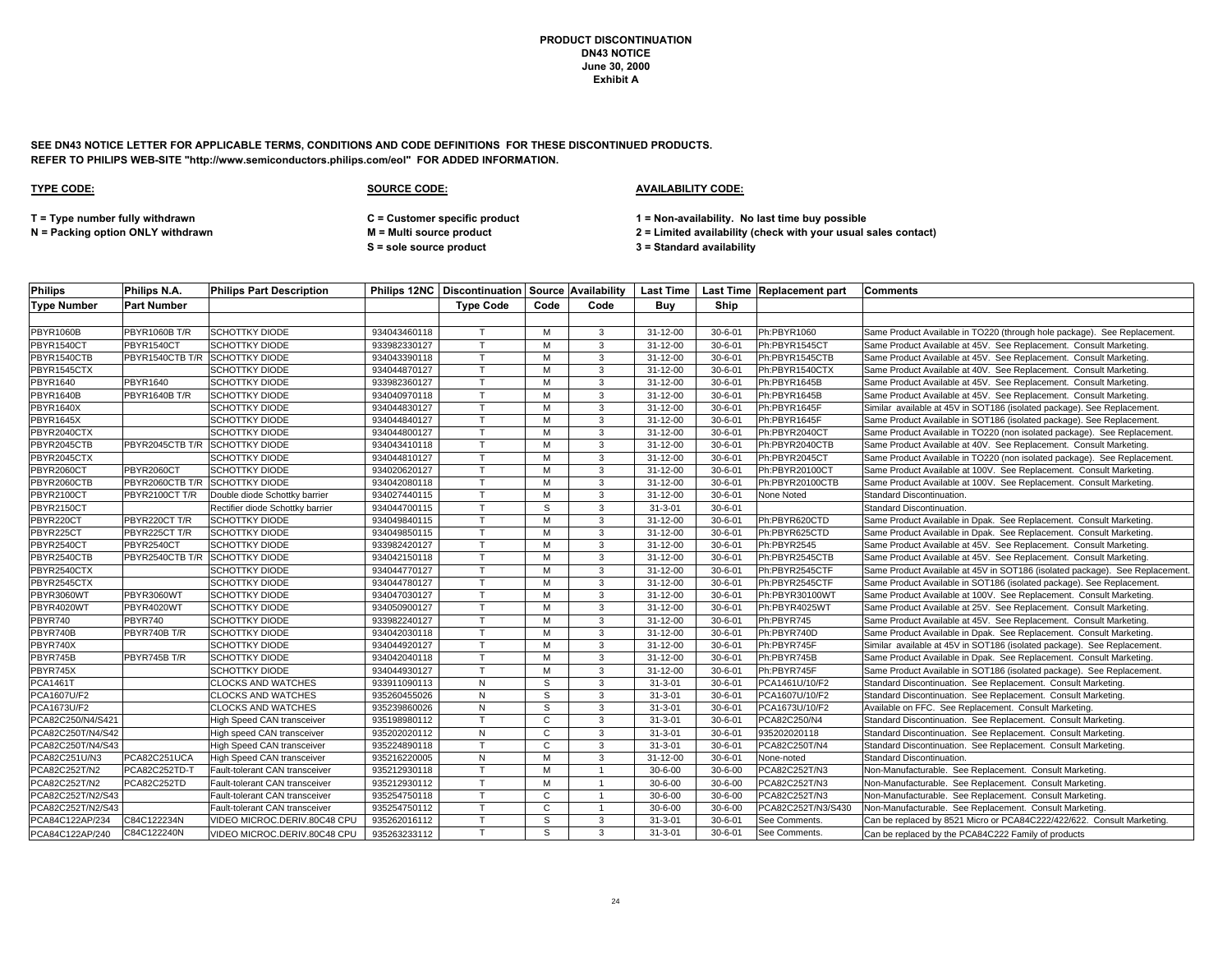**SEE DN43 NOTICE LETTER FOR APPLICABLE TERMS, CONDITIONS AND CODE DEFINITIONS FOR THESE DISCONTINUED PRODUCTS. REFER TO PHILIPS WEB-SITE "http://www.semiconductors.philips.com/eol" FOR ADDED INFORMATION.**

### **TYPE CODE: SOURCE CODE: AVAILABILITY CODE:**

**T = Type number fully withdrawn C = Customer specific product 1 = Non-availability. No last time buy possible**

**S = sole source product 3 = Standard availability**

| <b>Philips</b>     | Philips N.A.       | <b>Philips Part Description</b> |              | Philips 12NC   Discontinuation   Source   Availability |              |               |               |               | Last Time   Last Time   Replacement part | <b>Comments</b>                                                        |
|--------------------|--------------------|---------------------------------|--------------|--------------------------------------------------------|--------------|---------------|---------------|---------------|------------------------------------------|------------------------------------------------------------------------|
| <b>Type Number</b> | <b>Part Number</b> |                                 |              | <b>Type Code</b>                                       | Code         | Code          | Buv           | Ship          |                                          |                                                                        |
|                    |                    |                                 |              |                                                        |              |               |               |               |                                          |                                                                        |
| PCA84C122AP/244    | C84C122244N        | VIDEO MICROC.DERIV.80C48 CPU    | 935263265112 | $\mathsf{T}$                                           | S            | 3             | $31 - 3 - 01$ | $30 - 6 - 01$ | See Comments                             | Can be replaced by 8521 Micro or PCA84C222/422/622. Consult Marketing. |
| PCA84C122AP/250    | C84C122250N        | VIDEO MICROC.DERIV.80C48 CPU    | 935267015112 | $\mathsf{T}$                                           | S            | 3             | $31 - 3 - 01$ | $30 - 6 - 01$ | See Comments.                            | Can be replaced by 8521 Micro or PCA84C222/422/622. Consult Marketing. |
| PCA84C122AT/003    |                    | VIDEO MICROC.DERIV.80C48 CPU    | 935046470118 |                                                        | S            | $\mathcal{R}$ | $31 - 3 - 01$ | $30 - 6 - 01$ | See Comments.                            | Can be replaced by 8521 Micro or PCA84C222/422/622. Consult Marketing. |
| PCA84C122AT/003    |                    | VIDEO MICROC.DERIV.80C48 CPU    | 935046470112 | $\mathsf{T}$                                           | S            | 3             | $31 - 3 - 01$ | $30 - 6 - 01$ | <b>See Comments</b>                      | Can be replaced by 8521 Micro or PCA84C222/422/622. Consult Marketing. |
| PCA84C122AT/003    |                    | VIDEO MICROC.DERIV.80C48 CPU    | 935046470115 | $\mathsf{\tau}$                                        | S            | 3             | $31 - 3 - 01$ | $30 - 6 - 01$ | See Comments                             | Can be replaced by 8521 Micro or PCA84C222/422/622. Consult Marketing  |
| PCA84C122AT/009    |                    | /IDEO MICROC.DERIV.80C48 CPU    | 935046530118 |                                                        | S            | 3             | $31 - 3 - 01$ | $30 - 6 - 01$ | See Comments.                            | Can be replaced by the PCA84C222 Family of products                    |
| PCA84C122AT/009    |                    | VIDEO MICROC.DERIV.80C48 CPU    | 935046530112 | $\mathsf{T}$                                           | S            | 3             | $31 - 3 - 01$ | $30 - 6 - 01$ | See Comments                             | Can be replaced by 8521 Micro or PCA84C222/422/622. Consult Marketing  |
| PCA84C122AT/009    |                    | VIDEO MICROC.DERIV.80C48 CPU    | 935046530118 | $\mathsf{T}$                                           | S            | 3             | $31 - 3 - 01$ | $30 - 6 - 01$ | See Comments.                            | Can be replaced by 8521 Micro or PCA84C222/422/622. Consult Marketing. |
| PCA84C122AT/013    |                    | VIDEO MICROC.DERIV.80C48 CPU    | 935066350112 |                                                        | S            | 3             | $31 - 3 - 01$ | $30 - 6 - 01$ | See Comments.                            | Can be replaced by 8521 Micro or PCA84C222/422/622. Consult Marketing. |
| PCA84C122AT/016    |                    | VIDEO MICROC.DERIV.80C48 CPU    | 935066650112 | T                                                      | S            | 3             | $31 - 3 - 01$ | $30 - 6 - 01$ | See Comments                             | Can be replaced by 8521 Micro or PCA84C222/422/622. Consult Marketing  |
| PCA84C122AT/017    |                    | VIDEO MICROC.DERIV.80C48 CPU    | 935066940112 |                                                        | S            | 3             | $31 - 3 - 01$ | $30 - 6 - 01$ | See Comments.                            | Can be replaced by the PCA84C222 Family of products                    |
| PCA84C122AT/018    |                    | VIDEO MICROC.DERIV.80C48 CPU    | 935066950112 | $\mathsf{T}$                                           | S            | 3             | $31 - 3 - 01$ | $30 - 6 - 01$ | See Comments                             | Can be replaced by 8521 Micro or PCA84C222/422/622. Consult Marketing. |
| PCA84C122AT/018    |                    | VIDEO MICROC.DERIV.80C48 CPU    | 935066950118 | $\mathbf \tau$                                         | <sub>S</sub> | 3             | $31 - 3 - 01$ | $30 - 6 - 01$ | See Comments.                            | Can be replaced by 8521 Micro or PCA84C222/422/622. Consult Marketing. |
| PCA84C122AT/022    |                    | VIDEO MICROC.DERIV.80C48 CPU    | 935066990112 |                                                        | S            | 3             | $31 - 3 - 01$ | $30 - 6 - 01$ | See Comments.                            | Can be replaced by 8521 Micro or PCA84C222/422/622. Consult Marketing. |
| PCA84C122AT/022    |                    | VIDEO MICROC.DERIV.80C48 CPU    | 935066990118 | $\mathsf{T}$                                           | S            | $\mathcal{R}$ | $31 - 3 - 01$ | $30 - 6 - 01$ | See Comments                             | Can be replaced by 8521 Micro or PCA84C222/422/622. Consult Marketing  |
| PCA84C122AT/023    |                    | VIDEO MICROC.DERIV.80C48 CPU    | 935067000118 | $\mathbf \tau$                                         | S            | 3             | $31 - 3 - 01$ | $30 - 6 - 01$ | See Comments                             | Can be replaced by 8521 Micro or PCA84C222/422/622. Consult Marketing. |
| PCA84C122AT/023    |                    | VIDEO MICROC.DERIV.80C48 CPU    | 935067000112 |                                                        | S            | 3             | $31 - 3 - 01$ | $30 - 6 - 01$ | See Comments.                            | Can be replaced by 8521 Micro or PCA84C222/422/622. Consult Marketing. |
| PCA84C122AT/024    |                    | VIDEO MICROC.DERIV.80C48 CPU    | 935067010112 |                                                        | S            | 3             | $31 - 3 - 01$ | $30 - 6 - 01$ | See Comments                             | Can be replaced by the PCA84C222 Family of products                    |
| PCA84C122AT/024    |                    | /IDEO MICROC.DERIV.80C48 CPU    | 935067010118 |                                                        | S            | $\mathcal{R}$ | $31 - 3 - 01$ | $30 - 6 - 01$ | See Comments.                            | Can be replaced by the PCA84C222 Family of products                    |
| PCA84C122AT/025    |                    | VIDEO MICROC.DERIV.80C48 CPU    | 935067020112 | $\mathsf{T}$                                           | S            | 3             | $31 - 3 - 01$ | $30 - 6 - 01$ | See Comments.                            | Can be replaced by 8521 Micro or PCA84C222/422/622. Consult Marketing. |
| PCA84C122AT/025    |                    | VIDEO MICROC.DERIV.80C48 CPU    | 935067020118 | $\mathsf{T}$                                           | S            | 3             | $31 - 3 - 01$ | $30 - 6 - 01$ | See Comments.                            | Can be replaced by 8521 Micro or PCA84C222/422/622. Consult Marketing  |
| PCA84C122AT/027    |                    | VIDEO MICROC.DERIV.80C48 CPU    | 935077470112 |                                                        | S            | 3             | $31 - 3 - 01$ | $30 - 6 - 01$ | See Comments.                            | Can be replaced by 8521 Micro or PCA84C222/422/622. Consult Marketing. |
| PCA84C122AT/027    |                    | VIDEO MICROC.DERIV.80C48 CPU    | 935077470118 |                                                        | S            | 3             | $31 - 3 - 01$ | $30 - 6 - 01$ | See Comments                             | Can be replaced by 8521 Micro or PCA84C222/422/622. Consult Marketing. |
| PCA84C122AT/040    |                    | VIDEO MICROC.DERIV.80C48 CPU    | 935082920112 | $\mathbf \tau$                                         | S            | 3             | $31 - 3 - 01$ | $30 - 6 - 01$ | See Comments.                            | Can be replaced by 8521 Micro or PCA84C222/422/622. Consult Marketing. |
| PCA84C122AT/040    |                    | VIDEO MICROC.DERIV.80C48 CPU    | 935082920118 |                                                        | S            | 3             | $31 - 3 - 01$ | $30 - 6 - 01$ | See Comments.                            | Can be replaced by 8521 Micro or PCA84C222/422/622. Consult Marketing. |
| PCA84C122AT/041    |                    | VIDEO MICROC.DERIV.80C48 CPU    | 935082930112 | T                                                      | S            | 3             | $31 - 3 - 01$ | $30 - 6 - 01$ |                                          | Standard Discontinuation.                                              |
| PCA84C122AT/041    |                    | VIDEO MICROC.DERIV.80C48 CPU    | 935082930118 | $\mathsf{T}$                                           | S            | 3             | $31 - 3 - 01$ | $30 - 6 - 01$ | See Comments.                            | Can be replaced by 8521 Micro or PCA84C222/422/622. Consult Marketing. |
| PCA84C122AT/044    |                    | VIDEO MICROC.DERIV.80C48 CPU    | 935082960112 |                                                        | S            | 3             | $31 - 3 - 01$ | $30 - 6 - 01$ |                                          | Standard Discontinuation.                                              |
| PCA84C122AT/044    |                    | VIDEO MICROC.DERIV.80C48 CPU    | 935082960118 | T                                                      | S            | 3             | $31 - 3 - 01$ | $30 - 6 - 01$ | See Comments.                            | Can be replaced by 8521 Micro or PCA84C222/422/622. Consult Marketing  |
| PCA84C122AT/046    |                    | /IDEO MICROC.DERIV.80C48 CPU    | 935082980112 |                                                        | S            | 3             | $31 - 3 - 01$ | $30 - 6 - 01$ |                                          | Standard Discontinuation.                                              |
| PCA84C122AT/046    |                    | VIDEO MICROC.DERIV.80C48 CPU    | 935082980118 | $\mathsf{T}$                                           | S            | 3             | $31 - 3 - 01$ | $30 - 6 - 01$ | See Comments                             | Can be replaced by 8521 Micro or PCA84C222/422/622. Consult Marketing. |
| PCA84C122AT/048    |                    | VIDEO MICROC.DERIV.80C48 CPU    | 935083000112 | $\mathsf{T}$                                           | S            | 3             | $31 - 3 - 01$ | $30 - 6 - 01$ |                                          | Standard Discontinuation.                                              |
| PCA84C122AT/048    |                    | VIDEO MICROC.DERIV.80C48 CPU    | 935083000118 |                                                        | S            | 3             | $31 - 3 - 01$ | $30 - 6 - 01$ |                                          | Standard Discontinuation.                                              |
| PCA84C122AT/056    |                    | VIDEO MICROC.DERIV.80C48 CPU    | 935088550118 |                                                        | S            | 3             | $31 - 3 - 01$ | $30 - 6 - 01$ |                                          | Standard Discontinuation.                                              |
| PCA84C122AT/056    |                    | VIDEO MICROC.DERIV.80C48 CPU    | 935088550112 | $\mathsf{T}$                                           | <sub>S</sub> | 3             | $31 - 3 - 01$ | $30 - 6 - 01$ |                                          | Standard Discontinuation.                                              |
| PCA84C122AT/057    |                    | VIDEO MICROC.DERIV.80C48 CPU    | 935088560118 | $\top$                                                 | S            | 3             | $31 - 3 - 01$ | $30 - 6 - 01$ | See Comments.                            | Can be replaced by 8521 Micro or PCA84C222/422/622. Consult Marketing. |
| PCA84C122AT/057    |                    | VIDEO MICROC.DERIV.80C48 CPU    | 935088560112 | $\mathsf{T}$                                           | S            | 3             | $31 - 3 - 01$ | $30 - 6 - 01$ |                                          | <b>Standard Discontinuation</b>                                        |
| PCA84C122AT/059    |                    | VIDEO MICROC.DERIV.80C48 CPU    | 935088580112 | T                                                      | S            | 3             | $31 - 3 - 01$ | $30 - 6 - 01$ | See Comments.                            | Can be replaced by 8521 Micro or PCA84C222/422/622. Consult Marketing. |
| PCA84C122AT/059    |                    | VIDEO MICROC.DERIV.80C48 CPU    | 935088580118 |                                                        | S            | 3             | $31 - 3 - 01$ | $30 - 6 - 01$ | See Comments.                            | Can be replaced by 8521 Micro or PCA84C222/422/622. Consult Marketing. |
| PCA84C122AT/065    |                    | VIDEO MICROC.DERIV.80C48 CPU    | 935162400112 | T.                                                     | S.           | 3             | $31 - 3 - 01$ | $30 - 6 - 01$ | See Comments.                            | Can be replaced by the PCA84C222 Family of products                    |
| PCA84C122AT/065    |                    | VIDEO MICROC.DERIV.80C48 CPU    | 935162400118 |                                                        | S            | 3             | $31 - 3 - 01$ | $30 - 6 - 01$ | See Comments.                            | Can be replaced by the PCA84C222 Family of products                    |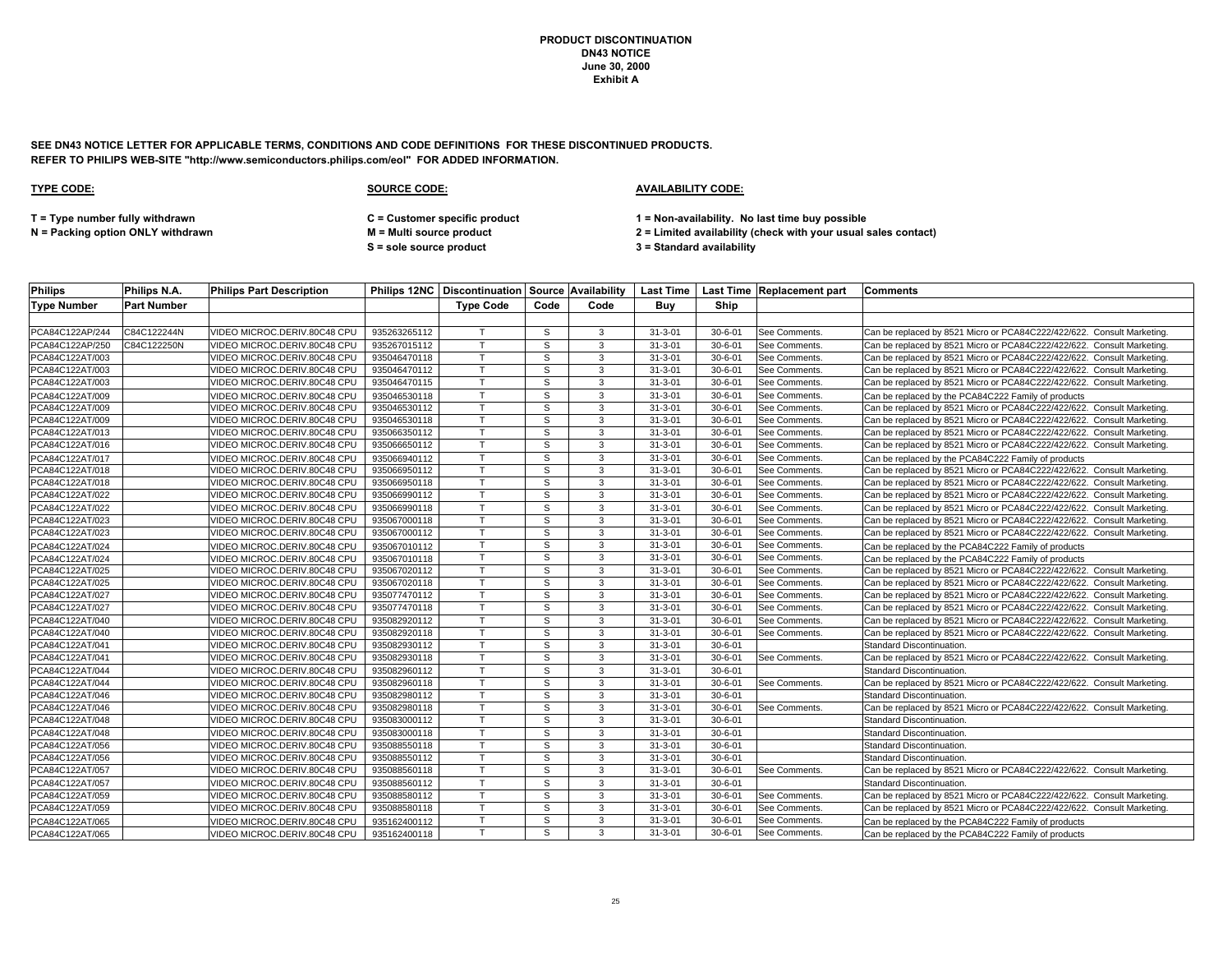**SEE DN43 NOTICE LETTER FOR APPLICABLE TERMS, CONDITIONS AND CODE DEFINITIONS FOR THESE DISCONTINUED PRODUCTS. REFER TO PHILIPS WEB-SITE "http://www.semiconductors.philips.com/eol" FOR ADDED INFORMATION.**

### **TYPE CODE: SOURCE CODE: AVAILABILITY CODE:**

**T = Type number fully withdrawn C = Customer specific product 1 = Non-availability. No last time buy possible**

**S = sole source product 3 = Standard availability**

| <b>Philips</b>     | Philips N.A.       | <b>Philips Part Description</b> |              |                  |      |      |               |               | Philips 12NC Discontinuation Source Availability   Last Time   Last Time   Replacement part   Comments |                                                                        |
|--------------------|--------------------|---------------------------------|--------------|------------------|------|------|---------------|---------------|--------------------------------------------------------------------------------------------------------|------------------------------------------------------------------------|
| <b>Type Number</b> | <b>Part Number</b> |                                 |              | <b>Type Code</b> | Code | Code | Buy           | Ship          |                                                                                                        |                                                                        |
|                    |                    |                                 |              |                  |      |      |               |               |                                                                                                        |                                                                        |
| PCA84C122AT/066    |                    | VIDEO MICROC.DERIV.80C48 CPU    | 935162410112 |                  | S.   | 3    | $31 - 3 - 01$ | $30 - 6 - 01$ | See Comments.                                                                                          | Can be replaced by the PCA84C222 Family of products                    |
| PCA84C122AT/066    |                    | /IDEO MICROC.DERIV.80C48 CPU    | 935162410118 | т                | S    | 3    | $31 - 3 - 01$ | $30 - 6 - 01$ | See Comments.                                                                                          | Can be replaced by 8521 Micro or PCA84C222/422/622. Consult Marketing. |
| PCA84C122AT/070    |                    | /IDEO MICROC.DERIV.80C48 CPU    | 935162450118 |                  | S    | 3    | $31 - 3 - 01$ | $30 - 6 - 01$ | See Comments.                                                                                          | Can be replaced by 8521 Micro or PCA84C222/422/622. Consult Marketing. |
| PCA84C122AT/070    |                    | VIDEO MICROC.DERIV.80C48 CPU    | 935162450112 | T.               | S    | 3    | $31 - 3 - 01$ | $30 - 6 - 01$ | See Comments                                                                                           | Can be replaced by 8521 Micro or PCA84C222/422/622. Consult Marketing. |
| PCA84C122AT/071    |                    | /IDEO MICROC.DERIV.80C48 CPU    | 935162460112 | $\mathsf{T}$     | S    | 3    | $31 - 3 - 01$ | $30 - 6 - 01$ | See Comments.                                                                                          | Can be replaced by 8521 Micro or PCA84C222/422/622. Consult Marketing. |
| PCA84C122AT/071    |                    | VIDEO MICROC.DERIV.80C48 CPU    | 935162460118 |                  | S    | 3    | $31 - 3 - 01$ | $30 - 6 - 01$ | See Comments.                                                                                          | Can be replaced by 8521 Micro or PCA84C222/422/622. Consult Marketing. |
| PCA84C122AT/073    |                    | /IDEO MICROC.DERIV.80C48 CPU    | 935166640112 |                  | S    | 3    | $31 - 3 - 01$ | $30 - 6 - 01$ | See Comments.                                                                                          | Can be replaced by 8521 Micro or PCA84C222/422/622. Consult Marketing. |
| PCA84C122AT/078    |                    | /IDEO MICROC.DERIV.80C48 CPU    | 935171520118 |                  | S    | 3    | $31 - 3 - 01$ | $30 - 6 - 01$ | See Comments.                                                                                          | Can be replaced by 8521 Micro or PCA84C222/422/622. Consult Marketing. |
| PCA84C122AT/078    |                    | VIDEO MICROC.DERIV.80C48 CPU    | 935171520112 |                  | S    | 3    | $31 - 3 - 01$ | $30 - 6 - 01$ | See Comments.                                                                                          | Can be replaced by 8521 Micro or PCA84C222/422/622. Consult Marketing. |
| PCA84C122AT/083    |                    | VIDEO MICROC.DERIV.80C48 CPU    | 935171570118 | T                | S    | 3    | $31 - 3 - 01$ | $30 - 6 - 01$ | See Comments.                                                                                          | Can be replaced by 8521 Micro or PCA84C222/422/622. Consult Marketing. |
| PCA84C122AT/083    |                    | VIDEO MICROC.DERIV.80C48 CPU    | 935171570112 | $\mathsf{T}$     | S    | 3    | $31 - 3 - 01$ | $30 - 6 - 01$ | See Comments.                                                                                          | Can be replaced by 8521 Micro or PCA84C222/422/622. Consult Marketing. |
| PCA84C122AT/087    |                    | VIDEO MICROC.DERIV.80C48 CPU    | 935175590112 | $\mathsf{T}$     | S    | 3    | $31 - 3 - 01$ | $30 - 6 - 01$ | See Comments.                                                                                          | Can be replaced by the PCA84C222 Family of products                    |
| PCA84C122AT/087    |                    | VIDEO MICROC.DERIV.80C48 CPU    | 935175590115 | $\mathsf{T}$     | S    | 3    | $31 - 3 - 01$ | $30 - 6 - 01$ | See Comments.                                                                                          | Can be replaced by the PCA84C222 Family of products                    |
| PCA84C122AT/093    |                    | /IDEO MICROC.DERIV.80C48 CPU    | 935181500112 |                  | s    | 3    | $31 - 3 - 01$ | $30 - 6 - 01$ | See Comments.                                                                                          | Can be replaced by 8521 Micro or PCA84C222/422/622. Consult Marketing. |
| PCA84C122AT/094    |                    | VIDEO MICROC.DERIV.80C48 CPU    | 935181930118 | $\mathsf{T}$     | S    | 3    | $31 - 3 - 01$ | $30 - 6 - 01$ | See Comments                                                                                           | Can be replaced by 8521 Micro or PCA84C222/422/622. Consult Marketing. |
| PCA84C122AT/094    |                    | VIDEO MICROC.DERIV.80C48 CPU    | 935181930112 | $\mathsf{\tau}$  | S    | 3    | $31 - 3 - 01$ | $30 - 6 - 01$ | See Comments                                                                                           | Can be replaced by 8521 Micro or PCA84C222/422/622. Consult Marketing. |
| PCA84C122AT/099    |                    | VIDEO MICROC.DERIV.80C48 CPU    | 935181980112 |                  | S    | 3    | $31 - 3 - 01$ | $30 - 6 - 01$ | See Comments.                                                                                          | Can be replaced by 8521 Micro or PCA84C222/422/622. Consult Marketing. |
| PCA84C122AT/099    |                    | /IDEO MICROC.DERIV.80C48 CPU    | 935181980118 | $\mathsf{T}$     | s    | 3    | $31 - 3 - 01$ | $30 - 6 - 01$ | See Comments.                                                                                          | Can be replaced by 8521 Micro or PCA84C222/422/622. Consult Marketing  |
| PCA84C122AT/105    |                    | /IDEO MICROC.DERIV.80C48 CPU    | 935184210112 |                  | S    | 3    | $31 - 3 - 01$ | $30 - 6 - 01$ | See Comments.                                                                                          | Can be replaced by 8521 Micro or PCA84C222/422/622. Consult Marketing. |
| PCA84C122AT/105    |                    | VIDEO MICROC.DERIV.80C48 CPU    | 935184210118 |                  | S    | 3    | $31 - 3 - 01$ | $30 - 6 - 01$ | See Comments                                                                                           | Can be replaced by 8521 Micro or PCA84C222/422/622. Consult Marketing. |
| PCA84C122AT/110    |                    | /IDEO MICROC.DERIV.80C48 CPU    | 935187670112 | т                | S    | 3    | $31 - 3 - 01$ | $30 - 6 - 01$ | See Comments.                                                                                          | Can be replaced by 8521 Micro or PCA84C222/422/622. Consult Marketing. |
| PCA84C122AT/110    |                    | /IDEO MICROC.DERIV.80C48 CPU    | 935187670118 |                  | S    | 3    | $31 - 3 - 01$ | $30 - 6 - 01$ | See Comments.                                                                                          | Can be replaced by 8521 Micro or PCA84C222/422/622. Consult Marketing. |
| PCA84C122AT/114    |                    | /IDEO MICROC.DERIV.80C48 CPU    | 935187710118 |                  | S    | 3    | $31 - 3 - 01$ | $30 - 6 - 01$ | See Comments.                                                                                          | Can be replaced by 8521 Micro or PCA84C222/422/622. Consult Marketing. |
| PCA84C122AT/114    |                    | /IDEO MICROC.DERIV.80C48 CPU    | 935187710112 | $\mathsf{T}$     | S.   | 3    | $31 - 3 - 01$ | $30 - 6 - 01$ | See Comments.                                                                                          | Can be replaced by 8521 Micro or PCA84C222/422/622. Consult Marketing. |
| PCA84C122AT/116    |                    | /IDEO MICROC.DERIV.80C48 CPU    | 935187730112 | т                | S    | 3    | $31 - 3 - 01$ | $30 - 6 - 01$ | See Comments.                                                                                          | Can be replaced by the PCA84C222 Family of products                    |
| PCA84C122AT/116    |                    | /IDEO MICROC.DERIV.80C48 CPU    | 935187730118 | $\mathsf{T}$     | S    | 3    | $31 - 3 - 01$ | $30 - 6 - 01$ | See Comments                                                                                           | Can be replaced by the PCA84C222 Family of products                    |
| PCA84C122AT/117    |                    | VIDEO MICROC.DERIV.80C48 CPU    | 935193550118 | $\mathsf{T}$     | s    | 3    | $31 - 3 - 01$ | $30 - 6 - 01$ | See Comments.                                                                                          | Can be replaced by 8521 Micro or PCA84C222/422/622. Consult Marketing. |
| PCA84C122AT/117    |                    | VIDEO MICROC.DERIV.80C48 CPU    | 935193550112 | $\mathsf{T}$     | S    | 3    | $31 - 3 - 01$ | $30 - 6 - 01$ | See Comments                                                                                           | Can be replaced by 8521 Micro or PCA84C222/422/622. Consult Marketing. |
| PCA84C122AT/123    |                    | /IDEO MICROC.DERIV.80C48 CPU    | 935195870118 | $\mathsf{T}$     | S    | 3    | $31 - 3 - 01$ | $30 - 6 - 01$ | <b>See Comments</b>                                                                                    | Can be replaced by 8521 Micro or PCA84C222/422/622. Consult Marketing. |
| PCA84C122AT/123    |                    | /IDEO MICROC.DERIV.80C48 CPU    | 935195870112 |                  | s    | 3    | $31 - 3 - 01$ | $30 - 6 - 01$ | See Comments.                                                                                          | Can be replaced by 8521 Micro or PCA84C222/422/622. Consult Marketing. |
| PCA84C122AT/124    |                    | /IDEO MICROC.DERIV.80C48 CPU    | 935195880112 | $\mathsf{T}$     | S    | 3    | $31 - 3 - 01$ | $30 - 6 - 01$ | See Comments                                                                                           | Can be replaced by 8521 Micro or PCA84C222/422/622. Consult Marketing. |
| PCA84C122AT/124    |                    | /IDEO MICROC.DERIV.80C48 CPU    | 935195880118 | $\mathsf{\tau}$  | S    | 3    | $31 - 3 - 01$ | $30 - 6 - 01$ | See Comments                                                                                           | Can be replaced by 8521 Micro or PCA84C222/422/622. Consult Marketing  |
| PCA84C122AT/125    |                    | VIDEO MICROC.DERIV.80C48 CPU    | 935195890112 | т                | S    | 3    | $31 - 3 - 01$ | $30 - 6 - 01$ | See Comments.                                                                                          | Can be replaced by 8521 Micro or PCA84C222/422/622. Consult Marketing. |
| PCA84C122AT/125    |                    | /IDEO MICROC.DERIV.80C48 CPU    | 935195890118 |                  | S    | 3    | $31 - 3 - 01$ | $30 - 6 - 01$ | See Comments                                                                                           | Can be replaced by 8521 Micro or PCA84C222/422/622. Consult Marketing  |
| PCA84C122AT/126    |                    | /IDEO MICROC.DERIV.80C48 CPU    | 935195900112 |                  | S    | 3    | $31 - 3 - 01$ | $30 - 6 - 01$ | See Comments.                                                                                          | Can be replaced by the PCA84C222 Family of products                    |
| PCA84C122AT/126    |                    | VIDEO MICROC.DERIV.80C48 CPU    | 935195900118 |                  | s    | 3    | $31 - 3 - 01$ | $30 - 6 - 01$ | See Comments.                                                                                          | Can be replaced by the PCA84C222 Family of products                    |
| PCA84C122AT/127    |                    | VIDEO MICROC.DERIV.80C48 CPU    | 935195910118 | $\mathsf{T}$     | S    | 3    | $31 - 3 - 01$ | $30 - 6 - 01$ | See Comments                                                                                           | Can be replaced by 8521 Micro or PCA84C222/422/622. Consult Marketing  |
| PCA84C122AT/127    |                    | /IDEO MICROC.DERIV.80C48 CPU    | 935195910112 |                  | S    | 3    | $31 - 3 - 01$ | $30 - 6 - 01$ | See Comments.                                                                                          | Can be replaced by 8521 Micro or PCA84C222/422/622. Consult Marketing. |
| PCA84C122AT/128    |                    | VIDEO MICROC.DERIV.80C48 CPU    | 935195920112 | $\mathsf{T}$     | S    | 3    | $31 - 3 - 01$ | $30 - 6 - 01$ | See Comments                                                                                           | Can be replaced by 8521 Micro or PCA84C222/422/622. Consult Marketing. |
| PCA84C122AT/128    |                    | /IDEO MICROC.DERIV.80C48 CPU    | 935195920118 | $\mathsf{T}$     | S    | 3    | $31 - 3 - 01$ | $30 - 6 - 01$ | See Comments.                                                                                          | Can be replaced by 8521 Micro or PCA84C222/422/622. Consult Marketing. |
| PCA84C122AT/133    |                    | VIDEO MICROC.DERIV.80C48 CPU    | 935201100112 |                  | S    | 3    | $31 - 3 - 01$ | $30 - 6 - 01$ | See Comments.                                                                                          | Can be replaced by 8521 Micro or PCA84C222/422/622. Consult Marketing. |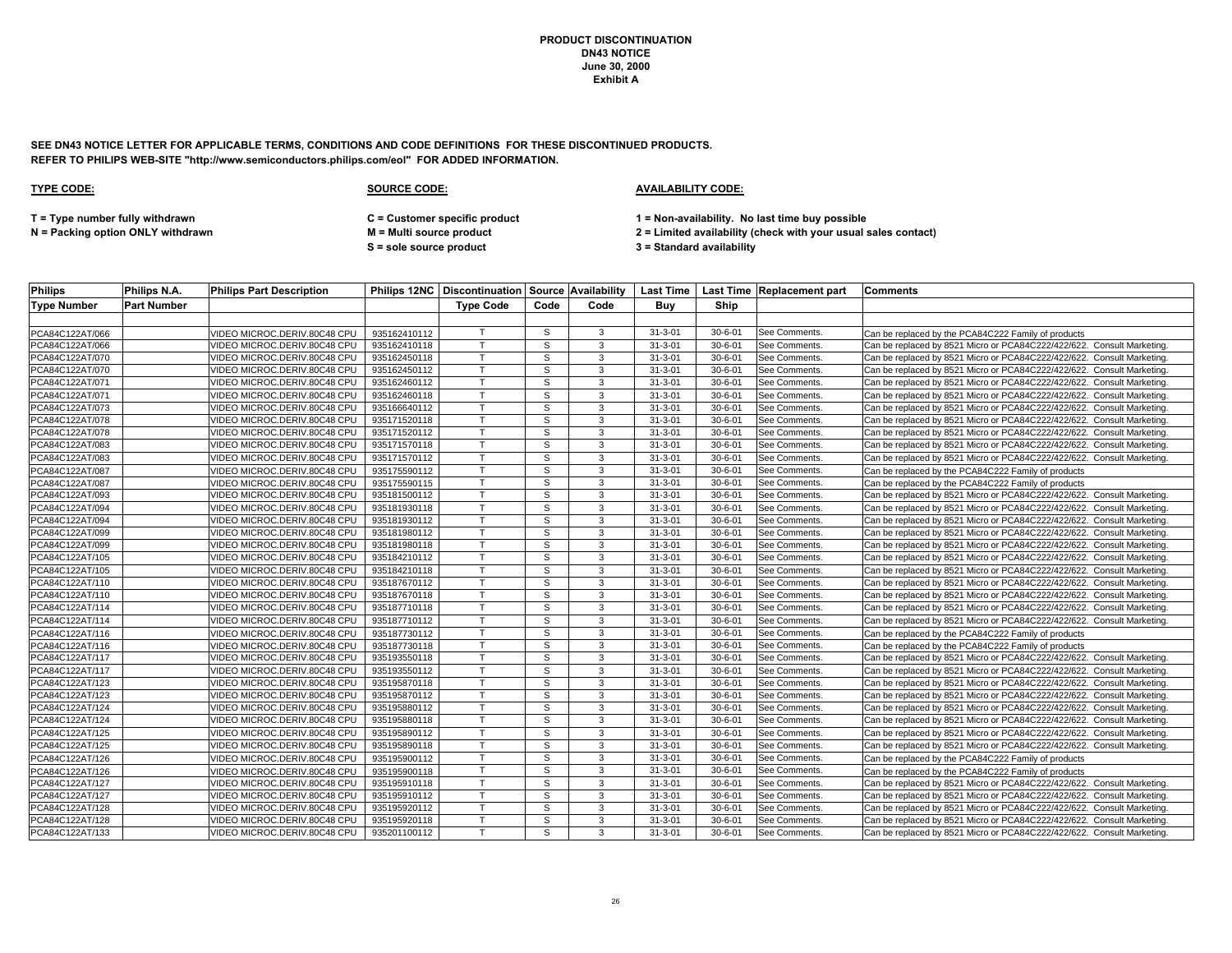**SEE DN43 NOTICE LETTER FOR APPLICABLE TERMS, CONDITIONS AND CODE DEFINITIONS FOR THESE DISCONTINUED PRODUCTS. REFER TO PHILIPS WEB-SITE "http://www.semiconductors.philips.com/eol" FOR ADDED INFORMATION.**

### **TYPE CODE: SOURCE CODE: AVAILABILITY CODE:**

**T = Type number fully withdrawn C = Customer specific product 1 = Non-availability. No last time buy possible**

**S = sole source product 3 = Standard availability**

| <b>Philips</b>     | Philips N.A.       | <b>Philips Part Description</b> |              |                  |      |      |               |               | Philips 12NC   Discontinuation   Source   Availability   Last Time   Last Time   Replacement part   Comments |                                                                        |
|--------------------|--------------------|---------------------------------|--------------|------------------|------|------|---------------|---------------|--------------------------------------------------------------------------------------------------------------|------------------------------------------------------------------------|
| <b>Type Number</b> | <b>Part Number</b> |                                 |              | <b>Type Code</b> | Code | Code | Buv           | Ship          |                                                                                                              |                                                                        |
|                    |                    |                                 |              |                  |      |      |               |               |                                                                                                              |                                                                        |
| PCA84C122AT/133    |                    | VIDEO MICROC.DERIV.80C48 CPU    | 935201100118 |                  | S    | 3    | $31 - 3 - 01$ | $30 - 6 - 01$ | See Comments.                                                                                                | Can be replaced by 8521 Micro or PCA84C222/422/622. Consult Marketing. |
| PCA84C122AT/134    |                    | VIDEO MICROC.DERIV.80C48 CPU    | 935201110112 |                  | S    | 3    | $31 - 3 - 01$ | $30 - 6 - 01$ | See Comments.                                                                                                | Can be replaced by the PCA84C222 Family of products                    |
| PCA84C122AT/134    |                    | VIDEO MICROC.DERIV.80C48 CPU    | 935201110118 |                  | S    | 3    | $31 - 3 - 01$ | $30 - 6 - 01$ | See Comments.                                                                                                | Can be replaced by the PCA84C222 Family of products                    |
| PCA84C122AT/136    |                    | VIDEO MICROC.DERIV.80C48 CPU    | 935201130112 |                  | S    | 3    | $31 - 3 - 01$ | $30 - 6 - 01$ | See Comments.                                                                                                | Can be replaced by 8521 Micro or PCA84C222/422/622. Consult Marketing. |
| PCA84C122AT/136    |                    | VIDEO MICROC.DERIV.80C48 CPU    | 935201130118 |                  | S    | 3    | $31 - 3 - 01$ | $30 - 6 - 01$ | See Comments.                                                                                                | Can be replaced by 8521 Micro or PCA84C222/422/622. Consult Marketing  |
| PCA84C122AT/138    |                    | VIDEO MICROC.DERIV.80C48 CPU    | 935201150112 |                  | S    | 3    | $31 - 3 - 01$ | $30 - 6 - 01$ | See Comments.                                                                                                | Can be replaced by the PCA84C222 Family of products                    |
| PCA84C122AT/138    |                    | VIDEO MICROC.DERIV.80C48 CPU    | 935201150118 |                  | S    | 3    | $31 - 3 - 01$ | $30 - 6 - 01$ | See Comments.                                                                                                | Can be replaced by the PCA84C222 Family of products                    |
| PCA84C122AT/139    |                    | VIDEO MICROC.DERIV.80C48 CPU    | 935205600112 |                  | S.   | 3    | $31 - 3 - 01$ | $30 - 6 - 01$ | See Comments.                                                                                                | Can be replaced by the PCA84C222 Family of products                    |
| PCA84C122AT/139    |                    | VIDEO MICROC.DERIV.80C48 CPU    | 935205600118 |                  | s    | 3    | $31 - 3 - 01$ | $30 - 6 - 01$ | See Comments.                                                                                                | Can be replaced by the PCA84C222 Family of products                    |
| PCA84C122AT/141    |                    | VIDEO MICROC.DERIV.80C48 CPU    | 935205620112 |                  | S    | 3    | $31 - 3 - 01$ | $30 - 6 - 01$ | See Comments.                                                                                                | Can be replaced by 8521 Micro or PCA84C222/422/622. Consult Marketing  |
| PCA84C122AT/141    |                    | VIDEO MICROC.DERIV.80C48 CPU    | 935205620118 |                  | s    | 3    | $31 - 3 - 01$ | $30 - 6 - 01$ | See Comments.                                                                                                | Can be replaced by 8521 Micro or PCA84C222/422/622. Consult Marketing  |
| PCA84C122AT/142    |                    | VIDEO MICROC.DERIV.80C48 CPU    | 935205630112 |                  | S    | 3    | $31 - 3 - 01$ | $30 - 6 - 01$ | See Comments.                                                                                                | Can be replaced by 8521 Micro or PCA84C222/422/622. Consult Marketing. |
| PCA84C122AT/142    |                    | VIDEO MICROC.DERIV.80C48 CPU    | 935205630118 |                  | S    | 3    | $31 - 3 - 01$ | $30 - 6 - 01$ | See Comments.                                                                                                | Can be replaced by 8521 Micro or PCA84C222/422/622. Consult Marketing. |
| PCA84C122AT/144    |                    | VIDEO MICROC.DERIV.80C48 CPU    | 935205650112 |                  | s    | 3    | $31 - 3 - 01$ | $30 - 6 - 01$ | See Comments.                                                                                                | Can be replaced by 8521 Micro or PCA84C222/422/622. Consult Marketing. |
| PCA84C122AT/144    |                    | VIDEO MICROC.DERIV.80C48 CPU    | 935205650118 |                  | S    | 3    | $31 - 3 - 01$ | $30 - 6 - 01$ | See Comments.                                                                                                | Can be replaced by 8521 Micro or PCA84C222/422/622. Consult Marketing. |
| PCA84C122AT/145    |                    | VIDEO MICROC.DERIV.80C48 CPU    | 935205660118 |                  | S    | 3    | $31 - 3 - 01$ | $30 - 6 - 01$ | See Comments.                                                                                                | Can be replaced by 8521 Micro or PCA84C222/422/622. Consult Marketing  |
| PCA84C122AT/145    |                    | VIDEO MICROC.DERIV.80C48 CPU    | 935205660112 |                  | S    | 3    | $31 - 3 - 01$ | $30 - 6 - 01$ | See Comments.                                                                                                | Can be replaced by 8521 Micro or PCA84C222/422/622. Consult Marketing. |
| PCA84C122AT/146    |                    | VIDEO MICROC.DERIV.80C48 CPU    | 935205670112 |                  | S    | 3    | $31 - 3 - 01$ | $30 - 6 - 01$ | See Comments.                                                                                                | Can be replaced by the PCA84C222 Family of products                    |
| PCA84C122AT/146    |                    | /IDEO MICROC.DERIV.80C48 CPU    | 935205670118 |                  | S    | 3    | $31 - 3 - 01$ | $30 - 6 - 01$ | See Comments.                                                                                                | Can be replaced by the PCA84C222 Family of products                    |
| PCA84C122AT/147    |                    | VIDEO MICROC.DERIV.80C48 CPU    | 935205680112 |                  | S    | 3    | $31 - 3 - 01$ | $30 - 6 - 01$ | See Comments.                                                                                                | Can be replaced by 8521 Micro or PCA84C222/422/622. Consult Marketing. |
| PCA84C122AT/147    |                    | VIDEO MICROC.DERIV.80C48 CPU    | 935205680118 |                  | S    | 3    | $31 - 3 - 01$ | $30 - 6 - 01$ | See Comments.                                                                                                | Can be replaced by 8521 Micro or PCA84C222/422/622. Consult Marketing. |
| PCA84C122AT/154    |                    | VIDEO MICROC.DERIV.80C48 CPU    | 935211890112 |                  | s    | 3    | $31 - 3 - 01$ | $30 - 6 - 01$ | See Comments.                                                                                                | Can be replaced by 8521 Micro or PCA84C222/422/622. Consult Marketing. |
| PCA84C122AT/154    |                    | VIDEO MICROC.DERIV.80C48 CPU    | 935211890118 |                  | S    | 3    | $31 - 3 - 01$ | $30 - 6 - 01$ | See Comments.                                                                                                | Can be replaced by 8521 Micro or PCA84C222/422/622. Consult Marketing. |
| PCA84C122AT/155    |                    | VIDEO MICROC.DERIV.80C48 CPU    | 935211900112 |                  | S.   | 3    | $31 - 3 - 01$ | $30 - 6 - 01$ | See Comments.                                                                                                | Can be replaced by 8521 Micro or PCA84C222/422/622. Consult Marketing. |
| PCA84C122AT/155    |                    | VIDEO MICROC.DERIV.80C48 CPU    | 935211900118 |                  | s    | 3    | $31 - 3 - 01$ | $30 - 6 - 01$ | See Comments.                                                                                                | Can be replaced by 8521 Micro or PCA84C222/422/622. Consult Marketing. |
| PCA84C122AT/156    |                    | VIDEO MICROC.DERIV.80C48 CPU    | 935211910118 |                  | S    | 3    | $31 - 3 - 01$ | $30 - 6 - 01$ | See Comments.                                                                                                | Can be replaced by 8521 Micro or PCA84C222/422/622. Consult Marketing  |
| PCA84C122AT/160    |                    | VIDEO MICROC.DERIV.80C48 CPU    | 935211950112 |                  | s    | 3    | $31 - 3 - 01$ | $30 - 6 - 01$ | See Comments.                                                                                                | Can be replaced by 8521 Micro or PCA84C222/422/622. Consult Marketing. |
| PCA84C122AT/160    |                    | VIDEO MICROC.DERIV.80C48 CPU    | 935211950118 |                  | S    | 3    | $31 - 3 - 01$ | $30 - 6 - 01$ | See Comments.                                                                                                | Can be replaced by 8521 Micro or PCA84C222/422/622. Consult Marketing. |
| PCA84C122AT/161    |                    | VIDEO MICROC.DERIV.80C48 CPU    | 935211960112 |                  | S    | 3    | $31 - 3 - 01$ | $30 - 6 - 01$ | See Comments.                                                                                                | Can be replaced by the PCA84C222 Family of products                    |
| PCA84C122AT/161    |                    | VIDEO MICROC.DERIV.80C48 CPU    | 935211960118 |                  | s    | 3    | $31 - 3 - 01$ | $30 - 6 - 01$ | See Comments.                                                                                                | Can be replaced by the PCA84C222 Family of products                    |
| PCA84C122AT/163    |                    | VIDEO MICROC.DERIV.80C48 CPU    | 935220360112 |                  | S    | 3    | $31 - 3 - 01$ | $30 - 6 - 01$ | See Comments.                                                                                                | Can be replaced by the PCA84C222 Family of products                    |
| PCA84C122AT/168    |                    | VIDEO MICROC.DERIV.80C48 CPU    | 935220410118 |                  | S    | 3    | $31 - 3 - 01$ | $30 - 6 - 01$ | See Comments.                                                                                                | Can be replaced by 8521 Micro or PCA84C222/422/622. Consult Marketing  |
| PCA84C122AT/168    |                    | VIDEO MICROC.DERIV.80C48 CPU    | 935220410112 |                  | S    | 3    | $31 - 3 - 01$ | $30 - 6 - 01$ | See Comments.                                                                                                | Can be replaced by 8521 Micro or PCA84C222/422/622. Consult Marketing. |
| PCA84C122AT/169    |                    | VIDEO MICROC.DERIV.80C48 CPU    | 935220420112 |                  | s    | 3    | $31 - 3 - 01$ | $30 - 6 - 01$ | See Comments.                                                                                                | Can be replaced by 8521 Micro or PCA84C222/422/622. Consult Marketing. |
| PCA84C122AT/169    |                    | VIDEO MICROC.DERIV.80C48 CPU    | 935220420118 |                  | S    | 3    | $31 - 3 - 01$ | $30 - 6 - 01$ | See Comments.                                                                                                | Can be replaced by 8521 Micro or PCA84C222/422/622. Consult Marketing  |
| PCA84C122AT/170    |                    | VIDEO MICROC.DERIV.80C48 CPU    | 935220430112 |                  | s    | 3    | $31 - 3 - 01$ | $30 - 6 - 01$ | See Comments.                                                                                                | Can be replaced by the PCA84C222 Family of products                    |
| PCA84C122AT/170    |                    | VIDEO MICROC.DERIV.80C48 CPU    | 935220430118 | $\mathsf{T}$     | S    | 3    | $31 - 3 - 01$ | $30 - 6 - 01$ | See Comments.                                                                                                | Can be replaced by the PCA84C222 Family of products                    |
| PCA84C122AT/171    | C84C122171D        | VIDEO MICROC.DERIV.80C48 CPU    | 935220440112 |                  | s    | 3    | $31 - 3 - 01$ | $30 - 6 - 01$ | See Comments.                                                                                                | Can be replaced by 8521 Micro or PCA84C222/422/622. Consult Marketing. |
| PCA84C122AT/171    |                    | VIDEO MICROC.DERIV.80C48 CPU    | 935220440118 |                  | S    | 3    | $31 - 3 - 01$ | $30 - 6 - 01$ | See Comments.                                                                                                | Can be replaced by 8521 Micro or PCA84C222/422/622. Consult Marketing. |
| PCA84C122AT/172    |                    | VIDEO MICROC.DERIV.80C48 CPU    | 935223620112 |                  | S    | 3    | $31 - 3 - 01$ | $30 - 6 - 01$ | See Comments.                                                                                                | Can be replaced by the PCA84C222 Family of products                    |
| PCA84C122AT/172    |                    | VIDEO MICROC.DERIV.80C48 CPU    | 935223620118 |                  | S    | 3    | $31 - 3 - 01$ | $30 - 6 - 01$ | See Comments.                                                                                                | Can be replaced by the PCA84C222 Family of products                    |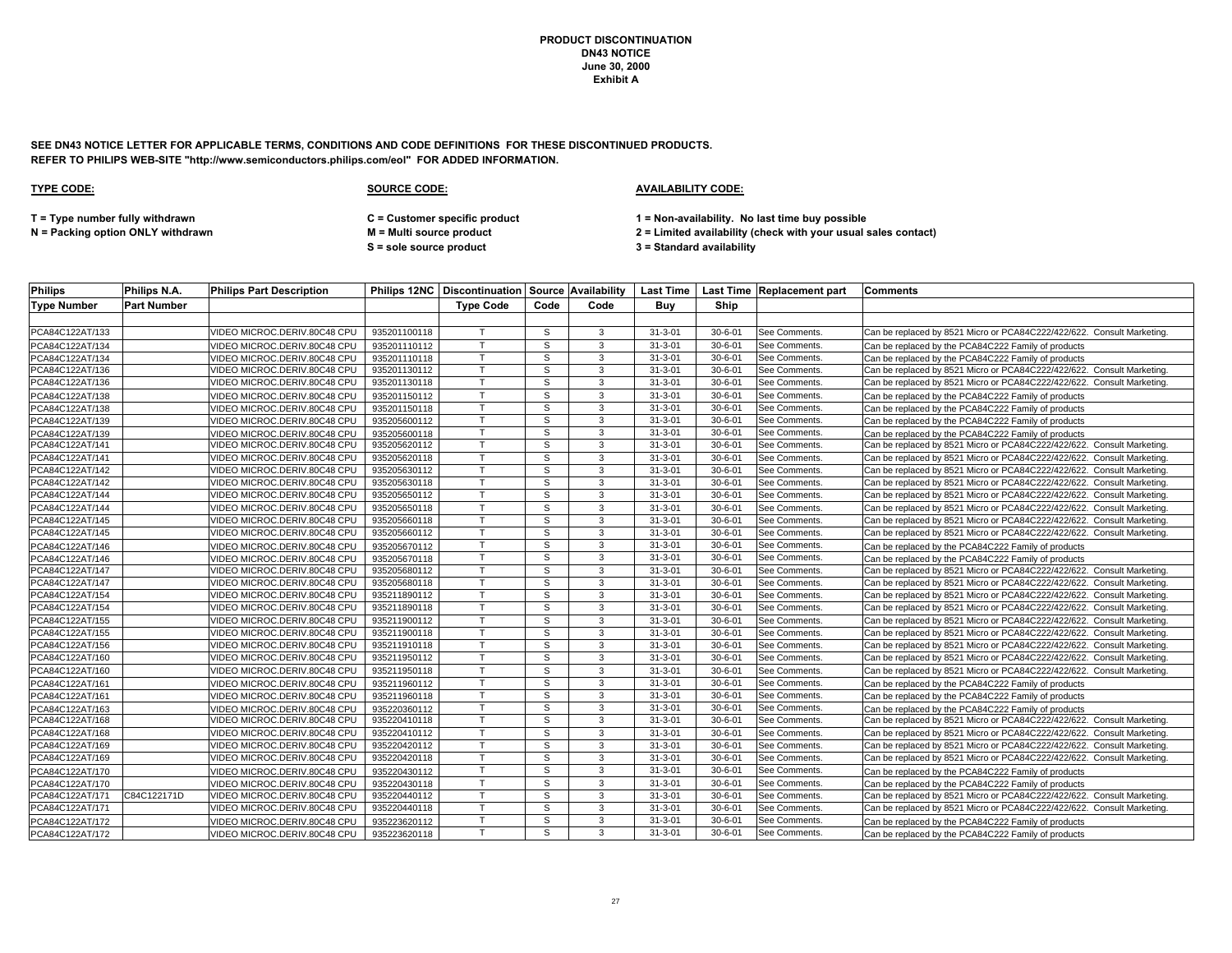**SEE DN43 NOTICE LETTER FOR APPLICABLE TERMS, CONDITIONS AND CODE DEFINITIONS FOR THESE DISCONTINUED PRODUCTS. REFER TO PHILIPS WEB-SITE "http://www.semiconductors.philips.com/eol" FOR ADDED INFORMATION.**

### **TYPE CODE: SOURCE CODE: AVAILABILITY CODE:**

**T = Type number fully withdrawn C = Customer specific product 1 = Non-availability. No last time buy possible**

**N = Packing option ONLY withdrawn M = Multi source product 2 = Limited availability (check with your usual sales contact)**

**S = sole source product 3 = Standard availability**

| <b>Philips</b>     | Philips N.A.       | <b>Philips Part Description</b> |              |                  |      |      |               |               | Philips 12NC Discontinuation Source Availability   Last Time   Last Time   Replacement part | <b>IComments</b>                                                       |
|--------------------|--------------------|---------------------------------|--------------|------------------|------|------|---------------|---------------|---------------------------------------------------------------------------------------------|------------------------------------------------------------------------|
| <b>Type Number</b> | <b>Part Number</b> |                                 |              | <b>Type Code</b> | Code | Code | Buy           | Ship          |                                                                                             |                                                                        |
|                    |                    |                                 |              |                  |      |      |               |               |                                                                                             |                                                                        |
| PCA84C122AT/173    |                    | VIDEO MICROC.DERIV.80C48 CPU    | 935223630112 |                  | S    | 3    | $31 - 3 - 01$ | $30 - 6 - 01$ | See Comments                                                                                | Can be replaced by 8521 Micro or PCA84C222/422/622. Consult Marketing  |
| PCA84C122AT/173    |                    | /IDEO MICROC.DERIV.80C48 CPU    | 935223630118 |                  | S    | 3    | $31 - 3 - 01$ | $30 - 6 - 01$ | See Comments.                                                                               | Can be replaced by 8521 Micro or PCA84C222/422/622. Consult Marketing. |
| PCA84C122AT/174    |                    | VIDEO MICROC.DERIV.80C48 CPU    | 935223640112 | T                | S    | 3    | $31 - 3 - 01$ | $30 - 6 - 01$ | See Comments.                                                                               | Can be replaced by the PCA84C222 Family of products                    |
| PCA84C122AT/174    |                    | VIDEO MICROC.DERIV.80C48 CPU    | 935223640118 | $\mathsf{T}$     | s    | 3    | $31 - 3 - 01$ | $30 - 6 - 01$ | See Comments.                                                                               | Can be replaced by the PCA84C222 Family of products                    |
| PCA84C122AT/176    |                    | VIDEO MICROC.DERIV.80C48 CPU    | 935223660112 | т                | S    | 3    | $31 - 3 - 01$ | $30 - 6 - 01$ | <b>See Comments</b>                                                                         | Can be replaced by 8521 Micro or PCA84C222/422/622. Consult Marketing. |
| PCA84C122AT/176    |                    | VIDEO MICROC.DERIV.80C48 CPU    | 935223660118 | T                | S    | 3    | $31 - 3 - 01$ | $30 - 6 - 01$ | See Comments                                                                                | Can be replaced by 8521 Micro or PCA84C222/422/622. Consult Marketing. |
| PCA84C122AT/177    |                    | /IDEO MICROC.DERIV.80C48 CPU    | 935223670112 |                  | S    | 3    | $31 - 3 - 01$ | $30 - 6 - 01$ | See Comments.                                                                               | Can be replaced by 8521 Micro or PCA84C222/422/622. Consult Marketing. |
| PCA84C122AT/177    |                    | VIDEO MICROC.DERIV.80C48 CPU    | 935223670118 | $\mathsf{T}$     | s    | 3    | $31 - 3 - 01$ | $30 - 6 - 01$ | <b>See Comments</b>                                                                         | Can be replaced by 8521 Micro or PCA84C222/422/622. Consult Marketing. |
| PCA84C122AT/179    |                    | VIDEO MICROC.DERIV.80C48 CPU    | 935223690118 | $\mathsf{T}$     | S    | 3    | $31 - 3 - 01$ | $30 - 6 - 01$ | See Comments.                                                                               | Can be replaced by 8521 Micro or PCA84C222/422/622. Consult Marketing. |
| PCA84C122AT/179    |                    | VIDEO MICROC.DERIV.80C48 CPU    | 935223690112 | $\mathsf{T}$     | S    | 3    | $31 - 3 - 01$ | $30 - 6 - 01$ | See Comments.                                                                               | Can be replaced by 8521 Micro or PCA84C222/422/622. Consult Marketing. |
| PCA84C122AT/180    |                    | /IDEO MICROC.DERIV.80C48 CPU    | 935223700118 | $\mathsf{T}$     | S    | 3    | $31 - 3 - 01$ | $30 - 6 - 01$ | See Comments                                                                                | Can be replaced by 8521 Micro or PCA84C222/422/622. Consult Marketing. |
| PCA84C122AT/180    |                    | /IDEO MICROC.DERIV.80C48 CPU    | 935223700112 |                  | S    | 3    | $31 - 3 - 01$ | $30 - 6 - 01$ | See Comments.                                                                               | Can be replaced by 8521 Micro or PCA84C222/422/622. Consult Marketing. |
| PCA84C122AT/184    |                    | VIDEO MICROC.DERIV.80C48 CPU    | 935232860112 | $\mathsf{T}$     | S    | 3    | $31 - 3 - 01$ | $30 - 6 - 01$ | See Comments                                                                                | Can be replaced by 8521 Micro or PCA84C222/422/622. Consult Marketing. |
| PCA84C122AT/184    |                    | /IDEO MICROC.DERIV.80C48 CPU    | 935232860118 |                  | S    | 3    | $31 - 3 - 01$ | $30 - 6 - 01$ | See Comments                                                                                | Can be replaced by 8521 Micro or PCA84C222/422/622. Consult Marketing  |
| PCA84C122AT/185    |                    | /IDEO MICROC.DERIV.80C48 CPU    | 935232870112 |                  | S    | 3    | $31 - 3 - 01$ | $30 - 6 - 01$ | See Comments.                                                                               | Can be replaced by 8521 Micro or PCA84C222/422/622. Consult Marketing. |
| PCA84C122AT/185    |                    | /IDEO MICROC.DERIV.80C48 CPU    | 935232870118 |                  | S    | 3    | $31 - 3 - 01$ | $30 - 6 - 01$ | See Comments                                                                                | Can be replaced by 8521 Micro or PCA84C222/422/622. Consult Marketing. |
| PCA84C122AT/187    |                    | /IDEO MICROC.DERIV.80C48 CPU    | 935232890112 | $\mathbf \tau$   | S    | 3    | $31 - 3 - 01$ | $30 - 6 - 01$ | <b>See Comments</b>                                                                         | Can be replaced by the PCA84C222 Family of products                    |
| PCA84C122AT/187    |                    | /IDEO MICROC.DERIV.80C48 CPU    | 935232890118 | т                | S    | 3    | $31 - 3 - 01$ | $30 - 6 - 01$ | See Comments.                                                                               | Can be replaced by the PCA84C222 Family of products                    |
| PCA84C122AT/188    |                    | VIDEO MICROC.DERIV.80C48 CPU    | 935232900112 | T                | S    | 3    | $31 - 3 - 01$ | $30 - 6 - 01$ | See Comments                                                                                | Can be replaced by 8521 Micro or PCA84C222/422/622. Consult Marketing  |
| PCA84C122AT/188    |                    | /IDEO MICROC.DERIV.80C48 CPU    | 935232900118 | $\mathsf{T}$     | s    | 3    | $31 - 3 - 01$ | $30 - 6 - 01$ | See Comments.                                                                               | Can be replaced by 8521 Micro or PCA84C222/422/622. Consult Marketing. |
| PCA84C122AT/189    |                    | /IDEO MICROC.DERIV.80C48 CPU    | 935232930112 |                  | S    | 3    | $31 - 3 - 01$ | $30 - 6 - 01$ | See Comments                                                                                | Can be replaced by the PCA84C222 Family of products                    |
| PCA84C122AT/189    |                    | /IDEO MICROC.DERIV.80C48 CPU    | 935232930118 | $\mathsf{T}$     | S    | 3    | $31 - 3 - 01$ | $30 - 6 - 01$ | <b>See Comments</b>                                                                         | Can be replaced by the PCA84C222 Family of products                    |
| PCA84C122AT/190    |                    | /IDEO MICROC.DERIV.80C48 CPU    | 935232950112 |                  | s    | 3    | $31 - 3 - 01$ | $30 - 6 - 01$ | See Comments.                                                                               | Can be replaced by 8521 Micro or PCA84C222/422/622. Consult Marketing. |
| PCA84C122AT/190    |                    | /IDEO MICROC.DERIV.80C48 CPU    | 935232950118 | $\mathsf{T}$     | S    | 3    | $31 - 3 - 01$ | $30 - 6 - 01$ | See Comments                                                                                | Can be replaced by 8521 Micro or PCA84C222/422/622. Consult Marketing. |
| PCA84C122AT/191    |                    | VIDEO MICROC.DERIV.80C48 CPU    | 935232970112 | $\mathbf \tau$   | S    | 3    | $31 - 3 - 01$ | $30 - 6 - 01$ | See Comments                                                                                | Can be replaced by 8521 Micro or PCA84C222/422/622. Consult Marketing. |
| PCA84C122AT/191    |                    | VIDEO MICROC.DERIV.80C48 CPU    | 935232970118 | $\mathsf{T}$     | S    | 3    | $31 - 3 - 01$ | $30 - 6 - 01$ | See Comments                                                                                | Can be replaced by 8521 Micro or PCA84C222/422/622. Consult Marketing. |
| PCA84C122AT/193    |                    | VIDEO MICROC.DERIV.80C48 CPU    | 935232990118 |                  | S    | 3    | $31 - 3 - 01$ | $30 - 6 - 01$ | <b>See Comments</b>                                                                         | Can be replaced by 8521 Micro or PCA84C222/422/622. Consult Marketing. |
| PCA84C122AT/193    |                    | VIDEO MICROC.DERIV.80C48 CPU    | 935232990112 |                  | S    | 3    | $31 - 3 - 01$ | $30 - 6 - 01$ | See Comments.                                                                               | Can be replaced by 8521 Micro or PCA84C222/422/622. Consult Marketing. |
| PCA84C122AT/204    |                    | VIDEO MICROC.DERIV.80C48 CPU    | 935245090112 | T.               | S    | 3    | $31 - 3 - 01$ | $30 - 6 - 01$ | See Comments.                                                                               | Can be replaced by the PCA84C222 Family of products                    |
| PCA84C122AT/204    |                    | /IDEO MICROC.DERIV.80C48 CPU    | 935245090118 |                  | S    | 3    | $31 - 3 - 01$ | $30 - 6 - 01$ | See Comments                                                                                | Can be replaced by the PCA84C222 Family of products                    |
| PCA84C122AT/206    |                    | /IDEO MICROC.DERIV.80C48 CPU    | 935245110112 | $\mathsf{T}$     | S    | 3    | $31 - 3 - 01$ | $30 - 6 - 01$ | See Comments.                                                                               | Can be replaced by 8521 Micro or PCA84C222/422/622. Consult Marketing. |
| PCA84C122AT/206    |                    | /IDEO MICROC.DERIV.80C48 CPU    | 935245110118 |                  | s    | 3    | $31 - 3 - 01$ | $30 - 6 - 01$ | See Comments                                                                                | Can be replaced by 8521 Micro or PCA84C222/422/622. Consult Marketing. |
| PCA84C122AT/207    |                    | VIDEO MICROC.DERIV.80C48 CPU    | 935245120112 | $\mathsf{T}$     | s    | 3    | $31 - 3 - 01$ | $30 - 6 - 01$ | See Comments.                                                                               | Can be replaced by 8521 Micro or PCA84C222/422/622. Consult Marketing. |
| PCA84C122AT/207    |                    | VIDEO MICROC.DERIV.80C48 CPU    | 935245120118 |                  | S    | 3    | $31 - 3 - 01$ | $30 - 6 - 01$ | See Comments.                                                                               | Can be replaced by 8521 Micro or PCA84C222/422/622. Consult Marketing. |
| PCA84C122AT/209    | C84C122209D        | VIDEO MICROC.DERIV.80C48 CPU    | 935245140112 | T                | S    | 3    | $31 - 3 - 01$ | $30 - 6 - 01$ | See Comments                                                                                | Can be replaced by 8521 Micro or PCA84C222/422/622. Consult Marketing  |
| PCA84C122AT/209    | C84C122209D        | VIDEO MICROC.DERIV.80C48 CPU    | 935245140118 | $\mathsf{T}$     | S    | 3    | $31 - 3 - 01$ | $30 - 6 - 01$ | See Comments.                                                                               | Can be replaced by 8521 Micro or PCA84C222/422/622. Consult Marketing. |
| PCA84C122AT/210    |                    | VIDEO MICROC.DERIV.80C48 CPU    | 935245150118 | $\mathsf{T}$     | S    | 3    | $31 - 3 - 01$ | $30 - 6 - 01$ | See Comments                                                                                | Can be replaced by 8521 Micro or PCA84C222/422/622. Consult Marketing. |
| PCA84C122AT/210    |                    | VIDEO MICROC.DERIV.80C48 CPU    | 935245150112 | T                | S    | 3    | $31 - 3 - 01$ | $30 - 6 - 01$ | See Comments.                                                                               | Can be replaced by 8521 Micro or PCA84C222/422/622. Consult Marketing. |
| PCA84C122AT/211    | C84C122211D        | VIDEO MICROC.DERIV.80C48 CPU    | 935245160112 |                  | s    | 3    | $31 - 3 - 01$ | $30 - 6 - 01$ | See Comments.                                                                               | Can be replaced by 8521 Micro or PCA84C222/422/622. Consult Marketing. |
| PCA84C122AT/211    | C84C122211D        | VIDEO MICROC.DERIV.80C48 CPU    | 935245160118 |                  | S    | 3    | $31 - 3 - 01$ | $30 - 6 - 01$ | See Comments                                                                                | Can be replaced by 8521 Micro or PCA84C222/422/622. Consult Marketing. |
| PCA84C122AT/212    | C84C122212D        | VIDEO MICROC.DERIV.80C48 CPU    | 935245170118 | T.               | S.   | 3    | $31 - 3 - 01$ | $30 - 6 - 01$ | <b>See Comments</b>                                                                         | Can be replaced by 8521 Micro or PCA84C222/422/622. Consult Marketing. |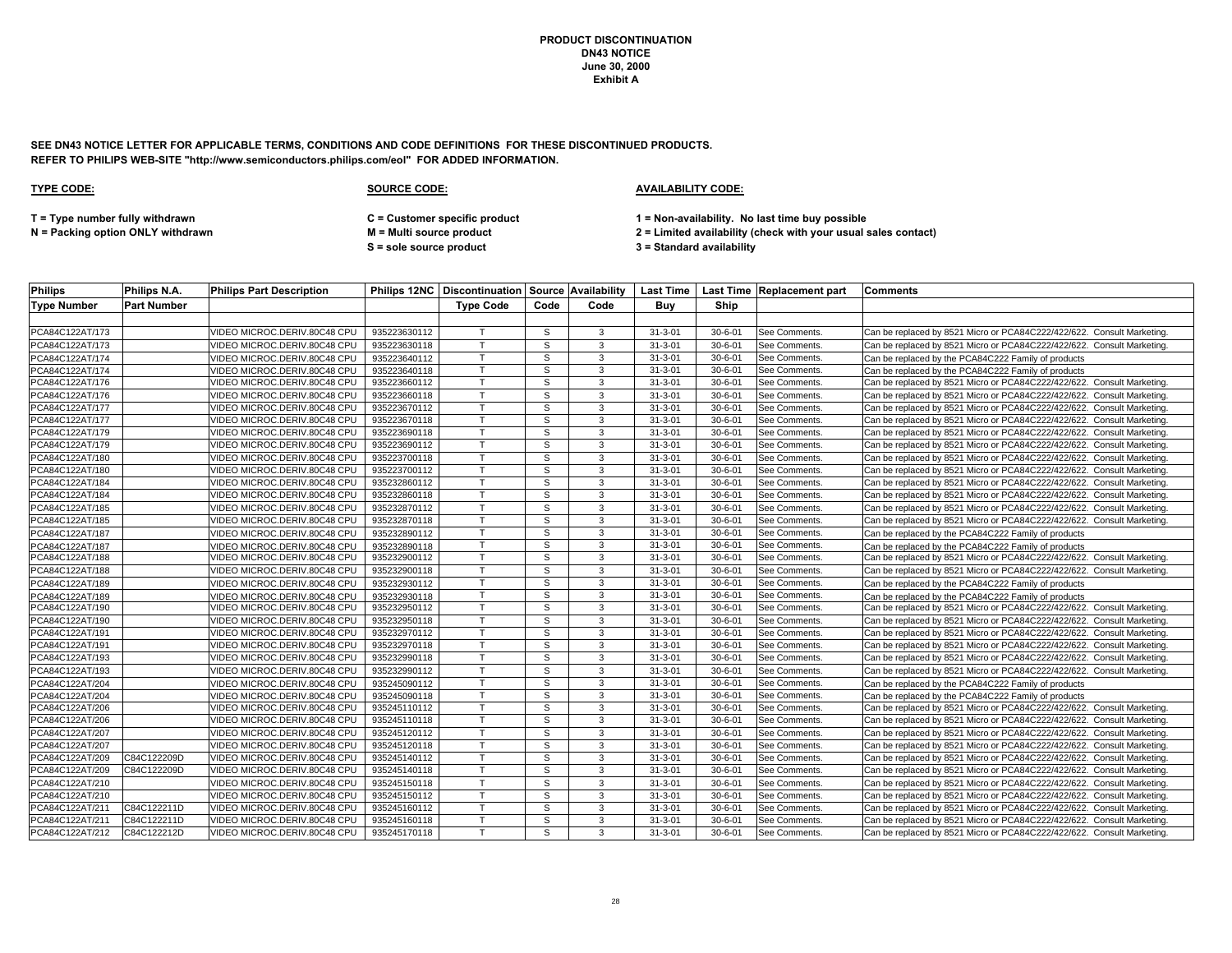**SEE DN43 NOTICE LETTER FOR APPLICABLE TERMS, CONDITIONS AND CODE DEFINITIONS FOR THESE DISCONTINUED PRODUCTS. REFER TO PHILIPS WEB-SITE "http://www.semiconductors.philips.com/eol" FOR ADDED INFORMATION.**

### **TYPE CODE: SOURCE CODE: AVAILABILITY CODE:**

**T = Type number fully withdrawn C = Customer specific product 1 = Non-availability. No last time buy possible**

**S = sole source product 3 = Standard availability**

| <b>Philips</b>     | Philips N.A.       | <b>Philips Part Description</b> |              | Philips 12NC   Discontinuation   Source   Availability |      |      |               |               | Last Time Last Time Replacement part | <b>Comments</b>                                                        |
|--------------------|--------------------|---------------------------------|--------------|--------------------------------------------------------|------|------|---------------|---------------|--------------------------------------|------------------------------------------------------------------------|
| <b>Type Number</b> | <b>Part Number</b> |                                 |              | <b>Type Code</b>                                       | Code | Code | Buv           | Ship          |                                      |                                                                        |
|                    |                    |                                 |              |                                                        |      |      |               |               |                                      |                                                                        |
| PCA84C122AT/212    | C84C122212D        | VIDEO MICROC.DERIV.80C48 CPU    | 935245170112 |                                                        | S.   | 3    | $31 - 3 - 01$ | $30 - 6 - 01$ | See Comments.                        | Can be replaced by 8521 Micro or PCA84C222/422/622. Consult Marketing. |
| PCA84C122AT/213    |                    | VIDEO MICROC.DERIV.80C48 CPU    | 935245180118 |                                                        | S    | 3    | $31 - 3 - 01$ | $30 - 6 - 01$ | See Comments.                        | Can be replaced by 8521 Micro or PCA84C222/422/622. Consult Marketing. |
| PCA84C122AT/213    |                    | /IDEO MICROC.DERIV.80C48 CPU    | 935245180112 |                                                        | S    | 3    | $31 - 3 - 01$ | $30 - 6 - 01$ | See Comments.                        | Can be replaced by 8521 Micro or PCA84C222/422/622. Consult Marketing. |
| PCA84C122AT/219    |                    | VIDEO MICROC.DERIV.80C48 CPU    | 935260652112 |                                                        | S    | 3    | $31 - 3 - 01$ | $30 - 6 - 01$ | See Comments                         | Can be replaced by 8521 Micro or PCA84C222/422/622. Consult Marketing. |
| PCA84C122AT/219    |                    | VIDEO MICROC.DERIV.80C48 CPU    | 935260652118 |                                                        | S.   | 3    | $31 - 3 - 01$ | $30 - 6 - 01$ | See Comments                         | Can be replaced by 8521 Micro or PCA84C222/422/622. Consult Marketing. |
| PCA84C122AT/220    |                    | VIDEO MICROC.DERIV.80C48 CPU    | 935260968112 |                                                        | S    | 3    | $31 - 3 - 01$ | $30 - 6 - 01$ | See Comments.                        | Can be replaced by 8521 Micro or PCA84C222/422/622. Consult Marketing. |
| PCA84C122AT/220    |                    | /IDEO MICROC.DERIV.80C48 CPU    | 935260968118 |                                                        | S    | 3    | $31 - 3 - 01$ | $30 - 6 - 01$ | See Comments                         | Can be replaced by 8521 Micro or PCA84C222/422/622. Consult Marketing. |
| PCA84C122AT/221    |                    | /IDEO MICROC.DERIV.80C48 CPU    | 935260969112 |                                                        | S    | 3    | $31 - 3 - 01$ | $30 - 6 - 01$ | See Comments.                        | Can be replaced by 8521 Micro or PCA84C222/422/622. Consult Marketing. |
| PCA84C122AT/221    |                    | VIDEO MICROC.DERIV.80C48 CPU    | 935260969118 |                                                        | S.   | 3    | $31 - 3 - 01$ | $30 - 6 - 01$ | See Comments.                        | Can be replaced by 8521 Micro or PCA84C222/422/622. Consult Marketing. |
| PCA84C122AT/222    |                    | VIDEO MICROC.DERIV.80C48 CPU    | 935260970112 | $\mathsf{T}$                                           | S    | 3    | $31 - 3 - 01$ | $30 - 6 - 01$ | See Comments.                        | Can be replaced by 8521 Micro or PCA84C222/422/622. Consult Marketing. |
| PCA84C122AT/222    |                    | VIDEO MICROC.DERIV.80C48 CPU    | 935260970118 |                                                        | S    | 3    | $31 - 3 - 01$ | $30 - 6 - 01$ | See Comments.                        | Can be replaced by 8521 Micro or PCA84C222/422/622. Consult Marketing. |
| PCA84C122AT/223    | C84C122223D        | VIDEO MICROC.DERIV.80C48 CPU    | 935260971112 |                                                        | S    | 3    | $31 - 3 - 01$ | $30 - 6 - 01$ | See Comments                         | Can be replaced by 8521 Micro or PCA84C222/422/622. Consult Marketing. |
| PCA84C122AT/223    |                    | VIDEO MICROC.DERIV.80C48 CPU    | 935260971118 | T.                                                     | S    | 3    | $31 - 3 - 01$ | $30 - 6 - 01$ | <b>See Comments</b>                  | Can be replaced by 8521 Micro or PCA84C222/422/622. Consult Marketing. |
| PCA84C122AT/225    |                    | VIDEO MICROC.DERIV.80C48 CPU    | 935260973118 |                                                        | S    | 3    | $31 - 3 - 01$ | $30 - 6 - 01$ | See Comments.                        | Can be replaced by the PCA84C222 Family of products                    |
| PCA84C122AT/225    |                    | VIDEO MICROC.DERIV.80C48 CPU    | 935260973118 |                                                        | S    | 3    | $31 - 3 - 01$ | $30 - 6 - 01$ | See Comments                         | Can be replaced by 8521 Micro or PCA84C222/422/622. Consult Marketing. |
| PCA84C122AT/225    |                    | VIDEO MICROC.DERIV.80C48 CPU    | 935260973112 |                                                        | S.   | 3    | $31 - 3 - 01$ | $30 - 6 - 01$ | See Comments                         | Can be replaced by 8521 Micro or PCA84C222/422/622. Consult Marketing. |
| PCA84C122AT/226    |                    | VIDEO MICROC.DERIV.80C48 CPU    | 935260974112 |                                                        | S.   | 3    | $31 - 3 - 01$ | $30 - 6 - 01$ | See Comments.                        | Can be replaced by 8521 Micro or PCA84C222/422/622. Consult Marketing. |
| PCA84C122AT/226    |                    | VIDEO MICROC.DERIV.80C48 CPU    | 935260974118 |                                                        | S    | 3    | $31 - 3 - 01$ | $30 - 6 - 01$ | See Comments.                        | Can be replaced by 8521 Micro or PCA84C222/422/622. Consult Marketing. |
| PCA84C122AT/227    | C84C122227D        | VIDEO MICROC.DERIV.80C48 CPU    | 935260975112 |                                                        | S    | 3    | $31 - 3 - 01$ | $30 - 6 - 01$ | See Comments                         | Can be replaced by 8521 Micro or PCA84C222/422/622. Consult Marketing. |
| PCA84C122AT/227    | C84C122227D        | VIDEO MICROC.DERIV.80C48 CPU    | 935260975118 |                                                        | S    | 3    | $31 - 3 - 01$ | $30 - 6 - 01$ | <b>See Comments</b>                  | Can be replaced by 8521 Micro or PCA84C222/422/622. Consult Marketing. |
| PCA84C122AT/228    |                    | VIDEO MICROC.DERIV.80C48 CPU    | 935260976118 |                                                        | S    | 3    | $31 - 3 - 01$ | $30 - 6 - 01$ | See Comments.                        | Can be replaced by 8521 Micro or PCA84C222/422/622. Consult Marketing. |
| PCA84C122AT/228    |                    | VIDEO MICROC.DERIV.80C48 CPU    | 935260976112 |                                                        | S    | 3    | $31 - 3 - 01$ | $30 - 6 - 01$ | See Comments.                        | Can be replaced by 8521 Micro or PCA84C222/422/622. Consult Marketing. |
| PCA84C122AT/229    |                    | /IDEO MICROC.DERIV.80C48 CPU    | 935260977118 |                                                        | S    | 3    | $31 - 3 - 01$ | $30 - 6 - 01$ | See Comments                         | Can be replaced by 8521 Micro or PCA84C222/422/622. Consult Marketing. |
| PCA84C122AT/229    |                    | VIDEO MICROC.DERIV.80C48 CPU    | 935260977112 |                                                        | S.   | 3    | $31 - 3 - 01$ | $30 - 6 - 01$ | See Comments.                        | Can be replaced by 8521 Micro or PCA84C222/422/622. Consult Marketing. |
| PCA84C122AT/231    |                    | VIDEO MICROC.DERIV.80C48 CPU    | 935261470112 |                                                        | S    | 3    | $31 - 3 - 01$ | $30 - 6 - 01$ | See Comments.                        | Can be replaced by 8521 Micro or PCA84C222/422/622. Consult Marketing. |
| PCA84C122AT/231    |                    | VIDEO MICROC.DERIV.80C48 CPU    | 935261470118 | $\mathsf{T}$                                           | S    | 3    | $31 - 3 - 01$ | $30 - 6 - 01$ | See Comments                         | Can be replaced by 8521 Micro or PCA84C222/422/622. Consult Marketing. |
| PCA84C122AT/232    |                    | VIDEO MICROC.DERIV.80C48 CPU    | 935261648112 |                                                        | S    | 3    | $31 - 3 - 01$ | $30 - 6 - 01$ | See Comments.                        | Can be replaced by 8521 Micro or PCA84C222/422/622. Consult Marketing. |
| PCA84C122AT/232    |                    | VIDEO MICROC.DERIV.80C48 CPU    | 935261648118 |                                                        | S    | 3    | $31 - 3 - 01$ | $30 - 6 - 01$ | See Comments                         | Can be replaced by 8521 Micro or PCA84C222/422/622. Consult Marketing. |
| PCA84C122AT/233    |                    | VIDEO MICROC.DERIV.80C48 CPU    | 935261714112 | $\mathsf{T}$                                           | S    | 3    | $31 - 3 - 01$ | $30 - 6 - 01$ | <b>See Comments</b>                  | Can be replaced by 8521 Micro or PCA84C222/422/622. Consult Marketing. |
| PCA84C122AT/233    |                    | VIDEO MICROC.DERIV.80C48 CPU    | 935261714118 |                                                        | S    | 3    | $31 - 3 - 01$ | $30 - 6 - 01$ | See Comments.                        | Can be replaced by 8521 Micro or PCA84C222/422/622. Consult Marketing. |
| PCA84C122AT/235    |                    | /IDEO MICROC.DERIV.80C48 CPU    | 935262172118 |                                                        | S    | 3    | $31 - 3 - 01$ | $30 - 6 - 01$ | <b>See Comments</b>                  | Can be replaced by 8521 Micro or PCA84C222/422/622. Consult Marketing. |
| PCA84C122AT/235    |                    | VIDEO MICROC.DERIV.80C48 CPU    | 935262172112 |                                                        | S    | 3    | $31 - 3 - 01$ | $30 - 6 - 01$ | See Comments                         | Can be replaced by 8521 Micro or PCA84C222/422/622. Consult Marketing. |
| PCA84C122AT/236    |                    | VIDEO MICROC.DERIV.80C48 CPU    | 935262440112 |                                                        | S    | 3    | $31 - 3 - 01$ | $30 - 6 - 01$ | See Comments.                        | Can be replaced by 8521 Micro or PCA84C222/422/622. Consult Marketing. |
| PCA84C122AT/236    |                    | /IDEO MICROC.DERIV.80C48 CPU    | 935262440118 |                                                        | S    | 3    | $31 - 3 - 01$ | $30 - 6 - 01$ | See Comments                         | Can be replaced by 8521 Micro or PCA84C222/422/622. Consult Marketing. |
| PCA84C122AT/237    |                    | /IDEO MICROC.DERIV.80C48 CPU    | 935262744112 |                                                        | S    | 3    | $31 - 3 - 01$ | $30 - 6 - 01$ | See Comments                         | Can be replaced by 8521 Micro or PCA84C222/422/622. Consult Marketing. |
| PCA84C122AT/237    |                    | VIDEO MICROC.DERIV.80C48 CPU    | 935262744118 |                                                        | S    | 3    | $31 - 3 - 01$ | $30 - 6 - 01$ | See Comments.                        | Can be replaced by 8521 Micro or PCA84C222/422/622. Consult Marketing. |
| PCA84C122AT/238    |                    | VIDEO MICROC.DERIV.80C48 CPU    | 935262816112 | T.                                                     | S    | 3    | $31 - 3 - 01$ | $30 - 6 - 01$ | <b>See Comments</b>                  | Can be replaced by 8521 Micro or PCA84C222/422/622. Consult Marketing. |
| PCA84C122AT/238    |                    | VIDEO MICROC.DERIV.80C48 CPU    | 935262816118 |                                                        | S    | 3    | $31 - 3 - 01$ | $30 - 6 - 01$ | See Comments.                        | Can be replaced by 8521 Micro or PCA84C222/422/622. Consult Marketing. |
| PCA84C122AT/240    | C84C122240D        | VIDEO MICROC.DERIV.80C48 CPU    | 935262952112 |                                                        | S    | 3    | $31 - 3 - 01$ | $30 - 6 - 01$ | <b>See Comments</b>                  | Can be replaced by the PCA84C222 Family of products                    |
| PCA84C122AT/242    | C84C122242D        | VIDEO MICROC.DERIV.80C48 CPU    | 935263173112 |                                                        | S.   | 3    | $31 - 3 - 01$ | $30 - 6 - 01$ | See Comments.                        | Can be replaced by 8521 Micro or PCA84C222/422/622. Consult Marketing. |
| PCA84C122AT/247    |                    | VIDEO MICROC.DERIV.80C48 CPU    | 935264226118 |                                                        | S.   | 3    | $31 - 3 - 01$ | $30 - 6 - 01$ | See Comments.                        | Can be replaced by 8521 Micro or PCA84C222/422/622. Consult Marketing. |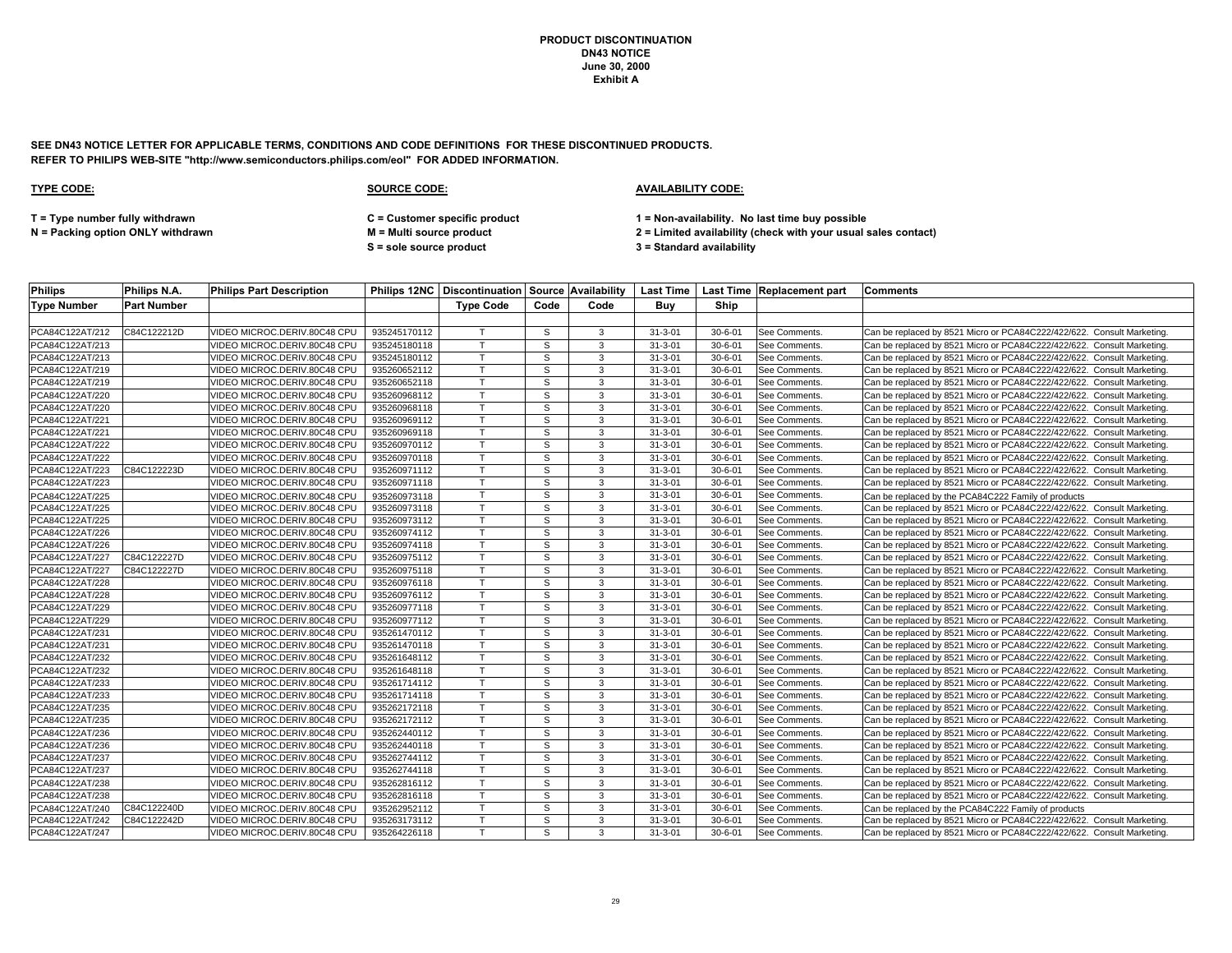**SEE DN43 NOTICE LETTER FOR APPLICABLE TERMS, CONDITIONS AND CODE DEFINITIONS FOR THESE DISCONTINUED PRODUCTS. REFER TO PHILIPS WEB-SITE "http://www.semiconductors.philips.com/eol" FOR ADDED INFORMATION.**

### **TYPE CODE: SOURCE CODE: AVAILABILITY CODE:**

**T = Type number fully withdrawn C = Customer specific product 1 = Non-availability. No last time buy possible**

**S = sole source product 3 = Standard availability**

| <b>Philips</b>     | Philips N.A.       | <b>Philips Part Description</b> |              |                  |      |      |               |               | Philips 12NC Discontinuation Source Availability   Last Time   Last Time   Replacement part | <b>Comments</b>                                                        |
|--------------------|--------------------|---------------------------------|--------------|------------------|------|------|---------------|---------------|---------------------------------------------------------------------------------------------|------------------------------------------------------------------------|
| <b>Type Number</b> | <b>Part Number</b> |                                 |              | <b>Type Code</b> | Code | Code | Buy           | Ship          |                                                                                             |                                                                        |
|                    |                    |                                 |              |                  |      |      |               |               |                                                                                             |                                                                        |
| PCA84C122AT/247    |                    | VIDEO MICROC.DERIV.80C48 CPU    | 935264226112 |                  | S    | 3    | $31 - 3 - 01$ | $30 - 6 - 01$ | <b>See Comments</b>                                                                         | Can be replaced by 8521 Micro or PCA84C222/422/622. Consult Marketing. |
| PCA84C122AT/248    |                    | VIDEO MICROC.DERIV.80C48 CPU    | 935264912118 | T.               | S    | 3    | $31 - 3 - 01$ | $30 - 6 - 01$ | See Comments.                                                                               | Can be replaced by 8521 Micro or PCA84C222/422/622. Consult Marketing  |
| PCA84C122AT/248    |                    | VIDEO MICROC.DERIV.80C48 CPU    | 935264912112 |                  | S    | 3    | $31 - 3 - 01$ | $30 - 6 - 01$ | See Comments.                                                                               | Can be replaced by 8521 Micro or PCA84C222/422/622. Consult Marketing. |
| PCA84C122AT/249    |                    | VIDEO MICROC.DERIV.80C48 CPU    | 935266758118 |                  | S    | 3    | $31 - 3 - 01$ | $30 - 6 - 01$ | See Comments.                                                                               | Can be replaced by 8521 Micro or PCA84C222/422/622. Consult Marketing. |
| PCA84C122AT/249    |                    | VIDEO MICROC.DERIV.80C48 CPU    | 935266758112 |                  | S    | 3    | $31 - 3 - 01$ | $30 - 6 - 01$ | See Comments.                                                                               | Can be replaced by 8521 Micro or PCA84C222/422/622. Consult Marketing  |
| PCA84C122AT/250    |                    | VIDEO MICROC.DERIV.80C48 CPU    | 935266904112 |                  | S    | 3    | $31 - 3 - 01$ | $30 - 6 - 01$ | See Comments.                                                                               | Can be replaced by 8521 Micro or PCA84C222/422/622. Consult Marketing. |
| PCA84C122BP/913    |                    | VIDEO MICROC.DERIV.80C48 CPU    | 935219800112 |                  | S    | 3    | $31 - 3 - 01$ | $30 - 6 - 01$ | See Comments.                                                                               | Can be replaced by 8521 Micro or PCA84C222/422/622. Consult Marketing  |
| PCA84C122BT/037    |                    | VIDEO MICROC.DERIV.80C48 CPU    | 935082070112 |                  | S    | 3    | $31 - 3 - 01$ | $30 - 6 - 01$ | See Comments.                                                                               | Can be replaced by 8521 Micro or PCA84C222/422/622. Consult Marketing  |
| PCA84C122BT/037    |                    | VIDEO MICROC.DERIV.80C48 CPU    | 935082070118 |                  | S    | 3    | $31 - 3 - 01$ | $30 - 6 - 01$ | See Comments.                                                                               | Can be replaced by 8521 Micro or PCA84C222/422/622. Consult Marketing. |
| PCA84C122BT/185    |                    | VIDEO MICROC.DERIV.80C48 CPU    | 935239140112 | T.               | S    | 3    | $31 - 3 - 01$ | $30 - 6 - 01$ | See Comments                                                                                | Can be replaced by 8521 Micro or PCA84C222/422/622. Consult Marketing  |
| PCA84C122BT/185    |                    | VIDEO MICROC.DERIV.80C48 CPU    | 935239140118 |                  | S    | 3    | $31 - 3 - 01$ | $30 - 6 - 01$ | See Comments.                                                                               | Can be replaced by 8521 Micro or PCA84C222/422/622. Consult Marketing  |
| PCA84C122BT/214    |                    | VIDEO MICROC.DERIV.80C48 CPU    | 935249670112 |                  | S    | 3    | $31 - 3 - 01$ | $30 - 6 - 01$ | See Comments.                                                                               | Can be replaced by 8521 Micro or PCA84C222/422/622. Consult Marketing  |
| PCA84C122BT/214    |                    | VIDEO MICROC.DERIV.80C48 CPU    | 935249670118 |                  | S    | 3    | $31 - 3 - 01$ | $30 - 6 - 01$ | See Comments.                                                                               | Can be replaced by 8521 Micro or PCA84C222/422/622. Consult Marketing  |
| PCA84C122BT/215    |                    | VIDEO MICROC.DERIV.80C48 CPU    | 935250980112 |                  | s    | 3    | $31 - 3 - 01$ | $30 - 6 - 01$ | See Comments.                                                                               | Can be replaced by 8521 Micro or PCA84C222/422/622. Consult Marketing  |
| PCA84C122BT/217    |                    | VIDEO MICROC.DERIV.80C48 CPU    | 935253030112 |                  | S    | 3    | $31 - 3 - 01$ | $30 - 6 - 01$ | See Comments.                                                                               | Can be replaced by 8521 Micro or PCA84C222/422/622. Consult Marketing  |
| PCA84C122BT/217    |                    | VIDEO MICROC.DERIV.80C48 CPU    | 935253030118 |                  | S    | 3    | $31 - 3 - 01$ | $30 - 6 - 01$ | <b>See Comments</b>                                                                         | Can be replaced by 8521 Micro or PCA84C222/422/622. Consult Marketing  |
| PCA84C122BT/230    |                    | VIDEO MICROC.DERIV.80C48 CPU    | 935261202112 |                  | S    | 3    | $31 - 3 - 01$ | $30 - 6 - 01$ | See Comments.                                                                               | Can be replaced by the PCA84C222 Family of products                    |
| PCA84C122BT/230    |                    | VIDEO MICROC.DERIV.80C48 CPU    | 935261202118 |                  | S    | 3    | $31 - 3 - 01$ | $30 - 6 - 01$ | See Comments.                                                                               | Can be replaced by the PCA84C222 Family of products                    |
| PCA84C122BT/239    |                    | VIDEO MICROC.DERIV.80C48 CPU    | 935262929112 |                  | S    | 3    | $31 - 3 - 01$ | $30 - 6 - 01$ | See Comments.                                                                               | Can be replaced by 8521 Micro or PCA84C222/422/622. Consult Marketing. |
| PCA84C122BT/239    |                    | VIDEO MICROC.DERIV.80C48 CPU    | 935262929118 |                  | S    | 3    | $31 - 3 - 01$ | $30 - 6 - 01$ | See Comments.                                                                               | Can be replaced by 8521 Micro or PCA84C222/422/622. Consult Marketing. |
| PCA84C122BT/245    |                    | VIDEO MICROC.DERIV.80C48 CPU    | 935263375112 |                  | S    | 3    | $31 - 3 - 01$ | $30 - 6 - 01$ | See Comments.                                                                               | Can be replaced by 8521 Micro or PCA84C222/422/622. Consult Marketing  |
| PCA84C122BT/245    |                    | VIDEO MICROC.DERIV.80C48 CPU    | 935263375118 |                  | S    | 3    | $31 - 3 - 01$ | $30 - 6 - 01$ | See Comments.                                                                               | Can be replaced by 8521 Micro or PCA84C222/422/622. Consult Marketing. |
| PCA84C122BT/246    |                    | VIDEO MICROC.DERIV.80C48 CPU    | 935264212118 |                  | S    | 3    | $31 - 3 - 01$ | $30 - 6 - 01$ | See Comments.                                                                               | Can be replaced by 8521 Micro or PCA84C222/422/622. Consult Marketing. |
| PCA84C122BT/246    |                    | VIDEO MICROC.DERIV.80C48 CPU    | 935264212112 |                  | S    | 3    | $31 - 3 - 01$ | $30 - 6 - 01$ | See Comments.                                                                               | Can be replaced by 8521 Micro or PCA84C222/422/622. Consult Marketing  |
| PCA84C122BT/903    |                    | VIDEO MICROC.DERIV.80C48 CPU    | 935194720118 |                  | S    | 3    | $31 - 3 - 01$ | $30 - 6 - 01$ | See Comments.                                                                               | Can be replaced by 8521 Micro or PCA84C222/422/622. Consult Marketing. |
| PCA84C122BT/903    |                    | VIDEO MICROC.DERIV.80C48 CPU    | 935194720112 |                  | S    | 3    | $31 - 3 - 01$ | $30 - 6 - 01$ | See Comments.                                                                               | Can be replaced by 8521 Micro or PCA84C222/422/622. Consult Marketing  |
| PCA84C122BT/909    |                    | VIDEO MICROC.DERIV.80C48 CPU    | 935212840112 |                  | S    | 3    | $31 - 3 - 01$ | $30 - 6 - 01$ | See Comments.                                                                               | Can be replaced by 8521 Micro or PCA84C222/422/622. Consult Marketing. |
| PCA84C122BT/909    |                    | VIDEO MICROC.DERIV.80C48 CPU    | 935212840118 |                  | S    | 3    | $31 - 3 - 01$ | $30 - 6 - 01$ | See Comments.                                                                               | Can be replaced by 8521 Micro or PCA84C222/422/622. Consult Marketing. |
| PCA84C122BT/911    | C84C122911D        | VIDEO MICROC.DERIV.80C48 CPU    | 935217400112 | $\mathsf{T}$     | S    | 3    | $31 - 3 - 01$ | $30 - 6 - 01$ | See Comments.                                                                               | Can be replaced by 8521 Micro or PCA84C222/422/622. Consult Marketing  |
| PCA84C122BT/914    |                    | VIDEO MICROC.DERIV.80C48 CPU    | 935221790112 |                  | S    | 3    | $31 - 3 - 01$ | $30 - 6 - 01$ | See Comments.                                                                               | Can be replaced by 8521 Micro or PCA84C222/422/622. Consult Marketing. |
| PCA84C122BT/914    |                    | VIDEO MICROC.DERIV.80C48 CPU    | 935221790118 |                  | s    | 3    | $31 - 3 - 01$ | $30 - 6 - 01$ | See Comments.                                                                               | Can be replaced by 8521 Micro or PCA84C222/422/622. Consult Marketing. |
| PCA84C222AP/022    |                    | VIDEO MICROC.DERIV.80C48 CPU    | 935222150112 |                  | S    | 3    | $31 - 3 - 01$ | $30 - 6 - 01$ | See Comments.                                                                               | Can be replaced by the PCA84C222 Family of products                    |
| PCA84C222AT/019    |                    | VIDEO MICROC.DERIV.80C48 CPU    | 935215030112 |                  | S    | 3    | $31 - 3 - 01$ | $30 - 6 - 01$ | See Comments.                                                                               | Can be replaced by the PCA84C222 Family of products                    |
| PCA84C222AT/019    |                    | VIDEO MICROC.DERIV.80C48 CPU    | 935215030115 |                  | S    | 3    | $31 - 3 - 01$ | $30 - 6 - 01$ | See Comments.                                                                               | Can be replaced by the PCA84C222 Family of products                    |
| PCA84C222AT/019    |                    | VIDEO MICROC.DERIV.80C48 CPU    | 935215030118 |                  | S    | 3    | $31 - 3 - 01$ | $30 - 6 - 01$ | See Comments.                                                                               | Can be replaced by the PCA84C222 Family of products                    |
| PCA84C222AT/026    |                    | VIDEO MICROC.DERIV.80C48 CPU    | 935226630112 | T                | S    | 3    | $31 - 3 - 01$ | $30 - 6 - 01$ | See Comments.                                                                               | Can be replaced by the PCA84C222 Family of products                    |
| PCA84C222AT/026    |                    | VIDEO MICROC.DERIV.80C48 CPU    | 935226630118 | T.               | S    | 3    | $31 - 3 - 01$ | $30 - 6 - 01$ | See Comments.                                                                               | Can be replaced by the PCA84C222 Family of products                    |
| PCA84C222AT/036    |                    | VIDEO MICROC.DERIV.80C48 CPU    | 935250200112 |                  | S    | 3    | $31 - 3 - 01$ | $30 - 6 - 01$ | See Comments.                                                                               | Can be replaced by the PCA84C222 Family of products                    |
| PCA84C222AT/036    |                    | VIDEO MICROC.DERIV.80C48 CPU    | 935250200118 |                  | S    | 3    | $31 - 3 - 01$ | $30 - 6 - 01$ | See Comments.                                                                               | Can be replaced by the PCA84C222 Family of products                    |
| PCA84C222AT/038    |                    | VIDEO MICROC.DERIV.80C48 CPU    | 935256960112 | $\mathsf{T}$     | S    | 3    | $31 - 3 - 01$ | $30 - 6 - 01$ | See Comments.                                                                               | Can be replaced by the PCA84C222 Family of products                    |
| PCA84C222AT/038    |                    | VIDEO MICROC.DERIV.80C48 CPU    | 935256960118 |                  | S    | 3    | $31 - 3 - 01$ | $30 - 6 - 01$ | See Comments.                                                                               | Can be replaced by the PCA84C222 Family of products                    |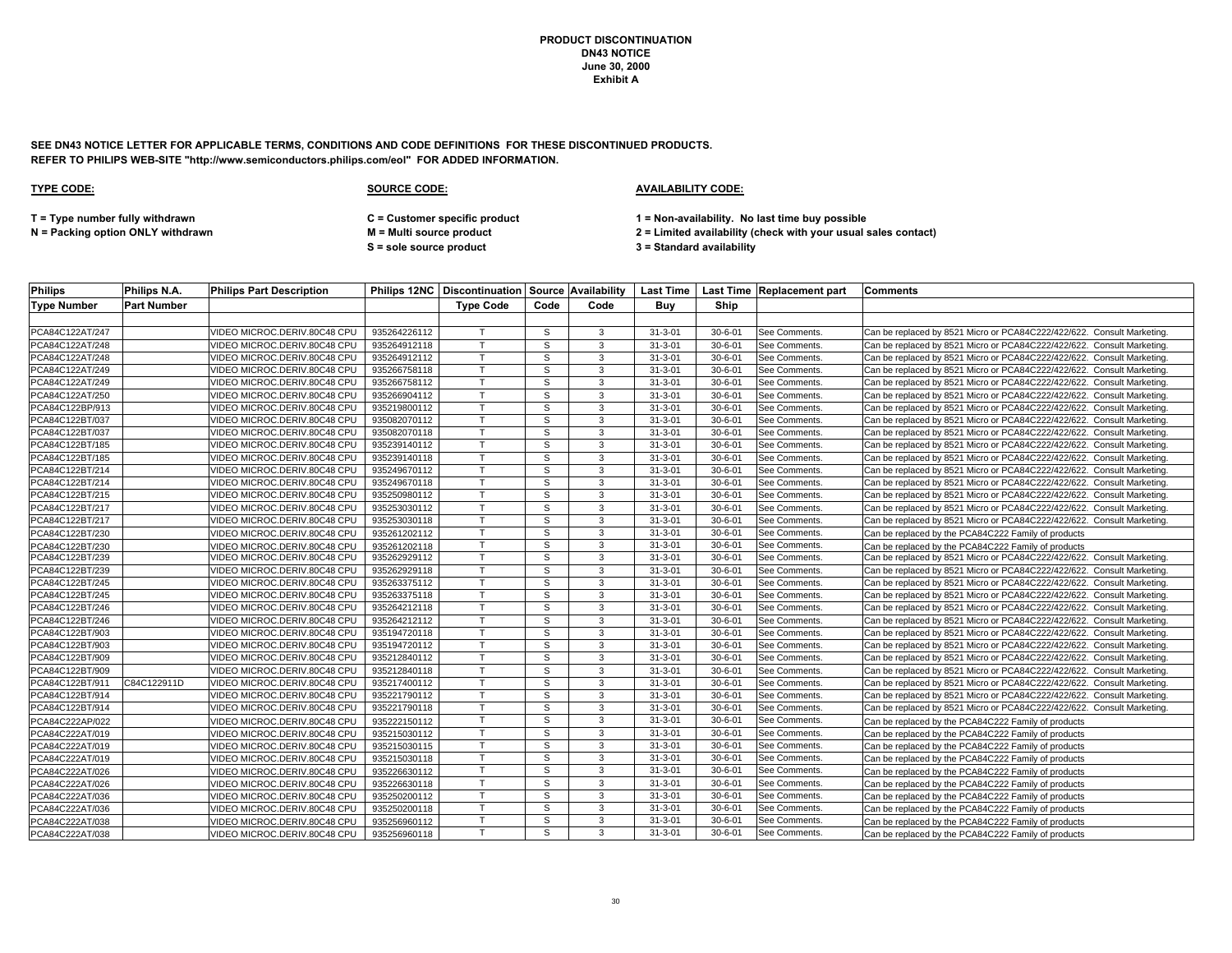**SEE DN43 NOTICE LETTER FOR APPLICABLE TERMS, CONDITIONS AND CODE DEFINITIONS FOR THESE DISCONTINUED PRODUCTS. REFER TO PHILIPS WEB-SITE "http://www.semiconductors.philips.com/eol" FOR ADDED INFORMATION.**

### **TYPE CODE: SOURCE CODE: AVAILABILITY CODE:**

**T = Type number fully withdrawn C = Customer specific product 1 = Non-availability. No last time buy possible**

**S = sole source product 3 = Standard availability**

| <b>Philips</b>     | Philips N.A.       | <b>Philips Part Description</b> |              |                  |              |      |               |               | Philips 12NC   Discontinuation   Source   Availability   Last Time   Last Time   Replacement part | <b>Comments</b>                                     |
|--------------------|--------------------|---------------------------------|--------------|------------------|--------------|------|---------------|---------------|---------------------------------------------------------------------------------------------------|-----------------------------------------------------|
| <b>Type Number</b> | <b>Part Number</b> |                                 |              | <b>Type Code</b> | Code         | Code | Buy           | Ship          |                                                                                                   |                                                     |
|                    |                    |                                 |              |                  |              |      |               |               |                                                                                                   |                                                     |
| PCA84C222AT/041    |                    | VIDEO MICROC.DERIV.80C48 CPU    | 935260772112 |                  | S            | 3    | $31 - 3 - 01$ | $30 - 6 - 01$ | See Comments.                                                                                     | Can be replaced by the PCA84C222 Family of products |
| PCA84C222AT/041    |                    | /IDEO MICROC.DERIV.80C48 CPU    | 935260772118 | $\mathsf{T}$     | S            | 3    | $31 - 3 - 01$ | $30 - 6 - 01$ | See Comments.                                                                                     | Can be replaced by the PCA84C222 Family of products |
| PCA84C222AT/042    |                    | /IDEO MICROC.DERIV.80C48 CPU    | 935261383112 |                  | S            | 3    | $31 - 3 - 01$ | $30 - 6 - 01$ | See Comments.                                                                                     | Can be replaced by the PCA84C222 Family of products |
| PCA84C222AT/042    |                    | VIDEO MICROC.DERIV.80C48 CPU    | 935261383118 | T                | S            | 3    | $31 - 3 - 01$ | $30 - 6 - 01$ | See Comments.                                                                                     | Can be replaced by the PCA84C222 Family of products |
| PCA84C222AT/044    |                    | VIDEO MICROC.DERIV.80C48 CPU    | 935261460112 | $\mathsf{T}$     | S            | 3    | $31 - 3 - 01$ | $30 - 6 - 01$ | See Comments.                                                                                     | Can be replaced by the PCA84C222 Family of products |
| PCA84C222AT/044    |                    | IDEO MICROC.DERIV.80C48 CPU     | 935261460118 |                  | s            | 3    | $31 - 3 - 01$ | $30 - 6 - 01$ | See Comments.                                                                                     | Can be replaced by the PCA84C222 Family of products |
| PCA84C222AT/046    |                    | VIDEO MICROC.DERIV.80C48 CPU    | 935261775112 |                  | S            | 3    | $31 - 3 - 01$ | $30 - 6 - 01$ | See Comments.                                                                                     | Can be replaced by the PCA84C222 Family of products |
| PCA84C222AT/046    |                    | IDEO MICROC.DERIV.80C48 CPU     | 935261775118 |                  | $\mathsf{s}$ | 3    | $31 - 3 - 01$ | $30 - 6 - 01$ | See Comments.                                                                                     | Can be replaced by the PCA84C222 Family of products |
| PCA84C222AT/057    |                    | /IDEO MICROC.DERIV.80C48 CPU    | 935263966112 |                  | S            | 3    | $31 - 3 - 01$ | $30 - 6 - 01$ | See Comments.                                                                                     | Can be replaced by the PCA84C222 Family of products |
| PCA84C222AT/057    |                    | /IDEO MICROC.DERIV.80C48 CPU    | 935263966118 | $\mathsf{T}$     | S            | 3    | $31 - 3 - 01$ | $30 - 6 - 01$ | See Comments.                                                                                     | Can be replaced by the PCA84C222 Family of products |
| PCA84C222AT/058    |                    | /IDEO MICROC.DERIV.80C48 CPU    | 935266823112 |                  | S            | 3    | $31 - 3 - 01$ | $30 - 6 - 01$ | See Comments.                                                                                     | Can be replaced by the PCA84C222 Family of products |
| PCA84C222AT/058    |                    | VIDEO MICROC.DERIV.80C48 CPU    | 935266823118 |                  | S            | 3    | $31 - 3 - 01$ | $30 - 6 - 01$ | See Comments.                                                                                     | Can be replaced by the PCA84C222 Family of products |
| PCA84C222AT/059    |                    | /IDEO MICROC.DERIV.80C48 CPU    | 935266950112 | T                | S            | 3    | $31 - 3 - 01$ | $30 - 6 - 01$ | See Comments.                                                                                     | Can be replaced by the PCA84C222 Family of products |
| PCA84C222AT/059    |                    | IDEO MICROC.DERIV.80C48 CPU     | 935266950118 |                  | s            | 3    | $31 - 3 - 01$ | $30 - 6 - 01$ | See Comments.                                                                                     | Can be replaced by the PCA84C222 Family of products |
| PCA84C222AT/060    |                    | /IDEO MICROC.DERIV.80C48 CPU    | 935267079112 |                  | S            | 3    | $31 - 3 - 01$ | $30 - 6 - 01$ | See Comments.                                                                                     | Can be replaced by the PCA84C222 Family of products |
| PCA84C222AT/060    |                    | VIDEO MICROC.DERIV.80C48 CPU    | 935267079118 | T.               | S            | 3    | $31 - 3 - 01$ | $30 - 6 - 01$ | See Comments.                                                                                     | Can be replaced by the PCA84C222 Family of products |
| PCA84C222BT/028    |                    | /IDEO MICROC.DERIV.80C48 CPU    | 935230890112 |                  | s            | 3    | $31 - 3 - 01$ | $30 - 6 - 01$ | See Comments.                                                                                     | Can be replaced by the PCA84C222 Family of products |
| PCA84C222BT/028    |                    | /IDEO MICROC.DERIV.80C48 CPU    | 935230890118 | $\mathsf{T}$     | S            | 3    | $31 - 3 - 01$ | $30 - 6 - 01$ | See Comments.                                                                                     | Can be replaced by the PCA84C222 Family of products |
| PCA84C222BT/045    |                    | /IDEO MICROC.DERIV.80C48 CPU    | 935261568112 | $\mathbf \tau$   | S            | 3    | $31 - 3 - 01$ | $30 - 6 - 01$ | See Comments.                                                                                     | Can be replaced by the PCA84C222 Family of products |
| PCA84C222BT/048    |                    | /IDEO MICROC.DERIV.80C48 CPU    | 935261872112 | T                | s            | 3    | $31 - 3 - 01$ | $30 - 6 - 01$ | See Comments.                                                                                     | Can be replaced by the PCA84C222 Family of products |
| PCA84C222BT/048    |                    | /IDEO MICROC.DERIV.80C48 CPU    | 935261872118 |                  | S            | 3    | $31 - 3 - 01$ | $30 - 6 - 01$ | See Comments.                                                                                     | Can be replaced by the PCA84C222 Family of products |
| PCA84C222BT/051    |                    | IDEO MICROC.DERIV.80C48 CPU     | 935262232112 | $\mathsf{T}$     | S            | 3    | $31 - 3 - 01$ | $30 - 6 - 01$ | See Comments.                                                                                     | Can be replaced by the PCA84C222 Family of products |
| PCA84C222BT/051    |                    | VIDEO MICROC.DERIV.80C48 CPU    | 935262232118 |                  | S            | 3    | $31 - 3 - 01$ | $30 - 6 - 01$ | See Comments.                                                                                     | Can be replaced by the PCA84C222 Family of products |
| PCA84C222BT/054    |                    | /IDEO MICROC.DERIV.80C48 CPU    | 935262798112 | T                | S            | 3    | $31 - 3 - 01$ | $30 - 6 - 01$ | See Comments.                                                                                     | Can be replaced by the PCA84C222 Family of products |
| PCA84C222BT/054    |                    | /IDEO MICROC.DERIV.80C48 CPU    | 935262798118 |                  | s            | 3    | $31 - 3 - 01$ | $30 - 6 - 01$ | See Comments.                                                                                     | Can be replaced by the PCA84C222 Family of products |
| PCA84C222BT/913    |                    | /IDEO MICROC.DERIV.80C48 CPU    | 935184260112 | $\mathsf{T}$     | s            | 3    | $31 - 3 - 01$ | $30 - 6 - 01$ | See Comments.                                                                                     | Can be replaced by the PCA84C222 Family of products |
| PCA84C222BT/913    |                    | /IDEO MICROC.DERIV.80C48 CPU    | 935184260118 |                  | S            | 3    | $31 - 3 - 01$ | $30 - 6 - 01$ | See Comments.                                                                                     | Can be replaced by the PCA84C222 Family of products |
| PCA84C422AP/049    | C84C422049N        | /IDEO MICROC.DERIV.80C48 CPU    | 935262053112 |                  | S            | 3    | $31 - 3 - 01$ | $30 - 6 - 01$ | See Comments.                                                                                     | Can be replaced by the PCA84C222 Family of products |
| PCA84C422AP/055    | C84C422055N        | VIDEO MICROC.DERIV.80C48 CPU    | 935262886112 | T                | S            | 3    | $31 - 3 - 01$ | $30 - 6 - 01$ | See Comments.                                                                                     | Can be replaced by the PCA84C222 Family of products |
| PCA84C422AT/024    | C84C422024D        | /IDEO MICROC.DERIV.80C48 CPU    | 935226080112 |                  | S            | 3    | $31 - 3 - 01$ | $30 - 6 - 01$ | See Comments.                                                                                     | Can be replaced by the PCA84C222 Family of products |
| PCA84C422AT/024    |                    | VIDEO MICROC.DERIV.80C48 CPU    | 935226080115 | T                | S            | 3    | $31 - 3 - 01$ | $30 - 6 - 01$ | See Comments.                                                                                     | Can be replaced by the PCA84C222 Family of products |
| PCA84C422AT/024    |                    | /IDEO MICROC.DERIV.80C48 CPU    | 935226080118 | $\mathsf{T}$     | S            | 3    | $31 - 3 - 01$ | $30 - 6 - 01$ | See Comments.                                                                                     | Can be replaced by the PCA84C222 Family of products |
| PCA84C422AT/050    |                    | /IDEO MICROC.DERIV.80C48 CPU    | 935262132112 |                  | s            | 3    | $31 - 3 - 01$ | $30 - 6 - 01$ | See Comments.                                                                                     | Can be replaced by the PCA84C222 Family of products |
| PCA84C422AT/050    |                    | VIDEO MICROC.DERIV.80C48 CPU    | 935262132118 |                  | S            | 3    | $31 - 3 - 01$ | $30 - 6 - 01$ | See Comments.                                                                                     | Can be replaced by the PCA84C222 Family of products |
| PCA84C422BP/005    |                    | VIDEO MICROC.DERIV.80C48 CPU    | 935052640112 | $\mathsf{T}$     | S            | 3    | $31 - 3 - 01$ | $30 - 6 - 01$ | See Comments.                                                                                     | Can be replaced by the PCA84C222 Family of products |
| PCA84C422BT/043    | C84C422043D        | /IDEO MICROC.DERIV.80C48 CPU    | 935261451112 |                  | s            | 3    | $31 - 3 - 01$ | $30 - 6 - 01$ | See Comments.                                                                                     | Can be replaced by the PCA84C222 Family of products |
| PCA84C422BT/043    | C84C422043D        | VIDEO MICROC.DERIV.80C48 CPU    | 935261451118 | $\mathsf{T}$     | S            | 3    | $31 - 3 - 01$ | $30 - 6 - 01$ | See Comments.                                                                                     | Can be replaced by the PCA84C222 Family of products |
| PCA84C422BT/056    | C84C422056D        | /IDEO MICROC.DERIV.80C48 CPU    | 935262906112 | $\mathsf{T}$     | S            | 3    | $31 - 3 - 01$ | $30 - 6 - 01$ | See Comments.                                                                                     | Can be replaced by the PCA84C222 Family of products |
| PCA84C422BT/056    | C84C422056D        | /IDEO MICROC.DERIV.80C48 CPU    | 935262906118 |                  | S            | 3    | $31 - 3 - 01$ | $30 - 6 - 01$ | See Comments.                                                                                     | Can be replaced by the PCA84C222 Family of products |
| PCA84C422BT/905    | C84C422905D        | /IDEO MICROC.DERIV.80C48 CPU    | 935215350112 | $\mathsf{T}$     | S            | 3    | $31 - 3 - 01$ | $30 - 6 - 01$ | See Comments.                                                                                     | Can be replaced by the PCA84C222 Family of products |
| PCA84C422BT/905    | C84C422905D        | VIDEO MICROC.DERIV.80C48 CPU    | 935215350118 | $\mathsf{T}$     | S            | 3    | $31 - 3 - 01$ | $30 - 6 - 01$ | See Comments.                                                                                     | Can be replaced by the PCA84C222 Family of products |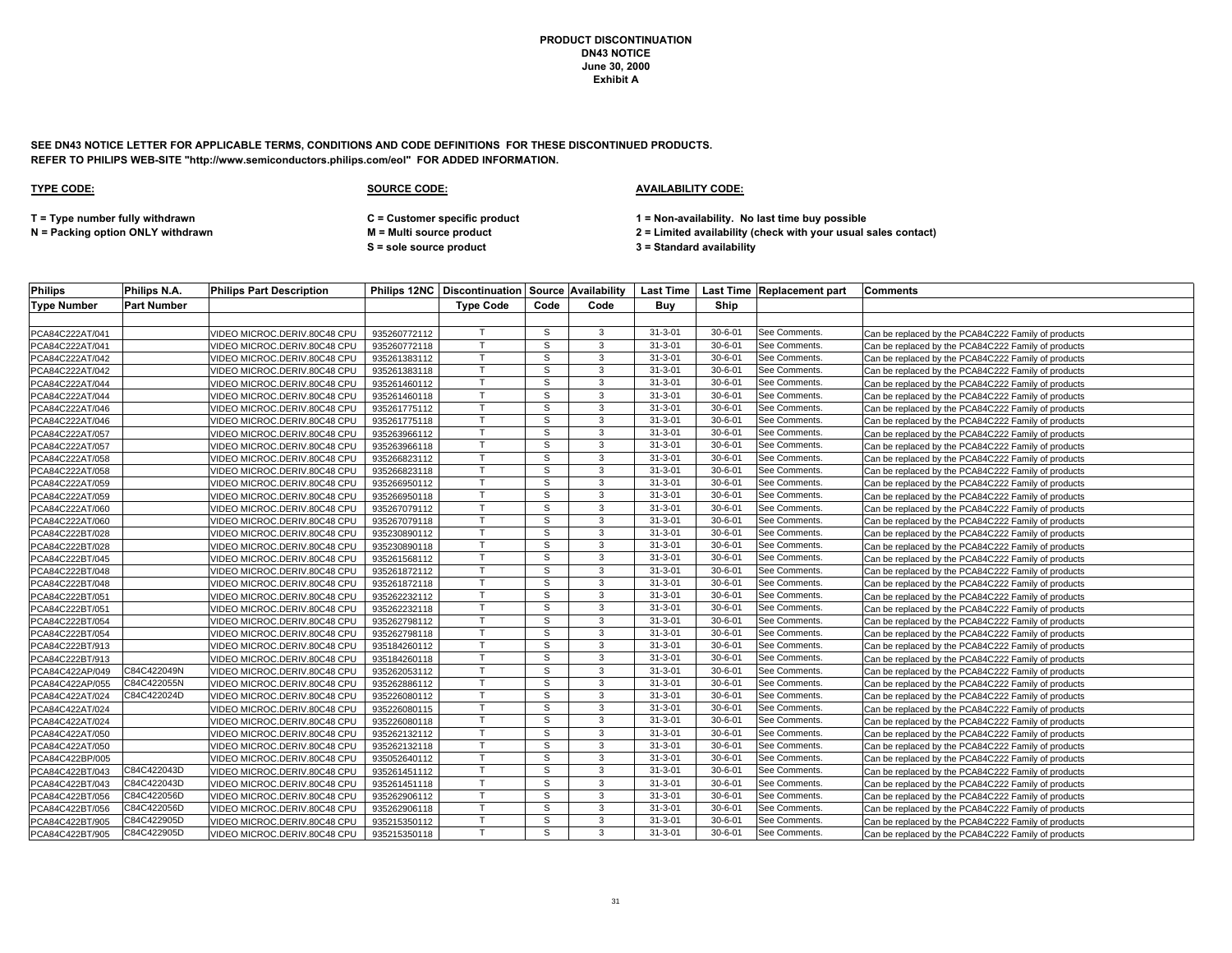**SEE DN43 NOTICE LETTER FOR APPLICABLE TERMS, CONDITIONS AND CODE DEFINITIONS FOR THESE DISCONTINUED PRODUCTS. REFER TO PHILIPS WEB-SITE "http://www.semiconductors.philips.com/eol" FOR ADDED INFORMATION.**

### **TYPE CODE: SOURCE CODE: AVAILABILITY CODE:**

**T = Type number fully withdrawn C = Customer specific product 1 = Non-availability. No last time buy possible**

**S = sole source product 3 = Standard availability**

| <b>Philips</b>              | Philips N.A.       | <b>Philips Part Description</b> |              |                  |      |      |               |               | Philips 12NC   Discontinuation   Source   Availability   Last Time   Last Time   Replacement part | <b>Comments</b>                                     |
|-----------------------------|--------------------|---------------------------------|--------------|------------------|------|------|---------------|---------------|---------------------------------------------------------------------------------------------------|-----------------------------------------------------|
| <b>Type Number</b>          | <b>Part Number</b> |                                 |              | <b>Type Code</b> | Code | Code | Buy           | Ship          |                                                                                                   |                                                     |
|                             |                    |                                 |              |                  |      |      |               |               |                                                                                                   |                                                     |
| PCA84C443P/159              |                    | VIDEO MICROC.DERIV.80C48 CPU    | 935167300112 |                  | S    | 3    | $31 - 3 - 01$ | $30 - 6 - 01$ | See Comments.                                                                                     | Can be replaced by the PCA84C222 Family of products |
| PCA84C443P/159S1            |                    | IDEO MICROC.DERIV.80C48 CPU     | 935266954112 | T                | S    | 3    | $31 - 3 - 01$ | $30 - 6 - 01$ | See Comments.                                                                                     | Can be replaced by the PCA84C222 Family of products |
| PCA84C444P/168              |                    | IDEO MICROC.DERIV.80C48 CPU     | 935176850112 |                  | S    | 3    | $31 - 3 - 01$ | $30 - 6 - 01$ | See Comments.                                                                                     | Can be replaced by the PCA84C222 Family of products |
| PCA84C444P/168S1            |                    | /IDEO MICROC.DERIV.80C48 CPU    | 935263118112 | T                | S    | 3    | $31 - 3 - 01$ | $30 - 6 - 01$ | See Comments.                                                                                     | Can be replaced by the PCA84C222 Family of products |
| PCA84C444P/237S1            |                    | /IDEO MICROC.DERIV.80C48 CPU    | 935263117112 |                  | S    | 3    | $31 - 3 - 01$ | $30 - 6 - 01$ | See Comments.                                                                                     | Can be replaced by the PCA84C222 Family of products |
| PCA84C444P/255S1            |                    | IDEO MICROC.DERIV.80C48 CPU     | 935265750112 |                  | S    | 3    | $31 - 3 - 01$ | $30 - 6 - 01$ | See Comments.                                                                                     | Can be replaced by the PCA84C222 Family of products |
| PCA84C444P/265              |                    | VIDEO MICROC.DERIV.80C48 CPU    | 935261557112 |                  | S    | 3    | $31 - 3 - 01$ | $30 - 6 - 01$ | See Comments.                                                                                     | Can be replaced by the PCA84C222 Family of products |
| PCA84C444P/265S1            |                    | /IDEO MICROC.DERIV.80C48 CPU    | 935263541112 |                  | s    | 3    | $31 - 3 - 01$ | $30 - 6 - 01$ | See Comments.                                                                                     | Can be replaced by the PCA84C222 Family of products |
| PCA84C444P/269              |                    | /IDEO MICROC.DERIV.80C48 CPU    | 935261953112 |                  | s    | 3    | $31 - 3 - 01$ | $30 - 6 - 01$ | See Comments.                                                                                     | Can be replaced by the PCA84C222 Family of products |
| PCA84C444P/269S1            |                    | /IDEO MICROC.DERIV.80C48 CPU    | 935263542112 | T                | S    | 3    | $31 - 3 - 01$ | $30 - 6 - 01$ | See Comments.                                                                                     | Can be replaced by the PCA84C222 Family of products |
| PCA84C444P/504S1            |                    | /IDEO MICROC.DERIV.80C48 CPU    | 935263543112 | T                | S    | 3    | $31 - 3 - 01$ | $30 - 6 - 01$ | See Comments.                                                                                     | Can be replaced by the PCA84C222 Family of products |
| PCA84C622CT/041             |                    | VIDEO MICROC.DERIV.80C48 CPU    | 935260720112 | $\mathsf{T}$     | S    | 3    | $31 - 3 - 01$ | $30 - 6 - 01$ | See Comments.                                                                                     | Can be replaced by the PCA84C222 Family of products |
| PCA84C622CT/041             |                    | VIDEO MICROC.DERIV.80C48 CPU    | 935260720118 | $\mathsf{T}$     | S    | 3    | $31 - 3 - 01$ | $30 - 6 - 01$ | See Comments.                                                                                     | Can be replaced by the PCA84C222 Family of products |
| PCA84C622CT/054             |                    | /IDEO MICROC.DERIV.80C48 CPU    | 935262941112 |                  | s    | 3    | $31 - 3 - 01$ | $30 - 6 - 01$ | See Comments.                                                                                     | Can be replaced by the PCA84C222 Family of products |
| PCA84C622CT/054             |                    | /IDEO MICROC.DERIV.80C48 CPU    | 935262941118 | $\mathsf{T}$     | S    | 3    | $31 - 3 - 01$ | $30 - 6 - 01$ | See Comments.                                                                                     | Can be replaced by the PCA84C222 Family of products |
| PCA84C640P/030-2            |                    | /IDEO MICROC.DERIV.80C48 CPU    | 935051160112 |                  | S    | 3    | $31 - 3 - 01$ | $30 - 6 - 01$ | See Comments.                                                                                     | Can be replaced by the PCA84C222 Family of products |
| PCA84C640P/030S1            |                    | /IDEO MICROC.DERIV.80C48 CPU    | 935266893112 |                  | S    | 3    | $31 - 3 - 01$ | $30 - 6 - 01$ | See Comments.                                                                                     | Can be replaced by the PCA84C222 Family of products |
| PCA84C641P/068              |                    | /IDEO MICROC.DERIV.80C48 CPU    | 935058930112 |                  | S    | 3    | $31 - 3 - 01$ | $30 - 6 - 01$ | See Comments.                                                                                     | Can be replaced by the PCA84C222 Family of products |
| PCA84C641P/068S1            |                    | IDEO MICROC.DERIV.80C48 CPU     | 935263119112 |                  | S    | 3    | $31 - 3 - 01$ | $30 - 6 - 01$ | See Comments.                                                                                     | Can be replaced by the PCA84C222 Family of products |
| PCA84C641P/242              |                    | /IDEO MICROC.DERIV.80C48 CPU    | 935226760112 |                  | S    | 3    | $31 - 3 - 01$ | $30 - 6 - 01$ | See Comments.                                                                                     | Can be replaced by the PCA84C222 Family of products |
| PCA84C641P/242S1            |                    | /IDEO MICROC.DERIV.80C48 CPU    | 935263121112 |                  | s    | 3    | $31 - 3 - 01$ | $30 - 6 - 01$ | See Comments.                                                                                     | Can be replaced by the PCA84C222 Family of products |
| PCA84C641P/252              |                    | IDEO MICROC.DERIV.80C48 CPU     | 935236850112 |                  | S    | 3    | $31 - 3 - 01$ | $30 - 6 - 01$ | See Comments.                                                                                     | Can be replaced by the PCA84C222 Family of products |
| PCA84C641P/252S1            |                    | /IDEO MICROC.DERIV.80C48 CPU    | 935263120112 |                  | S    | 3    | $31 - 3 - 01$ | $30 - 6 - 01$ | See Comments.                                                                                     | Can be replaced by the PCA84C222 Family of products |
| PCA84C641P/524S1            |                    | /IDEO MICROC.DERIV.80C48 CPU    | 935263544112 |                  | S    | 3    | $31 - 3 - 01$ | $30 - 6 - 01$ | See Comments.                                                                                     | Can be replaced by the PCA84C222 Family of products |
| PCA84C644P/273S1            |                    | VIDEO MICROC.DERIV.80C48 CPU    | 935267436112 |                  | S    | 3    | $31 - 3 - 01$ | $30 - 6 - 01$ | See Comments.                                                                                     | Can be replaced by the PCA84C222 Family of products |
| PCA84C646P/049              |                    | /IDEO MICROC.DERIV.80C48 CPU    | 935202330112 | T                | S    | 3    | $31 - 3 - 01$ | $30 - 6 - 01$ | See Comments.                                                                                     | Can be replaced by the PCA84C222 Family of products |
| PCA84C822AT/008             | C84C822008D        | IDEO MICROC.DERIV.80C48 CPU     | 935196630112 |                  | s    | 3    | $31 - 3 - 01$ | $30 - 6 - 01$ | See Comments.                                                                                     | Can be replaced by the PCA84C222 Family of products |
| PCA84C822AT/008             |                    | VIDEO MICROC.DERIV.80C48 CPU    | 935196630118 |                  | S    | 3    | $31 - 3 - 01$ | $30 - 6 - 01$ | See Comments.                                                                                     | Can be replaced by the PCA84C222 Family of products |
| PCA84C822AT/015             |                    | IDEO MICROC.DERIV.80C48 CPU     | 935225450112 | T.               | S    | 3    | $31 - 3 - 01$ | $30 - 6 - 01$ | See Comments.                                                                                     | Can be replaced by the PCA84C222 Family of products |
| PCA84C822AT/015             |                    | /IDEO MICROC.DERIV.80C48 CPU    | 935225450118 |                  | s    | 3    | $31 - 3 - 01$ | $30 - 6 - 01$ | See Comments.                                                                                     | Can be replaced by the PCA84C222 Family of products |
| PCA84C822AT/024             |                    | VIDEO MICROC.DERIV.80C48 CPU    | 935242300112 | $\mathsf{T}$     | S    | 3    | $31 - 3 - 01$ | $30 - 6 - 01$ | See Comments.                                                                                     | Can be replaced by the PCA84C222 Family of products |
| PCA84C822AT/024             |                    | /IDEO MICROC.DERIV.80C48 CPU    | 935242300118 |                  | S    | 3    | $31 - 3 - 01$ | $30 - 6 - 01$ | See Comments.                                                                                     | Can be replaced by the PCA84C222 Family of products |
| PCA84C822AT/038             |                    | VIDEO MICROC.DERIV.80C48 CPU    | 935260489112 | T                | S    | 3    | $31 - 3 - 01$ | $30 - 6 - 01$ | See Comments.                                                                                     | Can be replaced by the PCA84C222 Family of products |
| PCA84C822AT/038             |                    | /IDEO MICROC.DERIV.80C48 CPU    | 935260489118 |                  | S    | 3    | $31 - 3 - 01$ | $30 - 6 - 01$ | See Comments.                                                                                     | Can be replaced by the PCA84C222 Family of products |
| PCA84C822AT/039             |                    | /IDEO MICROC.DERIV.80C48 CPU    | 935260548112 |                  | S    | 3    | $31 - 3 - 01$ | $30 - 6 - 01$ | See Comments.                                                                                     | Can be replaced by the PCA84C222 Family of products |
| PCA84C822AT/042             | C84C822042D        | VIDEO MICROC.DERIV.80C48 CPU    | 935260758112 |                  | S    | 3    | $31 - 3 - 01$ | $30 - 6 - 01$ | See Comments.                                                                                     | Can be replaced by the PCA84C222 Family of products |
| PCA84C822AT/043             | C84C822043D        | /IDEO MICROC.DERIV.80C48 CPU    | 935260759112 |                  | S    | 3    | $31 - 3 - 01$ | $30 - 6 - 01$ | See Comments.                                                                                     | Can be replaced by the PCA84C222 Family of products |
| PCA84C822AT/045             | C84C822045D        | /IDEO MICROC.DERIV.80C48 CPU    | 935261341112 |                  | S    | 3    | $31 - 3 - 01$ | $30 - 6 - 01$ | See Comments.                                                                                     | Can be replaced by the PCA84C222 Family of products |
| PCA84C822AT/046             |                    | /IDEO MICROC.DERIV.80C48 CPU    | 935261450112 |                  | s    | 3    | $31 - 3 - 01$ | $30 - 6 - 01$ | See Comments.                                                                                     | Can be replaced by the PCA84C222 Family of products |
| PCA84C822AT/046             |                    | /IDEO MICROC.DERIV.80C48 CPU    | 935261450118 |                  | S    | 3    | $31 - 3 - 01$ | $30 - 6 - 01$ | See Comments.                                                                                     | Can be replaced by the PCA84C222 Family of products |
| PCA84C822AT/047 C84C822047D |                    | VIDEO MICROC.DERIV.80C48 CPU    | 935261543112 |                  | s    | 3    | $31 - 3 - 01$ | $30 - 6 - 01$ | See Comments.                                                                                     | Can be replaced by the PCA84C222 Family of products |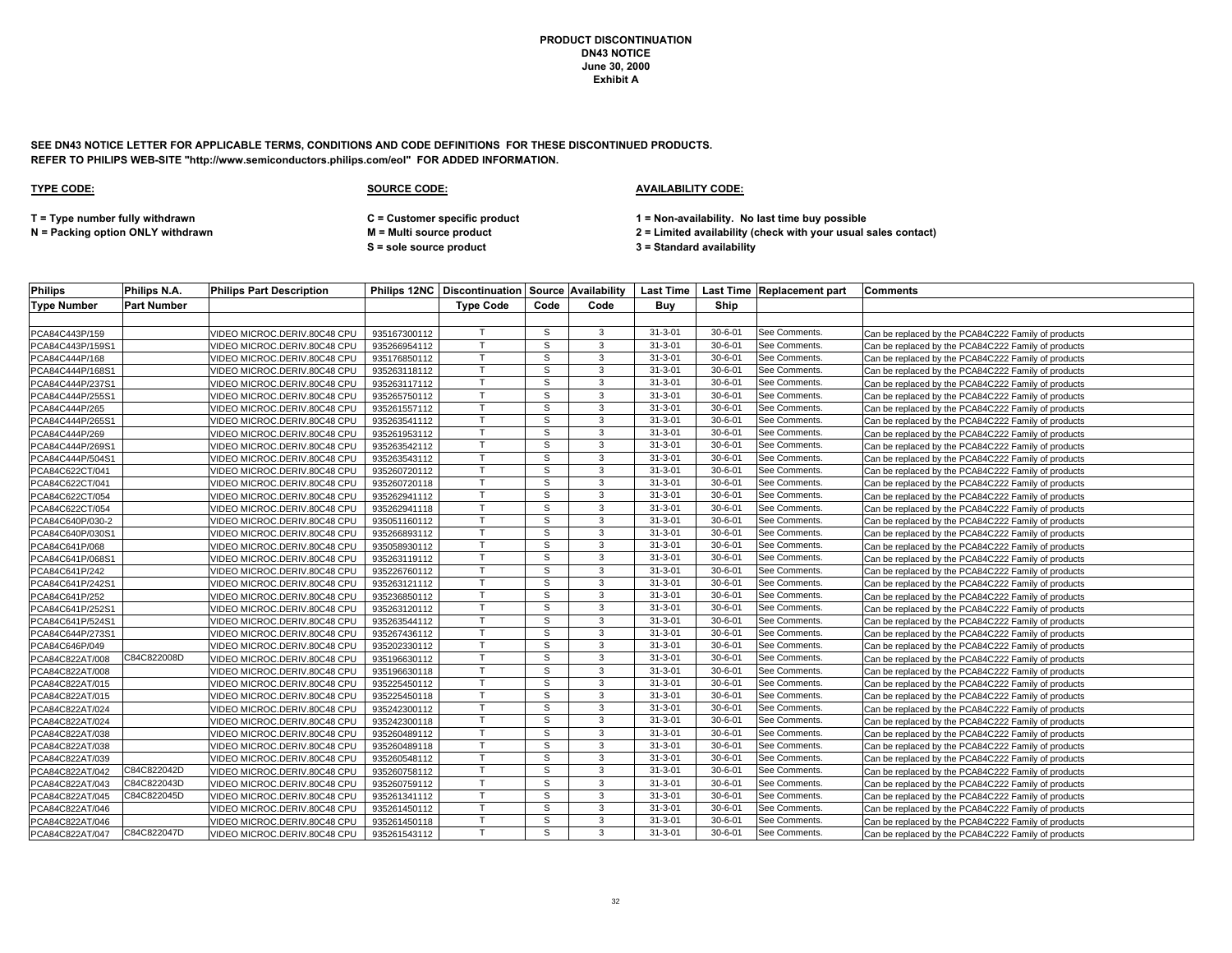**SEE DN43 NOTICE LETTER FOR APPLICABLE TERMS, CONDITIONS AND CODE DEFINITIONS FOR THESE DISCONTINUED PRODUCTS. REFER TO PHILIPS WEB-SITE "http://www.semiconductors.philips.com/eol" FOR ADDED INFORMATION.**

### **TYPE CODE: SOURCE CODE: AVAILABILITY CODE:**

**T = Type number fully withdrawn C = Customer specific product 1 = Non-availability. No last time buy possible**

**S = sole source product 3 = Standard availability**

| <b>Philips</b>     | Philips N.A.       | <b>Philips Part Description</b> |              |                  |      |              |               |               | Philips 12NC   Discontinuation   Source   Availability   Last Time   Last Time   Replacement part | <b>Comments</b>                                     |
|--------------------|--------------------|---------------------------------|--------------|------------------|------|--------------|---------------|---------------|---------------------------------------------------------------------------------------------------|-----------------------------------------------------|
| <b>Type Number</b> | <b>Part Number</b> |                                 |              | <b>Type Code</b> | Code | Code         | Buy           | Ship          |                                                                                                   |                                                     |
|                    |                    |                                 |              |                  |      |              |               |               |                                                                                                   |                                                     |
| PCA84C822AT/048    | C84C822048D        | VIDEO MICROC.DERIV.80C48 CPU    | 935261689112 | T.               | S    | 3            | $31 - 3 - 01$ | $30 - 6 - 01$ | See Comments.                                                                                     | Can be replaced by the PCA84C222 Family of products |
| PCA84C822AT/049    | C84C822049D        | VIDEO MICROC.DERIV.80C48 CPU    | 935261690112 | $\mathsf{T}$     | s    | $\mathbf{3}$ | $31 - 3 - 01$ | $30 - 6 - 01$ | See Comments.                                                                                     | Can be replaced by the PCA84C222 Family of products |
| PCA84C822AT/050    | C84C822050D        | VIDEO MICROC.DERIV.80C48 CPU    | 935262188112 | T                | S    | 3            | $31 - 3 - 01$ | $30 - 6 - 01$ | See Comments.                                                                                     | Can be replaced by the PCA84C222 Family of products |
| PCA84C822AT/051    | C84C822051D        | VIDEO MICROC.DERIV.80C48 CPU    | 935262189112 | $\mathsf T$      | S    | 3            | $31 - 3 - 01$ | $30 - 6 - 01$ | See Comments.                                                                                     | Can be replaced by the PCA84C222 Family of products |
| PCA84C822AT/052    | C84C822052D        | VIDEO MICROC.DERIV.80C48 CPU    | 935262552112 | Т                | S    | 3            | $31 - 3 - 01$ | $30 - 6 - 01$ | See Comments.                                                                                     | Can be replaced by the PCA84C222 Family of products |
| PCA84C822AT/052    | C84C822052D        | VIDEO MICROC.DERIV.80C48 CPU    | 935262552118 | $\mathsf{T}$     | S    | 3            | $31 - 3 - 01$ | $30 - 6 - 01$ | See Comments.                                                                                     | Can be replaced by the PCA84C222 Family of products |
| PCA84C822AT/053    | C84C822053D        | VIDEO MICROC.DERIV.80C48 CPU    | 935262632112 | $\mathsf{T}$     | s    | 3            | $31 - 3 - 01$ | $30 - 6 - 01$ | See Comments.                                                                                     | Can be replaced by the PCA84C222 Family of products |
| PCA84C822CT/040    |                    | VIDEO MICROC.DERIV.80C48 CPU    | 935260612112 | $\mathsf{T}$     | S    | 3            | $31 - 3 - 01$ | $30 - 6 - 01$ | See Comments.                                                                                     | Can be replaced by the PCA84C222 Family of products |
| PCA84C822CT/040    |                    | VIDEO MICROC.DERIV.80C48 CPU    | 935260612118 |                  | s    | 3            | $31 - 3 - 01$ | $30 - 6 - 01$ | See Comments.                                                                                     | Can be replaced by the PCA84C222 Family of products |
| PCA84C822CT/055    | C84C822055D        | VIDEO MICROC.DERIV.80C48 CPU    | 935263417112 | $\mathsf{T}$     | S    | 3            | $31 - 3 - 01$ | $30 - 6 - 01$ | See Comments.                                                                                     | Can be replaced by the PCA84C222 Family of products |
| PCA84C822CT/057    | C84C822057D        | VIDEO MICROC.DERIV.80C48 CPU    | 935263780112 | $\mathsf{T}$     | s    | 3            | $31 - 3 - 01$ | $30 - 6 - 01$ | See Comments.                                                                                     | Can be replaced by the PCA84C222 Family of products |
| PCA84C841P/076-2   |                    | /IDEO MICROC.DERIV.80C48 CPU    | 935075700112 | $\mathsf{T}$     | S    | 3            | $31 - 3 - 01$ | $30 - 6 - 01$ | See Comments.                                                                                     | Can be replaced by the PCA84C222 Family of products |
| PCA84C841P/076S1   |                    | VIDEO MICROC.DERIV.80C48 CPU    | 935266793112 | $\mathsf{T}$     | s    | 3            | $31 - 3 - 01$ | $30 - 6 - 01$ | See Comments.                                                                                     | Can be replaced by the PCA84C222 Family of products |
| PCA84C841P/086-2   |                    | VIDEO MICROC.DERIV.80C48 CPU    | 935075660112 | T                | s    | 3            | $31 - 3 - 01$ | $30 - 6 - 01$ | See Comments.                                                                                     | Can be replaced by the PCA84C222 Family of products |
| PCA84C841P/108     |                    | VIDEO MICROC.DERIV.80C48 CPU    | 935077790112 | $\mathsf{T}$     | S    | 3            | $31 - 3 - 01$ | $30 - 6 - 01$ | See Comments.                                                                                     | Can be replaced by the PCA84C222 Family of products |
| PCA84C841P/198     |                    | VIDEO MICROC.DERIV.80C48 CPU    | 935195040112 | $\mathsf{T}$     | S    | $\mathbf{3}$ | $31 - 3 - 01$ | $30 - 6 - 01$ | See Comments.                                                                                     | Can be replaced by the PCA84C222 Family of products |
| PCA84C841P/198S1   |                    | /IDEO MICROC.DERIV.80C48 CPU    | 935264203112 | $\mathsf{T}$     | s    | 3            | $31 - 3 - 01$ | $30 - 6 - 01$ | See Comments.                                                                                     | Can be replaced by the PCA84C222 Family of products |
| PCA84C841P/210     |                    | VIDEO MICROC.DERIV.80C48 CPU    | 935203950112 | T                | S    | $\mathbf{3}$ | $31 - 3 - 01$ | $30 - 6 - 01$ | See Comments.                                                                                     | Can be replaced by the PCA84C222 Family of products |
| PCA84C841P/210S1   |                    | VIDEO MICROC.DERIV.80C48 CPU    | 935264204112 | T                | S    | 3            | $31 - 3 - 01$ | $30 - 6 - 01$ | See Comments.                                                                                     | Can be replaced by the PCA84C222 Family of products |
| PCA84C841P/254     |                    | VIDEO MICROC.DERIV.80C48 CPU    | 935240890112 | $\mathsf{T}$     | S    | 3            | $31 - 3 - 01$ | $30 - 6 - 01$ | See Comments.                                                                                     | Can be replaced by the PCA84C222 Family of products |
| PCA84C841P/254S1   |                    | VIDEO MICROC.DERIV.80C48 CPU    | 935264012112 | Τ                | S    | 3            | $31 - 3 - 01$ | $30 - 6 - 01$ | See Comments.                                                                                     | Can be replaced by the PCA84C222 Family of products |
| PCA84C841P/259     |                    | VIDEO MICROC.DERIV.80C48 CPU    | 935260830112 | T                | s    | 3            | $31 - 3 - 01$ | $30 - 6 - 01$ | See Comments.                                                                                     | Can be replaced by the PCA84C222 Family of products |
| PCA84C841P/259S1   |                    | VIDEO MICROC.DERIV.80C48 CPU    | 935264205112 | $\mathsf{T}$     | S    | $\mathbf{3}$ | $31 - 3 - 01$ | $30 - 6 - 01$ | See Comments.                                                                                     | Can be replaced by the PCA84C222 Family of products |
| PCA84C841P/266     |                    | VIDEO MICROC.DERIV.80C48 CPU    | 935261577112 | $\mathsf{T}$     | S    | 3            | $31 - 3 - 01$ | $30 - 6 - 01$ | See Comments.                                                                                     | Can be replaced by the PCA84C222 Family of products |
| PCA84C841P/266S1   |                    | /IDEO MICROC.DERIV.80C48 CPU    | 935265639112 |                  | s    | 3            | $31 - 3 - 01$ | $30 - 6 - 01$ | See Comments.                                                                                     | Can be replaced by the PCA84C222 Family of products |
| PCA84C841P/268     |                    | VIDEO MICROC.DERIV.80C48 CPU    | 935261791112 | $\mathsf{T}$     | S    | $\mathbf{3}$ | $31 - 3 - 01$ | $30 - 6 - 01$ | See Comments.                                                                                     | Can be replaced by the PCA84C222 Family of products |
| PCA84C844P/155     |                    | VIDEO MICROC.DERIV.80C48 CPU    | 935166350112 | $\mathsf{T}$     | s    | 3            | $31 - 3 - 01$ | $30 - 6 - 01$ | See Comments.                                                                                     | Can be replaced by the PCA84C222 Family of products |
| PCA84C844P/214     |                    | /IDEO MICROC.DERIV.80C48 CPU    | 935206970112 |                  | S    | 3            | $31 - 3 - 01$ | $30 - 6 - 01$ | See Comments.                                                                                     | Can be replaced by the PCA84C222 Family of products |
| PCA84C844P/220     |                    | VIDEO MICROC.DERIV.80C48 CPU    | 935210320112 | T                | s    | 3            | $31 - 3 - 01$ | $30 - 6 - 01$ | See Comments.                                                                                     | Can be replaced by the PCA84C222 Family of products |
| PCA84C844P/221     |                    | VIDEO MICROC.DERIV.80C48 CPU    | 935210940112 | T                | S    | 3            | $31 - 3 - 01$ | $30 - 6 - 01$ | See Comments.                                                                                     | Can be replaced by the PCA84C222 Family of products |
| PCA84C844P/221S1   |                    | VIDEO MICROC.DERIV.80C48 CPU    | 935264206112 | $\mathsf{T}$     | s    | $\mathbf{3}$ | $31 - 3 - 01$ | $30 - 6 - 01$ | See Comments.                                                                                     | Can be replaced by the PCA84C222 Family of products |
| CA84C844P/256      |                    | VIDEO MICROC.DERIV.80C48 CPU    | 935250250112 | $\mathsf{T}$     | S    | $\mathbf{3}$ | $31 - 3 - 01$ | $30 - 6 - 01$ | See Comments.                                                                                     | Can be replaced by the PCA84C222 Family of products |
| PCA84C844P/256S1   |                    | VIDEO MICROC.DERIV.80C48 CPU    | 935263339112 | $\mathsf{T}$     | s    | 3            | $31 - 3 - 01$ | $30 - 6 - 01$ | See Comments.                                                                                     | Can be replaced by the PCA84C222 Family of products |
| PCA84C844P/260     |                    | VIDEO MICROC.DERIV.80C48 CPU    | 935261124112 | $\mathsf{T}$     | S    | 3            | $31 - 3 - 01$ | $30 - 6 - 01$ | See Comments.                                                                                     | Can be replaced by the PCA84C222 Family of products |
| PCA84C844P/260S1   |                    | VIDEO MICROC.DERIV.80C48 CPU    | 935265760112 | T                | S    | 3            | $31 - 3 - 01$ | $30 - 6 - 01$ | See Comments.                                                                                     | Can be replaced by the PCA84C222 Family of products |
| PCA84C844P/262     |                    | VIDEO MICROC.DERIV.80C48 CPU    | 935261157112 | T                | S    | 3            | $31 - 3 - 01$ | $30 - 6 - 01$ | See Comments.                                                                                     | Can be replaced by the PCA84C222 Family of products |
| PCA84C844P/267     |                    | VIDEO MICROC.DERIV.80C48 CPU    | 935261634112 | $\mathsf{T}$     | S    | 3            | $31 - 3 - 01$ | $30 - 6 - 01$ | See Comments.                                                                                     | Can be replaced by the PCA84C222 Family of products |
| PCA84C844P/267S1   |                    | VIDEO MICROC.DERIV.80C48 CPU    | 935264215112 | $\mathsf{T}$     | s    | 3            | $31 - 3 - 01$ | $30 - 6 - 01$ | See Comments.                                                                                     | Can be replaced by the PCA84C222 Family of products |
| PCA84C844P/270     |                    | VIDEO MICROC.DERIV.80C48 CPU    | 935261971112 | T.               | S    | 3            | $31 - 3 - 01$ | $30 - 6 - 01$ | See Comments.                                                                                     | Can be replaced by the PCA84C222 Family of products |
| PCA84C844P/270S1   |                    | VIDEO MICROC.DERIV.80C48 CPU    | 935265640112 | $\mathsf{T}$     | S    | 3            | $31 - 3 - 01$ | $30 - 6 - 01$ | See Comments.                                                                                     | Can be replaced by the PCA84C222 Family of products |
| PCA84C844P/271     |                    | /IDEO MICROC.DERIV.80C48 CPU    | 935262168112 |                  | S.   | 3            | $31 - 3 - 01$ | $30 - 6 - 01$ | See Comments.                                                                                     | Can be replaced by the PCA84C222 Family of products |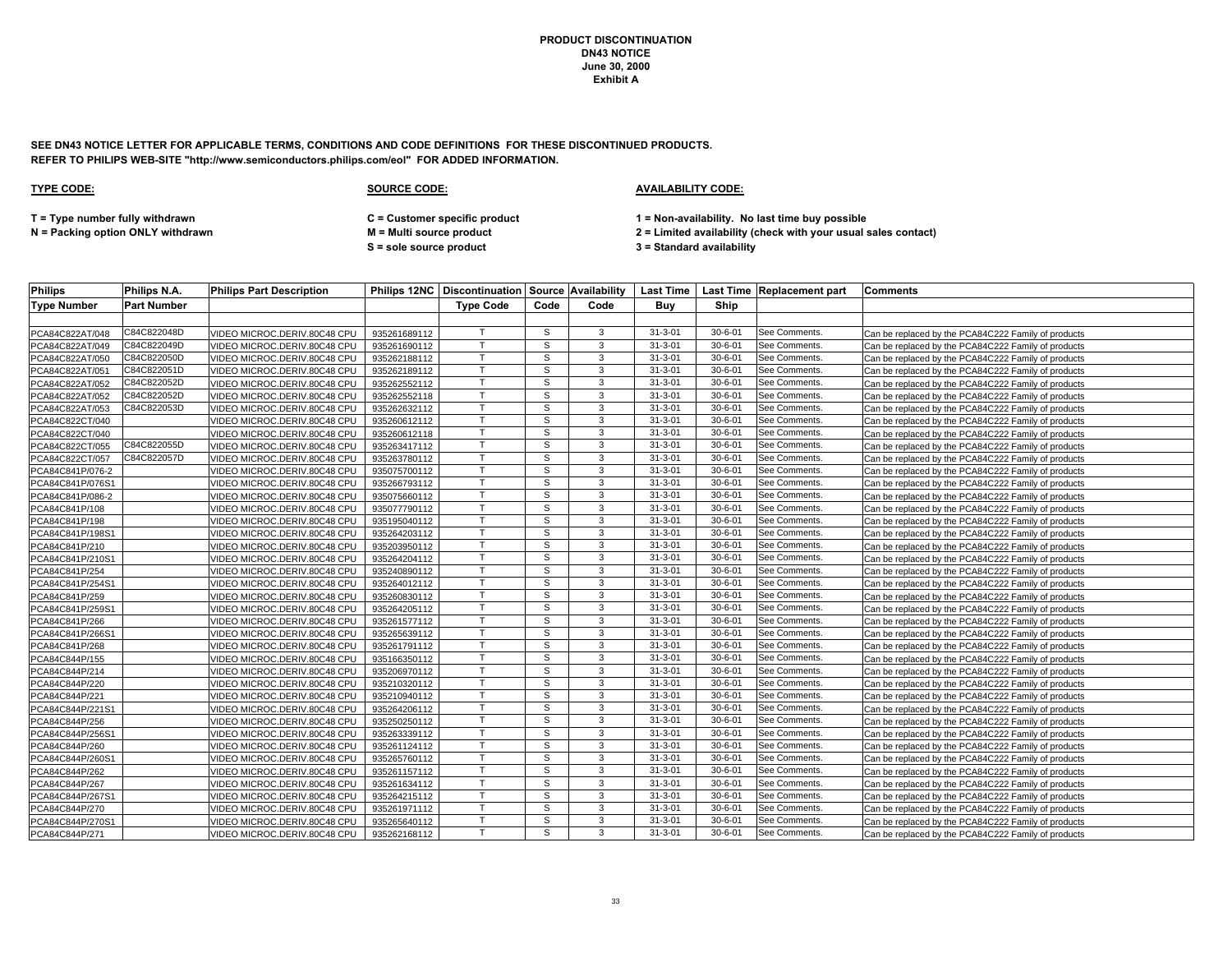**SEE DN43 NOTICE LETTER FOR APPLICABLE TERMS, CONDITIONS AND CODE DEFINITIONS FOR THESE DISCONTINUED PRODUCTS. REFER TO PHILIPS WEB-SITE "http://www.semiconductors.philips.com/eol" FOR ADDED INFORMATION.**

### **TYPE CODE: SOURCE CODE: AVAILABILITY CODE:**

**S = sole source product 3 = Standard availability**

**T = Type number fully withdrawn C = Customer specific product 1 = Non-availability. No last time buy possible**

| <b>Philips</b>                | Philips N.A.       | <b>Philips Part Description</b>        |              |                  |      |                |                |                | <b>Philips 12NC   Discontinuation   Source   Availability   Last Time   Last Time   Replacement part</b> | <b>IComments</b>                                                             |
|-------------------------------|--------------------|----------------------------------------|--------------|------------------|------|----------------|----------------|----------------|----------------------------------------------------------------------------------------------------------|------------------------------------------------------------------------------|
| <b>Type Number</b>            | <b>Part Number</b> |                                        |              | <b>Type Code</b> | Code | Code           | Buv            | Ship           |                                                                                                          |                                                                              |
|                               |                    |                                        |              |                  |      |                |                |                |                                                                                                          |                                                                              |
| PCA84C844P/271S1              |                    | VIDEO MICROC.DERIV.80C48 CPU           | 935266532112 |                  | S    | 3              | $31 - 3 - 01$  | $30 - 6 - 01$  | See Comments.                                                                                            | Can be replaced by the PCA84C222 Family of products                          |
| PCA84C844P/272S1              |                    | VIDEO MICROC.DERIV.80C48 CPU           | 935267373112 | T.               | S    | 3              | $31 - 3 - 01$  | $30 - 6 - 01$  | See Comments.                                                                                            | Can be replaced by the PCA84C222 Family of products                          |
| PCA84C846P/081                |                    | VIDEO MICROC.DERIV.80C48 CPU           | 935262992112 | T.               | S    | $\mathbf{3}$   | $31 - 3 - 01$  | $30 - 6 - 01$  | See Comments.                                                                                            | Can be replaced by the PCA84C222 Family of products                          |
| PCA84C922AP/005               |                    | VIDEO MICROC.DERIV.80C48 CPU           | 935198920112 | T                | S    | 3              | $31 - 3 - 01$  | $30 - 6 - 01$  | See Comments.                                                                                            | Can be replaced by the PCA84C222 Family of products                          |
| PCA84C922AT/007               |                    | VIDEO MICROC.DERIV.80C48 CPU           | 935261176112 |                  | S    | 3              | $31 - 3 - 01$  | $30 - 6 - 01$  | See Comments.                                                                                            | Can be replaced by the PCA84C222 Family of products                          |
| PCA84C922AT/008               |                    | VIDEO MICROC.DERIV.80C48 CPU           | 935262443112 | T                | S    | 3              | $31 - 3 - 01$  | $30 - 6 - 01$  | See Comments.                                                                                            | Can be replaced by the PCA84C222 Family of products                          |
| PCB2032U/100V01ZD             |                    | PRE-PAID MEMORY CARD ICS               | 935254540025 |                  | м    |                | $30 - 6 - 00$  | $30 - 6 - 00$  |                                                                                                          | Refer to ACPCN BLI 99-04 (5 to 6 " wafer diameter change) Consult Marketing. |
| PCB2032W/100V01B PCB2032W1VCA |                    | PRE-PAID MEMORY CARD ICS               | 935260375005 | $\mathsf{T}$     | м    |                | $30 - 6 - 00$  | $30 - 6 - 00$  |                                                                                                          | Refer to ACPCN BLI 99-04 (5 to 6" wafer diameter change) Consult Marketing.  |
| <b>PCD5041HZ</b>              |                    | <b>DIGITAL CORDLESS</b>                | 935165490557 | $\mathsf{T}$     | S    | 2              | $31 - 3 - 01$  | $30 - 6 - 01$  |                                                                                                          | Limited Manufacturing Capability. Consult Marketing.                         |
| PCD50901H/F2                  |                    | <b>DIGITAL CORDLESS</b>                | 935261263518 |                  | S    | $\overline{2}$ | $31 - 3 - 01$  | $30 - 6 - 01$  |                                                                                                          | Limited Manufacturing Capability. Consult Marketing.                         |
| PCD50902H/F2                  |                    | <b>DIGITAL CORDLESS</b>                | 935261264518 |                  | S    | $\overline{2}$ | $31 - 3 - 01$  | $30 - 6 - 01$  |                                                                                                          | Limited Manufacturing Capability. Consult Marketing.                         |
| PCD5096H/610/F1               |                    | <b>DIGITAL CORDLESS</b>                | 935228540557 | $\mathbf \tau$   | S    | $\overline{2}$ | $31 - 3 - 01$  | $30 - 6 - 01$  |                                                                                                          | Limited Manufacturing Capability. Consult Marketing.                         |
| PCE84C882P/033                |                    | VIDEO MICROC.DERIV.80C48 CPU           | 935214710112 |                  | C    |                | $30 - 6 - 00$  | $30 - 6 - 00$  | None-noted                                                                                               | Non- Manufacturable. Consult Marketing.                                      |
| PCF2042U/200V01ZD             |                    | PRE-PAID MEMORY CARD ICS               | 935232150025 |                  | м    |                | $30 - 6 - 00$  | $30 - 6 - 00$  | PCF2042U/200V01YE                                                                                        | Refer to ACPCN BLI 99-04 (5 to 6 inch wafer diameter change) Consit Mrkg     |
| PCF2042U/200V02ZD             |                    | PRE-PAID MEMORY CARD ICS               | 935232160025 | $\mathsf{T}$     | M    |                | $30 - 6 - 00$  | $30 - 6 - 00$  | None-noted                                                                                               | Refer to ACPCN BLI 99-04 (5 to 6 inch wafer diameter change) Conslt Mrkg.    |
| PCF2042W/200V01A              |                    | PRE-PAID MEMORY CARD ICS               | 935232110005 | $\mathsf{T}$     | м    |                | $30 - 6 - 00$  | $30 - 6 - 00$  | None-noted                                                                                               | Refer to ACPCN BLI 99-04 (5 to 6 inch wafer diameter change) Consit Mrkg     |
| PCF2042W/200V01B PCF2042W20CA |                    | <b>PRE-PAID MEMORY CARD ICS</b>        | 935232130005 | T.               | M    |                | $30 - 6 - 00$  | $30 - 6 - 00$  | PCF2042W/200V01CE                                                                                        | Refer to ACPCN BLI 99-04 (5 to 6 inch wafer diameter change) Consit Mrkg     |
| PCF2042W/200V04B              |                    | PRE-PAID MEMORY CARD ICS               | 935263850005 | T.               | м    |                | $30 - 6 - 00$  | $30 - 6 - 00$  | None-noted                                                                                               | Refer to ACPCN BLI 99-04 (5 to 6 inch wafer diameter change) Consit Mrkg.    |
| PCF2042W/200V05B              |                    | PRE-PAID MEMORY CARD ICS               | 935263879005 | T                | M    | $\overline{1}$ | $30 - 6 - 00$  | $30 - 6 - 00$  | None-noted                                                                                               | Refer to ACPCN BLI 99-04 (5 to 6 inch wafer diameter change) Conslt Mrkg     |
| PCF2111T/S410/5               | CE1610D            | <b>LCD Duplex Driver</b>               | 935260301118 | $\mathsf{T}$     | S    | 3              | $31 - 3 - 01$  | $30 - 6 - 01$  | PCF2111CT/S410/1                                                                                         | Standard Discontinuation. See Replacement. Consult Marketing.                |
| PCF2113AU/10/F2               |                    | Character LCD Drivers for 2 lines x 12 | 935223860005 | N                | S    | $\overline{2}$ | $30 - 9 - 00$  | 31-12-00       | PCF2113AU/10/F4                                                                                          | Limited Manufacturing Capability. Consult Marketing. See Repl.               |
| PCF2113DH/F2                  | PCF2113DHBE        | Character LCD Driver for 2 lines x 12  | 935222510557 | N                | S    | 2              | $30 - 9 - 00$  | $31 - 12 - 00$ | PCF2113DH/F4                                                                                             | Limited Manufacturing Capability. Consult Marketing. See Repl.               |
| <b>PCF2113DU/F2</b>           |                    | Character LCD Driver for 2 lines x 12  | 935226490026 | N                | S    | 2              | $30 - 9 - 00$  | 31-12-00       | PCF2113DU/F4                                                                                             | Limited Manufacturing Capability. Consult Marketing. See Repl.               |
| PCF2113EU/2/F2                | PCF2113EU2CK       | Character LCD Driver for 2 lines x 12  | 935222490026 | N                | S    | $\overline{2}$ | $30 - 9 - 00$  | 31-12-00       | PCF2113EU/2/F4                                                                                           | Limited Manufacturing Capability. Consult Marketing. See Repl.               |
| PCF2113EU/F2                  |                    | Character LCD Driver for 2 lines x 12  | 935254950026 | N                | S    | $\overline{2}$ | $30 - 9 - 00$  | $31 - 12 - 00$ | PCF2113EU/2/F4                                                                                           | Limited Manufacturing Capability. Consult Marketing. See Repl.               |
| PCF2233U/103V02ZD             |                    | <b>PRE-PAID PHONE CARD ICS</b>         | 935261896025 | T.               | M    | $\overline{1}$ | $30 - 6 - 00$  | $30 - 6 - 00$  | None-noted                                                                                               | Refer to ACPCN BLI 99-04 (5 to 6 inch wafer diameter change) Consit Mrkg     |
| PCF2233U/103V04YE             |                    | PRE-PAID PHONE CARD ICS                | 935264453025 | $\mathsf{T}$     | м    | 3              | 31-12-00       | $30 - 6 - 01$  | None-noted                                                                                               | Family Phased Out. Standard Discontinuation.                                 |
| PCF2233U/103V04ZD             |                    | PRE-PAID PHONE CARD ICS                | 935261895025 |                  | м    |                | $30 - 6 - 00$  | $30 - 6 - 00$  | PCF2233U/103V04YE                                                                                        | Refer to ACPCN BLI 99-04 (5 to 6 inch wafer diameter change) Consit Mrkg.    |
| PCF2233U/103V05YE             |                    | PRE-PAID PHONE CARD ICS                | 935264455025 | T                | м    | 3              | $31 - 12 - 00$ | $30 - 6 - 01$  | None-noted                                                                                               | Family Phased Out. Standard Discontinuation.                                 |
| PCF2233U/103V05ZD             |                    | PRE-PAID PHONE CARD ICS                | 935261902025 |                  | м    |                | $30 - 6 - 00$  | $30 - 6 - 00$  | PCF2233U/103V05YE                                                                                        | Refer to ACPCN BLI 99-04 (5 to 6 inch wafer diameter change) Consit Mrkg     |
| PCF2233U/104V04YE             |                    | PRE-PAID PHONE CARD ICS                | 935264454025 | T.               | м    | 3              | 31-12-00       | $30 - 6 - 01$  | None-noted                                                                                               | Family Phased Out. Standard Discontinuation.                                 |
| PCF2233U/104V04ZD             |                    | PRE-PAID PHONE CARD ICS                | 935262500025 | T.               | м    | $\overline{1}$ | $30 - 6 - 00$  | $30 - 6 - 00$  | PCF2233U/104V04YE                                                                                        | Refer to ACPCN BLI 99-04 (5 to 6 inch wafer diameter change) Consit Mrkg     |
| PCF2233U/105V00ZD             |                    | PRE-PAID PHONE CARD ICS                | 935263025025 |                  | м    | $\mathbf{1}$   | $30 - 6 - 00$  | $30 - 6 - 00$  | None-noted                                                                                               | Refer to ACPCN BLI 99-04 (5 to 6 inch wafer diameter change) Conslt Mrkg.    |
| PCF2233U/106V00ZD             |                    | PRE-PAID PHONE CARD ICS                | 935263024025 |                  | м    |                | $30 - 6 - 00$  | $30 - 6 - 00$  | None-noted                                                                                               | Refer to ACPCN BLI 99-04 (5 to 6 inch wafer diameter change) Consit Mrkg     |
| PCF2233V/104V06NB             |                    | PRE-PAID PHONE CARD ICS                | 935261914118 | $\mathbf \tau$   | M    | 3              | 31-12-00       | $30 - 6 - 01$  | None-noted                                                                                               | Family Phased Out. Standard Discontinuation.                                 |
| PCF2233W/103V01B              |                    | PRE-PAID PHONE CARD ICS                | 935261894005 | T                | м    | $\overline{1}$ | $30 - 6 - 00$  | $30 - 6 - 00$  | None-noted                                                                                               | Refer to ACPCN BLI 99-04 (5 to 6 inch wafer diameter change) Consit Mrkg     |
| PCF2233W/103V09D              |                    | PRE-PAID PHONE CARD ICS                | 935263970005 | T.               | м    | 3              | 31-12-00       | $30 - 6 - 01$  | None-noted                                                                                               | Family Phased Out . Standard Discontinuation.                                |
| PCF2233W/103V09M              |                    | PRE-PAID PHONE CARD ICS                | 935262933005 | $\mathsf{T}$     | M    |                | $30 - 6 - 00$  | $30 - 6 - 00$  | PCF2233W/103V09DE                                                                                        | Refer to ACPCN BLI 99-04 (5 to 6 inch wafer diameter change) Consit Mrkg.    |
| PCF2233W/103V09S              |                    | PRE-PAID PHONE CARD ICS                | 935263447005 | $\mathsf{T}$     | м    |                | $30 - 6 - 00$  | $30 - 6 - 00$  | PCF2233W/103V09DE                                                                                        | Refer to ACPCN BLI 99-04 (5 to 6 inch wafer diameter change) ConsIt Mrkg.    |
| PCF2233W/103V10B              |                    | PRE-PAID PHONE CARD ICS                | 935262931005 | $\mathsf{T}$     | м    |                | $30 - 6 - 00$  | $30 - 6 - 00$  | PCF2233W/103V10CE                                                                                        | Refer to ACPCN BLI 99-04 (5 to 6 inch wafer diameter change) Consit Mrkg     |
| PCF2233W/103V10C              |                    | PRE-PAID PHONE CARD ICS                | 935264459005 |                  | M    | 3              | 31-12-00       | $30 - 6 - 01$  | None-noted                                                                                               | Family Phased Out. Standard Discontinuation.                                 |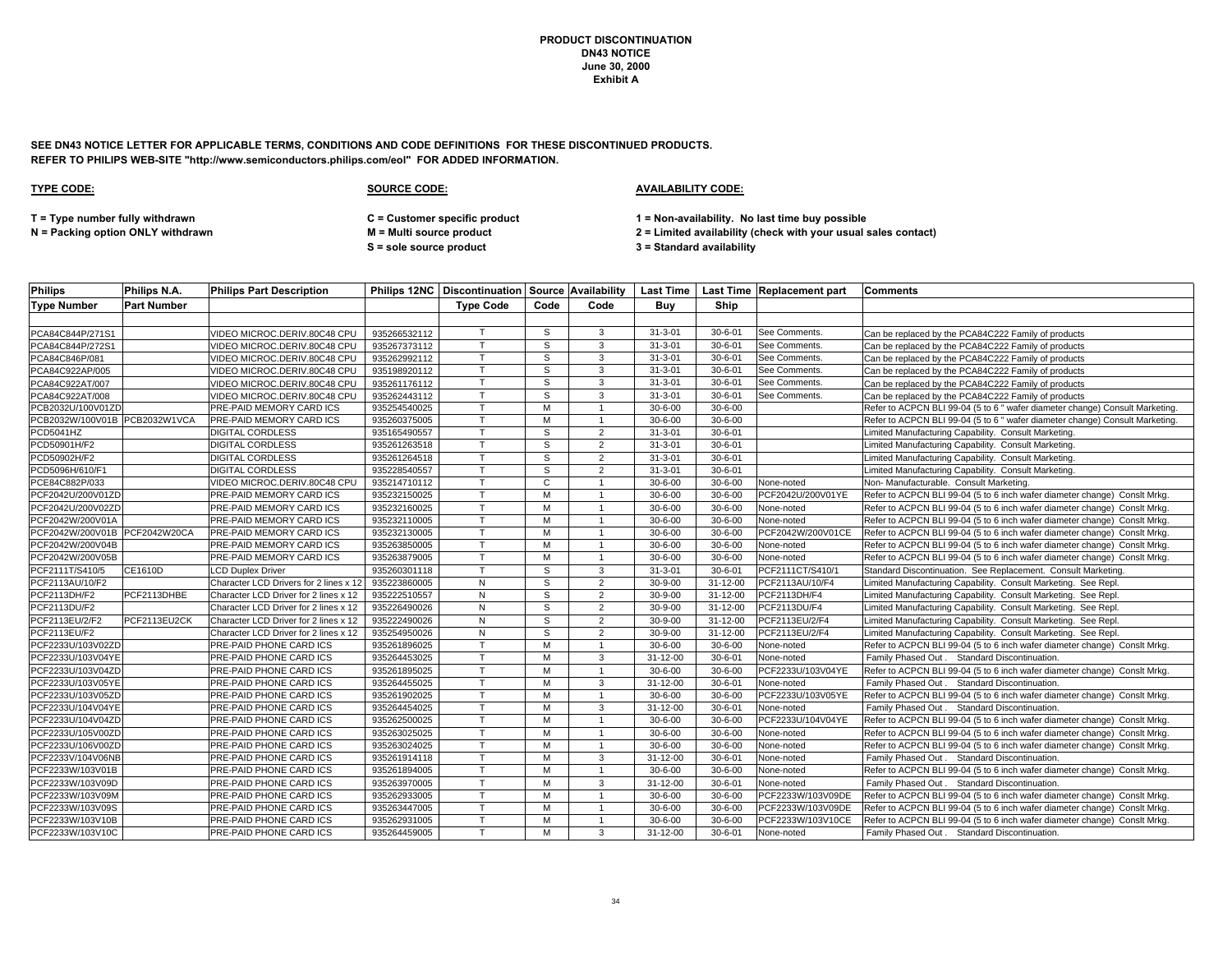**SEE DN43 NOTICE LETTER FOR APPLICABLE TERMS, CONDITIONS AND CODE DEFINITIONS FOR THESE DISCONTINUED PRODUCTS. REFER TO PHILIPS WEB-SITE "http://www.semiconductors.philips.com/eol" FOR ADDED INFORMATION.**

### **TYPE CODE: SOURCE CODE: AVAILABILITY CODE:**

**T = Type number fully withdrawn C = Customer specific product 1 = Non-availability. No last time buy possible**

**N = Packing option ONLY withdrawn M = Multi source product 2 = Limited availability (check with your usual sales contact)**

**S = sole source product 3 = Standard availability**

| <b>Philips</b>                | Philips N.A.       | <b>Philips Part Description</b>  |              |                  |      |                |                |               | Philips 12NC   Discontinuation   Source   Availability   Last Time   Last Time   Replacement part | <b>Comments</b>                                                               |
|-------------------------------|--------------------|----------------------------------|--------------|------------------|------|----------------|----------------|---------------|---------------------------------------------------------------------------------------------------|-------------------------------------------------------------------------------|
| <b>Type Number</b>            | <b>Part Number</b> |                                  |              | <b>Type Code</b> | Code | Code           | Buy            | Ship          |                                                                                                   |                                                                               |
|                               |                    |                                  |              |                  |      |                |                |               |                                                                                                   |                                                                               |
| PCF2233W/104V02S              |                    | PRE-PAID PHONE CARD ICS          | 935263457005 | $\mathsf{T}$     | м    |                | $30 - 6 - 00$  | $30 - 6 - 00$ | None-noted                                                                                        | Refer to ACPCN BLI 99-04 (5 to 6 inch wafer diameter change) Consit Mrkg.     |
| PCF2233W/106V09D              |                    | PRE-PAID PHONE CARD ICS          | 935267260005 | T                | M    | 3              | 31-12-00       | $30 - 6 - 01$ | None-noted                                                                                        | Family Phased Out . Standard Discontinuation.                                 |
| PCF2233W/106V09S              |                    | PRE-PAID PHONE CARD ICS          | 935266769005 | $\mathsf{T}$     | M    | $\overline{1}$ | $30 - 6 - 00$  | $30 - 6 - 00$ | PCF2233W/106V09DE                                                                                 | Refer to ACPCN BLI 99-04 (5 to 6 inch wafer diameter change) Conslt Mrkg.     |
| PCF2233W/106V11B              |                    | PRE-PAID PHONE CARD ICS          | 935266589005 | $\mathsf{T}$     | M    |                | $30 - 6 - 00$  | $30 - 6 - 00$ | None-noted                                                                                        | Refer to ACPCN BLI 99-04 (5 to 6 inch wafer diameter change) Conslt Mrkg.     |
| PCF2236U/102V00ZD             |                    | PRE-PAID PHONE CARD ICS          | 935262844025 | $\mathsf{T}$     | м    |                | $30 - 6 - 00$  | $30 - 6 - 00$ | None-noted                                                                                        | Refer to ACPCN BLI 99-04 (5 to 6 inch wafer diameter change) Conslt Mrkg.     |
| PCF2236U/103V03YE             |                    | PRE-PAID PHONE CARD ICS          | 935264463025 | $\mathsf{T}$     | м    | 3              | 31-12-00       | $30 - 6 - 01$ | None-noted                                                                                        | Family Phased Out . Standard Discontinuation.                                 |
| PCF2236U/103V03ZG             |                    | PRE-PAID PHONE CARD ICS          | 935263201025 | Т                | м    |                | $30 - 6 - 00$  | $30 - 6 - 00$ | PCF2236U/103V03YE                                                                                 | Refer to ACPCN BLI 99-04 (5 to 6 inch wafer diameter change) Conslt Mrkg.     |
| PCF2236U/104V04ZG             |                    | PRE-PAID PHONE CARD ICS          | 935263320025 | $\mathsf{T}$     | M    |                | $30 - 6 - 00$  | $30 - 6 - 00$ | None-noted                                                                                        | Refer to ACPCN BLI 99-04 (5 to 6 inch wafer diameter change) Conslt Mrkg.     |
| PCF2236U/150V05YE             |                    | PRE-PAID PHONE CARD ICS          | 935264462025 | $\mathsf{T}$     | м    | 3              | $31 - 12 - 00$ | $30 - 6 - 01$ | None-noted                                                                                        | Family Phased Out . Standard Discontinuation.                                 |
| PCF2236U/150V05ZG             |                    | PRE-PAID PHONE CARD ICS          | 935263365025 | $\mathsf{T}$     | м    | $\mathbf{1}$   | $30 - 6 - 00$  | $30 - 6 - 00$ | PCF2236U/150V05YE                                                                                 | Refer to ACPCN BLI 99-04 (5 to 6 inch wafer diameter change) ConsIt Mrkg.     |
| PCF2236V/102V00NB PCF2236V02J |                    | PRE-PAID PHONE CARD ICS          | 935262845118 | T                | M    | 3              | 31-12-00       | $30 - 6 - 01$ | None-noted                                                                                        | Family Phased Out . Standard Discontinuation.                                 |
| PCF2236V/151V06NB             |                    | PRE-PAID PHONE CARD ICS          | 935264080118 | T                | M    | 3              | $31 - 12 - 00$ | $30 - 6 - 01$ | None-noted                                                                                        | Family Phased Out. Standard Discontinuation.                                  |
| PCF2236W/102V00B              |                    | PRE-PAID PHONE CARD ICS          | 935262843005 | $\mathsf{T}$     | м    |                | $30 - 6 - 00$  | $30 - 6 - 00$ | None-noted                                                                                        | Refer to ACPCN BLI 99-04 (5 to 6 inch wafer diameter change) Conslt Mrkg.     |
| PCF8533U/2/2                  |                    | Segment LCD Driver 80 x 4        | 935263465026 | N                | S    |                | $30 - 6 - 00$  | 29-6-00       | PCF8533U/2/F2                                                                                     | Non-Manufacturable. See Replacement. Consult Marketing.                       |
| PCF8583T/F4                   |                    | Clock / Calendar with static RAM | 935040590118 | N                | S    |                | $30 - 6 - 00$  | $30 - 6 - 00$ | PCF8583T/F5                                                                                       | Non-Manufacturable. See Replacement. Consult Marketing.                       |
| PCF8583U/F5                   |                    | Clock / Calendar with static RAM | 935263180026 | N                | S    | 3              | $31 - 3 - 01$  | $30 - 6 - 01$ | PCF8583U/5/F5                                                                                     | Available as unsawn wafer . Standard Discontinuation. Consult Marketing.      |
| PDB055SD                      | PDB055SD           | DEVELOPMENT SYSTEMS              | 935209780112 | T.               | S    | 3              | $31 - 3 - 01$  | $30 - 6 - 01$ |                                                                                                   | No Longer Needed for Design-in . Consult Marketing.                           |
| PDB453SD                      | PDB453SD           | DEVELOPMENT SYSTEMS              | 935209910112 | T                | S    | 3              | $31 - 3 - 01$  | $30 - 6 - 01$ |                                                                                                   | No Longer Needed for Design-in . Consult Marketing.                           |
| PDB51RD+SD                    | PDB51RD+SD         | <b>DEVELOPMENT SYSTEMS</b>       | 935260291112 | $\mathsf{T}$     | S    | 3              | $31 - 3 - 01$  | $30 - 6 - 01$ |                                                                                                   | No Longer Needed for Design-in . Consult Marketing.                           |
| PDB528SD                      | PDB528SD           | <b>DEVELOPMENT SYSTEMS</b>       | 935209800112 | $\mathsf{T}$     | s    | 3              | $31 - 3 - 01$  | $30 - 6 - 01$ |                                                                                                   | No Longer Needed for Design-in . Consult Marketing.                           |
| PDB550SD                      | PDB550SD           | DEVELOPMENT SYSTEMS              | 935194950112 | $\mathsf{T}$     | S    | 3              | $31 - 3 - 01$  | $30 - 6 - 01$ |                                                                                                   | No Longer Needed for Design-in . Consult Marketing.                           |
| <b>PDB552</b>                 | PDB552SD           | <b>DEVELOPMENT SYSTEMS</b>       | 935171970112 | $\mathsf{T}$     | S    | 3              | $31 - 3 - 01$  | $30 - 6 - 01$ | PDB554SD                                                                                          | Improved Tool . See Replacement. Consult Marketing.                           |
| <b>PDB654</b>                 | PDB654SD           | DEVELOPMENT SYSTEMS              | 935171980112 | $\mathsf{T}$     | s    | 3              | $31 - 3 - 01$  | $30 - 6 - 01$ |                                                                                                   | No Longer Needed for Design-in. Consult Marketing.                            |
| PDIUSBH12D                    | PDIUSBH12D         | USB Hub with 2 downstream ports  | 935259270118 | T.               | M    | 3              | $31 - 12 - 00$ | $30 - 6 - 01$ | PDIUSBH11AD,                                                                                      | The repl. PDIUSBH11A are functionally the same but has 4 downstream ports (vs |
| PDIUSBH12D                    | PDIUSBH12D         | USB Hub with 2-downstream ports  | 935259270112 | $\mathsf{T}$     | м    | 3              | 31-10-00       | $31 - 3 - 01$ | PDIUSBH11AD                                                                                       | The replacement PDIUSBH11A are functionally the same but has 4 downstream     |
| PDIUSBH12N                    | PDIUSBH12N         | USB Hub with 2 downstream ports  | 935259280112 | T                | M    | 3              | $31 - 12 - 00$ | $30 - 6 - 01$ | PDIUSBH11AD,                                                                                      | The replacement PDIUSBH11A are functionally the same but has 4 downstream     |
| PHB2N50E                      | PHB2N50E /T3       | <b>MV MOS</b>                    | 934055000118 | $\mathsf{T}$     | м    | 3              | $31 - 12 - 00$ | $30 - 6 - 01$ | None-noted                                                                                        | Standard Discontinuation                                                      |
| PHB2N60E                      | PHB2N60E/T3        | MV MOS                           | 934055021118 | $\mathbf \tau$   | M    | 3              | 31-12-00       | $30 - 6 - 01$ | None-noted                                                                                        | Standard Discontinuation                                                      |
| PHB3N40E                      | PHB3N40E /T3       | <b>MV MOS</b>                    | 934054983118 | T.               | м    | 3              | $31 - 12 - 00$ | $30 - 6 - 01$ | None-noted                                                                                        | Standard Discontinuation                                                      |
| PHC20512                      | PHC20512/T3        | VD MOS                           | 934043640118 | $\mathsf{T}$     | M    | 2              | 30-9-00        | 31-12-00      | None-noted                                                                                        | Limited manufacturing capability. Consult Marketing                           |
| PHD12N10E                     | PHD12N10E /T3      | <b>100V MOS</b>                  | 934054732118 | T                | м    | 3              | 31-12-00       | $30 - 6 - 01$ | None-noted                                                                                        | Standard Discontinuation                                                      |
| PHD2N50E                      | PHD2N50E/T3        | <b>MV MOS</b>                    | 934055001118 | $\mathsf{T}$     | M    | 3              | 31-12-00       | $30 - 6 - 01$ | None-noted                                                                                        | Standard Discontinuation                                                      |
| PHD2N60E                      | PHD2N60E/T3        | MV MOS                           | 934055022118 | T                | M    | 3              | 31-12-00       | $30 - 6 - 01$ | None-noted                                                                                        | Standard Discontinuation                                                      |
| <b>PHD3055L</b>               |                    | 60V MOS                          | 934054729118 | т                | м    | 3              | 31-12-00       | $30 - 6 - 01$ | Ph:PHD21N06LT                                                                                     | Standard Product Available. Consult Marketing.                                |
| PHD3N40E                      | PHD3N40E/T3        | <b>MV MOS</b>                    | 934054985118 | T                | м    | 3              | $31 - 12 - 00$ | $30 - 6 - 01$ | None-noted                                                                                        | Standard Discontinuation                                                      |
| PHD6N10E                      | PHD6N10E/T3        | <b>100V MOS</b>                  | 934054730118 | $\mathsf{T}$     | м    | 3              | 31-12-00       | $30 - 6 - 01$ | None-noted                                                                                        | Standard Discontinuation                                                      |
| PHN1011                       | PHN1011/T3         | VD MOS                           | 934054913118 | T                | м    | 2              | $30 - 9 - 00$  | 31-12-00      | None-noted                                                                                        | Limited manufacturing capability<br>Consult Marketing.                        |
| PHN1013                       | PHN1013 T/R        | VD MOS                           | 934053840118 | T                | M    | $\overline{2}$ | $30 - 9 - 00$  | 31-12-00      | None-noted                                                                                        | Limited manufacturing capability<br>Consult Marketing.                        |
| PHN103                        |                    | VD MOS                           | 934033430118 | т                | M    | $\overline{2}$ | $30 - 9 - 00$  | 31-12-00      | <b>PHN103T</b>                                                                                    | Limited Manufacturing Capability.<br>Consult Marketing.                       |
| <b>PHN205</b>                 | PHN205/T3          | VD MOS                           | 934043620118 | $\mathsf{T}$     | M    | $\overline{2}$ | $30 - 9 - 00$  | 31-12-00      | None-noted                                                                                        | Limited manufacturing capability.<br><b>Consult Marketing</b>                 |
| PHP10N10E                     | PHP10N10E          | <b>100V MOS</b>                  | 934044240127 | T                | м    | 3              | 31-12-00       | $30 - 6 - 01$ | None-noted                                                                                        | Standard Discontinuation                                                      |
|                               |                    |                                  |              |                  |      |                |                |               |                                                                                                   |                                                                               |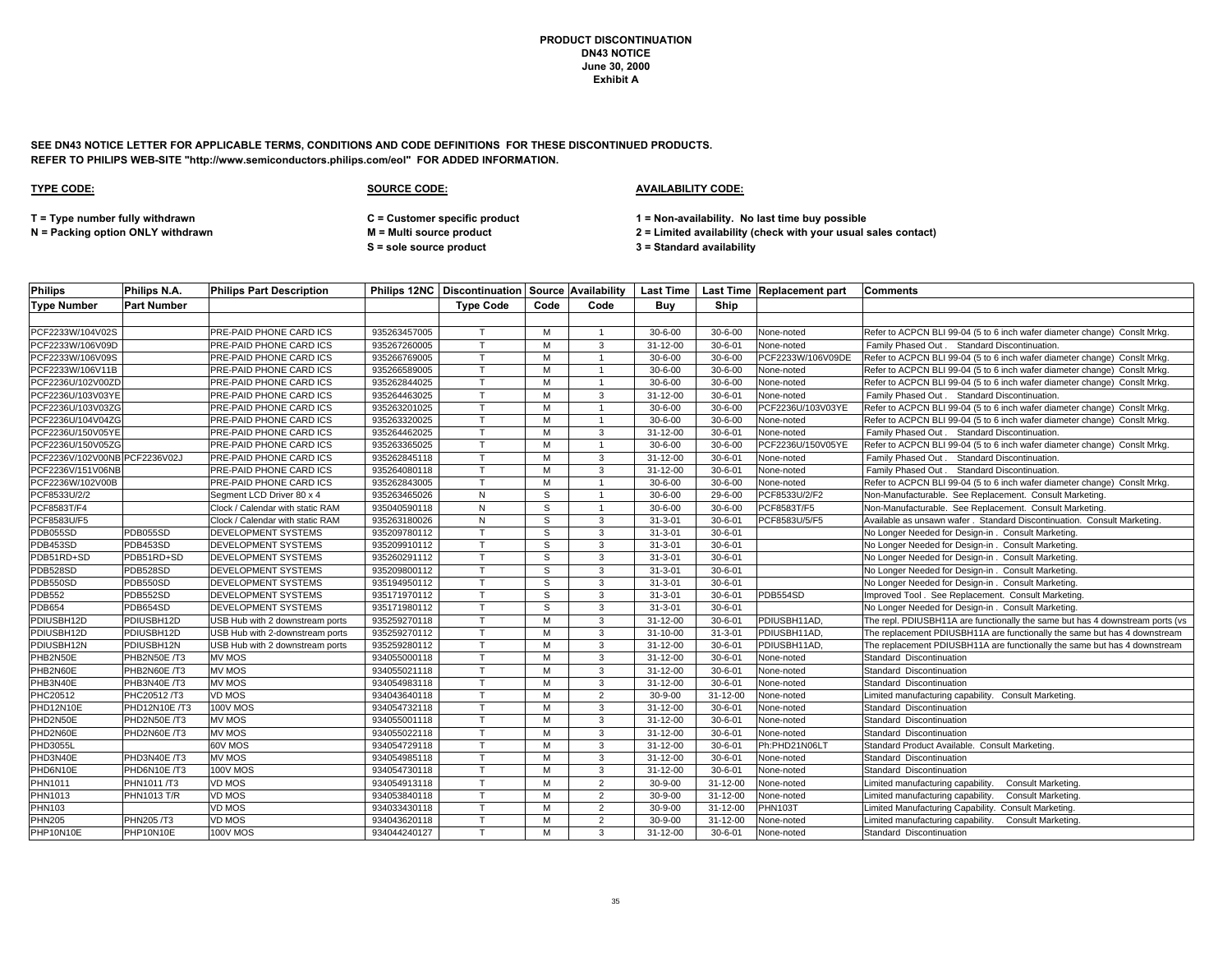**SEE DN43 NOTICE LETTER FOR APPLICABLE TERMS, CONDITIONS AND CODE DEFINITIONS FOR THESE DISCONTINUED PRODUCTS. REFER TO PHILIPS WEB-SITE "http://www.semiconductors.philips.com/eol" FOR ADDED INFORMATION.**

| <b>Philips</b>     | Philips N.A.       | <b>Philips Part Description</b> |              |                  |              |                |                |                | Philips 12NC   Discontinuation   Source   Availability   Last Time   Last Time   Replacement part | <b>Comments</b>                                                           |
|--------------------|--------------------|---------------------------------|--------------|------------------|--------------|----------------|----------------|----------------|---------------------------------------------------------------------------------------------------|---------------------------------------------------------------------------|
| <b>Type Number</b> | <b>Part Number</b> |                                 |              | <b>Type Code</b> | Code         | Code           | Buy            | Ship           |                                                                                                   |                                                                           |
|                    |                    |                                 |              |                  |              |                |                |                |                                                                                                   |                                                                           |
| PHP12N10E          | PHP12N10E          | <b>100V MOS</b>                 | 934044230127 | $\mathsf{T}$     | M            | 3              | 31-12-00       | $30 - 6 - 01$  | None-noted                                                                                        | Standard Discontinuation                                                  |
| PHP2N50E           | PHP2N50E           | MV MOS                          | 934054999127 | T.               | м            | 3              | 31-12-00       | $30 - 6 - 01$  | None-noted                                                                                        | Standard Discontinuation                                                  |
| PHP2N60E           | PHP2N60E           | <b>MV MOS</b>                   | 934043930127 | $\mathsf{T}$     | M            | 3              | 31-12-00       | $30 - 6 - 01$  | None-noted                                                                                        | Standard Discontinuation                                                  |
| PHP3055L           | PHP3055L           | 60V MOS                         | 934050060127 | $\mathsf{T}$     | M            | 3              | 31-12-00       | $30 - 6 - 01$  | Ph:PHP21N06LT                                                                                     | Standard Product Available. Consult Marketing.                            |
| PHP3N40E           | PHP3N40E           | <b>MV MOS</b>                   | 934054982127 |                  | M            | 3              | 31-12-00       | $30 - 6 - 01$  | None-noted                                                                                        | Standard Discontinuation                                                  |
| PHP5N10E           |                    | <b>100V MOS</b>                 | 934050040127 | $\mathsf{T}$     | M            | 3              | $31 - 12 - 00$ | $30 - 6 - 01$  | None-noted                                                                                        | Standard Discontinuation                                                  |
| PHU2N50E           |                    | <b>MV MOS</b>                   | 934055565127 |                  | M            | 3              | 31-12-00       | $30 - 6 - 01$  | None-noted                                                                                        | Standard Discontinuation                                                  |
| PHW14N50E          | PHW14N50E          | <b>MV MOS</b>                   | 934055020127 | $\mathsf{T}$     | M            | 3              | 31-12-00       | $30 - 6 - 01$  | None-noted                                                                                        | Standard Discontinuation                                                  |
| PHW20N50E          | PHW20N50E          | <b>MV MOS</b>                   | 934054981127 | $\mathbf \tau$   | м            | 3              | 31-12-00       | $30 - 6 - 01$  | None-noted                                                                                        | Standard Discontinuation                                                  |
| PHX2N50E           | PHX2N50E           | <b>MV MOS</b>                   | 934043870127 | $\mathsf{T}$     | M            | 3              | 31-12-00       | $30 - 6 - 01$  | None-noted                                                                                        | Standard Discontinuation                                                  |
| PHX2N60E           | PHX2N60E           | MV MOS                          | 934043950127 | $\mathsf{T}$     | M            | 3              | 31-12-00       | $30 - 6 - 01$  | None-noted                                                                                        | Standard Discontinuation                                                  |
| <b>PHX3055L</b>    |                    | 60V MOS                         | 934054875127 |                  | M            | 3              | 31-12-00       | $30 - 6 - 01$  | None-noted                                                                                        | Standard Discontinuation                                                  |
| PHX3N40E           | PHX3N40E           | MV MOS                          | 934054984127 | T                | M            | 3              | 31-12-00       | $30 - 6 - 01$  | None-noted                                                                                        | Standard Discontinuation                                                  |
| PHX7N40E           | PHX7N40E           | <b>MV MOS</b>                   | 934054992127 | $\mathsf{T}$     | м            | 3              | 31-12-00       | $30 - 6 - 01$  | None-noted                                                                                        | Standard Discontinuation                                                  |
| <b>PMBF107</b>     | <b>PMBF107 T/R</b> | VD MOS                          | 934003830215 | т                | м            | $\overline{2}$ | $30 - 9 - 00$  | $31 - 12 - 00$ | None-noted                                                                                        | Limited manufacturing capability.<br>Consult Marketing.                   |
| PN2369             |                    | NPN switching transistor        | 933813220126 | T                | M            | 3              | 31-12-00       | $30 - 6 - 01$  | PN2369A                                                                                           | Standard Discontinuation. Consult Marketing.                              |
| <b>PN2369A</b>     | PN2369A T/R        | NPN switching transistor        | 933856860116 | N                | м            | 3              | 31-12-00       | $30 - 6 - 01$  | PN2369A 126                                                                                       | Standard Discontinuation. Consult Marketing.                              |
| PRT2-P01W/00       |                    | <b>FULL CUSTOMS</b>             | 935262324005 |                  | S            |                | $30 - 6 - 00$  | $30 - 6 - 00$  | PRT2-P01W/00L                                                                                     | Refer to ACPCN BLI 99-04 (5 to 6 inch wafer diameter change) Conslt Mrkg. |
| PTB23006U          |                    | NPN microwave power transistor  | 933968170114 | T                | S            | 3              | $31 - 3 - 01$  | $30 - 6 - 01$  |                                                                                                   | Standard Discontinuation. Consult Marketing.                              |
| PTM1000ABRF        | PTM1000ABRF        | TM1000 (100 MHZ)                | 935258990557 |                  | S            | 3              | $31 - 3 - 01$  | $30 - 6 - 01$  |                                                                                                   | Standard Discontinuation.                                                 |
| PTM1100BBRF        | PTM1100BBRF        | TM1100 (100Mhz)                 | 935263331557 | $\mathsf{T}$     | s            | 3              | $31 - 3 - 01$  | $30 - 6 - 01$  |                                                                                                   | Standard Discontinuation.                                                 |
| PTM1100CBRF        | PTM1100CBRF        | TM1100(133Mhz)                  | 935262469557 | T                | s            | 3              | $31 - 3 - 01$  | $30 - 6 - 01$  |                                                                                                   | Standard Discontinuation.                                                 |
| PTM1100DBRF        | PTM1100DBRF        | TM1100(125Mhz)                  | 935263151557 | T                | S            | 3              | $31 - 3 - 01$  | $30 - 6 - 01$  |                                                                                                   | Standard Discontinuation.                                                 |
| PZT3904/FD         |                    | NPN switching transistor        | 934026790115 | ${\sf N}$        | s            | 3              | $31 - 3 - 01$  | $30 - 6 - 01$  | PZT3904/FD 135                                                                                    | Standard Discontinuation. Consult Marketing.                              |
| PZTA92             |                    | PNP high-voltage transistor     | 933982080135 | N                | M            | 3              | 31-12-00       | $30 - 6 - 01$  | PZTA92 115                                                                                        | Standard Discontinuation. Consult Marketing.                              |
| RX1214B130YI       |                    | <b>MICROWAVE PULSE</b>          | 934013360114 | N                | S            | 3              | $31 - 3 - 01$  | $30 - 6 - 01$  | RX1214B130YI                                                                                      | Standard Discontinuation. Consult Marketing.                              |
| S87C751-1A28       | S87C751-1A28       | 51 FAMILY OTP/EPROM - 87C751    | 933996960112 | $\mathsf{T}$     | s            | 3              | $31 - 3 - 01$  | $30 - 6 - 01$  | S87C751-4A28                                                                                      | Improved Elec. Specification . Consult Marketing                          |
| S87C751-1DB        | S87C751-1DB        | 51 FAMILY OTP/EPROM - 87C751    | 935180710512 |                  | S            | 3              | $31 - 3 - 01$  | $30 - 6 - 01$  | S87C751-4DB                                                                                       | Improved Elec. Specification . Consult Marketing                          |
| S87C751-1N24       | S87C751-1N24       | 51 FAMILY OTP/EPROM - 87C751    | 933981420112 | T                | S            | 3              | $31 - 3 - 01$  | $30 - 6 - 01$  | S87C751-4N24                                                                                      | Improved Elec. Specification.<br><b>Consult Marketing</b>                 |
| S87C752-1A28       | S87C752-1A28       | 51 FAMILY OTP/EPROM - 87C752    | 935012850112 | $\mathsf{T}$     | s            | 3              | $31 - 3 - 01$  | $30 - 6 - 01$  | S87C752-4A28                                                                                      | Consult Marketing.<br>mproved Elec. Specification.                        |
| S87C752-1DB        | S87C752-1DB        | 51 FAMILY OTP/EPROM - 87C752    | 935177500112 | $\mathsf{T}$     | S            | 3              | $31 - 3 - 01$  | $30 - 6 - 01$  | S87C752-4DB                                                                                       | Improved Elec. Specification.<br>Consult Marketing.                       |
| S87C752-1N28       | S87C752-1N28       | 51 FAMILY OTP/EPROM - 87C752    | 935009660112 | T                | s            | 3              | $31 - 3 - 01$  | $30 - 6 - 01$  | S87C752-4N28                                                                                      | Improved Elec. Specification . Consult Marketing                          |
| S87C752-2N28       | S87C752-2N28       | 51 FAMILY OTP/EPROM - 87C752    | 935015280602 |                  | S            | 3              | $31 - 3 - 01$  | $30 - 6 - 01$  | S87C752-5N28                                                                                      | Improved Elec. Specification . Consult Marketing.                         |
| <b>SA1920BE</b>    | <b>SA1920BE</b>    | RF/WIRELESS: DUAL BAND RF       | 935260932551 |                  | S            | 3              | $31 - 3 - 01$  | $30 - 6 - 01$  | SA1921BE                                                                                          | Standard Product Available.<br>Consult Marketing.                         |
| SA1920BE           | SA1920BE           | RF/WIRELESS: DUAL BAND RF       | 935260932528 | $\tau$           | S            | 3              | $31 - 3 - 01$  | $30 - 6 - 01$  | SA1921BE                                                                                          | Standard Product Available.<br>Consult Marketing.                         |
| SA1920BE           | SA1920BE-T         | RF/WIRELESS: DUAL BAND RF       | 935260932518 | $\mathsf{T}$     | S            | 3              | $31 - 3 - 01$  | $30 - 6 - 01$  | SA1921BE                                                                                          | Standard Product Available. Consult Marketing.                            |
| SA1920BE           | SA1920BE           | RF/WIRELESS: DUAL BAND RF       | 935260932557 | T.               | S            | 3              | $31 - 3 - 01$  | $30 - 6 - 01$  | SA1921BE                                                                                          | Standard Product Available. Consult Marketing                             |
| SA900BE            | SA900BE            | RF/WIRELESS: I/Q TRANSMIT       | 935162220551 |                  | $\mathsf{s}$ | 3              | $31 - 3 - 01$  | $30 - 6 - 01$  |                                                                                                   | Standard Product Available. Consult Marketing.                            |
| SA900BE            | SA900BE-T          | RF/WIRELESS: I/Q TRANSMIT       | 935162220518 | T.               | S            | 3              | $31 - 3 - 01$  | $30 - 6 - 01$  |                                                                                                   | Standard Discontinuation. Consult Marketing.                              |
| SA900BE            | SA900BE            | RF/WIRELESS: I/Q TRANSMIT       | 935162220528 | $\mathsf{T}$     | S            | 3              | $31 - 3 - 01$  | $30 - 6 - 01$  |                                                                                                   | Standard Discontinuation. Consult Marketing.                              |
| SA900BE            | SA900BE            | RF/WIRELESS: I/Q TRANSMIT       | 935162220557 |                  | S            | 3              | $31 - 3 - 01$  | $30 - 6 - 01$  |                                                                                                   | Standard Discontinuation. Consult Marketing.                              |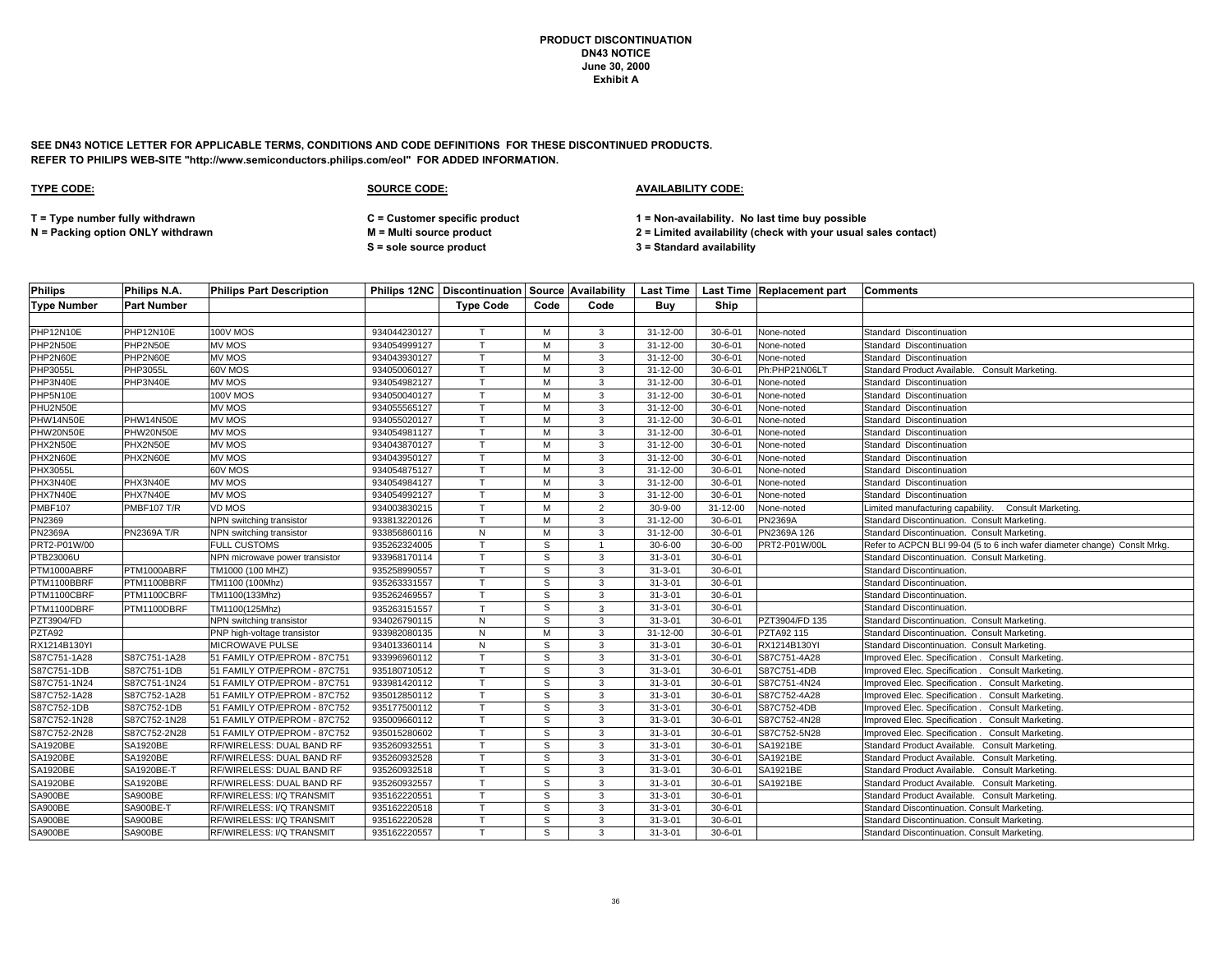**SEE DN43 NOTICE LETTER FOR APPLICABLE TERMS, CONDITIONS AND CODE DEFINITIONS FOR THESE DISCONTINUED PRODUCTS. REFER TO PHILIPS WEB-SITE "http://www.semiconductors.philips.com/eol" FOR ADDED INFORMATION.**

### **TYPE CODE: SOURCE CODE: AVAILABILITY CODE:**

**T = Type number fully withdrawn C = Customer specific product 1 = Non-availability. No last time buy possible**

**N = Packing option ONLY withdrawn M = Multi source product 2 = Limited availability (check with your usual sales contact)**

**S = sole source product 3 = Standard availability**

| <b>Philips</b>     | Philips N.A.       | <b>Philips Part Description</b>    |              |                  |      |                |                |                | Philips 12NC   Discontinuation   Source   Availability   Last Time   Last Time   Replacement part | <b>Comments</b>                                                              |
|--------------------|--------------------|------------------------------------|--------------|------------------|------|----------------|----------------|----------------|---------------------------------------------------------------------------------------------------|------------------------------------------------------------------------------|
| <b>Type Number</b> | <b>Part Number</b> |                                    |              | <b>Type Code</b> | Code | Code           | Buy            | Ship           |                                                                                                   |                                                                              |
|                    |                    |                                    |              |                  |      |                |                |                |                                                                                                   |                                                                              |
| SAA2504HS/M3       |                    | <b>DVD SYSTEMS</b>                 | 935257850557 | $\mathsf{T}$     | м    | 3              | 31-12-00       | $30 - 6 - 01$  | None-noted                                                                                        | Standard Discontinuation. Consult Marketing.                                 |
| SAA7201H/B/C2      | SAA7201H/BBB       | DVB-SOURCE DECODING (CAEN)         | 935260922551 |                  | S    | 3              | $31 - 3 - 01$  | $30 - 6 - 01$  | SAA7201H/C3                                                                                       | Standard Discontinuation. Consult Marketing.                                 |
| SAA7201H/B/C2      | SAA7201H/BBB       | DVB-SOURCE DECODING (CAEN)         | 935260922557 | $\mathbf \tau$   | S    | 2              | $31 - 3 - 01$  | $30 - 6 - 01$  | SAA7201H/C3                                                                                       | Revised to C3 Limited Mfg. Ability. Consult Marketing.                       |
| SAA7701H/N212      |                    | CAR DSP                            | 935212030557 |                  | S    | 3              | $31 - 3 - 01$  | $30 - 6 - 01$  |                                                                                                   | <b>Standard Discontinuation</b>                                              |
| SAA7701H/N212      |                    | <b>CAR DSP</b>                     | 935212030551 |                  | S    | 3              | $31 - 3 - 01$  | $30 - 6 - 01$  |                                                                                                   | Standard Discontinuation.                                                    |
| SAA7701H/N212      |                    | <b>CAR DSP</b>                     | 935212030518 | $\mathsf{T}$     | S    | 3              | $31 - 3 - 01$  | $30 - 6 - 01$  |                                                                                                   | <b>Standard Discontinuation</b>                                              |
| SAA8110G/C1/R5     |                    | PC CAMERA (CAEN)                   | 935261091557 |                  | S    |                | $30 - 6 - 00$  | $30 - 6 - 00$  |                                                                                                   | Non-Manufacturable. Consult Marketing.                                       |
| SAA8110G/C1/R5     |                    | PC CAMERA (CAEN)                   | 935261091518 |                  | S    |                | $30 - 6 - 00$  | $30 - 6 - 00$  |                                                                                                   | Non-Manufacturable. Consult Marketing.                                       |
| SAA8112HL/C200     | SAA8112200BE       | PC CAMERA (CAEN)                   | 935263490551 |                  | S    |                | $30 - 6 - 00$  | $30 - 6 - 00$  |                                                                                                   | Non-Manufacturable. Consult Marketing.                                       |
| SAA8112HL/C200     | SAA8112200BE       | PC CAMERA (CAEN)                   | 935263490518 |                  | S    |                | $30 - 6 - 00$  | $30 - 6 - 00$  |                                                                                                   | Non-Manufacturable. Consult Marketing.                                       |
| SAA8117HL/C2       | SAA8117HLBE        | PC CAMERA (CAEN)                   | 935261732518 | $\mathsf{T}$     | S    |                | $30 - 6 - 00$  | $30 - 6 - 00$  |                                                                                                   | Non-Manufacturable. Consult Marketing.                                       |
| SAA8117HL/C2       | SAA8117HLBE        | PC CAMERA (CAEN)                   | 935261732557 | $\tau$           | S    |                | $30 - 6 - 00$  | $30 - 6 - 00$  |                                                                                                   | Non-Manufacturable. Consult Marketing.                                       |
| SC80C31BCCA44      | SC80C31BCCA44      | 51 FAMILY CMOS ROML. - 80C31       | 935005570112 |                  | M    | 3              | $31 - 12 - 00$ | $30 - 6 - 01$  | P80C31SBAA                                                                                        | Improved Elec. Specification . Consult Marketing. See Replacement.           |
| SC80C31BCCN40      | SC80C31BCCN40      | 51 FAMILY CMOS ROML. - 80C31       | 933921040112 |                  | м    | 3              | $31 - 12 - 00$ | $30 - 6 - 01$  | P80C31SBPN                                                                                        | Improved Elec. Specification . Consult Marketing. See Replacement.           |
| SL1ICS3001U/H6D    |                    | -CODE                              | 935263746025 |                  | M    |                | $30 - 6 - 00$  | $30 - 6 - 00$  | SL1ICS3001U/L6D                                                                                   | Refer to ACPCN BLI 99-04 (5 to 6 inch wafer diameter change) Conslt. Mrktg.  |
| SL1ICS3001U/M5D    |                    | I-CODE                             | 935261912025 |                  | м    |                | $30 - 6 - 00$  | $30 - 6 - 00$  | SL1ICS3001U/N5D                                                                                   | Refer to ACPCN BLI 99-04 (5 to 6 inch wafer diameter change) Conslt. Mrktg.  |
| SL1ICS3001W/M4D    | SL1IC31WM4CA       | I-CODE                             | 935263589005 | $\mathsf{T}$     | M    |                | $30 - 6 - 00$  | $30 - 6 - 00$  | SL1ICS3001W/N4D                                                                                   | Refer to ACPCN BLI 99-04 (5 to 6 inch wafer diameter change) Conslt. Mrktg.  |
| SL1ICS3001W/M5D    | SL1IC31WM5CA       | I-CODE                             | 935261904005 |                  | м    |                | $30 - 6 - 00$  | $30 - 6 - 00$  | SL1ICS3001W/N5D                                                                                   | Refer to ACPCN BLI 99-04 (5 to 6 inch wafer diameter change) Conslt. Mrktg.  |
| TDA1015/N3         | <b>TDA1015U</b>    | 1 to 4 W audio power amplifier     | 933937260112 | T                | S    | 3              | $31 - 3 - 01$  | $30 - 6 - 01$  |                                                                                                   | Standard Discontinuation.                                                    |
| TDA1023/N3         | <b>TDA1023N</b>    | Proport.-control triac trig. circ. | 933853920112 |                  | S    | $\overline{2}$ | $30 - 9 - 00$  | 31-12-00       |                                                                                                   | Limited Manufacturing Capability. Consult Marketing                          |
| TDA1060/N9         | <b>TDA1060N</b>    | Control circuit for SMPS           | 933935590112 |                  | S    | $\overline{2}$ | $31 - 3 - 01$  | $30 - 6 - 01$  | TEA1504/n2                                                                                        | Limited Manufacturing Capability. Consult Marketing. See Repl.               |
| TDA1060T/N9        |                    | VISION MISCELLANEOUS               | 933935580112 | $\tau$           | S    | $\overline{2}$ | $30 - 9 - 00$  | $31 - 12 - 00$ | TEA1504/n2                                                                                        | Limited Manufacturing Capability. Consult Marketing. See Repl.               |
| <b>TDA1060T/N9</b> |                    | VISION MISCELLANEOUS               | 933935580115 |                  | s    | 2              | $30 - 9 - 00$  | $31 - 12 - 00$ | <b>TEA1504/N2</b>                                                                                 | Limited Manufacturing Capability. Consult Marketing. See Repl.               |
| TDA1309H/N3        | <b>TDA1309HB</b>   | AUDIO DATA CONVERSION              | 935213480518 |                  | S    | 3              | $31 - 3 - 01$  | $30 - 6 - 01$  |                                                                                                   | <b>Standard Discontinuation</b>                                              |
| TDA1309H/N3        | <b>TDA1309HB</b>   | AUDIO DATA CONVERSION              | 935213480557 |                  | S    | 3              | $31 - 3 - 01$  | $30 - 6 - 01$  |                                                                                                   | <b>Standard Discontinuation</b>                                              |
| TDA1309H/N3        | <b>TDA1309HB</b>   | AUDIO DATA CONVERSION              | 935213480551 |                  | S    | 3              | $31 - 3 - 01$  | $30 - 6 - 01$  |                                                                                                   | Standard Discontinuation                                                     |
| TDA1373H/N2        | TDA1373HB          | DIGITAL AUDIO MISCELLANEOUS        | 935195430557 | $\mathsf{T}$     | S    | 3              | $31 - 3 - 01$  | $30 - 6 - 01$  |                                                                                                   | <b>Standard Discontinuation</b>                                              |
| TDA1373H/N2        | <b>TDA1373HB</b>   | DIGITAL AUDIO MISCELLANEOUS        | 935195430551 |                  | S    | 3              | $31 - 3 - 01$  | $30 - 6 - 01$  |                                                                                                   | <b>Standard Discontinuation</b>                                              |
| TDA1519A/N2        | <b>TDA1519AU</b>   | 22 W BTL, 2x11 W audio power amp   | 935010840112 | $\mathsf{T}$     | M    | 3              | 31-12-00       | $30 - 6 - 01$  | TDA1519C/N3                                                                                       | TDA1519C is a y better part then the TDA1519A. Consult Marketing.            |
| TDA1519AQ/N2       | TDA1519AQU         | CARRADIO POWER AMPLIFIERS          | 935015200112 |                  | S    | 3              | $31 - 3 - 01$  | $30 - 6 - 01$  | TDA1519C/N3                                                                                       | TDA1519C is a qualitatively better part then the TDA1519A. Consult Marketing |
| TDA1521/N5         | <b>TDA1521U</b>    | 2x12 W hi-fi audio power amplifier | 935084390112 |                  | м    | 3              | 31-12-00       | $30 - 6 - 01$  | None-noted                                                                                        | Standard Discontination                                                      |
| TDA1561Q/N2        | <b>TDA1561QU</b>   | 2x23 W car radio power amplifier   | 935200680112 | $\mathsf{T}$     | S    | 3              | $31 - 3 - 01$  | $30 - 6 - 01$  |                                                                                                   | <b>Standard Discontination</b>                                               |
| TDA3603P/N2        |                    | CARRADIO POWER AMPLIFIERS          | 935223330112 |                  | S    | 3              | $31 - 3 - 01$  | $30 - 6 - 01$  |                                                                                                   | <b>Standard Discontination</b>                                               |
| TDA3610U/N2        |                    | LMM                                | 935052310005 |                  | C    |                | $30 - 6 - 00$  | $30 - 6 - 00$  | TDA3610U/N2/S1                                                                                    | Non-Manufacturable. See Replacement. Consult Marketing                       |
| TDA3615J/N1        |                    | CARRADIO POWER AMPLIFIERS          | 935246130112 | $\mathbf \tau$   | S    |                | $30 - 6 - 00$  | $30 - 6 - 00$  |                                                                                                   | Non-Manufacturable. Consult Marketing.                                       |
| TDA3619/N1         |                    | LWS                                | 935080810112 |                  | C    |                | $30 - 6 - 00$  | $30 - 6 - 00$  | TDA3619/N2                                                                                        | Non-Manufacturable. See Replacement. Consult Marketing.                      |
| TDA3620U/N1        |                    | LMM-2                              | 935220450005 |                  | C    |                | $30 - 6 - 00$  | $30 - 6 - 00$  | TDA3620U/N2                                                                                       | Non-Manufacturable. See Replacement. Consult Marketing.                      |
| TDA3661T/N1        | <b>TDA3661TD</b>   | STABI ADJUSTABLE                   | 935262955118 |                  | S    | 3              | $31 - 3 - 01$  | $30 - 6 - 01$  | TDA3661AT/N1                                                                                      | Standard Discontination. See replacement. Consult Marketing.                 |
| TDA3661T/N1        | <b>TDA3661TD</b>   | <b>STABI ADJUSTABLE</b>            | 935262955112 |                  | S    |                | $30 - 6 - 00$  | $30 - 6 - 00$  | TDA3661AT/N1                                                                                      | Non-Manufacturable. See Replacement. Consult Marketing.                      |
| TDA3663T/N1        | TDA3663TD          | STABI 3.3V                         | 935262959118 |                  | S    |                | $30 - 6 - 00$  | $30 - 6 - 00$  | TDA3663AT/N1                                                                                      | Non-Manufacturable. See Replacement. Consult Marketing.                      |
| TDA3663T/N1        | <b>TDA3663TD</b>   | STABI 3.3V                         | 935262959112 |                  | S    |                | $30 - 6 - 00$  | $30 - 6 - 00$  | TDA3663AT/N1                                                                                      | Non-Manufacturable. See Replacement. Consult Marketing.                      |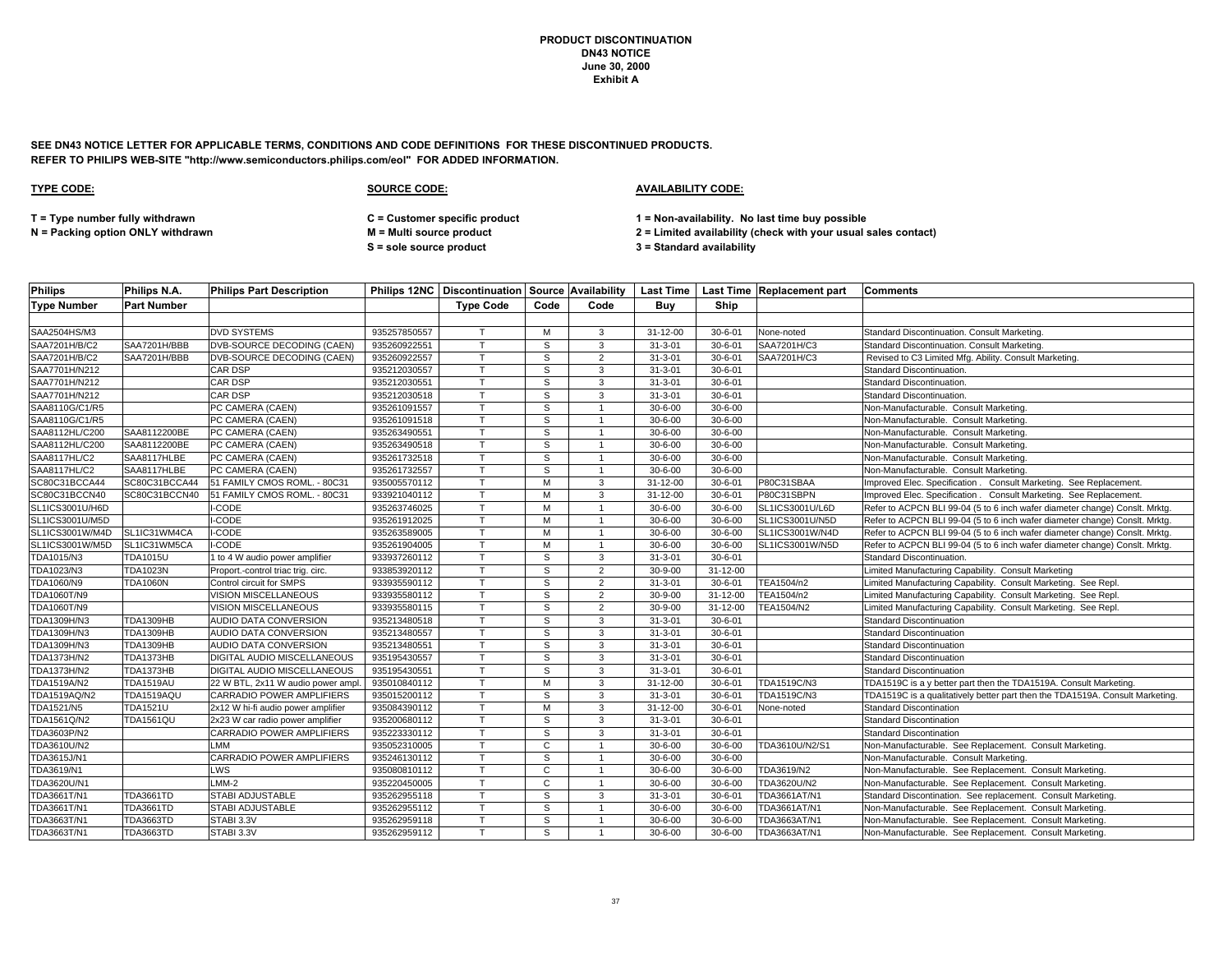**SEE DN43 NOTICE LETTER FOR APPLICABLE TERMS, CONDITIONS AND CODE DEFINITIONS FOR THESE DISCONTINUED PRODUCTS. REFER TO PHILIPS WEB-SITE "http://www.semiconductors.philips.com/eol" FOR ADDED INFORMATION.**

# **TYPE CODE: SOURCE CODE: AVAILABILITY CODE: T = Type number fully withdrawn C = Customer specific product 1 = Non-availability. No last time buy possible N = Packing option ONLY withdrawn M = Multi source product 2 = Limited availability (check with your usual sales contact)**

**S = sole source product 3 = Standard availability**

| <b>Philips</b>      | Philips N.A.       | <b>Philips Part Description</b>     |              |                  |      |                |                |               | Philips 12NC   Discontinuation   Source Availability   Last Time   Last Time   Replacement part | <b>Comments</b>                                                    |
|---------------------|--------------------|-------------------------------------|--------------|------------------|------|----------------|----------------|---------------|-------------------------------------------------------------------------------------------------|--------------------------------------------------------------------|
| <b>Type Number</b>  | <b>Part Number</b> |                                     |              | <b>Type Code</b> | Code | Code           | Buv            | Ship          |                                                                                                 |                                                                    |
|                     |                    |                                     |              |                  |      |                |                |               |                                                                                                 |                                                                    |
| <b>TDA3664T/N1</b>  | TDA3664TD          | LOW IQ 5V                           | 935262695112 |                  | s    |                | $30 - 6 - 00$  | $30 - 6 - 00$ | <b>TDA3664AT/N1</b>                                                                             | Non-Manufacturable. See Replacement. Consult Marketing.            |
| TDA3664T/N1         | TDA3664TD          | LOW IQ 5V                           | 935262695118 | T                | S    |                | $30 - 6 - 00$  | $30 - 6 - 00$ | <b>TDA3664AT/N1</b>                                                                             | Non-Manufacturable. See Replacement. Consult Marketing.            |
| TDA3668T/N1         |                    | STABI 5V (LOADDUMP)                 | 935263673112 | T                | S    | $\overline{1}$ | $30 - 6 - 00$  | $30 - 6 - 00$ | <b>TDA3668AT/N1</b>                                                                             | Non-Manufacturable. See Replacement. Consult Marketing.            |
| TDA3668T/N1         |                    | STABI 5V (LOADDUMP)                 | 935263673118 |                  | s    |                | $30 - 6 - 00$  | $30 - 6 - 00$ | <b>TDA3668AT/N1</b>                                                                             | Non-Manufacturable. See Replacement. Consult Marketing.            |
| TDA3673T/N1         | TDA3673TD          | STABI 3.3V ENABLE                   | 935263722118 |                  | S    |                | $30 - 6 - 00$  | $30 - 6 - 00$ | <b>TDA3673AT/N1</b>                                                                             | Non-Manufacturable. See Replacement. Consult Marketing.            |
| TDA3673T/N1         | <b>TDA3673TD</b>   | STABI 3.3V ENABLE                   | 935263722112 | $\mathsf{T}$     | S    | $\overline{1}$ | $30 - 6 - 00$  | $30 - 6 - 00$ | <b>TDA3673AT/N1</b>                                                                             | Non-Manufacturable. See Replacement. Consult Marketing.            |
| TDA3674T/N1         | TDA3674TD          | STABI 5V ENABLE                     | 935263724112 |                  | s    |                | $30 - 6 - 00$  | $30 - 6 - 00$ | <b>TDA3674AT/N1</b>                                                                             | Non-Manufacturable. See Replacement. Consult Marketing.            |
| TDA3674T/N1         | TDA3674TD          | STABI 5V ENABLE                     | 935263724118 |                  | M    |                | $30 - 6 - 00$  | $30 - 6 - 00$ | <b>TDA3674AT/N1</b>                                                                             | Non-Manufacturable. See Replacement. Consult Marketing.            |
| TDA3675T/N1         |                    | STABI 8.5V ENABLE                   | 935263726118 |                  | S    |                | $30 - 6 - 00$  | $30 - 6 - 00$ | <b>TDA3675AT/N1</b>                                                                             | Non-Manufacturable. See Replacement. Consult Marketing.            |
| TDA3675T/N1         |                    | STABI 8.5V ENABLE                   | 935263726112 |                  | S    | -1             | $30 - 6 - 00$  | $30 - 6 - 00$ | TDA3675AT/N1                                                                                    | Non-Manufacturable. See Replacement. Consult Marketing.            |
| TDA3676T/N1         |                    | STABI 10V ENABLE                    | 935263728118 | T                | S    |                | $30 - 6 - 00$  | $30 - 6 - 00$ | <b>TDA3676AT/N1</b>                                                                             | Non-Manufacturable. See Replacement. Consult Marketing.            |
| TDA3676T/N1         |                    | STABI 10V ENABLE                    | 935263728112 |                  | S    |                | $30 - 6 - 00$  | $30 - 6 - 00$ | <b>TDA3676AT/N1</b>                                                                             | Non-Manufacturable. See Replacement. Consult Marketing.            |
| TDA4855/V1          | <b>TDA4855N</b>    | Autosync deflection controller      | 935187970112 | T.               | S    | 3              | $31 - 3 - 01$  | $30 - 6 - 01$ | TDA4858/V3                                                                                      | Standard Discontinuation. See Replacement. Consult Marketing.      |
| TDA4882/V1          | <b>TDA4882N</b>    | Advanced monitor video contr., OSD  | 935168970112 |                  | S    | 3              | $31 - 3 - 01$  | $30 - 6 - 01$ | TDA4886/V1                                                                                      | Standard Discontinuation. See Replacement. Consult Marketing.      |
| TDA5030A/C1         |                    | TV VHF mixer/oscillator/UHF pre-amp | 933910970112 | T                | S    | $\overline{2}$ | $30 - 9 - 00$  | 31-12-00      |                                                                                                 | Limited Manufacturing Capability. Consult Marketing.               |
| TDA5030AT/C1        | TDA5030ATD         | TERRESTR.TUNER M/O (CAEN)           | 933910980112 |                  | S    | 2              | $30 - 9 - 00$  | 31-12-00      |                                                                                                 | Limited Manufacturing Capability. Consult Marketing.               |
| TDA5141/C3          |                    | Brushless DC motor drive circuit    | 935084950112 | T                | M    |                | $30 - 6 - 00$  | $30 - 6 - 00$ | None-noted                                                                                      | Non-Manufacturable. Consult Marketing.                             |
| <b>TDA5141AT/C3</b> |                    | VCR MOTOR CONTROL (CAEN)            | 935067810118 | $\mathsf{T}$     | M    |                | $30 - 6 - 00$  | $30 - 6 - 00$ | None-noted                                                                                      | Non-Manufacturable. Consult Marketing.                             |
| TDA5141AT/C3        |                    | VCR MOTOR CONTROL (CAEN)            | 935067810112 | T                | M    | $\overline{1}$ | $30 - 6 - 00$  | $30 - 6 - 00$ | None-noted                                                                                      | Non-Manufacturable. Consult Marketing.                             |
| TDA5141T/C3         |                    | VCR MOTOR CONTROL (CAEN)            | 935067800118 | T                | M    |                | $30 - 6 - 00$  | $30 - 6 - 00$ | None-noted                                                                                      | Non-Manufacturable. Consult Marketing.                             |
| TDA5141T/C3         |                    | VCR MOTOR CONTROL (CAEN)            | 935067800112 | т                | м    |                | $30 - 6 - 00$  | $30 - 6 - 00$ | None-noted                                                                                      | Non-Manufacturable. Consult Marketing.                             |
| TDA5147CH/C1/S1     |                    | HDD MOTOR CONTROL (CAEN)            | 935260950557 | T                | м    | -1             | $30 - 6 - 00$  | $30 - 6 - 00$ | None-noted                                                                                      | Non-Manufacturable. Consult Marketing.                             |
| TDA5147CH/C1/S1     |                    | HDD MOTOR CONTROL (CAEN)            | 935260950551 |                  | M    |                | $30 - 6 - 00$  | $30 - 6 - 00$ | None-noted                                                                                      | Non-Manufacturable. Consult Marketing.                             |
| <b>TDA5157UH/C1</b> | TDA5157UHCK        | HDD MR PREAMPG (CAEN)               | 935259450026 | T                | M    |                | $30 - 6 - 00$  | $30 - 6 - 00$ | None-noted                                                                                      | Non-Manufacturable. Consult Marketing.                             |
| <b>TDA5157UK/C2</b> | TDA5157UK2CT       | HDD MR PREAMPG (CAEN)               | 935261016027 | $\mathsf{T}$     | м    | $\overline{1}$ | $30 - 6 - 00$  | $30 - 6 - 00$ | None-noted                                                                                      | Non-Manufacturable. Consult Marketing.                             |
| <b>TDA5157UK/C2</b> | TDA5157UK2CK       | HDD MR PREAMPG (CAEN)               | 935261016026 | $\mathsf{T}$     | м    | -1             | $30 - 6 - 00$  | $30 - 6 - 00$ | None-noted                                                                                      | Non-Manufacturable. Consult Marketing.                             |
| TDA5160UK/C1        | TDA5160UKCK        | HDD MR PREAMPG (CAEN)               | 935262099026 | $\mathsf{T}$     | S    | $\overline{2}$ | $31 - 3 - 01$  | $30 - 6 - 01$ |                                                                                                 | Standard Discontinuation. Limited Availability. Consult Marketing. |
| <b>TDA5160UK/C1</b> | <b>TDA5160UKCT</b> | HDD MR PREAMPG (CAEN)               | 935262099027 |                  | S    | $\mathcal{P}$  | $31 - 3 - 01$  | $30 - 6 - 01$ |                                                                                                 | Standard Discontinuation. Limited Availability. Consult Marketing. |
| <b>TDA5247HT/C1</b> |                    | 12V VSM DRIVER & SPINDLE            | 935263216157 |                  | M    |                | $30 - 6 - 00$  | $30 - 6 - 00$ | None-noted                                                                                      | No Production Capability. Not Available. Consult Marketing.        |
| TDA5247HT/C1        |                    | 12V VSM DRIVER & SPINDLE            | 935263216557 | т                | м    |                | $30 - 6 - 00$  | $30 - 6 - 00$ | None-noted                                                                                      | No Production Capability. Not Available. Consult Marketing         |
| <b>TDA5247HT/C2</b> |                    | 12V VSM DRIVER & SPINDLE            | 935263713157 |                  | M    | 2              | 31-12-00       | $30 - 6 - 01$ | None-noted                                                                                      | Purchase limited to stock on hand. Consult Marketing.              |
| <b>TDA5247HT/C2</b> |                    | 12V VSM DRIVER & SPINDLE            | 935263713557 | $\mathsf{T}$     | м    | 2              | $31 - 12 - 00$ | $30 - 6 - 01$ | None-noted                                                                                      | Purchase limited to stock on hand. Consult Marketing.              |
| TDA5330T/C6         |                    | TERRESTR.TUNER M/O (CAEN)           | 935260425118 | $\mathsf{T}$     | s    | 3              | $31 - 3 - 01$  | $30 - 6 - 01$ | TDA5330T/C5                                                                                     | Standard Discontinuation. See Replacement. Consult Marketing.      |
| TDA5331T/C6         |                    | TERRESTR.TUNER M/O (CAEN)           | 935260426118 |                  | S    | 3              | $31 - 3 - 01$  | $30 - 6 - 01$ | TDA5331T/C5                                                                                     | Standard Discontinuation. See Replacement. Consult Marketing.      |
| TDA5360HL/C1        |                    | PREAMP FOR HDD MR-READ/IND          | 935263221557 | $\mathsf{T}$     | M    | $\overline{1}$ | $30 - 6 - 00$  | $30 - 6 - 00$ | None-noted                                                                                      | No Production Capability. Not Available.                           |
| TDA5360HL/C1        |                    | PREAMP FOR HDD MR-READ/IND          | 935263221551 |                  | м    |                | $30 - 6 - 00$  | $30 - 6 - 00$ | None-noted                                                                                      | No Production Capability. Not Available.                           |
| <b>TDA5360UH/C1</b> |                    | HDD MR PREAMPG (CAEN)               | 935261710026 | $\mathsf{T}$     | M    |                | $30 - 6 - 00$  | $30 - 6 - 00$ | None-noted                                                                                      | No Production Capability. Not Available.                           |
| TDA5360UK/C1        | <b>TDA5360UKCT</b> | HDD MR PREAMPG (CAEN)               | 935261711027 | T                | M    | 2              | 31-12-00       | $30 - 6 - 01$ | None-noted                                                                                      | Limited Manufacturing Capability. Consult Marketing.               |
| <b>TDA5360UK/C1</b> | TDA5360UKCK        | <b>HDD MR PREAMPG (CAEN)</b>        | 935261711026 |                  | M    | $\overline{2}$ | 31-12-00       | $30 - 6 - 01$ | None-noted                                                                                      | Limited Manufacturing Capability. Consult Marketing.               |
| TDA5360UK/C1/S1     |                    | HDD MR PREAMPG (CAEN)               | 935264079026 | $\mathsf{T}$     | M    | 2              | $31 - 12 - 00$ | $30 - 6 - 01$ | None-noted                                                                                      | Limited Manufacturing Capability. Consult Marketing.               |
| <b>TDA5361UK/C1</b> | TDA5361UKCT        | PRE-AMP FOR HDD FOR MR-             | 935263222027 | T.               | M    | 2              | 31-12-00       | $30 - 6 - 01$ | None-noted                                                                                      | Limited Manufacturing Capability. Consult Marketing.               |
|                     |                    |                                     |              |                  |      |                |                |               |                                                                                                 |                                                                    |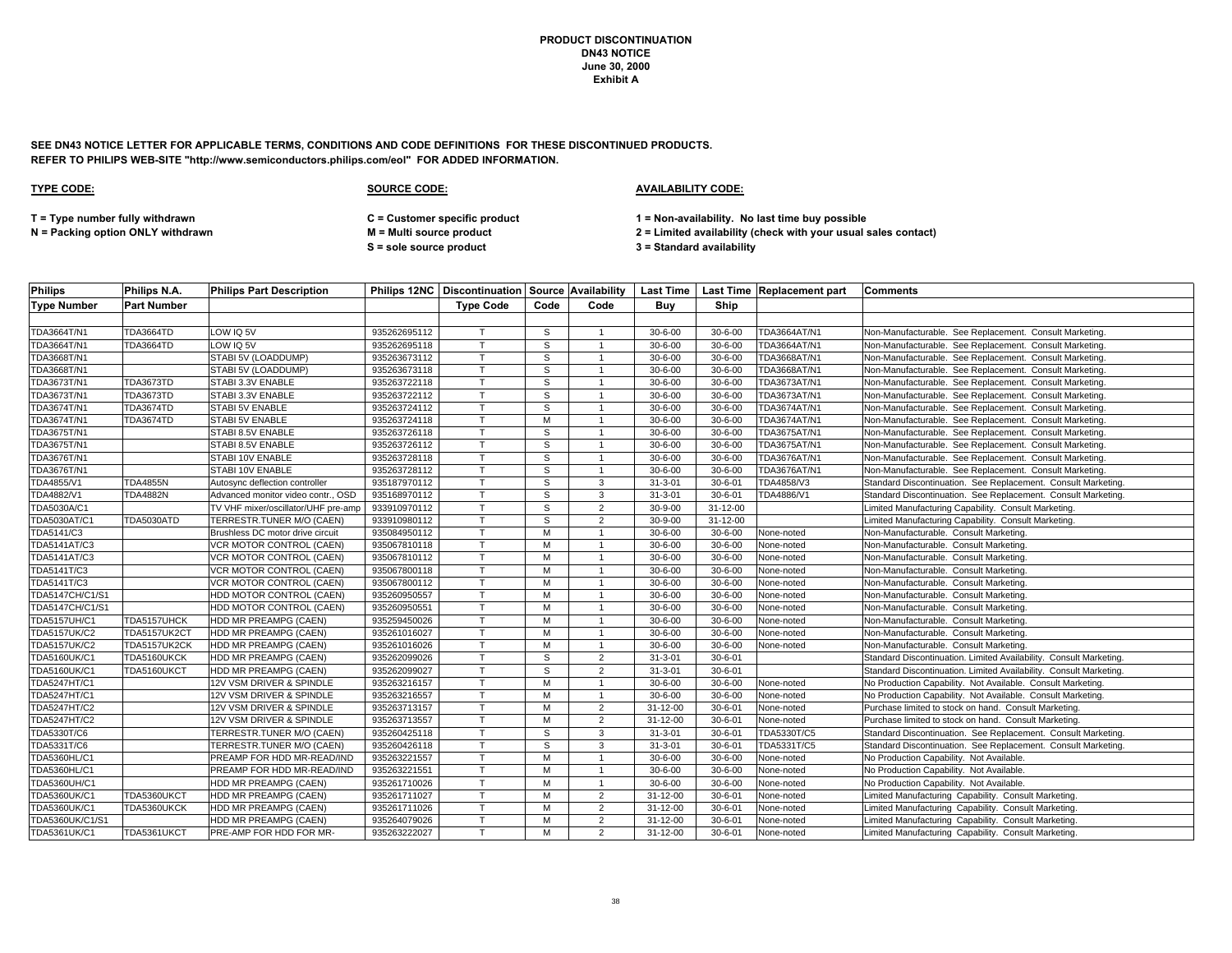**SEE DN43 NOTICE LETTER FOR APPLICABLE TERMS, CONDITIONS AND CODE DEFINITIONS FOR THESE DISCONTINUED PRODUCTS. REFER TO PHILIPS WEB-SITE "http://www.semiconductors.philips.com/eol" FOR ADDED INFORMATION.**

### **TYPE CODE: SOURCE CODE: AVAILABILITY CODE:**

**S = sole source product 3 = Standard availability**

**T = Type number fully withdrawn C = Customer specific product 1 = Non-availability. No last time buy possible**

| <b>Philips</b>      | Philips N.A.       | <b>Philips Part Description</b>    |              |                  |              |                |                |               | Philips 12NC   Discontinuation   Source   Availability   Last Time   Last Time   Replacement part | <b>Comments</b>                                                       |
|---------------------|--------------------|------------------------------------|--------------|------------------|--------------|----------------|----------------|---------------|---------------------------------------------------------------------------------------------------|-----------------------------------------------------------------------|
| Type Number         | <b>Part Number</b> |                                    |              | <b>Type Code</b> | Code         | Code           | Buv            | Ship          |                                                                                                   |                                                                       |
|                     |                    |                                    |              |                  |              |                |                |               |                                                                                                   |                                                                       |
| <b>TDA5361UK/C1</b> | TDA5361UKCK        | PRE-AMP FOR HDD FOR MR-            | 935263222026 | $\mathsf{T}$     | M            | $\overline{2}$ | $31 - 12 - 00$ | $30 - 6 - 01$ | None-noted                                                                                        | Limited Manufacturing Capability. Consult Marketing.                  |
| TDA5366UK/C1        | TDA5366UKCT        | PRE-AMFOR HDD FOR MR-              | 935263278027 | T                | S            | 2              | $31 - 3 - 01$  | $30 - 6 - 01$ |                                                                                                   | Limited Manufacturing Capability. Consult Marketing.                  |
| TDA5366UK/C1        | TDA5366UKCK        | PRE-AMFOR HDD FOR MR-              | 935263278026 | T                | S            | $\overline{2}$ | $31 - 3 - 01$  | $30 - 6 - 01$ |                                                                                                   | Limited Manufacturing Capability. Consult Marketing.                  |
| TDA5633T/C1         | <b>TDA5633TD</b>   | TERRESTR.TUNER M/O (CAEN)          | 935084960118 | $\mathsf{T}$     | S            | 3              | $31 - 3 - 01$  | $30 - 6 - 01$ |                                                                                                   | <b>Standard Discontinuation</b>                                       |
| TDA5731M/C1         | TDA5731MDK         | TERRESTR.TUNER M/O (CAEN)          | 935081700112 | T                | S            | 3              | $31 - 3 - 01$  | $30 - 6 - 01$ |                                                                                                   | <b>Standard Discontinuation</b>                                       |
| TDA5731M/C1         | TDA5731MDK         | TERRESTR.TUNER M/O (CAEN)          | 935081700118 | T                | s            | 3              | $31 - 3 - 01$  | $30 - 6 - 01$ |                                                                                                   | <b>Standard Discontinuation</b>                                       |
| TDA5737M/C1/M1      |                    | TERRESTR.TUNER M/O (CAEN)          | 935261636518 |                  | S            | 3              | $31 - 3 - 01$  | $30 - 6 - 01$ | TDA5737M/C1                                                                                       | Standard Discontinuation. Consult Marketing.                          |
| TDA5737M/C1/M1      |                    | TERRESTR.TUNER M/O (CAEN)          | 935261636118 | $\mathsf{T}$     | S            | 3              | $31 - 3 - 01$  | $30 - 6 - 01$ | TDA5737M/C1                                                                                       | Standard Discontinuation. Consult Marketing.                          |
| TDA7053/N1          | <b>TDA7053N</b>    | 2x1 W stereo power amplifier       | 933937290112 | $\mathsf{T}$     | S            | 3              | $31 - 3 - 01$  | $30 - 6 - 01$ |                                                                                                   | Standard Discontinuation. Consult Marketing.                          |
| TDA8005AH/C129/S1   |                    | MAN-MACHINE INTERFACE (CAEN)       | 935262173518 | T                | S            | $\overline{2}$ | $30 - 9 - 00$  | 31-12-00      |                                                                                                   | Limited Manufacturing Capability. See Replacement. Consult Marketing. |
| TDA8006H/C216       |                    | MAN-MACHINE INTERFACE (CAEN)       | 935263764557 | T                | S            | 3              | $31 - 3 - 01$  | $30 - 6 - 01$ | TDA8006H/C321                                                                                     | Standard Discontinuation. See Replacement. Consult Marketing.         |
| TDA8006H/C218       |                    | MAN-MACHINE INTERFACE (CAEN)       | 935263779557 | $\mathsf{T}$     | S            | $\mathbf{3}$   | $31 - 3 - 01$  | $30 - 6 - 01$ | TDA8006H/C321                                                                                     | Standard Discontinuation. See Replacement. Consult Marketing.         |
| <b>TDA8047AH/C1</b> |                    | 256QAM + FEC Demodulator           | 935260617557 | $\mathsf{T}$     | S            | 3              | $31 - 3 - 01$  | $30 - 6 - 01$ |                                                                                                   | Standard Discontinuation. See Replacement.                            |
| <b>TDA8047AH/C1</b> |                    | 256QAM + FEC Demodulator           | 935260617551 |                  | s            | 3              | $31 - 3 - 01$  | $30 - 6 - 01$ |                                                                                                   | Standard Discontinuation. See Replacement.                            |
| TDA8060TS/C1        |                    | SATELLITE TUNER (CAEN)             | 935260623518 | $\mathsf{T}$     | S            | 2              | $30 - 9 - 00$  | 31-12-00      | TDA8060TS/C2                                                                                      | Limited Manufacturing Capability. See Replacement. Consult Marketing. |
| TDA8060TS/C1        |                    | <b>SATELLITE TUNER (CAEN)</b>      | 935260623512 | $\mathsf{T}$     | S            | $\overline{2}$ | $30 - 9 - 00$  | 31-12-00      | <b>TDA8060TS/C2</b>                                                                               | Limited Manufacturing Capability. See Replacement. Consult Marketing. |
| TDA8060TS/C1/S1     | TDA8060TS1DB       | SATELLITE TUNER (CAEN)             | 935262947518 | T                | S            | $\overline{2}$ | $30 - 9 - 00$  | 31-12-00      | TDA8060TS/C2                                                                                      | Limited Manufacturing Capability. See Replacement. Consult Marketing. |
| TDA8561Q/N2/S1      |                    | 2x24 W BTL or 4x12 W car radio amp | 935249190112 | T                | S            | $\mathbf{3}$   | $31 - 3 - 01$  | $30 - 6 - 01$ | TDA8561Q/N3                                                                                       | Standard Discontinuation. See Replacement. Consult Marketing.         |
| TDA8561Q/N2/S2      |                    | 2x24 W BTL or 4x12 W car radio amp | 935260894112 | T                | S            | 3              | $31 - 3 - 01$  | $30 - 6 - 01$ |                                                                                                   | Standard Discontinuation.                                             |
| TDA8561Q/N3/S2      |                    | 2x24 W BTL or 4x12 W car radio amp | 935263548112 | $\mathsf{T}$     | s            | 3              | $31 - 3 - 01$  | $30 - 6 - 01$ |                                                                                                   | Standard Discontinuation.                                             |
| TDA8563AQ/N1/S1     | TDA8563AQSU        | CARRADIO POWER AMPLIFIERS          | 935261663112 | Т                | S            | 3              | $31 - 3 - 01$  | $30 - 6 - 01$ | TDA8563AQ/N1                                                                                      | Standard Discontinuation. See Replacement. Consult Marketing.         |
| TDA8563BJ/N1        |                    | 2X25 W BTL/4 OHM                   | 935263150112 | $\mathsf{T}$     | S            |                | $30 - 6 - 00$  | $30 - 6 - 00$ |                                                                                                   | Not Manufacturable. No Supply. Consult Marketing                      |
| TDA8565Q/N1         | <b>TDA8565QU</b>   | 4x12 W car radio power amplifier   | 935183630112 | T.               | S            | 3              | $31 - 3 - 01$  | $30 - 6 - 01$ |                                                                                                   | Standard Discontinuation.                                             |
| TDA8576T/N1/S1      |                    | CARRADIO POWER AMPL. (CONT.        | 935187120112 | $\mathsf{T}$     | S            | 3              | $31 - 3 - 01$  | $30 - 6 - 01$ |                                                                                                   | Standard Discontinuation.                                             |
| TDA8576T/N1/S1      |                    | CARRADIO POWER AMPL. (CONT.)       | 935187120118 | $\mathsf{T}$     | S            | 3              | $31 - 3 - 01$  | $30 - 6 - 01$ |                                                                                                   | Standard Discontinuation.                                             |
| <b>TDA8745H/N2</b>  | <b>TDA8745HB</b>   | ANALOG AUDIO MISCELLANEOUS         | 935199070557 | $\mathsf{T}$     | S            | $\mathbf{3}$   | $31 - 3 - 01$  | $30 - 6 - 01$ | <b>TDA8745/N2</b>                                                                                 | Standard Discontinuation. See Replacement. Consult Marketing.         |
| TDA8745H/N2         |                    | ANALOG AUDIO MISCELLANEOUS         | 935199070518 | $\mathsf{T}$     | S            | 3              | $31 - 3 - 01$  | $30 - 6 - 01$ | TDA8745/N2                                                                                        | Standard Discontinuation. See Replacement. Consult Marketing.         |
| TDA8745H/N2         | <b>TDA8745HB</b>   | ANALOG AUDIO MISCELLANEOUS         | 935199070551 | T                | S            | 3              | $31 - 3 - 01$  | $30 - 6 - 01$ | <b>TDA8745/N2</b>                                                                                 | Standard Discontinuation. See Replacement. Consult Marketing.         |
| TDA8764AHL/4/C1     | TDA8764AH4BE       | 10 BITS HIGH SPEED ADC             | 935262653557 | $\mathsf{T}$     | S            | 3              | $31 - 3 - 01$  | $30 - 6 - 01$ | TDA8764AHL/6/C1                                                                                   | Standard Discontinuation. See Replacement. Consult Marketing.         |
| TDA8764AHL/4/C1     | TDA8764AH4BE       | 10 BITS HIGH SPEED ADC             | 935262653518 | $\mathsf{T}$     | S            | 3              | $31 - 3 - 01$  | $30 - 6 - 01$ | TDA8764AHL/6/C1                                                                                   | Standard Discontinuation. See Replacement. Consult Marketing.         |
| TDA8764AHL/4/C1     | TDA8764AH4BE       | 10 BITS HIGH SPEED ADC             | 935262653551 | $\mathsf{T}$     | S            | 3              | $31 - 3 - 01$  | $30 - 6 - 01$ | TDA8764AHL/6/C1                                                                                   | Standard Discontinuation. See Replacement. Consult Marketing.         |
| TDA8764ATS/4/C1     |                    | 10 BITS HIGH SPEED ADC             | 935262657118 | $\mathsf{T}$     | S            | 3              | $31 - 3 - 01$  | $30 - 6 - 01$ | TDA8764ATS/6/C1                                                                                   | Standard Discontinuation. See Replacement. Consult Marketing.         |
| TDA8766G/C1/S2      |                    | PC CAMERA (CAEN)                   | 935262723518 | $\mathsf{T}$     | S            |                | $30 - 6 - 00$  | $30 - 6 - 00$ |                                                                                                   | Not Manufacturable. No Supply.                                        |
| TDA8766G/C1/S2      |                    | PC CAMERA (CAEN)                   | 935262723557 | $\mathsf{T}$     | S            |                | $30 - 6 - 00$  | $30 - 6 - 00$ |                                                                                                   | Not Manufacturable. No Supply.                                        |
| TDA8766G/C1/S2      |                    | PC CAMERA (CAEN)                   | 935262723551 | $\mathsf{T}$     | S            | $\overline{1}$ | $30 - 6 - 00$  | $30 - 6 - 00$ |                                                                                                   | Not Manufacturable. No Supply.                                        |
| TDA8783HL/C3        | TDA8783HLBE        | PC CAMERA (CAEN)                   | 935262031518 | $\mathsf{T}$     | $\mathsf{s}$ | 3              | $31 - 3 - 01$  | $30 - 6 - 01$ | TDA8783HL/C4                                                                                      | Standard Discontinuation. See Replacement. Consult Marketing.         |
| TDA8783HL/C3        | TDA8783HLBE        | PC CAMERA (CAEN)                   | 935262031551 | T                | S            | 3              | $31 - 3 - 01$  | $30 - 6 - 01$ | TDA8783HL/C4                                                                                      | Standard Discontinuation. See Replacement. Consult Marketing.         |
| TDA8783HL/C3        | TDA8783HLBE        | PC CAMERA (CAEN)                   | 935262031557 | $\mathsf{T}$     | S            | $\mathbf{3}$   | $31 - 3 - 01$  | $30 - 6 - 01$ | TDA8783HL/C4                                                                                      | Standard Discontinuation. See Replacement. Consult Marketing.         |
| TDA8783HL/C3/S1     |                    | PC CAMERA (CAEN)                   | 935265558518 | $\mathsf{T}$     | S            | 3              | $31 - 3 - 01$  | $30 - 6 - 01$ | TDA8783HL/C4                                                                                      | Standard Discontinuation. See Replacement. Consult Marketing.         |
| TDA8783HL/C3/S1     |                    | PC CAMERA (CAEN)                   | 935265558551 | $\mathsf{T}$     | s            | 3              | $31 - 3 - 01$  | $30 - 6 - 01$ | TDA8783HL/C4                                                                                      | Standard Discontinuation. See Replacement. Consult Marketing.         |
| TDA8783HL/C3/S1     |                    | PC CAMERA (CAEN)                   | 935265558557 | T                | S            | 3              | $31 - 3 - 01$  | $30 - 6 - 01$ | TDA8783HL/C4                                                                                      | Standard Discontinuation. See Replacement. Consult Marketing.         |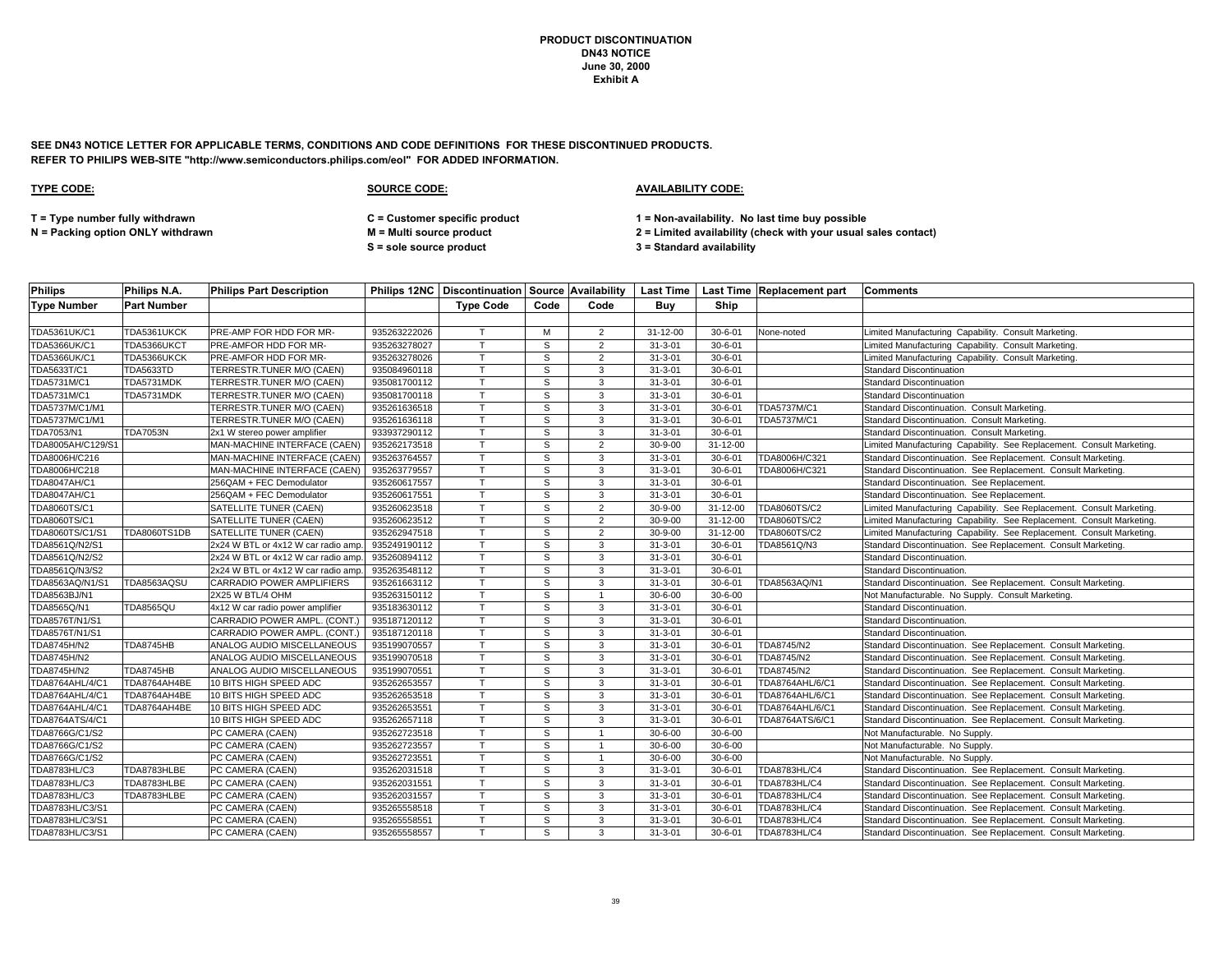**SEE DN43 NOTICE LETTER FOR APPLICABLE TERMS, CONDITIONS AND CODE DEFINITIONS FOR THESE DISCONTINUED PRODUCTS. REFER TO PHILIPS WEB-SITE "http://www.semiconductors.philips.com/eol" FOR ADDED INFORMATION.**

### **TYPE CODE: SOURCE CODE: AVAILABILITY CODE:**

**T = Type number fully withdrawn C = Customer specific product 1 = Non-availability. No last time buy possible**

**S = sole source product 3 = Standard availability**

| <b>Philips</b>      | Philips N.A.       | <b>Philips Part Description</b>     |              |                  |              |                         |               |                | Philips 12NC   Discontinuation   Source   Availability   Last Time   Last Time   Replacement part | <b>Comments</b>                                                              |
|---------------------|--------------------|-------------------------------------|--------------|------------------|--------------|-------------------------|---------------|----------------|---------------------------------------------------------------------------------------------------|------------------------------------------------------------------------------|
| <b>Type Number</b>  | <b>Part Number</b> |                                     |              | <b>Type Code</b> | Code         | Code                    | Buy           | Ship           |                                                                                                   |                                                                              |
|                     |                    |                                     |              |                  |              |                         |               |                |                                                                                                   |                                                                              |
| TDA8784HL/C3        |                    | PC CAMERA (CAEN)                    | 935262032557 |                  | S            | 3                       | $31 - 3 - 01$ | $30 - 6 - 01$  | <b>TDA8784HL/C4</b>                                                                               | Standard Discontinuation. See Replacement. Consult Marketing.                |
| TDA8784HL/C3        |                    | PC CAMERA (CAEN)                    | 935262032551 |                  | S            | 3                       | $31 - 3 - 01$ | $30 - 6 - 01$  | TDA8784HL/C4                                                                                      | Standard Discontinuation. See Replacement. Consult Marketing.                |
| TDA8784HL/C3        |                    | PC CAMERA (CAEN)                    | 935262032518 |                  | S            | 3                       | $31 - 3 - 01$ | $30 - 6 - 01$  | <b>TDA8784HL/C4</b>                                                                               | Standard Discontinuation. See Replacement. Consult Marketing.                |
| TDA8784HL/C3/S1     |                    | PC CAMERA (CAEN)                    | 935266003518 |                  | S            | 3                       | $31 - 3 - 01$ | $30 - 6 - 01$  | TDA8784HL/C4                                                                                      | Standard Discontinuation. See Replacement. Consult Marketing.                |
| TDA8784HL/C3/S1     |                    | PC CAMERA (CAEN)                    | 935266003551 |                  | S            | 3                       | $31 - 3 - 01$ | $30 - 6 - 01$  | TDA8784HL/C4                                                                                      | Standard Discontinuation. See Replacement. Consult Marketing.                |
| TDA8784HL/C3/S1     |                    | PC CAMERA (CAEN)                    | 935266003557 |                  | S            | 3                       | $31 - 3 - 01$ | $30 - 6 - 01$  | <b>TDA8784HL/C4</b>                                                                               | Standard Discontinuation. See Replacement. Consult Marketing.                |
| <b>TDF5143T/C2</b>  | <b>TDF5143TD</b>   | <b>VCR MOTOR CONTROL (CAEN)</b>     | 935162550112 |                  | M            |                         | $30 - 6 - 00$ | $30 - 6 - 00$  | None-noted                                                                                        | Not Manufacturable. No Supply.                                               |
| TDF5143T/C2         | <b>TDF5143TD</b>   | VCR MOTOR CONTROL (CAEN)            | 935162550118 |                  | M            | $\overline{1}$          | $30 - 6 - 00$ | $30 - 6 - 00$  | None-noted                                                                                        | Not Manufacturable. No Supply                                                |
| <b>TEA1039/N5</b>   | <b>TEA1039U</b>    | Switched-mode power supply control. | 933903160112 |                  | S            | $\overline{2}$          | $30 - 9 - 00$ | $31 - 12 - 00$ | TEA1504/n2                                                                                        | Limited Manufacturing Capability. See Replacement. Consult Marketing.        |
| TEA1069H/C1         | <b>TEA1069HB</b>   | SPEECH DIALLER RINGER IC            | 935216140518 |                  | S            | 3                       | $31 - 3 - 01$ | $30 - 6 - 01$  | UBA2051T/C1                                                                                       | Standard Discontinuation. See Replacement. Consult Marketing.                |
| TEA1069H/C1         | TEA1069HB          | SPEECH DIALLER RINGER IC            | 935216140557 |                  | S            | 3                       | $31 - 3 - 01$ | $30 - 6 - 01$  | UBA2051T/C1,                                                                                      | Standard Discontinuation. See Replacement. Consult Marketing.                |
| TEA1069N/C1         | <b>TEA1069NN</b>   | SPEECH DIALLER RINGER IC            | 935208220112 |                  | S            | 3                       | $31 - 3 - 01$ | $30 - 6 - 01$  | UBA2051T/C1,                                                                                      | Standard Discontinuation. See Replacement. Consult Marketing.                |
| TEA1085/C1          |                    | TEL. LISTENING-IN                   | 935002870112 |                  | S            | 3                       | $31 - 3 - 01$ | $30 - 6 - 01$  | TEA1097TV/C2,                                                                                     | Standard Discontinuation. See Replacement. Consult Marketing.                |
| <b>TEA1085A/C1</b>  |                    | TEL. LISTENING-IN                   | 935049130112 |                  | S            | 3                       | $31 - 3 - 01$ | $30 - 6 - 01$  | TEA1097TV/C2,                                                                                     | Standard Discontinuation. See Replacement. Consult Marketing.                |
| TEA1085AT/C1        |                    | TEL. LISTENING-IN                   | 935051010118 |                  | S            | 3                       | $31 - 3 - 01$ | $30 - 6 - 01$  | TEA1097TV/C2,                                                                                     | Standard Discontinuation. See Replacement. Consult Marketing.                |
| <b>TEA1085AT/C1</b> |                    | TEL. LISTENING-IN                   | 935051010112 |                  | S            | 3                       | $31 - 3 - 01$ | $30 - 6 - 01$  | TEA1097TV/C2,                                                                                     | Standard Discontinuation. See Replacement. Consult Marketing.                |
| TEA1085T/C1         |                    | TEL. LISTENING-IN                   | 935003820112 |                  | S            | 3                       | $31 - 3 - 01$ | $30 - 6 - 01$  | TEA1097TV/C2,                                                                                     | Standard Discontinuation. See Replacement. Consult Marketing.                |
| TEA1085T/C1         |                    | TEL. LISTENING-IN                   | 935003820118 |                  | S            | 3                       | $31 - 3 - 01$ | $30 - 6 - 01$  | TEA1097TV/C2,                                                                                     | Standard Discontinuation. See Replacement. Consult Marketing.                |
| TEA1098UH/C1        |                    | SPEECH AND HANDSFREE IC             | 935263479005 |                  | S            | $\overline{2}$          | $31 - 3 - 01$ | $30 - 6 - 01$  | TEA1098UH/C2                                                                                      | Limited Stock, See Replacement. Consult Marketing.                           |
| TEA1504AP/N1        |                    | <b>GREENCHIP</b>                    | 935263194112 |                  | M            | $\overline{1}$          | $30 - 6 - 00$ | $30 - 6 - 00$  | TEA1504AP/N2                                                                                      | Production and delivery all on N2 version. Not Manufacturable. Consult Mrkt. |
| TEA5551T/N2         | <b>TEA5551TD</b>   | ANALOG AUDIO MISCELLANEOUS          | 933902970112 |                  | S            | 3                       | $31 - 3 - 01$ | $30 - 6 - 01$  |                                                                                                   | Standard Discontinuation.                                                    |
| TEA5551T/N2         |                    | ANALOG AUDIO MISCELLANEOUS          | 933902970118 |                  | S            | 3                       | $31 - 3 - 01$ | $30 - 6 - 01$  |                                                                                                   | Standard Discontinuation.                                                    |
| TEA5710T/N2         | <b>TEA5710TD</b>   | ANALOG AUDIO MISCELLANEOUS          | 935043170112 |                  | S            | 3                       | $31 - 3 - 01$ | $30 - 6 - 01$  | TEA5710/N2                                                                                        | Standard Discontinuation. See Replacement. Consult Marketing.                |
| TEA6100/N3          | <b>TEA6100N</b>    | FM/IF syst.for microcomputer tuning | 933916490112 |                  | S            | 3                       | $31 - 3 - 01$ | $30 - 6 - 01$  |                                                                                                   | <b>Standard Discontinuation</b>                                              |
| TEA6850H/V1         | <b>TEA6850HB</b>   | RADIO FRONT END (HAMBURG)           | 935188820557 |                  | s            | 3                       | $31 - 3 - 01$ | $30 - 6 - 01$  |                                                                                                   | Standard Discontinuation.                                                    |
| TEA6850H/V1         |                    | RADIO FRONT END (HAMBURG)           | 935188820157 |                  | S            | 3                       | $31 - 3 - 01$ | $30 - 6 - 01$  |                                                                                                   | Standard Discontinuation.                                                    |
| TEA6850H/V1         | <b>TEA6850HB</b>   | RADIO FRONT END (HAMBURG)           | 935188820518 |                  | S            | 3                       | $31 - 3 - 01$ | $30 - 6 - 01$  |                                                                                                   | Standard Discontinuation.                                                    |
| TECAS00101P/02A     |                    | NON-IDENT                           | 935237290112 |                  | M            | $\overline{1}$          | $30 - 6 - 00$ | $30 - 6 - 00$  | None-noted                                                                                        | Not Manufacturable. No Supply. Consult Marketing.                            |
| TECAS00201P/02A     |                    | NON-IDENT                           | 935243510112 |                  | M            | $\overline{1}$          | $30 - 6 - 00$ | $30 - 6 - 00$  | None-noted                                                                                        | Not Manufacturable. No Supply. Consult Marketing.                            |
| TECAS00301A/02A     |                    | NON-IDENT                           | 935235400112 |                  | M            |                         | $30 - 6 - 00$ | $30 - 6 - 00$  | None-noted                                                                                        | Not Manufacturable. No Supply. Consult Marketing.                            |
| TJA1000T/N1         |                    | Child seat recognition              | 935224490112 |                  | $\mathbf{C}$ | $\overline{\mathbf{1}}$ | $30 - 6 - 00$ | $30 - 6 - 00$  | TJA1000T/N2                                                                                       | Not Manufacturable. See Replacement. Consult Marketing.                      |
| <b>TJA1000T/N1</b>  |                    | child seat recognition              | 935224490118 |                  | C            | $\overline{1}$          | $30 - 6 - 00$ | $30 - 6 - 00$  | TJA1000T/N2                                                                                       | Not Manufacturable. See Replacement. Consult Marketing.                      |
| TJA1000T/N2         |                    | child seat recognition              | 935260491112 | N                | C            | 3                       | $31 - 3 - 01$ | $30 - 6 - 01$  | <b>See Comments</b>                                                                               | Standard Discontinuation. Consult Marketing.                                 |
| TJA1001T/N1         |                    | child seat recognition              | 935261558112 | N                | C            | 3                       | $31 - 3 - 01$ | $30 - 6 - 01$  | See Comments                                                                                      | Standard Discontinuation. Consult Marketing.                                 |
| TSA5059T/C1         |                    | 2,7GHZI2C BUS CONT LOW PHASE        | 935263533518 |                  | S            | $\overline{2}$          | $30 - 9 - 00$ | $31 - 12 - 00$ | TSA5059T/C2                                                                                       | Limited Supply. See Replacement. Consult Marketing.                          |
| TSA5059T/C1/S1      | TSA5059TS1D        | 2,7GHZI2C BUS CONT LOW PHASE        | 935265647518 |                  | S            | $\overline{2}$          | $30 - 9 - 00$ | $31 - 12 - 00$ | TSA5059T/C2                                                                                       | Limited Supply. See Replacement. Consult Marketing.                          |
| TSA5059TS/C1        |                    | 2,7GHZI2C BUS CONT LOW PHASE        | 935263534118 |                  | S            | $\overline{2}$          | $30 - 9 - 00$ | 31-12-00       | TSA5059TS/C2                                                                                      | Limited Supply. See Replacement. Consult Marketing.                          |
| TSA5520M/C5         |                    | TERRESTR. TUNER PLL (CAEN)          | 935260137118 |                  | $\mathsf{s}$ | 3                       | $31 - 3 - 01$ | $30 - 6 - 01$  | <b>TSA5520M/C4</b>                                                                                | Standard Discontinuation. See Replacement. Consult Marketing.                |
| TSA5520T/C4/M1      |                    | TERRESTR. TUNER PLL (CAEN)          | 935260789512 |                  | s            | 3                       | $31 - 3 - 01$ | $30 - 6 - 01$  | TSA5520T/C4                                                                                       | Standard Discontinuation. See Replacement. Consult Marketing.                |
| TSA5520T/C4/M1      |                    | TERRESTR. TUNER PLL (CAEN)          | 935260789518 |                  | s            | 3                       | $31 - 3 - 01$ | $30 - 6 - 01$  | TSA5520T/C4                                                                                       | Standard Discontinuation. See Replacement. Consult Marketing.                |
| TSA5520T/C5         |                    | TERRESTR. TUNER PLL (CAEN)          | 935260138518 |                  | s            | 3                       | $31 - 3 - 01$ | $30 - 6 - 01$  | TSA5520T/C4                                                                                       | Standard Discontinuation. See Replacement. Consult Marketing.                |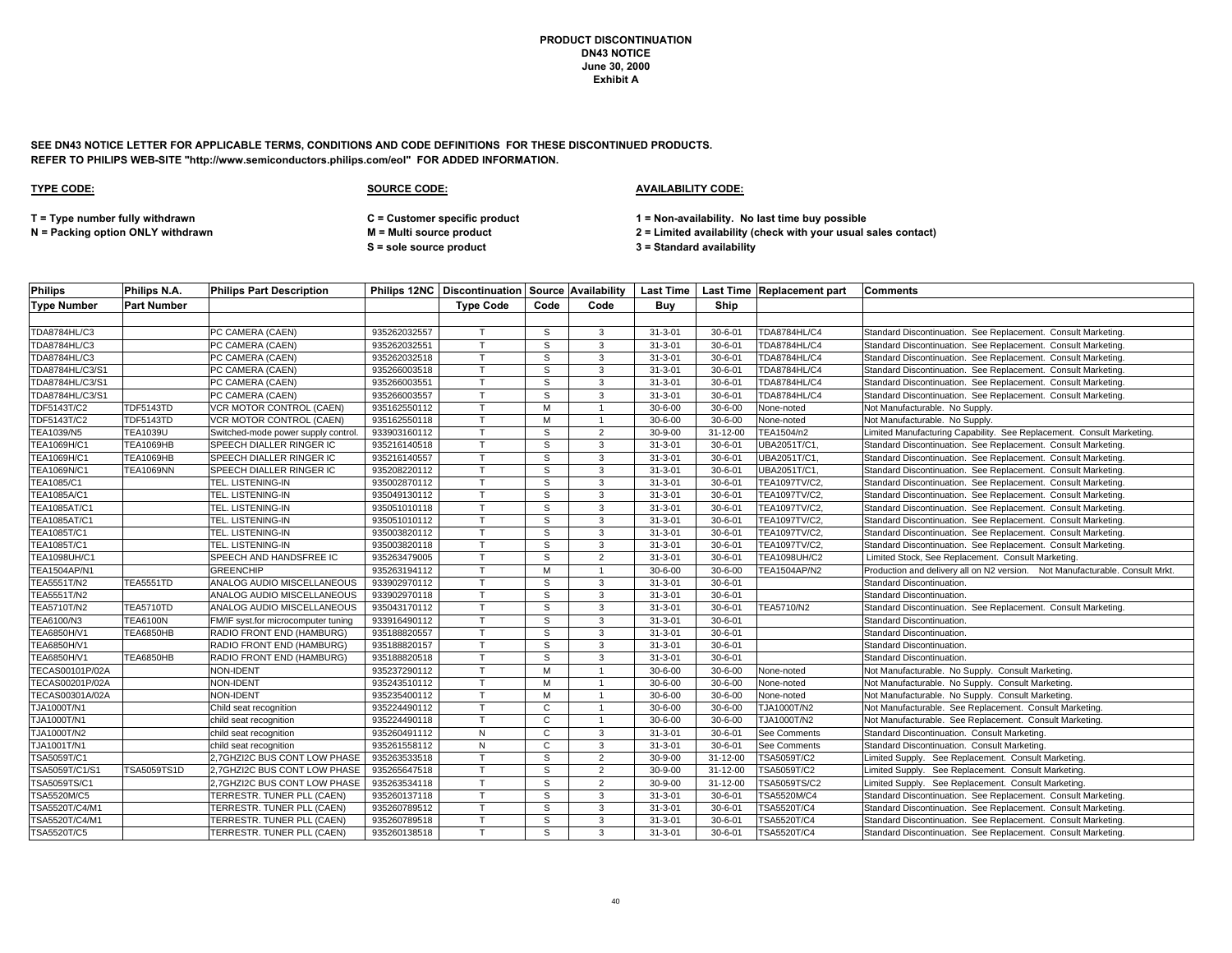**SEE DN43 NOTICE LETTER FOR APPLICABLE TERMS, CONDITIONS AND CODE DEFINITIONS FOR THESE DISCONTINUED PRODUCTS. REFER TO PHILIPS WEB-SITE "http://www.semiconductors.philips.com/eol" FOR ADDED INFORMATION.**

### **TYPE CODE: SOURCE CODE: AVAILABILITY CODE:**

**T = Type number fully withdrawn C = Customer specific product 1 = Non-availability. No last time buy possible**

**S = sole source product 3 = Standard availability**

| <b>Philips</b>       | Philips N.A.       | <b>Philips Part Description</b> |              |                  |      |                |                |               | Philips 12NC   Discontinuation   Source   Availability   Last Time   Last Time   Replacement part | <b>Comments</b>                                                 |
|----------------------|--------------------|---------------------------------|--------------|------------------|------|----------------|----------------|---------------|---------------------------------------------------------------------------------------------------|-----------------------------------------------------------------|
| <b>Type Number</b>   | <b>Part Number</b> |                                 |              | <b>Type Code</b> | Code | Code           | Buv            | Ship          |                                                                                                   |                                                                 |
|                      |                    |                                 |              |                  |      |                |                |               |                                                                                                   |                                                                 |
| TSA5521M/C5          | <b>TSA5521MDK</b>  | TERRESTR. TUNER PLL (CAEN)      | 935260139112 | $\mathsf{T}$     | S    | 3              | $31 - 3 - 01$  | $30 - 6 - 01$ | TSA5521M/C4                                                                                       | Standard Discontinuation. See Replacement. Consult Marketing.   |
| TSA5521M/C5          | TSA5521MDK         | TERRESTR. TUNER PLL (CAEN)      | 935260139118 | T                | S    | $\mathbf{3}$   | $31 - 3 - 01$  | $30 - 6 - 01$ | TSA5521M/C4                                                                                       | Standard Discontinuation. See Replacement. Consult Marketing.   |
| TSA5521T/C4/M1       |                    | TERRESTR. TUNER PLL (CAEN)      | 935260785512 | T                | S    | 3              | $31 - 3 - 01$  | $30 - 6 - 01$ |                                                                                                   | Standard Discontinuation.                                       |
| TSA5521T/C4/M1       |                    | TERRESTR. TUNER PLL (CAEN)      | 935260785518 | $\mathsf{T}$     | S    | 3              | $31 - 3 - 01$  | $30 - 6 - 01$ |                                                                                                   | Standard Discontinuation.                                       |
| <b>TSA5521T/C5</b>   | <b>TSA5521TD</b>   | TERRESTR. TUNER PLL (CAEN)      | 935260140518 |                  | S    | 3              | $31 - 3 - 01$  | $30 - 6 - 01$ |                                                                                                   | Standard Discontinuation.                                       |
| TSA5521T/C5          | <b>TSA5521TD</b>   | TERRESTR. TUNER PLL (CAEN)      | 935260140512 | $\mathsf{T}$     | S    | 3              | $31 - 3 - 01$  | $30 - 6 - 01$ |                                                                                                   | <b>Standard Discontinuation</b>                                 |
| <b>TZA1000T/N3</b>   | <b>TZA1000TD</b>   | TRANSMISSION AND ASICS          | 935210150518 | N                | M    | 3              | 31-12-00       | $30 - 6 - 01$ | TZA1000T/N3: non                                                                                  | Philips order number 9352 101 50118                             |
| TZA1000T/N3          | <b>TZA1000TD</b>   | TRANSMISSION AND ASICS          | 935210150512 | ${\sf N}$        | M    |                | $30 - 6 - 00$  | $30 - 6 - 00$ | TZA1001T/N3: non                                                                                  | Philips order number 9352 101 50112                             |
| <b>TZA1015T/N4</b>   |                    | COMPACT DISC SYSTEMS (SOTON     | 935257600118 | $\mathsf{T}$     | M    | 3              | $31 - 12 - 00$ | $30 - 6 - 01$ | None-noted                                                                                        | Standard Discontinuation.                                       |
| <b>TZA3001AHL/C4</b> | TZA3001AHLBE       | TRANSMISSION AND ASICS          | 935263839111 | N                | M    | $\mathbf{3}$   | 31-12-00       | $30 - 6 - 01$ | TZA3001AHL/C4: non                                                                                | Standard Discontinuation.                                       |
| <b>TZA3001AHL/C4</b> |                    | TRANSMISSION AND ASICS          | 935263839551 | N                | м    | 3              | $31 - 12 - 00$ | $30 - 6 - 01$ | TZA3001AHL/C4: non                                                                                | Standard Discontinuation.                                       |
| TZA3001BHL/C4        |                    | TRANSMISSION AND ASICS          | 935263834551 | N                | M    | 3              | 31-12-00       | $30 - 6 - 01$ | TZA3001BHL/C4: non                                                                                | Standard Discontinuation.                                       |
| <b>TZA3001BHL/C4</b> | TZA3001BHLBE       | TRANSMISSION AND ASICS          | 935263834111 | N                | м    | 3              | 31-12-00       | $30 - 6 - 01$ | TZA3001BHL/C4: non                                                                                | Standard Discontinuation.                                       |
| TZA3031AHL/C3        |                    | LDR STM1                        | 935262862551 | N                | M    | 3              | 31-12-00       | $30 - 6 - 01$ | <b>TZA3031AHL/C4</b>                                                                              | Product redesign. Standard Discontinuation.                     |
| TZA3031AHL/C4        | TZA3031AHLBE-S     | LDR STM1                        | 935263835551 | N                | м    | 3              | $31 - 12 - 00$ | $30 - 6 - 01$ | TZA3031AHL/C4: non                                                                                | Standard Discontinuation.                                       |
| TZA3031AHL/C4        |                    | LDR STM1                        | 935263835111 | N                | M    | 3              | 31-12-00       | $30 - 6 - 01$ | TZA3031AHL/C4 non                                                                                 | Standard Discontinuation.                                       |
| TZA3031BHL/C4        | TZA3031BHLBE       | <b>BASIC-TYPENR NOT USED</b>    | 935263836111 | N                | M    | 3              | 31-12-00       | $30 - 6 - 01$ | TZA3031BHL/C4: non                                                                                | Standard Discontinuation.                                       |
| TZA3031BHL/C4        |                    | <b>BASIC-TYPENR NOT USED</b>    | 935263836551 | N                | м    | 3              | $31 - 12 - 00$ | $30 - 6 - 01$ | TZA3031BHL/C4: non                                                                                | Standard Discontinuation.                                       |
| TZA3033U/C2          |                    | TIA STM1                        | 935262665026 | N                | M    | 3              | 31-12-00       | $30 - 6 - 01$ | TZA3033U/C3                                                                                       | Product redesign                                                |
| <b>TZA3041AHL/C3</b> |                    | LDR GE/FC                       | 935262881551 | N                | M    | 3              | $31 - 12 - 00$ | $30 - 6 - 01$ | <b>TZA3041AHL/C4</b>                                                                              | Product redesign                                                |
| TZA3041AHL/C4        | TZA3041AHLBE       | LDR GE/FC                       | 935263837111 | N                | м    | 3              | $31 - 12 - 00$ | $30 - 6 - 01$ | TZA3041AHL/C4: non                                                                                | Standard Discontinuation.                                       |
| TZA3041AHL/C4        | TZA3041AHLBE-S     | LDR GE/FC                       | 935263837551 | N                | м    | 3              | 31-12-00       | $30 - 6 - 01$ | TZA3031AHL/C4: non                                                                                | Standard Discontinuation.                                       |
| TZA3041BHL/C4        |                    | <b>BASIC-TYPENR NOT USED</b>    | 935263838551 | N                | M    | 3              | 31-12-00       | $30 - 6 - 01$ | TZA3041BHL/C4: non                                                                                | Standard Discontinuation.                                       |
| TZA3041BHL/C4        | TZA3041BHLBE       | <b>BASIC-TYPENR NOT USED</b>    | 935263838111 | N                | м    | 3              | $31 - 12 - 00$ | $30 - 6 - 01$ | TZA3041BHL/C4: non                                                                                | Standard Discontinuation.                                       |
| <b>UCB1100BE</b>     | <b>UCB1100BE</b>   | ICS                             | 935258120518 | $\mathsf{T}$     | м    | $\overline{1}$ | $30 - 6 - 00$  | $30 - 6 - 00$ | <b>UCB1200BE</b>                                                                                  | Non-Manufacturable. No Supply. Consult Marketing.               |
| UCB1100BE            | <b>UCB1100BE</b>   | <b>ICS</b>                      | 935258120557 | T                | м    | $\mathbf{1}$   | $30 - 6 - 00$  | $30 - 6 - 00$ | <b>UCB1200BE</b>                                                                                  | Non-Manufacturable. No Supply. Consult Marketing.               |
| UDA1321H/N101        | UDA1321H01B        | AUDIO DATA CONVERSION           | 935261614557 | $\mathsf{T}$     | S    | 3              | $31 - 3 - 01$  | $30 - 6 - 01$ |                                                                                                   | Standard Discontinuation.                                       |
| UDA1321H/N101        | UDA1321H01B        | AUDIO DATA CONVERSION           | 935261614551 |                  | S    | 3              | $31 - 3 - 01$  | $30 - 6 - 01$ |                                                                                                   | Standard Discontinuation.                                       |
| <b>VES0750-1</b>     | VES0750-1B         | VES0750-1                       | 935264528157 |                  | S    |                | $30 - 6 - 00$  | $30 - 6 - 00$ |                                                                                                   | Not Manufacturable. No Supply.                                  |
| VES0750-2            | <b>VES0750-2B</b>  | VES0750-2                       | 935264526557 |                  | S    | 3              | $31 - 3 - 01$  | $30 - 6 - 01$ |                                                                                                   | Standard Discontinuation.                                       |
| <b>VES1820X1</b>     | <b>VES1820X1B</b>  | <b>VES1820X1</b>                | 935264530157 | $\mathsf{T}$     | S    |                | $30 - 6 - 00$  | $30 - 6 - 00$ | VES1820x2                                                                                         | Not Manufacturable. See Replacement. Consult Marketing.         |
| <b>VES1877A2</b>     | <b>VES1877A2B</b>  | <b>VES1877A2</b>                | 935264536557 | $\mathsf{T}$     | S    | 3              | $31 - 3 - 01$  | $30 - 6 - 01$ |                                                                                                   | Standard Discontinuation.                                       |
| <b>VES2030D4</b>     | <b>VES2030D4B</b>  | <b>VES2030D4</b>                | 935264540557 |                  | M    | $\overline{2}$ | 31-12-00       | $30 - 6 - 01$ | None-noted                                                                                        | Channel Decoder . Limited Availability. Consult Marketing.      |
| <b>VES2700B2</b>     | <b>VES2700B2B</b>  | <b>VES2700B2</b>                | 935264541557 |                  | S    | 3              | $31 - 3 - 01$  | $30 - 6 - 01$ |                                                                                                   | Standard Discontinuation.                                       |
| VES6100-12           | VES6100-12B        | VES6100-12                      | 935264579557 | $\mathsf{T}$     | S    | 3              | $31 - 3 - 01$  | $30 - 6 - 01$ |                                                                                                   | Standard Discontinuation.                                       |
| VES9511-3            | VES9511-3B         | VES9511-3                       | 935264531157 |                  | S    | 3              | $31 - 3 - 01$  | $30 - 6 - 01$ |                                                                                                   | Standard Discontinuation.                                       |
| VES9512-1            | VES9512-1B         | VES9512-1                       | 935264534157 |                  | S    | 3              | $31 - 3 - 01$  | $30 - 6 - 01$ |                                                                                                   | Standard Discontinuation.                                       |
| VES9600-1            | VES9600-1B         | VES9600-1                       | 935264594157 | $\mathsf{T}$     | S    | $\overline{1}$ | $30 - 6 - 00$  | $30 - 6 - 00$ | <b>VES9600A3</b>                                                                                  | Replaced by A3. Original Part Not Available. Consult Marketing. |
| VES9600-3            | <b>VES9600-3B</b>  | VES9600-3                       | 935264595157 |                  | s    |                | $30 - 6 - 00$  | $30 - 6 - 00$ | <b>VES9600A3</b>                                                                                  | Replaced by A3. Original Part Not Available. Consult Marketing. |
| <b>VES9600A1</b>     | <b>VES9600A1B</b>  | <b>VES9600A1</b>                | 935265695157 |                  | S    |                | $30 - 6 - 00$  | $30 - 6 - 00$ | VES9600A3                                                                                         | Replaced by A3. Original Part Not Available. Consult Marketing. |
| <b>VES9600A2</b>     | <b>VES9600A2B</b>  | <b>VES9600A2</b>                | 935266011557 | T.               | S    |                | $30 - 6 - 00$  | $30 - 6 - 00$ | <b>VES9600A3</b>                                                                                  | Replaced by A3. Original Part Not Available. Consult Marketing. |